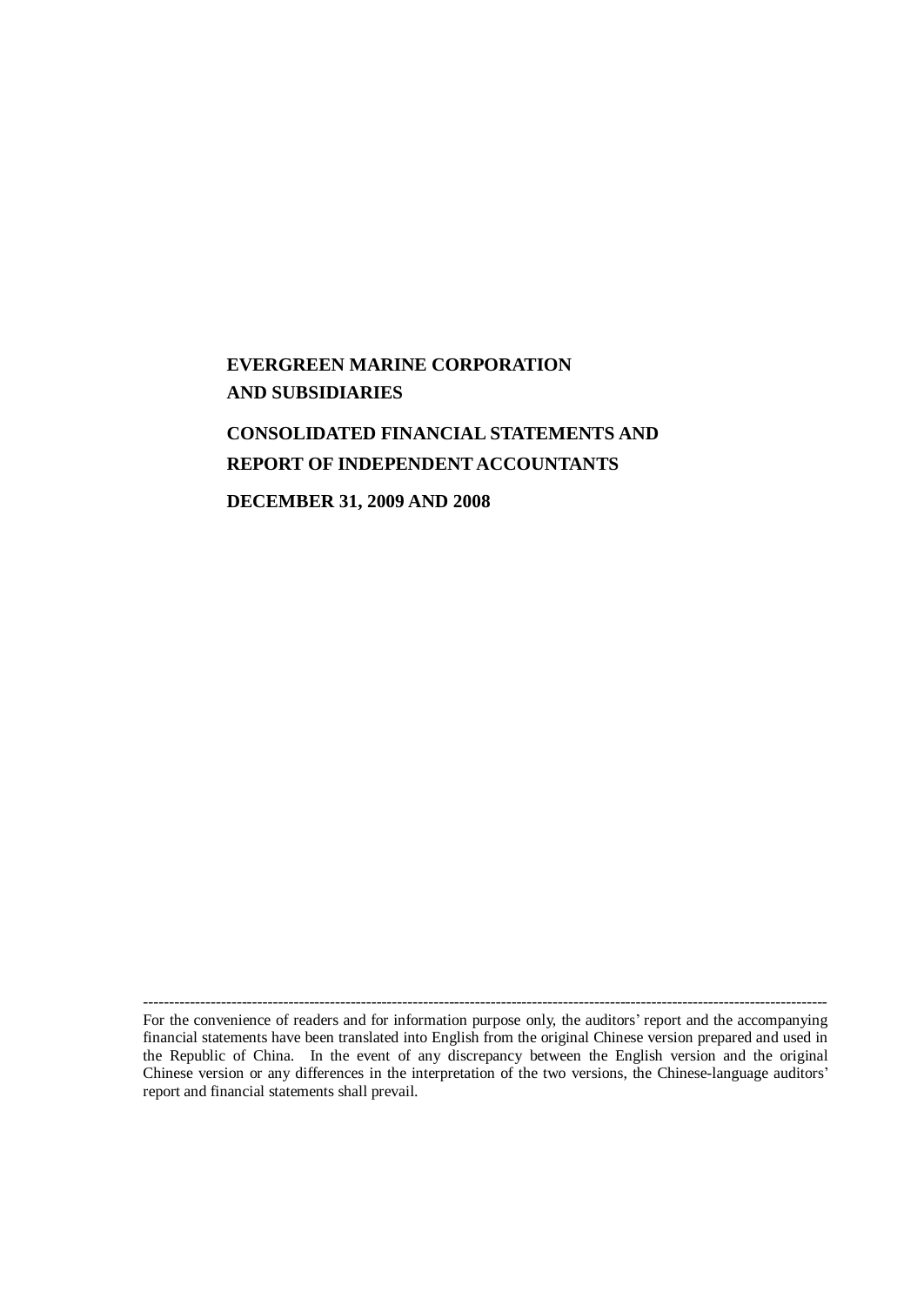#### REPORT OF INDEPENDENT ACCOUNTANTS TRANSLATED FROM CHINESE

To the Board of Directors and Shareholders of Evergreen Marine Corporation

We have audited the accompanying consolidated balance sheets of Evergreen Marine Corporation (the "Company") as of December 31, 2009 and 2008, and the related consolidated statements of income, of changes in stockholders' equity , and of cash flows for the years then ended. These financial statements are the responsibility of the Company's management. Our responsibility is to express an opinion on these consolidated financial statements based on our audits. We didn't audit all the affiliated companies included in the consolidated financial statements of Peony Investment S. A., a subsidiary of the Company, which statements reflect total assets of 42,213,345 and 53,341,089 thousand New Taiwan Dollars, constituting 36.96% and 39.99% of the consolidated total assets as of December 31, 2009 and 2008, and net operating revenues of 27,471,247 and 42,091,169 thousand New Taiwan Dollars, constituting 33.53% and 32.63% of the consolidated net operating revenues for the years then ended. In addition, we didn't review the financial statements of all the investee companies accounted for under the equity method. Those statements were audited by other auditors whose reports thereon have been furnished to us, and our report expressed herein, insofar as it relates to the amounts included for those investee companies accounted for under the equity method and information disclosed in Note 11 relating to these long-term equity investments, is based solely on the reports of other auditors. Long-term investments in these companies amounted to 14,601,631 and 17,194,932 thousand New Taiwan Dollars, constituting 12.78% and 12.89% of the consolidated total assets as of December 31, 2009 and 2008, and the related investment loss was 5,337,885 and 544,945 thousand New Taiwan Dollars for years then ended.

<sup>---------------------------------------------------------------------------------------------------------------------------------------------</sup> The accompanying consolidated financial statements are not intended to present the financial position and results of operations and cash flows in accordance with accounting principles generally accepted in countries and jurisdictions other than the Republic of China. The standards, procedures and practices in the Republic of China governing the audit of such financial statements may differ from those generally accepted in countries and jurisdictions other than the Republic of China. Accordingly, the accompanying consolidated financial statements and report of independent accountants are not intended for use by those who are not informed about the accounting principles or auditing standards generally accepted in the Republic of China, and their applications in practice.

As the financial statements are the responsibility of the management, PricewaterhouseCoopers cannot accept any liability for the use of, or reliance on, the English translation or for any errors or misunderstandings that may derive from the translation.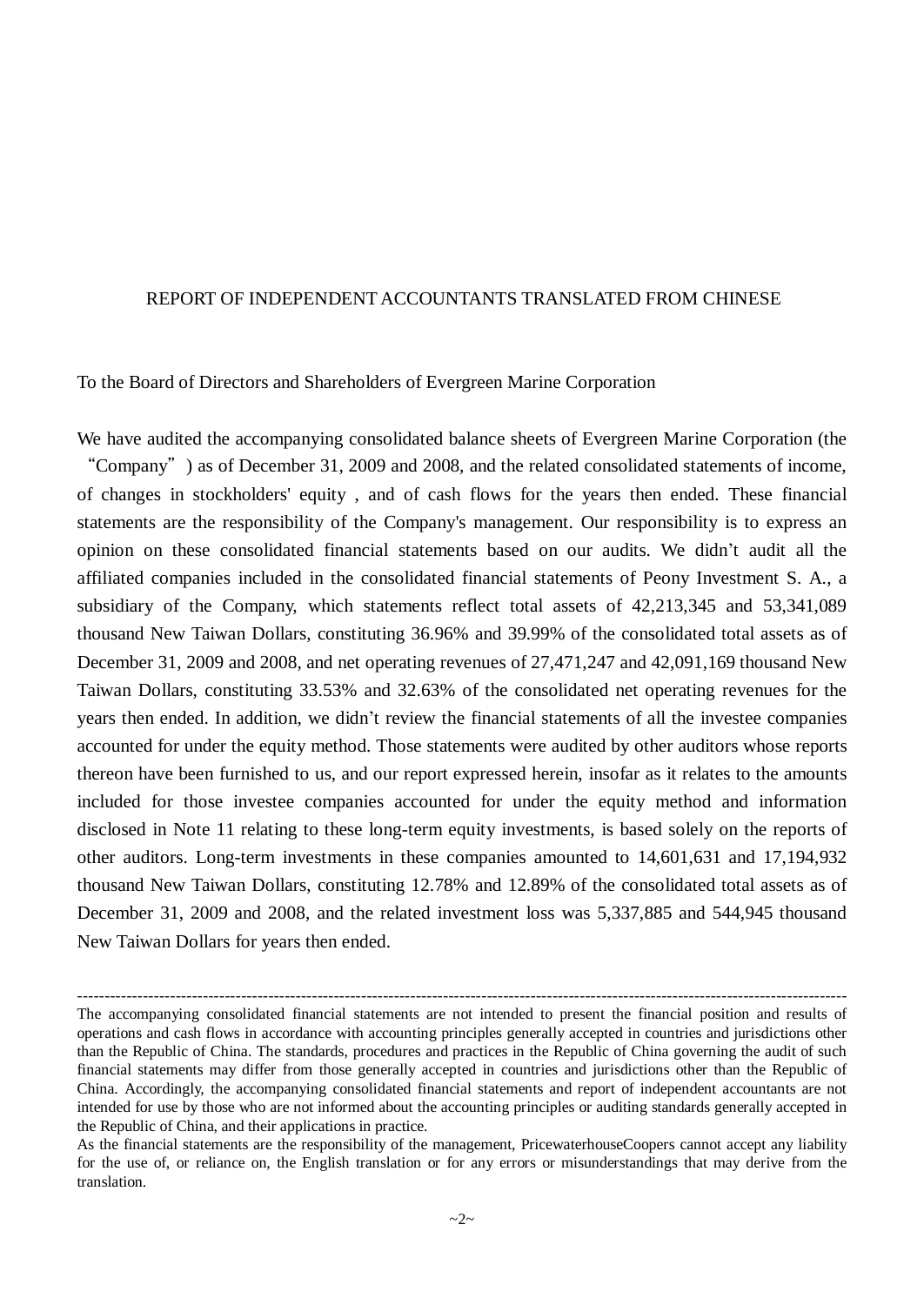We conducted our audits in accordance with the "Rules Governing the Examination of Financial Statements by Certified Public Accountants" and generally accepted auditing standards in the Republic of China. Those standards require that we plan and perform the audit to obtain reasonable assurance about whether the financial statements are free of material misstatement. An audit includes examining evidence which is supporting the amounts and disclosures in the financial statements in sampling way. An audit also includes assessing the accounting principles used and significant estimates made by management, as well as evaluating the overall financial statement presentation. We believe that our audits and the reports of other auditors provide a reasonable basis for our opinion.

In our opinion, based on our audits and the reports of other auditors, the financial statements referred to in the first paragraph present fairly, in all material respects, the financial position of Evergreen Marine Corporation and its affiliated as of December 31, 2009 and 2008, and the results of its operations and its cash flows for the years then ended in conformity with the "Rules Governing Preparation of Financial Statements by Securities Issuers" and generally accepted accounting principles in the Republic of China.

PricewaterhouseCoopers, Taiwan April 28, 2010 Taipei, Taiwan Republic of China

<sup>---------------------------------------------------------------------------------------------------------------------------------------------</sup> The accompanying consolidated financial statements are not intended to present the financial position and results of operations and cash flows in accordance with accounting principles generally accepted in countries and jurisdictions other than the Republic of China. The standards, procedures and practices in the Republic of China governing the audit of such financial statements may differ from those generally accepted in countries and jurisdictions other than the Republic of China. Accordingly, the accompanying consolidated financial statements and report of independent accountants are not intended for use by those who are not informed about the accounting principles or auditing standards generally accepted in the Republic of China, and their applications in practice.

As the financial statements are the responsibility of the management, PricewaterhouseCoopers cannot accept any liability for the use of, or reliance on, the English translation or for any errors or misunderstandings that may derive from the translation.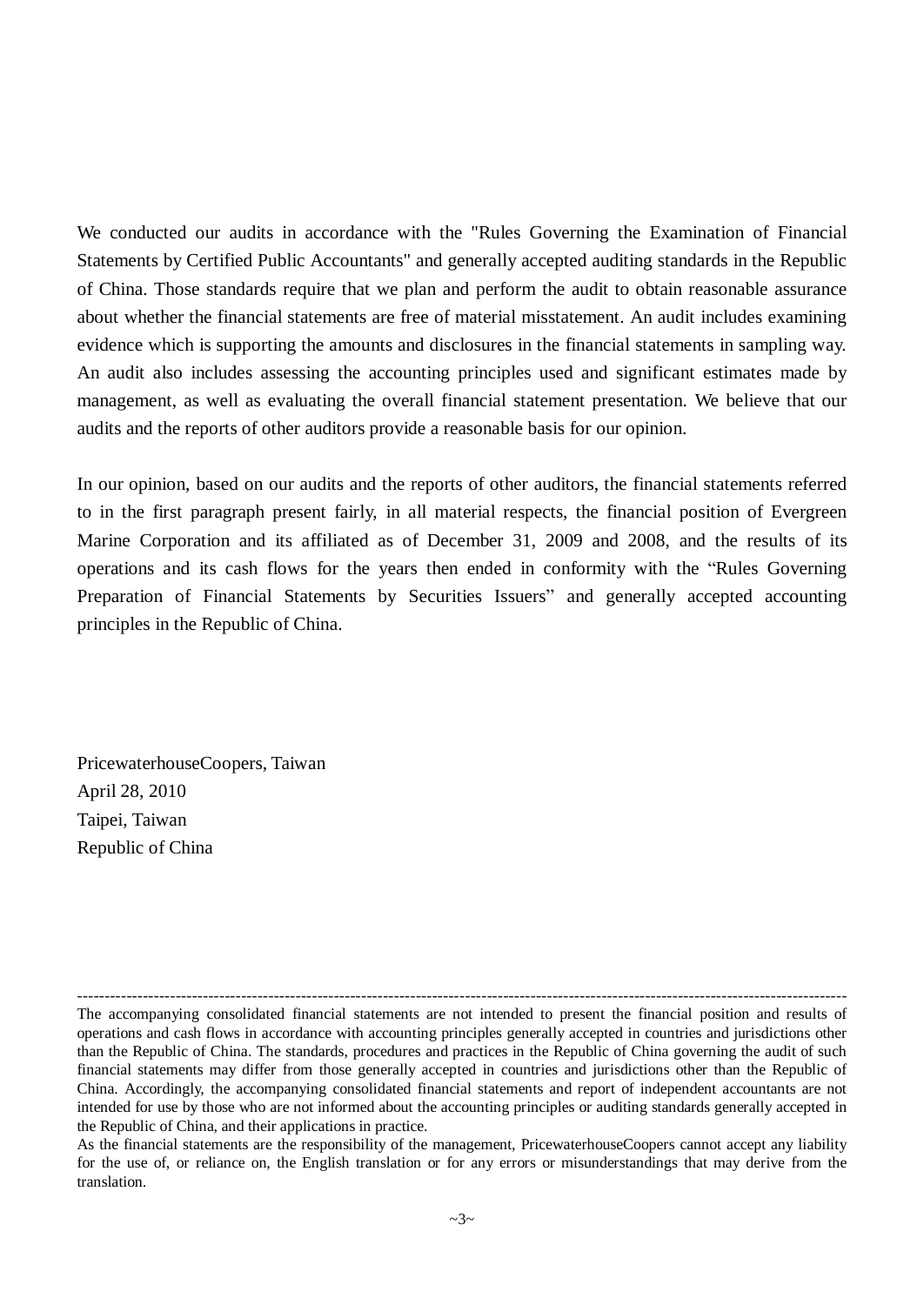#### EVERGREEN MARINE CORPORATION AND SUBSIDIARIES CONSOLIDATED BALANCE SHEETS DECEMBER 31,

(EXPRESSED IN THOUSANDS OF NEW TAIWAN DOLLARS)

|                                                                                    |   | 2009                |    | 2008                      |
|------------------------------------------------------------------------------------|---|---------------------|----|---------------------------|
|                                                                                    |   |                     |    |                           |
| <b>ASSETS</b>                                                                      |   |                     |    |                           |
| <b>Current Assets</b>                                                              |   |                     |    |                           |
| Cash and cash equivalents (Note $4(1)$ )                                           | s | 9, 861, 789         | s  | 26, 989, 418              |
| Financial assets at fair value through profit or loss - current (Note $4(2)$ )     |   | 4, 083, 195         |    | <b>628, 630</b>           |
| Held-to-maturity financial assets - current (Note $4(4)$ )                         |   | 160,000             |    |                           |
| Notes receivable, net                                                              |   | 95, 047             |    | 103,841                   |
| Accounts receivable, net (Note $4(6)$ )                                            |   | 7, 519, 707         |    | 7, 753, 736               |
| Accounts receivable, net - related parties (Notes 4(6) and 5)                      |   | 314.514             |    | 251.812                   |
| Other receivables                                                                  |   | 705, 174            |    | 1, 445, 650               |
| Other receivables - related parties (Note 5)                                       |   | 1, 275, 572         |    | 591, 347                  |
| Other financial assets - current (Note $4(7)$ )                                    |   | 238, 908            |    | 1, 363, 494               |
| Inventories (Note $4(8)$ )                                                         |   | 2, 261, 692         |    | 2, 133, 250               |
| Prepaid expenses                                                                   |   | 525,000             |    | 314, 776                  |
| Prepayments                                                                        |   | 249, 431            |    | 671, 349                  |
| Deferred income tax assets - current (Note 4(23))                                  |   | 704, 523            |    | 918, 233                  |
| Restricted assets (Note 6)                                                         |   | 251,508             |    | 132.187                   |
| Other current assets - other (Notes 4(9) and 5)                                    |   | 2, 353, 577         |    | 2,630,649                 |
| Total current assets                                                               |   | 30, 599, 637        |    | 45, 928, 372              |
| <b>Funds and Investments</b>                                                       |   |                     |    |                           |
| Financial assets at fair value through profit or loss - non-current (Note $4(2)$ ) |   | 100,000             |    |                           |
| Available-for-sale financial assets - non-current (Note 4(3))                      |   | <b>G92, 312</b>     |    | 392.588                   |
| Held-to-maturity financial assets - non-current (Note $4(4)$ )                     |   | 2, 180, 866         |    |                           |
| Financial assets carried at cost - non-current (Notes 4(5) and 6)                  |   | 5,009,094           |    | 5, 089, 567               |
| Long-term equity investments accounted for under the equity method (Note           |   |                     |    |                           |
| 4(10)                                                                              |   | 24, 223, 122        |    | 26, 040, 472              |
| Other long-term investments                                                        |   | 3, 871              |    | 3.957                     |
| Total funds and investments                                                        |   | 32, 209, 265        |    | 31, 526, 584              |
| Property, Plant and Equipment, Net (Notes 4(11), 5 and 6)                          |   |                     |    |                           |
| Cost                                                                               |   |                     |    |                           |
| Land                                                                               |   | 2, 191, 302         |    | 2, 178, 735               |
| <b>Buildings</b>                                                                   |   | 2, 932, 527         |    | 2,926,152                 |
| Machinery equipment                                                                |   | 737, 236            |    | 754, 587                  |
| Loading and discharging equipment                                                  |   | 7, 345, 220         |    | 7, 179, 562               |
| Computer and communication equipment                                               |   | <b>314, 449</b>     |    | 280, 130                  |
| Transportation equipment                                                           |   | 25, 171, 261        |    | 26, 166, 452              |
| <b>Ships</b>                                                                       |   | 54, 743, 663        |    | 58, 869, 159              |
| Dock and wharf equipment                                                           |   | 137, 834            |    | 150,013                   |
| Office equipment                                                                   |   | <b>537, 681</b>     |    | 468, 647                  |
| Leased assets                                                                      |   | <b>7, 231</b>       |    | 14,532                    |
| Leasehold improvements                                                             |   | 18,040              |    | 15,878                    |
| Cost and revaluation increments                                                    |   | 94, 136, 444        |    | 99, 003, 847              |
| Less: Accumulated depreciation                                                     |   | 43, 114, 699)       | C  | 43, 934, 094)             |
| Construction in progress and prepayments for equipment                             |   |                     |    | 146,860                   |
| Total property, plant and equipment, net                                           |   | <b>51, 021, 745</b> |    | <b>55, 216, 613</b>       |
| Intangible assets                                                                  |   |                     |    |                           |
| Deferred pension costs (Note $4(18)$ )                                             |   | 70, 689             |    | 118,015                   |
| <b>Other Assets</b>                                                                |   |                     |    |                           |
| Refundable deposits (Note 6)                                                       |   | 130, 227            |    | 400, 882                  |
| Deferred expenses                                                                  |   | 194,656             |    | 192,169                   |
| Other assets - other                                                               |   | 2.458               |    | 10, 494                   |
| Total other assets                                                                 |   | 327, 341            |    |                           |
|                                                                                    |   | 114, 228, 677       | \$ | 603, 545<br>133, 393, 129 |
| <b>TOTAL ASSETS</b>                                                                | s |                     |    |                           |

(Continued)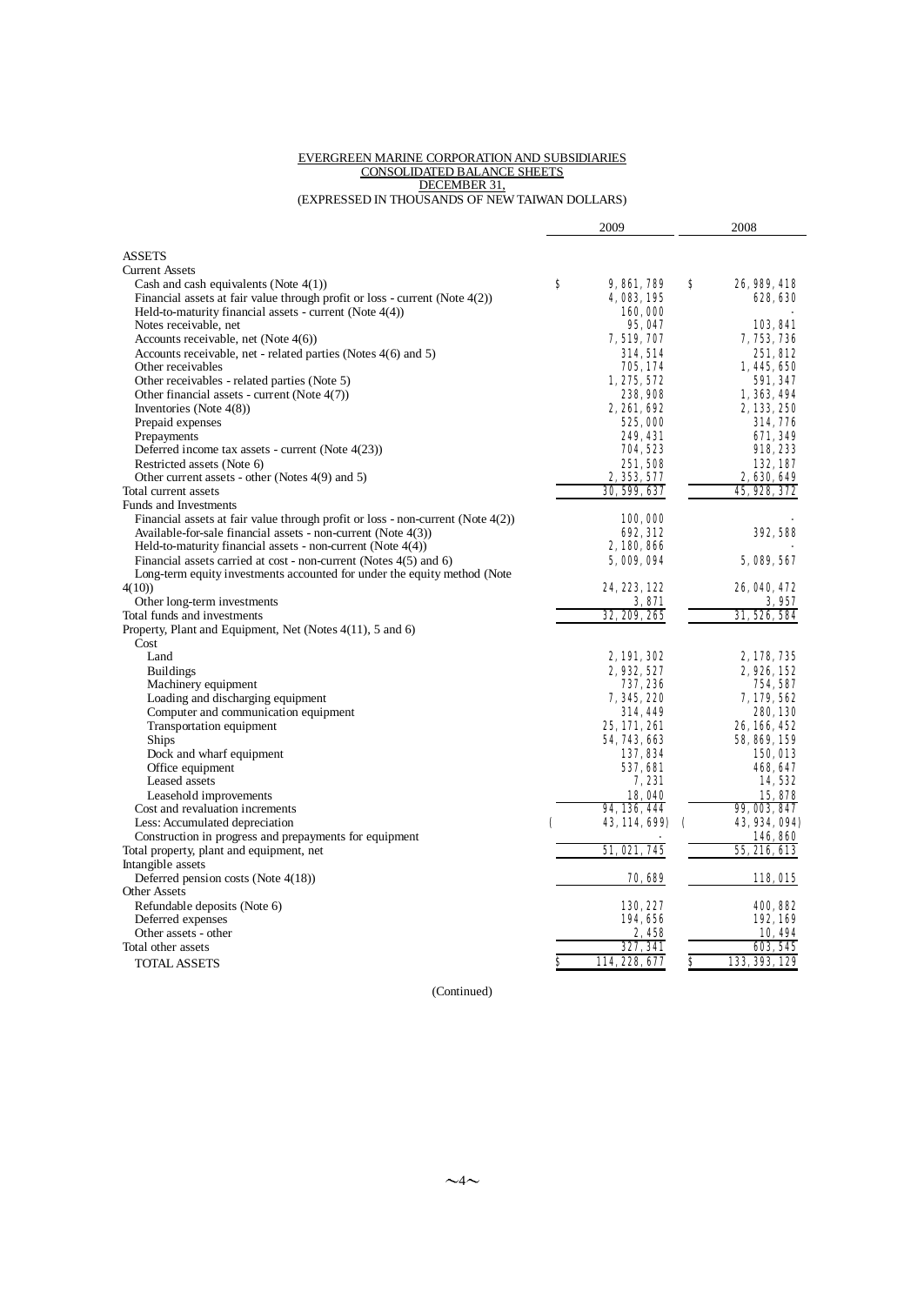#### EVERGREEN MARINE CORPORATION AND SUBSIDIARIES CONSOLIDATED BALANCE SHEETS (CONTINUED) DECEMBER 31,

(EXPRESSED IN THOUSANDS OF NEW TAIWAN DOLLARS)

|                                                                                          |   | 2009                |   | 2008                |
|------------------------------------------------------------------------------------------|---|---------------------|---|---------------------|
|                                                                                          |   |                     |   |                     |
| LIABILITIES AND STOCKHOLDERS' EQUITY                                                     |   |                     |   |                     |
| <b>Current Liabilities</b>                                                               |   |                     |   |                     |
| Short-term loans (Note $4(12)$ )                                                         | s | 2, 274, 220         | s | 2,885,625           |
| Short-term notes and bills payable (Note $4(13)$ )                                       |   | 99, 959             |   |                     |
| Financial liabilities at fair value through profit or loss - current (Note 4(14))        |   | 1, 415, 357         |   | 3, 727, 024         |
| Notes payable                                                                            |   | 3.809               |   | 2,796               |
| Accounts payable                                                                         |   | 2,840,212           |   | 3, 603, 753         |
| Accounts payable - related parties (Note 5)                                              |   | 203, 230            |   | 226.832             |
| Income tax payable (Note $4(23)$ )                                                       |   | 138,438             |   | 621, 174            |
| Accrued expenses                                                                         |   | 6,043,017           |   | 10, 697, 819        |
| Other payables - related parties (Note 5)                                                |   | 179,633             |   | 313, 740            |
| Other payables                                                                           |   | 704,078             |   | 1,075,599           |
| Long-term liabilities - current portion (Note $4(15)$ )                                  |   | <b>4, 296, 017</b>  |   | 1,669,912           |
| Other current liabilities (Note 5)                                                       |   | 904, 847            |   | 2, 887, 925         |
| Total current liabilities                                                                |   | 19, 102, 877        |   | 27, 712, 199        |
| Long-term Liabilities                                                                    |   |                     |   |                     |
| Financial liabilities at fair value through profit or loss - non-current (Note $4(14)$ ) |   |                     |   | <b>818, 728</b>     |
| Corporate bonds payable (Note 4(16))                                                     |   | 4, 311, 792         |   |                     |
| Long-term loans (Note $4(17)$ )                                                          |   | 30, 652, 401        |   | <b>32, 934, 303</b> |
| Total long-term liabilities                                                              |   | 34, 964, 193        |   | 33, 753, 031        |
| Other Liabilities                                                                        |   |                     |   |                     |
| Accrued pension liabilities (Note 4(18))                                                 |   | 848, 592            |   | 809, 943            |
| Guarantee deposits received                                                              |   | 37,992              |   | 37, 565             |
| Deferred income tax liabilities - non-current (Note $4(23)$ )                            |   | 1,161,022           |   | 2, 249, 171         |
| Other liabilities - other                                                                |   | 1,095,628           |   | 1,116,316           |
| Total other liabilities                                                                  |   | 3, 143, 234         |   | 4, 212, 995         |
| <b>Total liabilities</b>                                                                 |   | 57, 210, 304        |   | 65, 678, 225        |
| Stockholders' Equity                                                                     |   |                     |   |                     |
| Capital (Note 4(19))                                                                     |   |                     |   |                     |
| Common stock                                                                             |   | <b>30, 625, 992</b> |   | 30, 609, 390        |
| Capital Reserves (Note 4(20))                                                            |   |                     |   |                     |
| Paid-in capital in excess of par value of common stock                                   |   | 4, 800, 903         |   | 4, 787, 505         |
| Capital reserve from donated assets                                                      |   | 371                 |   | 371                 |
| Capital reserve from long-term investments                                               |   | 1, 611, 002         |   | 1,560,794           |
| Capital reserve from stock warrants                                                      |   | 256, 205            |   |                     |
| Capital reserve - other                                                                  |   | 6, 713              |   | 6, 713              |
| Retained Earnings (Note 4(21))                                                           |   |                     |   |                     |
| Legal reserve                                                                            |   | 7,586,240           |   | 7, 522, 313         |
| Special reserve                                                                          |   | 957, 344            |   | 957, 344            |
| Undistributed earnings                                                                   |   | 8, 242, 423         |   | 18, 161, 703        |
| Other Adjustments to Stockholders' Equity                                                |   |                     |   |                     |
| Unrealized gain or loss on financial instruments                                         |   | 207, 729            | € | 776, 363)           |
| Cumulative translation adjustments                                                       |   | 640, 363            |   | 895, 498            |
| Unrecognized pension cost                                                                | € | 483, 688)           | C | 479,092)            |
| Minority interest                                                                        |   | 2,566,776           |   | 4,468,728           |
| Total stockholders' equity                                                               |   | <b>57, 018, 373</b> |   | 67, 714, 904        |
| Commitments And Contingent Liabilities (Note 7)                                          |   |                     |   |                     |
| TOTAL LIABILITIES AND STOCKHOLDERS' EQUITY                                               | s | 114, 228, 677       | s | 133, 393, 129       |
|                                                                                          |   |                     |   |                     |

The accompanying notes are an integral part of these consolidated financial statements. See report of independent accountants dated April 28, 2010.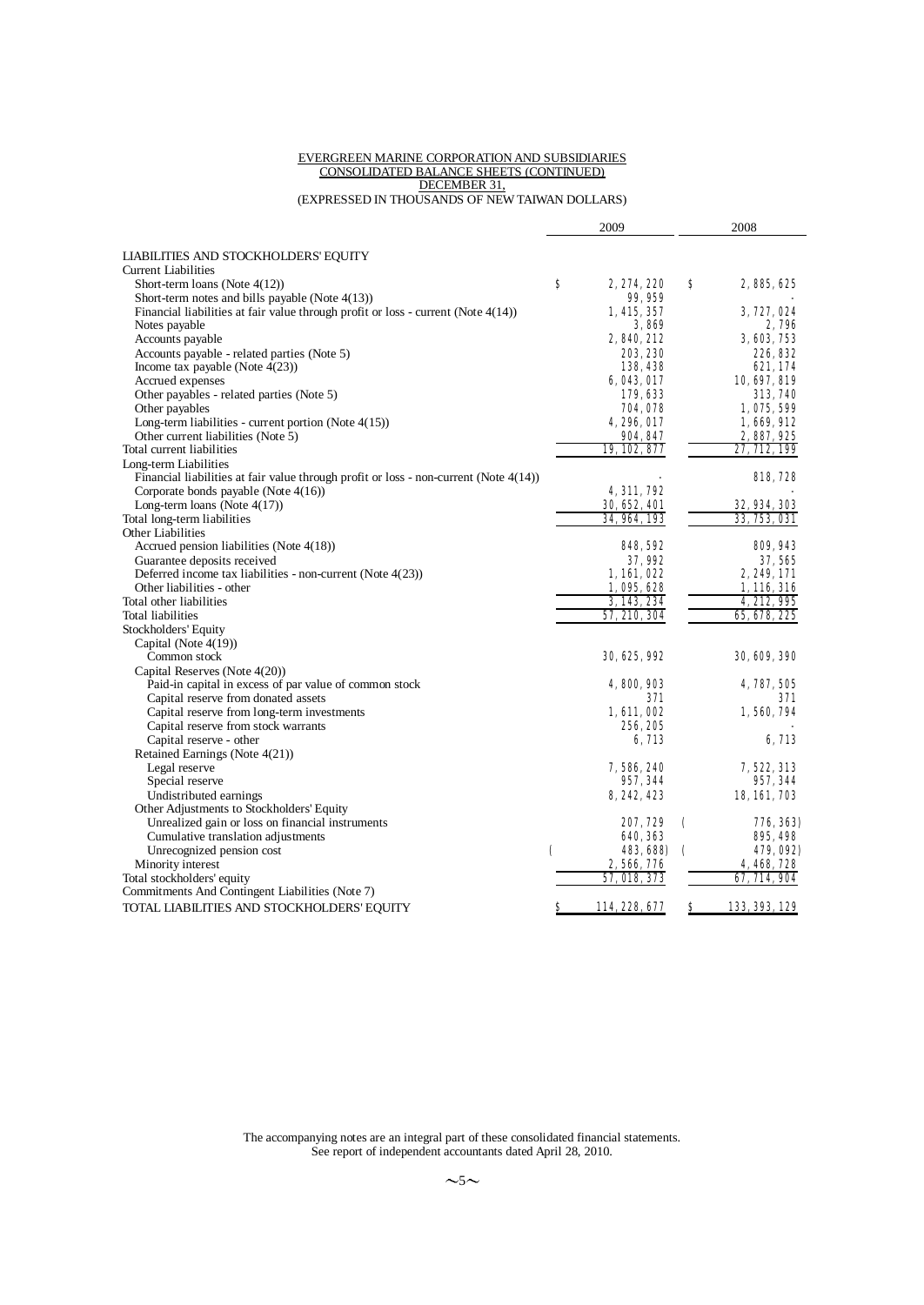#### EVERGREEN MARINE CORPORATION AND SUBSIDIARIES CONSOLIDATED STATEMENTS OF INCOME FOR THE YEARS ENDED DECEMBER 31,

(EXPRESSED IN THOUSANDS OF NEW TAIWAN DOLLARS, EXCEPT FOR EARNINGS PER SHARE)

|                                                   |                         |                 | 2009 |                       |    |            | 2008     |                      |
|---------------------------------------------------|-------------------------|-----------------|------|-----------------------|----|------------|----------|----------------------|
| Operating Revenue (Notes 4(22) and 5)             | S                       |                 |      | <b>81, 936, 315</b>   | s  |            |          | <b>129, OO2, 256</b> |
| Operating Costs (Notes 4(25) and 5)               |                         |                 |      | 88, 857, 342) (       |    |            |          | 120, 387, 407)       |
| Gross (loss) profit                               |                         |                 |      | 6, 921, 027           |    |            |          | 8, 614, 849          |
| Operating Expenses (Notes 4(25) and 5)            |                         |                 |      |                       |    |            |          |                      |
| General and administrative expenses               |                         |                 |      | 5, 354, 838)          |    |            |          | 5, 785, 390)         |
| Operating (loss) income                           |                         |                 |      | 12, 275, 865)         |    |            |          | 2, 829, 459          |
| Non-operating Income and Gains                    |                         |                 |      |                       |    |            |          |                      |
| Interest income                                   |                         |                 |      | <b>301, 208</b>       |    |            |          |                      |
|                                                   |                         |                 |      |                       |    |            |          | 751, 472             |
| Gain on valuation of financial liabilities        |                         |                 |      | 1,787,258             |    |            |          |                      |
| Dividend income                                   |                         |                 |      | 289, 978              |    |            |          | <b>346, 118</b>      |
| Gain on disposal of property, plant and equipment |                         |                 |      |                       |    |            |          |                      |
| (Note 5)                                          |                         |                 |      | 1,805,164             |    |            |          | 1, 358, 268          |
| Gain on disposal of investments                   |                         |                 |      | 11.902                |    |            |          | 64. 641              |
| Foreign exchange gain, net                        |                         |                 |      | 362, 222              |    |            |          |                      |
| Rental income (Note 5)                            |                         |                 |      | 123,079               |    |            |          | 123, 113             |
| Other non-operating income                        |                         |                 |      | 192, 384              |    |            |          | 429, 610             |
| Non-operating Income and Gains                    |                         |                 |      | 4, 873, 195           |    |            |          | 3, 073, 222          |
| Non-operating Expenses and Losses                 |                         |                 |      |                       |    |            |          |                      |
| Interest expense                                  |                         |                 |      | 399, 737) (           |    |            |          | 467.426)             |
| Loss on valuation of financial assets             |                         |                 |      | 18,917) (             |    |            |          | 55, 864)             |
| Loss on valuation of financial liabilities        |                         |                 |      |                       | C  |            |          | 3, 519, 086)         |
| Investment loss accounted for under the equity    |                         |                 |      |                       |    |            |          |                      |
| method (Note $4(10)$ )                            |                         |                 |      | <b>4, 990, 591) (</b> |    |            |          | 72, 373)             |
| Loss on disposal of property, plant and equipment | C                       |                 |      | 18.109) (             |    |            |          | 28, 879)             |
| Foreign exchange loss, net                        |                         |                 |      |                       |    |            |          | 247, 348)            |
| Financing charges                                 |                         |                 |      | 4.627)                |    |            |          | 8,668                |
| Other non-operating losses                        |                         |                 |      | 38, 996)              |    |            |          | 30, 932)             |
| Non-operating Expenses and Losses                 |                         |                 |      | 5, 470, 977)          |    |            |          | 4, 430, 576)         |
| (Loss) income from continuing operations before   |                         |                 |      |                       |    |            |          |                      |
| income tax                                        |                         |                 |      | 12, 873, 647)         |    |            |          | 1, 472, 105          |
| Income tax benefit (expense) (Note 4(23))         | C                       |                 |      | 666, 374              |    |            |          | 453, 078)            |
|                                                   |                         |                 |      |                       |    |            |          |                      |
| Consolidated net income                           | <u>(s</u>               |                 |      | 12, 207, 273)         | \$ |            |          | 1,019,027            |
| Attributable to:                                  |                         |                 |      |                       |    |            |          |                      |
| Equity holder of the Company                      | <b>(S</b>               |                 |      | 9, 855, 353)          | S  |            |          | 639, 266             |
| Minority interest                                 |                         |                 |      | 2, 351, 920)          |    |            |          | <b>379, 761</b>      |
|                                                   | $\bf(8)$                |                 |      | 12, 207, 273)         | \$ |            |          | 1,019,027            |
|                                                   |                         | Before Tax      |      | After Tax             |    | Before Tax |          |                      |
| Basic (loss) earnings per share (Note $4(24)$ )   |                         |                 |      |                       |    |            |          | After Tax            |
| Net (loss) income from continuing operations      | $\bf(8)$                | $4.21)$ $($     |      | 3.99 <sub>0</sub>     | S  | 0.48       | S        | 0.33                 |
| Minority interest loss (income)                   |                         | 0. SL           |      | 0.77                  |    | 0.18       |          | 0.12)                |
| Net (loss) income                                 | $\bf{G}$                | $3.40)$ (\$     |      | 3.22                  | \$ | 0.30       | $\bf{s}$ | 0. 21                |
|                                                   |                         |                 |      |                       |    |            |          |                      |
| Diluted (loss) earnings per share (Note $4(24)$ ) |                         |                 |      |                       |    |            |          |                      |
| Net (loss) income from continuing operations      | <b>(S</b>               | <b>4.21) (S</b> |      | 3.99                  | S  | 0.48       | S        | 0.33                 |
| Minority interest loss (income)                   |                         | 0.81            |      | 0.77                  |    | 0.18       |          | 0.12)                |
| Net (loss) income                                 | $\overline{\mathbf{S}}$ | $3.40)$ (\$     |      | 3.22                  | \$ | 0.30       | $\bf{s}$ | 0.21                 |

The accompanying notes are an integral part of these consolidated financial statements. See report of independent accountants dated April 28, 2010.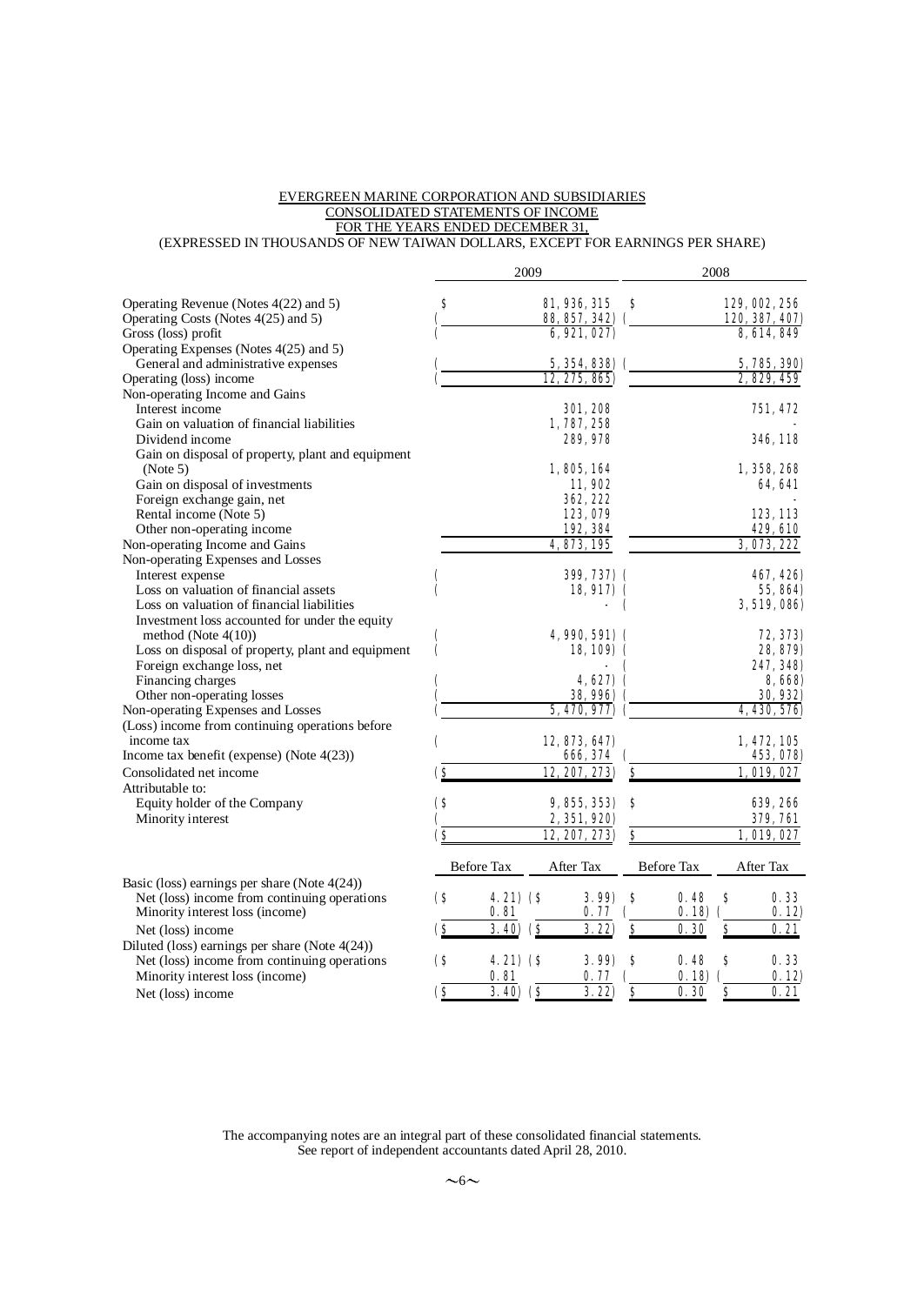| odHi,<br>M9AND?<br>Ξ<br>Ę<br>WWLYLIWEN TAIW<br>Î<br>$\frac{1}{2}$<br>医全球 计开环 医肝动脉 医美国法国 医阿尔氏反应性肝炎<br><b>TYOTT</b><br>i DHCI.<br><b>WADDODY</b><br>てはていたく<br>ASI IOHI LA<br>CHAIN AND LEE<br>T STATEME.<br>-<br>J<br>:<br>F |
|----------------------------------------------------------------------------------------------------------------------------------------------------------------------------------------------------------------------------|
|----------------------------------------------------------------------------------------------------------------------------------------------------------------------------------------------------------------------------|

|                                                                                                                  |               |                     |                                 | Retained Famings |                                                            |    |                                                           |                                          |               | Other Adjustments of Stockholders' Equity |                      |                                                              |
|------------------------------------------------------------------------------------------------------------------|---------------|---------------------|---------------------------------|------------------|------------------------------------------------------------|----|-----------------------------------------------------------|------------------------------------------|---------------|-------------------------------------------|----------------------|--------------------------------------------------------------|
|                                                                                                                  | Common Stock  | Reserves<br>Capital | Legal reserve                   | Special reserve  | Undistributed<br>earnings                                  |    | Unrealized gain<br>instruments<br>or loss on<br>financial | Cumulative<br>adjustments<br>translation |               | Unrecepized<br>persion cost               | Minority<br>interest | Total                                                        |
|                                                                                                                  |               |                     |                                 |                  |                                                            |    |                                                           |                                          |               |                                           |                      |                                                              |
| Balance at January 1, 2008<br>$Year$ $2008$                                                                      | \$ 30,338,695 | \$ 6,016,190        | 6,484,143                       | 957,344<br>↮     | 23,843,660<br>Ø                                            | s, | 453,193                                                   | \$ 2,074,210                             | $\frac{8}{3}$ | 469,755)                                  | \$5,784,158          | 75,481,838<br>S                                              |
| Unrealized gain on sale of amortized financial                                                                   |               |                     |                                 |                  |                                                            |    |                                                           |                                          |               |                                           |                      |                                                              |
| assets carried at cost                                                                                           |               |                     |                                 |                  |                                                            |    | 9,371                                                     |                                          |               |                                           |                      | 9,371                                                        |
| Appropriation of 2007 earnings<br>Legal reserve                                                                  |               |                     | 1,038,170                       |                  | 170)<br>0.038,                                             |    |                                                           |                                          |               |                                           |                      |                                                              |
| Cash dividend                                                                                                    |               |                     |                                 |                  | $\begin{array}{c} 5,201,453 \ 36,000 \ 45,600 \end{array}$ |    |                                                           |                                          |               |                                           |                      | 5,201,453)<br>36,000)<br>45,600)                             |
| Bonus to employees                                                                                               |               |                     |                                 |                  |                                                            |    |                                                           |                                          |               |                                           |                      |                                                              |
| Conversion of convertible bonds into common<br>Remuneration to directors and supervisors                         |               |                     |                                 |                  |                                                            |    |                                                           |                                          |               |                                           |                      |                                                              |
| in investees' capital surplus based on percentage of<br>Adjustments on retained earnings due to changes<br>siozk | 270,695       | 294,205             |                                 |                  |                                                            |    |                                                           |                                          |               |                                           |                      | 564,900                                                      |
| Translation adjustments ansing from investees<br>shareholding                                                    |               | 44,988              |                                 |                  |                                                            |    | 864,686)                                                  | 115,949                                  |               | 66,277                                    |                      | 637, 472)                                                    |
| financial statements denominated in foreign<br>currencies                                                        |               |                     |                                 |                  |                                                            |    |                                                           | 1,294,661)                               |               |                                           |                      | , 294, 661                                                   |
| Unrealized gain on available-for-sale financial assets                                                           |               |                     |                                 |                  |                                                            |    |                                                           |                                          |               |                                           |                      | 377,160)                                                     |
| Unrealized gain on cash flow hedges                                                                              |               |                     |                                 |                  |                                                            |    | 377,160)<br>2,919                                         |                                          |               |                                           |                      | $\begin{array}{c} 2,919 \\ 75,614) \\ 1,019,027 \end{array}$ |
| <b>Jnecenizing pension cost</b>                                                                                  |               |                     |                                 |                  |                                                            |    |                                                           |                                          |               | 75,614)                                   |                      |                                                              |
| Consolidated net income for 2008                                                                                 |               |                     |                                 |                  | 639,266                                                    |    |                                                           |                                          |               |                                           | 379,761              |                                                              |
| Minority interest                                                                                                |               |                     |                                 |                  |                                                            |    |                                                           |                                          |               |                                           | .695.191             | 695 191                                                      |
| Balance at December 31, 2008<br>Year 2009                                                                        | 30,609,390    | 6.355.38            | $\overline{\mathbf{3}}$<br>522. | 957,344          | 18,161,703                                                 |    | 726,363)                                                  | 895,498                                  | ↔             | 479,092)                                  | 4,468,728            | 714.904<br>67.                                               |
| Balance at January 1, 2009                                                                                       | \$ 30,609,390 | 6,355,383<br>s,     | 7,522,313                       | 957,344<br>↔     | 18,161,703<br>s,                                           | S  | 776,363)                                                  | 895,498<br>S                             | ↔             | 479,092)                                  | \$4,468,728          | 67,714,904<br>Ø                                              |
| Appropriation of 2008 earnings<br>Legal reserve                                                                  |               |                     | 63,927                          |                  | 63,927                                                     |    |                                                           |                                          |               |                                           |                      |                                                              |
| Conversion of convertible bonds into common<br>stock                                                             | 16,602        | 13,398              |                                 |                  |                                                            |    |                                                           |                                          |               |                                           |                      |                                                              |
| Stock warrants of convertible bonds                                                                              |               | 256,205             |                                 |                  |                                                            |    |                                                           |                                          |               |                                           |                      | 30,000<br>256,205                                            |
| in investees' capital surplus based on percentage of<br>Adjustments on retained earnings due to changes          |               |                     |                                 |                  |                                                            |    |                                                           |                                          |               |                                           |                      |                                                              |
| shareholding                                                                                                     |               | 50,208              |                                 |                  |                                                            |    | 684,368                                                   | 291,789)                                 |               | 943                                       |                      | 443,730                                                      |
| Translation adjustments arising from investees<br>financial statements denominated in foreign                    |               |                     |                                 |                  |                                                            |    |                                                           |                                          |               |                                           |                      |                                                              |
| currencies                                                                                                       |               |                     |                                 |                  |                                                            |    |                                                           | 36,654                                   |               |                                           |                      | 36,654<br>299,724                                            |
| Urrealized gain on available-for-sale financial assets<br>Unreception persion cost                               |               |                     |                                 |                  |                                                            |    | 299,724                                                   |                                          |               | 5,539)                                    |                      | 59)                                                          |
| Consolidated net loss for 2009                                                                                   |               |                     |                                 |                  | 9,855,353)                                                 |    |                                                           |                                          |               |                                           | 2,351,920)           | 12,207,373<br>$\ddot{\cdot}$                                 |
| Minority interest                                                                                                |               |                     |                                 |                  |                                                            |    |                                                           |                                          |               |                                           | 449.968              | 449.968                                                      |
| Balance at December 31, 2009                                                                                     | 30,625,992    | \$ 6,675,194        | 7,586,240                       | 957,344          | 8,242,423<br>Ø                                             |    | 207,729                                                   | 640,363                                  | $\Theta$      | 483,688)                                  | \$ 2,566,776         | \$ 57,018,373                                                |

The accompanying notes are an integral part of these consolidated financial statements.<br>See report of independent accountants dated April 28, 2010.

 $\frac{1}{\sqrt{2}}$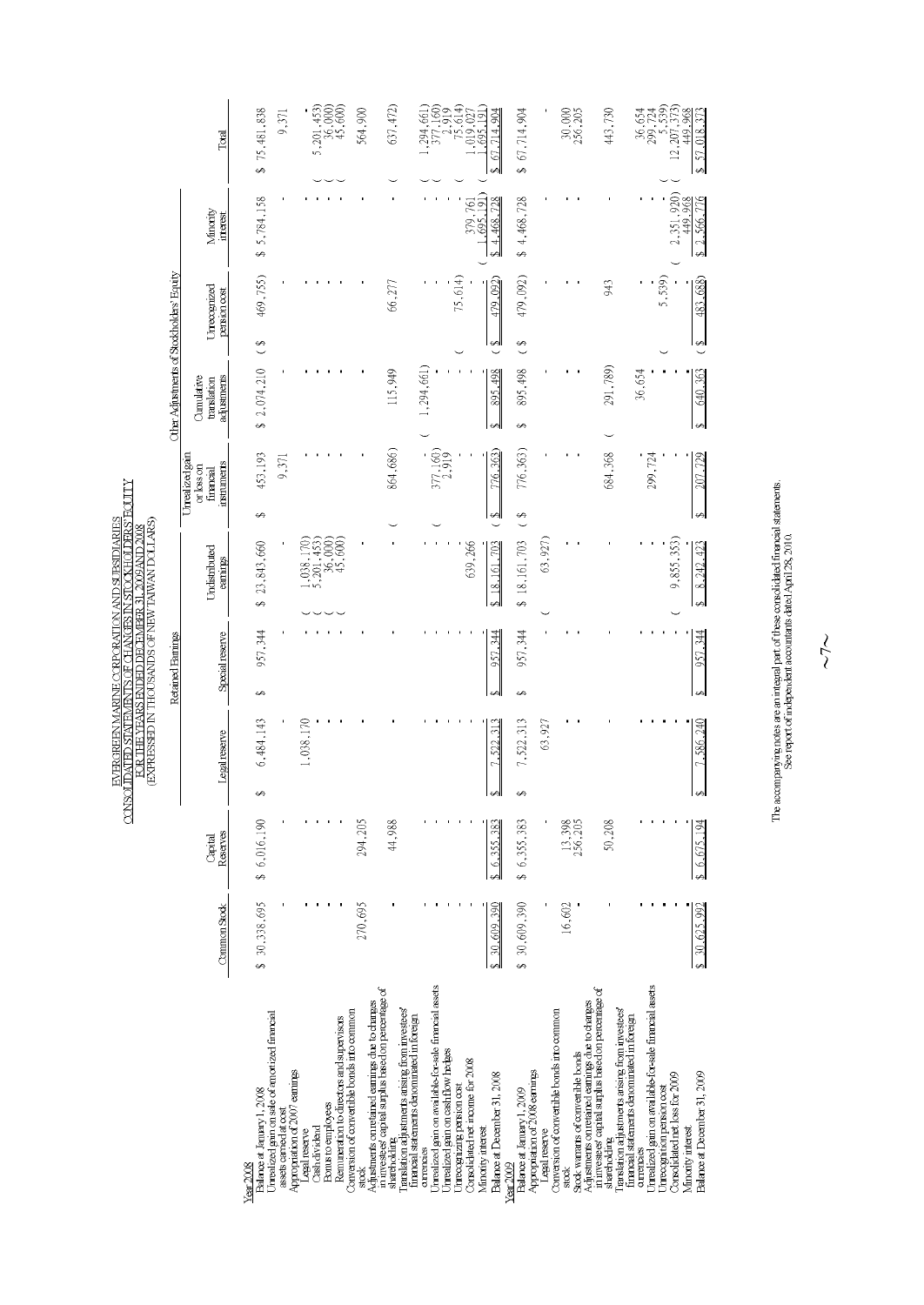#### EVERGREEN MARINE CORPORATION AND SUBSIDIARIES CONSOLIDATED STATEMENTS OF CASH FLOWS FOR THE YEARS ENDED DECEMBER 31, (EXPRESSED IN THOUSANDS OF NEW TAIWAN DOLLARS)

|                                                                                           | 2009                   |                  |                    | 2008            |  |
|-------------------------------------------------------------------------------------------|------------------------|------------------|--------------------|-----------------|--|
| <b>CASH FLOWS FROM OPERATING ACTIVITIES</b>                                               |                        |                  |                    |                 |  |
| Consolidated net (loss) income                                                            | $\mathbf{\mathsf{(S}}$ | 12, 207, 273)    | S                  | 1,019,027       |  |
| Adjustments to reconcile net (loss) income to net cash (used                              |                        |                  |                    |                 |  |
| in) provided by operating activities                                                      |                        |                  |                    |                 |  |
| Depreciation                                                                              |                        | 5, 591, 437      |                    | 5, 552, 451     |  |
| Amortization                                                                              |                        | <b>39, 158</b>   |                    | 42, 972         |  |
| Reclassification of depreciation of dock facilities to                                    |                        |                  |                    |                 |  |
| operating costs and others                                                                |                        | <b>292, 615</b>  |                    | 443, 616        |  |
| Reclassification of amortization of deferred expenses to                                  |                        |                  |                    |                 |  |
| others                                                                                    |                        | <b>43.023</b>    |                    | 27, 286         |  |
| Net gain on disposal of property, plant and equipment                                     | $\mathbf \epsilon$     | $1,787,055$ (    |                    | 1, 329, 387)    |  |
| Excess of equity-accounted investments gain over cash                                     |                        |                  |                    |                 |  |
| dividends                                                                                 |                        | 5, 105, 937      |                    | <b>584, 190</b> |  |
| Interest compensation of convertible bonds<br>Amortization of bond discounts              |                        |                  | €                  | 4,965)          |  |
| Gain on sale of available-for-sale financial assets                                       |                        | 79, 374          |                    |                 |  |
|                                                                                           |                        |                  | (                  | 19,883)         |  |
| Gain on disposal of long-term equity investments<br>accounted for under the equity method |                        |                  | €                  | 105, 413)       |  |
| Loss on disposal of other long-term investments                                           |                        | 6                |                    | 3, 471          |  |
| Interest amortization of financial assets and unrealized                                  |                        |                  |                    |                 |  |
| exchange gains                                                                            |                        |                  | (                  | <b>256)</b>     |  |
| Loss on disposal of investments in bonds without active                                   |                        |                  |                    |                 |  |
| markets                                                                                   |                        |                  |                    | 12, 451         |  |
| Changes in assets and liabilities                                                         |                        |                  |                    |                 |  |
| Financial assets and liabilities at fair value through profit                             |                        |                  |                    |                 |  |
| or loss                                                                                   |                        | 3, 825, 265)     |                    | 4, 110, 910     |  |
| Notes and accounts receivable                                                             | €                      | 17, 620)         |                    | 5, 517, 480     |  |
| Other receivables                                                                         |                        | 22, 557          | €                  | 371, 587)       |  |
| Other financial assets                                                                    |                        | 1, 124, 586      | €                  | 1, 257, 767)    |  |
| Inventories                                                                               | €                      | 169, 287)        | $\epsilon$         | 111, 693)       |  |
| Prepaid expenses and prepayments                                                          |                        | 169, 127         |                    | 1,471,988       |  |
| Restricted assets                                                                         | C                      | 119, 335)        |                    | 52, 224         |  |
| Agent accounts                                                                            | €                      | 293, 305)        | $\epsilon$         | 868, 944)       |  |
| Agency reciprocal accounts                                                                |                        | 1, 225, 063)     |                    | <b>901, 338</b> |  |
| Other current assets                                                                      |                        | 111, 590)        |                    | 179, 295        |  |
| Refundable deposits                                                                       |                        | 262, 434         | $\epsilon$         | 291, 818)       |  |
| Other assets                                                                              |                        | 7,798            |                    | 47, 000         |  |
| Notes and accounts payable                                                                |                        | <b>792, 317)</b> | $\mathbf \epsilon$ | 9,511,361)      |  |
| Income tax payable                                                                        |                        | 479, 330)        |                    | 6,355           |  |
| Accrued expenses                                                                          |                        | 4, 483, 016)     | $\mathbf \Gamma$   | 726, 578)       |  |
| Other payables                                                                            |                        | 281, 677)        |                    | 683, 308        |  |
| Other current liabilities                                                                 |                        | 71,018)          | $\mathbf \epsilon$ | 875, 585)       |  |
| Accrued pension liabilities                                                               |                        | <b>80, 435</b>   |                    | 54, 346         |  |
| Other liabilities                                                                         |                        | 53, 220          | C                  | 487, 207)       |  |
| Deferred income tax assets / liabilities                                                  | €                      | 872, 382)        | €                  | 235, 707)       |  |
| Taxes due to unrealized gain or loss on cash flow hedge                                   |                        |                  |                    | 973)            |  |
| Net cash (used in) provided by operating activities                                       |                        | 13, 863, 826)    |                    | 4, 510, 584     |  |

(Continued)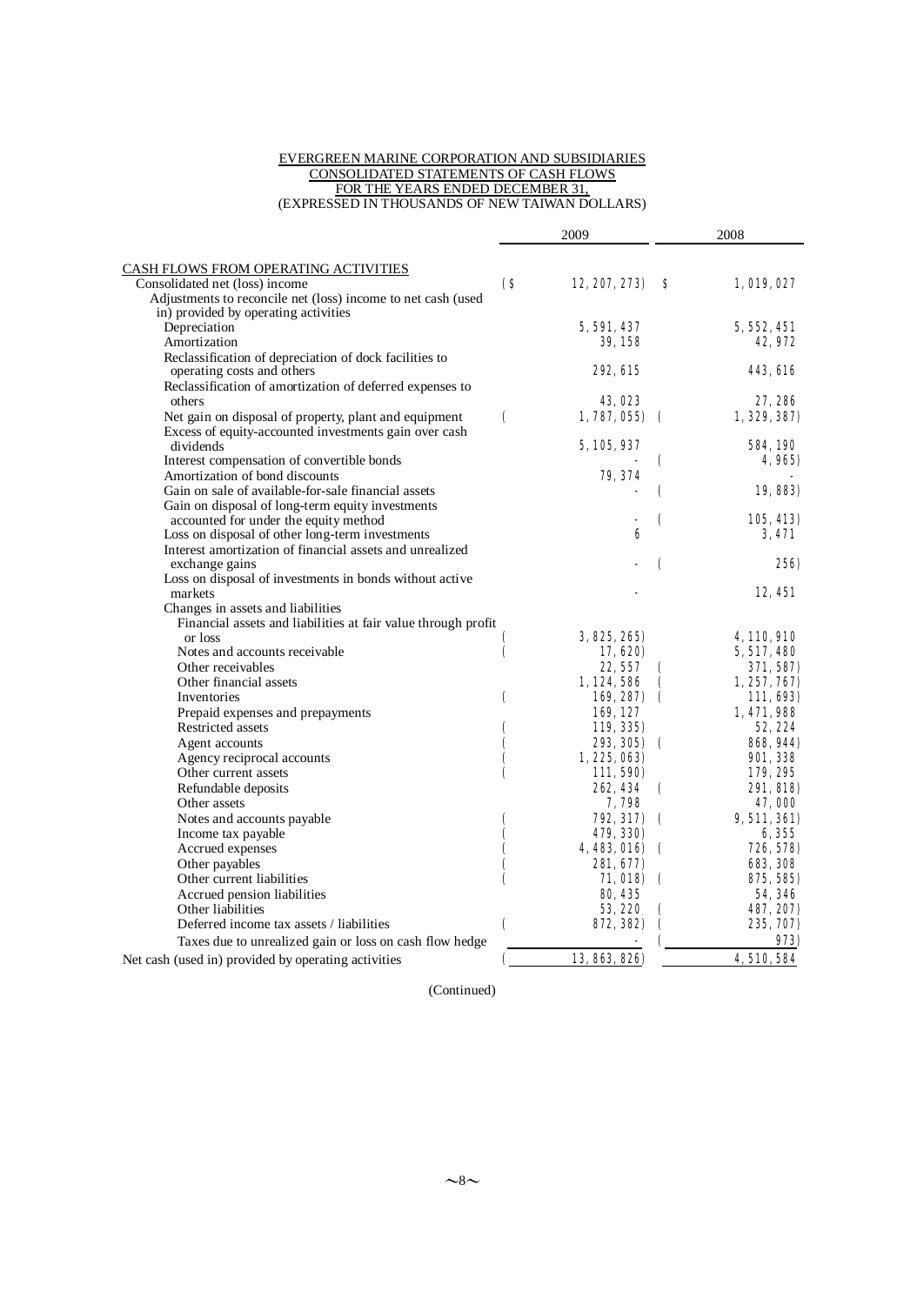#### EVERGREEN MARINE CORPORATION AND SUBSIDIARIES CONSOLIDATED STATEMENTS OF CASH FLOWS FOR THE YEARS ENDED DECEMBER 31, (EXPRESSED IN THOUSANDS OF NEW TAIWAN DOLLARS)

|                                                                                                                          |           | 2009                     |            | 2008                        |
|--------------------------------------------------------------------------------------------------------------------------|-----------|--------------------------|------------|-----------------------------|
|                                                                                                                          |           |                          |            |                             |
| <b>CASH FLOWS FROM INVESTING ACTIVITIES</b><br>Financial assets and liabilities at fair value through profit or loss (\$ |           | 3, 360, 501)             | s          |                             |
| Increase in other receivables                                                                                            |           | 6, 520)                  |            | <b>327, 320)</b>            |
| Proceeds from sale of available-for-sale financial assets - non                                                          |           |                          |            |                             |
| current                                                                                                                  |           |                          |            | 22.199                      |
| Acquisition of held-to-maturity financial assets - current                                                               | (         | 160, 000)                |            |                             |
| Acquisition of held-to-maturity financial assets – non-current                                                           | $\mathbf$ | 2, 180, 866)             |            |                             |
| Acquisition of financial assets carried at cost                                                                          |           |                          | c          | 3,197)                      |
| Proceeds from capital reduction of investee<br>Proceeds from sale of investments in bonds without active                 |           | 102, 285                 |            | 1,705                       |
| markets-non-current                                                                                                      |           |                          |            | 329                         |
| Acquisition of long-term equity investments accounted for under                                                          |           |                          |            |                             |
| the equity method                                                                                                        | €         | 3, 023, 395)             | $\epsilon$ | 459, 304)                   |
| Proceeds from sale of long-term equity investments accounted                                                             |           |                          |            |                             |
| for under the equity method                                                                                              |           |                          |            | 334, 185                    |
| Proceeds from sale of other long-term investments                                                                        |           |                          |            | 2.853                       |
| Acquisition of property, plant and equipment<br>Proceeds from disposal of property, plant and equipment                  | C         | 1,017,015<br>2, 082, 530 | $\epsilon$ | 8, 811, 857)<br>1, 812, 787 |
| Increase in deferred expenses                                                                                            | €         | 75, 502)                 |            | 131,922)                    |
| Decrease in long-term receivables                                                                                        |           |                          |            | 64, 963                     |
| Net cash used in investing activities                                                                                    |           | 7,638,984)               |            | 7.494.579)                  |
| CASH FLOWS FROM FINANCING ACTIVITIES                                                                                     |           |                          |            |                             |
| (Decrease) increase in short-term loans                                                                                  | €         | 609, 916)                |            | 2, 785, 590                 |
| Increase in short-term bills payable                                                                                     |           | 99, 959                  |            |                             |
| Increase in long-term loans                                                                                              |           | 995, 847                 |            | 8, 987, 359                 |
| (Decrease) increase in other payables                                                                                    | (         | 212, 639)                |            | 84, 211                     |
| Increase (decrease) in corporate bonds payable                                                                           |           | 4, 797, 900              |            | 1,500,000)                  |
| Increase (decrease) in guarantee deposits received                                                                       |           | 1, 279                   |            | 4,413)                      |
| Distribution of cash dividends                                                                                           |           |                          |            | <b>5, 201, 453)</b>         |
| Distribution of employee bonuses and directors and supervisors'                                                          |           |                          |            |                             |
| remuneration                                                                                                             |           | 449, 968                 |            | <b>SI, 600)</b>             |
| Net change in minority interest                                                                                          |           |                          |            | 1,695,191)                  |
| Net cash provided by financing activities                                                                                |           | 5, 522, 398              |            | 3, 374, 503                 |
| Effect of foreign exchange rate changes                                                                                  |           | 1, 310, 163)             |            | 4, 996, 603                 |
| Effect of initially consolidated subsidiaries                                                                            |           | 162,946                  |            |                             |
| (Decrease) increase in cash and cash equivalents                                                                         |           | 17, 127, 629)            |            | 5, 387, 111                 |
| Cash and cash equivalents at beginning of year                                                                           |           | 26, 989, 418             |            | 21, 602, 307                |
| Cash and cash equivalents at end of year                                                                                 | \$        | <b>9, 861, 789</b>       | \$         | 26, 989, 418                |
| Supplemental disclosures of cash flow information                                                                        |           |                          |            |                             |
| Interest paid                                                                                                            | S         | <b>339, 459</b>          | s          | <b>536, 514</b>             |
| Less: interest capitalized                                                                                               |           |                          |            |                             |
| Interest paid, net of interest capitalized                                                                               | Ş         | 339, 459                 | $\bf{s}$   | 536, 514                    |
| Income tax paid                                                                                                          | Ŝ         | 689, 759                 | \$         | <b>691, 844</b>             |
| Financing activities not affecting cash flows                                                                            |           |                          |            |                             |
| Long-term liabilities due within one year                                                                                |           | <b>256 UL7</b>           |            | 1,669,912                   |
| Conversion of convertible bonds into common stock                                                                        | S         | <b>30, 000</b>           | \$         | 564, 900                    |

The accompanying notes are an integral part of these consolidated financial statements. See report of independent accountants dated April 28, 2010.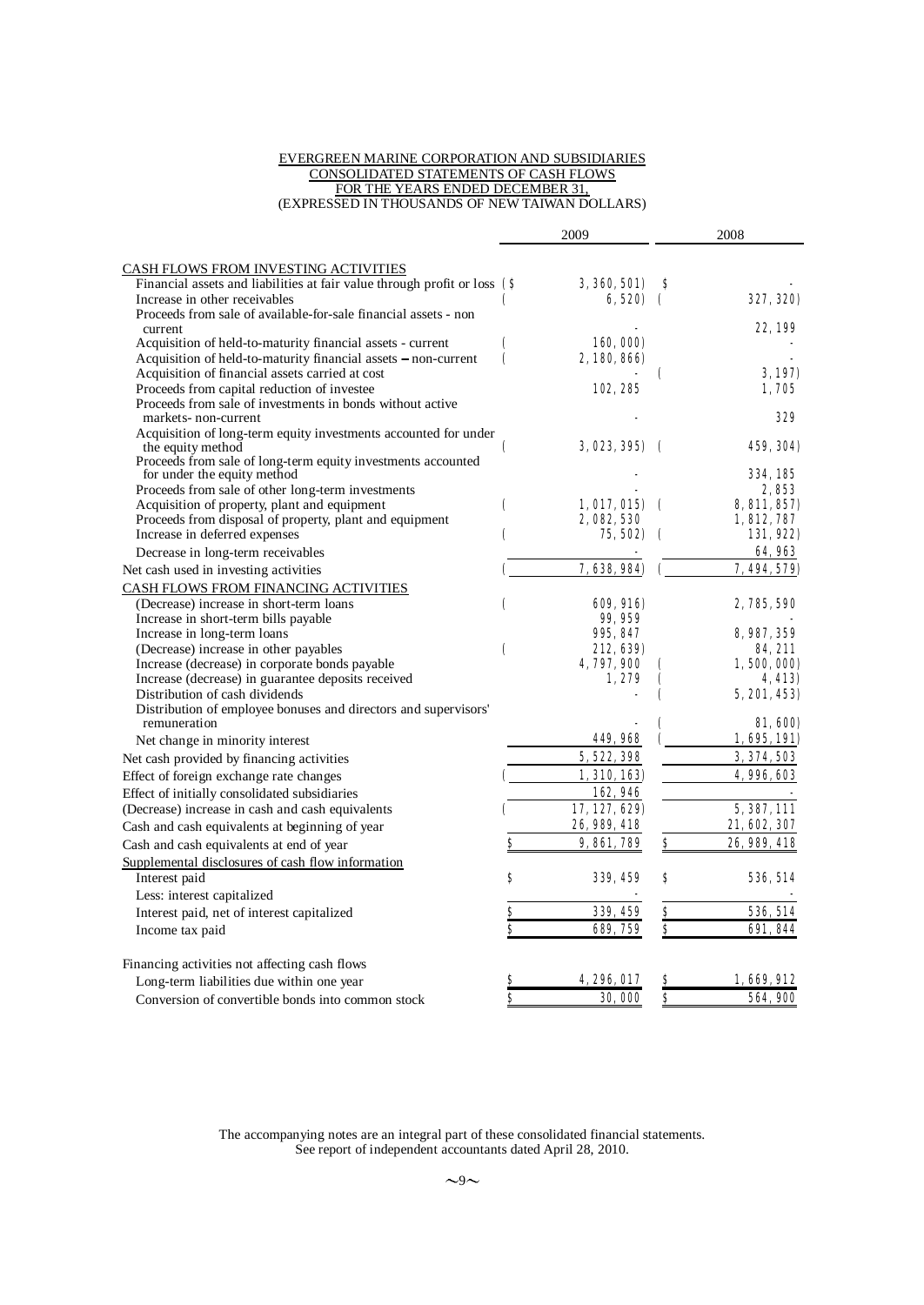# EVERGREEN MARINE CORPORATION AND SUBSIDIARIES NOTES TO THE CONSOLIDATED FINANCIAL STATEMENTS DECEMBER 31, 2009 AND 2008 (EXPRESSED IN THOUSANDS OF NEW TAIWAN DOLLARS/FOREIGN CURRENCY, EXCEPT AS OTHERWISE INDICATED)

# 1.HISTORY AND ORGANIZATION

# (1)The Company

Established on September 25, 1968, Evergreen Marine Corporation (the "Company") is mainly engaged in domestic and international marine transportation, shipping agency services, and the distribution of containers. The Company was approved by the Securities and Futures Commission (SFC), Ministry of Finance (MOF) (currently known as the Securities and Futures Bureau (SFB), Financial Supervisory Commission, Executive Yuan, R.O.C.) to be a public company on November 2, 1982 and was further approved by the SFC to be a listed company on July 6, 1987. The Company's shares have been publicly traded on the Taiwan Stock Exchange since September 21, 1987. The Company and its subsidiaries included in the consolidated financial statements had 4,141 employees as of December 31, 2009. The Company and its subsidiaries are collectively referred herein as the Group.

|                   |             |                                                         | Ownership $(\%)$          |        |             |
|-------------------|-------------|---------------------------------------------------------|---------------------------|--------|-------------|
|                   |             |                                                         | December 31, December 31, |        |             |
| Investor          | Subsidiary  | Main activities                                         | 2009                      | 2008   | Description |
| The               | <b>TTSC</b> | Cargo loading                                           |                           |        |             |
| Company           |             | and discharging                                         | 55.00                     | 55.00  |             |
| $\prime\prime$    | Peony       | Investments in<br>transport-related<br>business         | 100.00                    | 100.00 |             |
| Peony             | <b>GMS</b>  | <b>Container Shipping</b>                               | 100.00                    | 100.00 |             |
| $^{\prime\prime}$ | Clove       | Investments in<br>container yards and<br>port terminals | 100.00                    | 100.00 |             |

(2)Subsidiaries included in the consolidated financial statements and their changes in 2009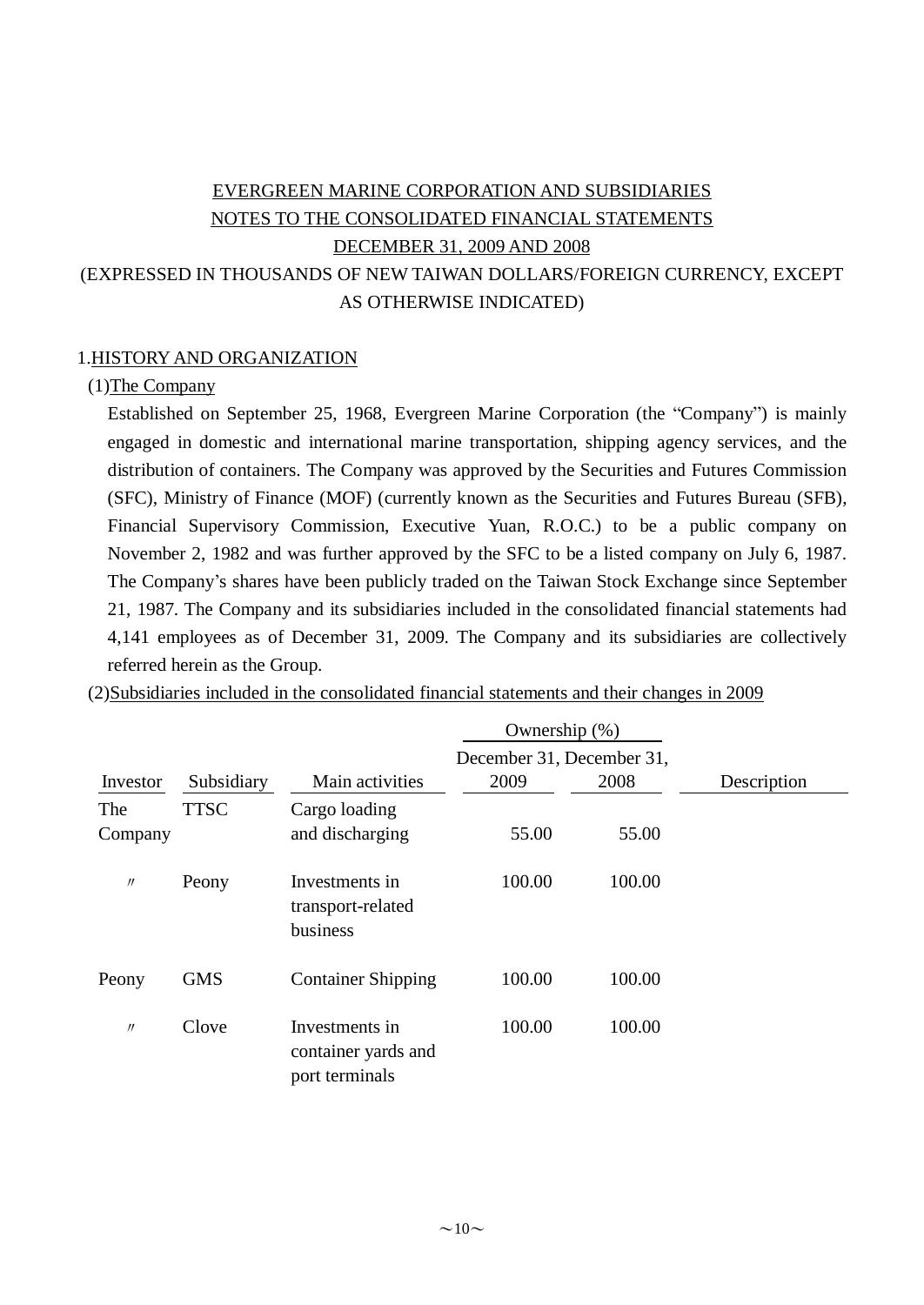|                   |             |                                                                                                         | Ownership (%)             |        |                                                                                                                                    |
|-------------------|-------------|---------------------------------------------------------------------------------------------------------|---------------------------|--------|------------------------------------------------------------------------------------------------------------------------------------|
|                   |             |                                                                                                         | December 31, December 31, |        |                                                                                                                                    |
| Investor          | Subsidiary  | Main activities                                                                                         | 2009                      | 2008   | Description                                                                                                                        |
| Peony             | Vigor       | Investments in<br>container<br>manufacturing                                                            | 100.00                    | 100.00 |                                                                                                                                    |
| $\prime\prime$    | <b>EMU</b>  | Container shipping                                                                                      | 51.00                     | 51.00  |                                                                                                                                    |
| $\prime\prime$    | EHIC(M)     | Manufacturing of<br>dry steel containers<br>and container parts                                         | 84.44                     | 84.44  |                                                                                                                                    |
| $^{\prime\prime}$ |             | Armand N.V. Investments in<br>container yards and<br>port terminals                                     | 70.00                     | 70.00  |                                                                                                                                    |
| $\prime$          | <b>SGTC</b> | Loading,<br>discharging, storage,<br>repairs, cleaning<br>and inland<br>transportation of<br>containers | 55.00                     | 55.00  |                                                                                                                                    |
| $\prime\prime$    | <b>MBPI</b> | Containers storage<br>and inspections of<br>containers at the<br>customs house                          | 95.30                     | 95.30  |                                                                                                                                    |
| $\prime\prime$    | <b>MBT</b>  | Inland transportation,<br>repairs and cleaning<br>of containers                                         | 86.91                     | 86.91  | This ownership was<br>composed of 17.39%<br>directly owned<br>by Peony and<br>72.95% indirectly<br>owned by Peony<br>through MBPI. |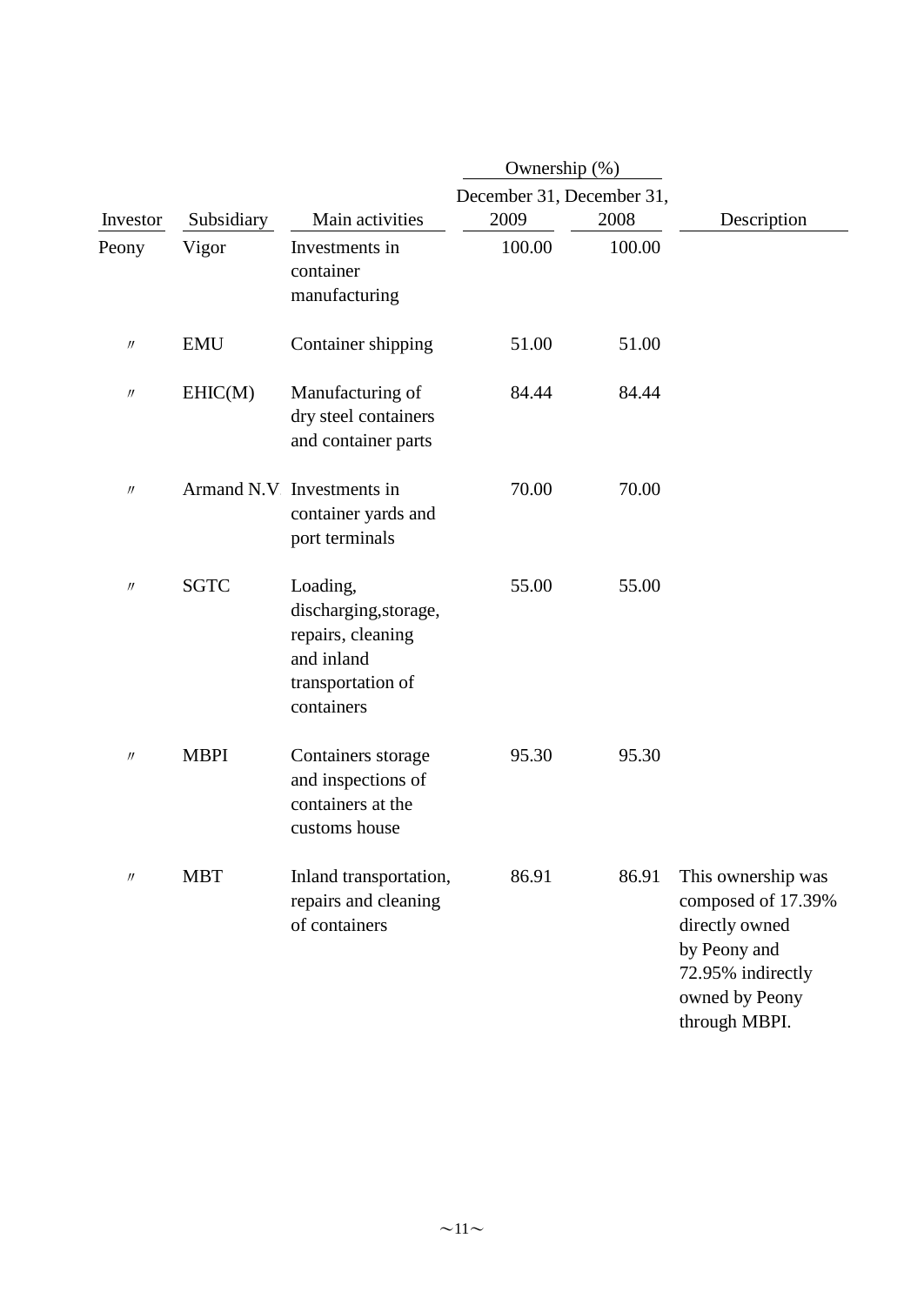|                               |                             |                                                                             | Ownership (%)             |        |                                                                                                                                |
|-------------------------------|-----------------------------|-----------------------------------------------------------------------------|---------------------------|--------|--------------------------------------------------------------------------------------------------------------------------------|
|                               |                             |                                                                             | December 31, December 31, |        |                                                                                                                                |
| Investor                      | Subsidiary                  | Main activities                                                             | 2009                      | 2008   | Description                                                                                                                    |
| Peony                         | Island                      | Investments in<br>operating machinery<br>and equipment of<br>port terminals | 43.65                     | 43.65  | This ownership is<br>derived from the<br>equity of 15% held by<br>EMU and 36% by<br>Clove, both of which<br>were held by Peony |
| $\prime\prime$                | <b>EGS</b>                  | Agency services<br>dealing with port<br>formalities                         | 51.00                     | 51.00  |                                                                                                                                |
| $\prime\prime$                | <b>EGK</b>                  | $\prime\prime$                                                              | 100.00                    | 100.00 |                                                                                                                                |
| $\prime\prime$                | <b>EMI</b>                  | $\prime\prime$                                                              | 51.00                     | 51.00  |                                                                                                                                |
| $\prime\prime$                | <b>EGT</b>                  | $\prime\prime$                                                              | 51.00                     | 51.00  |                                                                                                                                |
| $^{\prime\prime}$             | EGI                         | $\prime\prime$                                                              | 99.99                     | 99.99  |                                                                                                                                |
| $^{\prime\prime}$             | <b>EMA</b>                  | $\ensuremath{\mathnormal{H}}$                                               | 67.50                     | 51.00  |                                                                                                                                |
| $\prime\prime$                | EIT                         | $\prime\prime$                                                              | 55.00                     | 55.00  |                                                                                                                                |
| $\prime\prime$                | <b>EES</b>                  | $\prime\prime$                                                              | 55.00                     | 55.00  |                                                                                                                                |
| $^{\prime\prime}$             | ERU                         | $^{\prime\prime}$                                                           | 51.00                     | 51.00  |                                                                                                                                |
| $\ensuremath{\mathnormal{H}}$ | ${\rm EGD}$                 | $\prime\prime$                                                              | 100.00                    | 100.00 |                                                                                                                                |
| $\prime\prime$                | <b>EGUD</b>                 | $\prime\prime$                                                              | 100.00                    | 100.00 |                                                                                                                                |
| $\prime\prime$                | EGD-WWX                     | $\ensuremath{\mathnormal{H}}$                                               | 100.00                    | 100.00 |                                                                                                                                |
| $\prime\prime$                | <b>EGF</b>                  | $\prime\prime$                                                              | 99.40                     | 99.40  |                                                                                                                                |
| $\prime\prime$                | $\ensuremath{\mathrm{EGN}}$ | $\prime\prime$                                                              | 100.00                    | 100.00 |                                                                                                                                |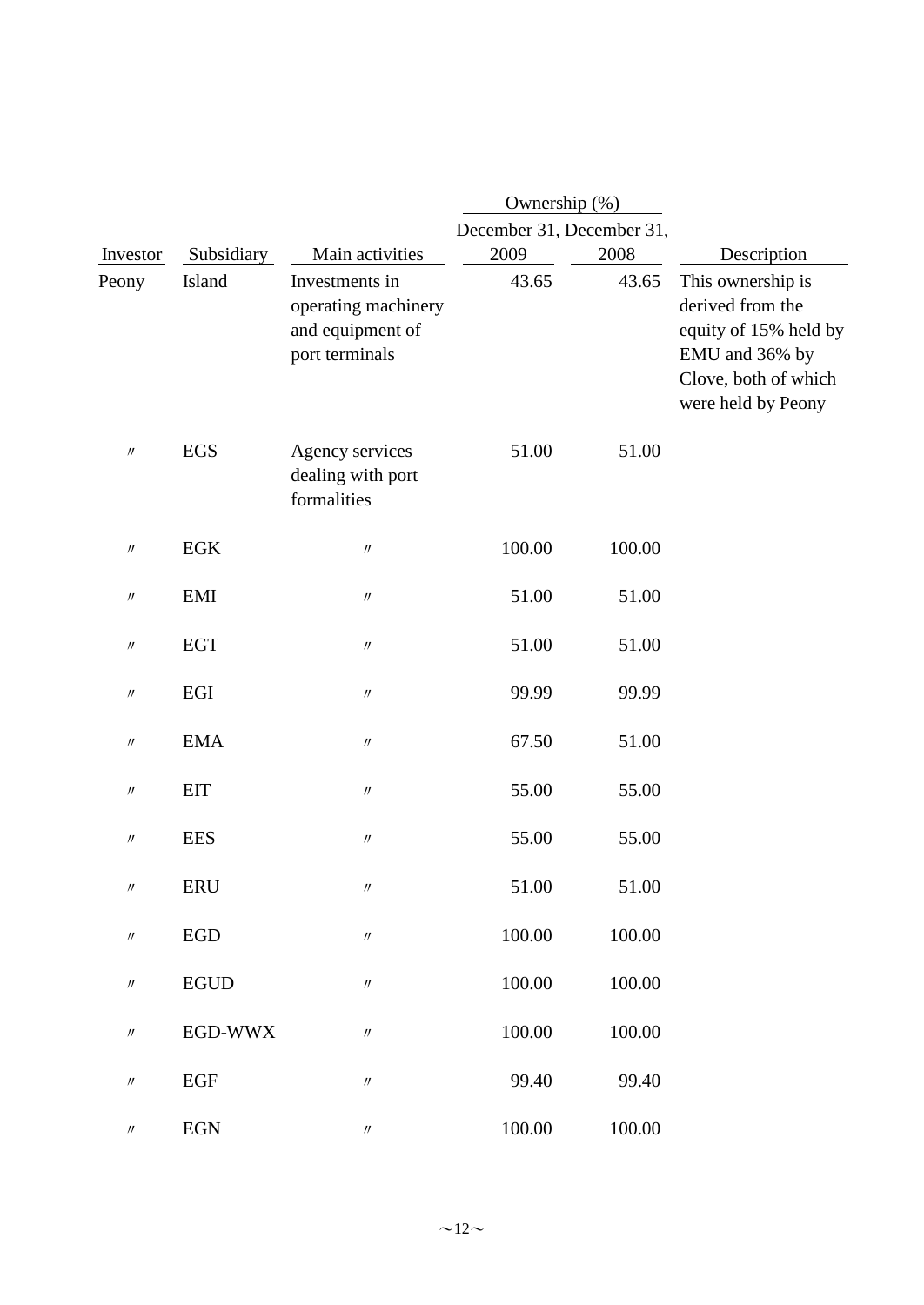|                               |                |                                                                                           | Ownership (%)                     |        |             |  |
|-------------------------------|----------------|-------------------------------------------------------------------------------------------|-----------------------------------|--------|-------------|--|
| Investor                      | Subsidiary     | Main activities                                                                           | December 31, December 31,<br>2009 | 2008   | Description |  |
| Peony                         | <b>EGV</b>     | Agency services<br>dealing with port<br>formalities                                       | 51.00                             | 51.00  |             |  |
| $\ensuremath{\mathnormal{H}}$ | <b>ESA</b>     | $\prime\prime$                                                                            | 55.00                             |        |             |  |
| $\prime\prime$                | EGB            | Real estate leasing                                                                       | 95.00                             | 95.00  |             |  |
| Clove                         | Ample          | Investments in<br>container yards and<br>port terminals                                   | 90.00                             | 90.00  |             |  |
| Armand<br>N.V.                | Armand<br>B.V. | $\prime$                                                                                  | 100.00                            | 100.00 |             |  |
| Island                        | Whitney        | Investments and<br>leases of operating<br>machinery and<br>equipment of port<br>terminals | 100.00                            | 100.00 |             |  |
| $\prime\prime$                | Hemlock        | $\prime\prime$                                                                            | 100.00                            | 100.00 |             |  |

- A. For the information on investee companies included in the consolidated financial statements for the year ended December 31, 2009, please refer to Note 11.
- B. Subsidiaries that are included in the consolidated financial statements:
	- a) Peony increased its equity in EMA from 51% to 67.5% on December 4, 2009, the acquisition day.
	- b) 55% of ESA's equity was acquired by Peony on April 1, 2009. ESA had been consolidated thereafter.
- (3)Subsidiary not included in the consolidated financial statements: None.
- (4)Adjustments for subsidiaries with different balance sheet dates: None.
- (5)Special operating risks in foreign subsidiaries: None.
- (6)Nature and extent of the restrictions on fund remittance from subsidiaries to the parent company: None.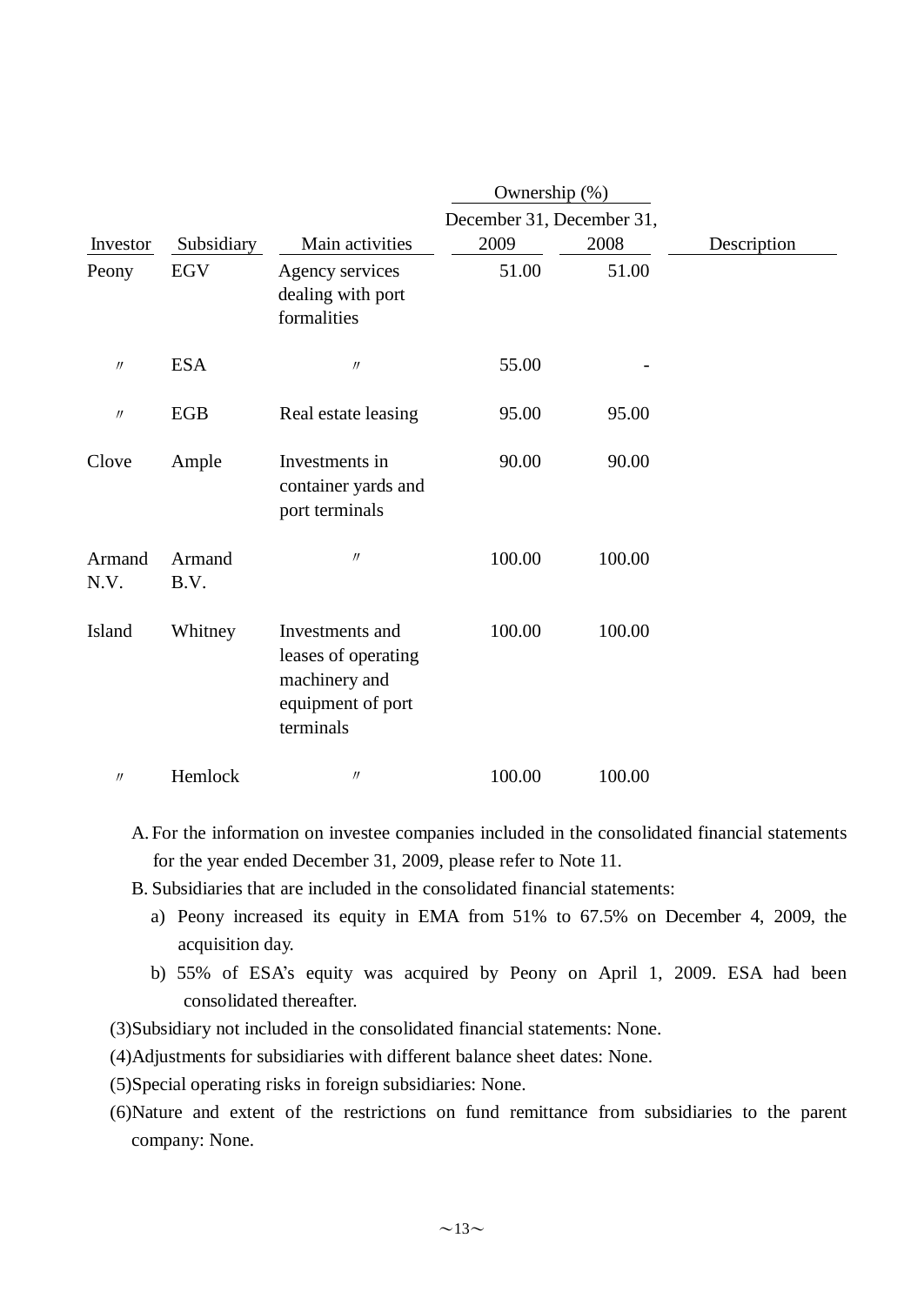(7)Contents of subsidiaries'securities issued by the parent company: None.

(8)Information on convertible bonds and common stock issued by subsidiaries: None.

# 2.SUMMARY OF SIGNIFICANT ACCOUNTING POLICIES

The accompanying consolidated financial statements of the Group are prepared in conformity with the "Rules Governing Preparation of Financial Statements by Securities Issuers" and accounting principles generally accepted in the Republic of China. The Group's significant accounting polices are summarized below:

(1)Basis for preparation of consolidated financial statements

All majority-owned subsidiaries and controlled entities are included in the consolidated financial statements. Effective January 1, 2008, the Company prepares consolidated financial statements on a quarterly basis. Any entity acquired is consolidated starting the acquisition date; once the Company loses its controlling power over an entity, the entity is excluded from the consolidation, and any effect is not retrospective. Significant inter-company transactions and assets and liabilities arising from inter-company transactions are eliminated.

(2)Classification of current and non-current items

- A. Assets that meet one of the following criteria are classified as current assets; otherwise they are classified as non-current assets:
	- a) Assets arising from operating activities that are expected to be realized or consumed, or are intended to be sold within the normal operating cycle;
	- b) Assets held mainly for trading purposes;
	- c) Assets that are expected to be realized within twelve months from the balance sheet date;
	- d) Cash and cash equivalents, excluding restricted cash and cash equivalents and those that are to be exchanged or used to pay off liabilities more than twelve months after the balance sheet date.
- B. Liabilities that meet one of the following criteria are classified as current liabilities; otherwise they are classified as non-current liabilities:
	- a) Liabilities arising from operating activities that are expected to be paid off within the normal operating cycle;
	- b) Liabilities arising mainly from trading activities;
	- c) Liabilities that are to be paid off within twelve months from the balance sheet date;
	- d) Liabilities for which the repayment date cannot be extended unconditionally to more than twelve months after the balance sheet date.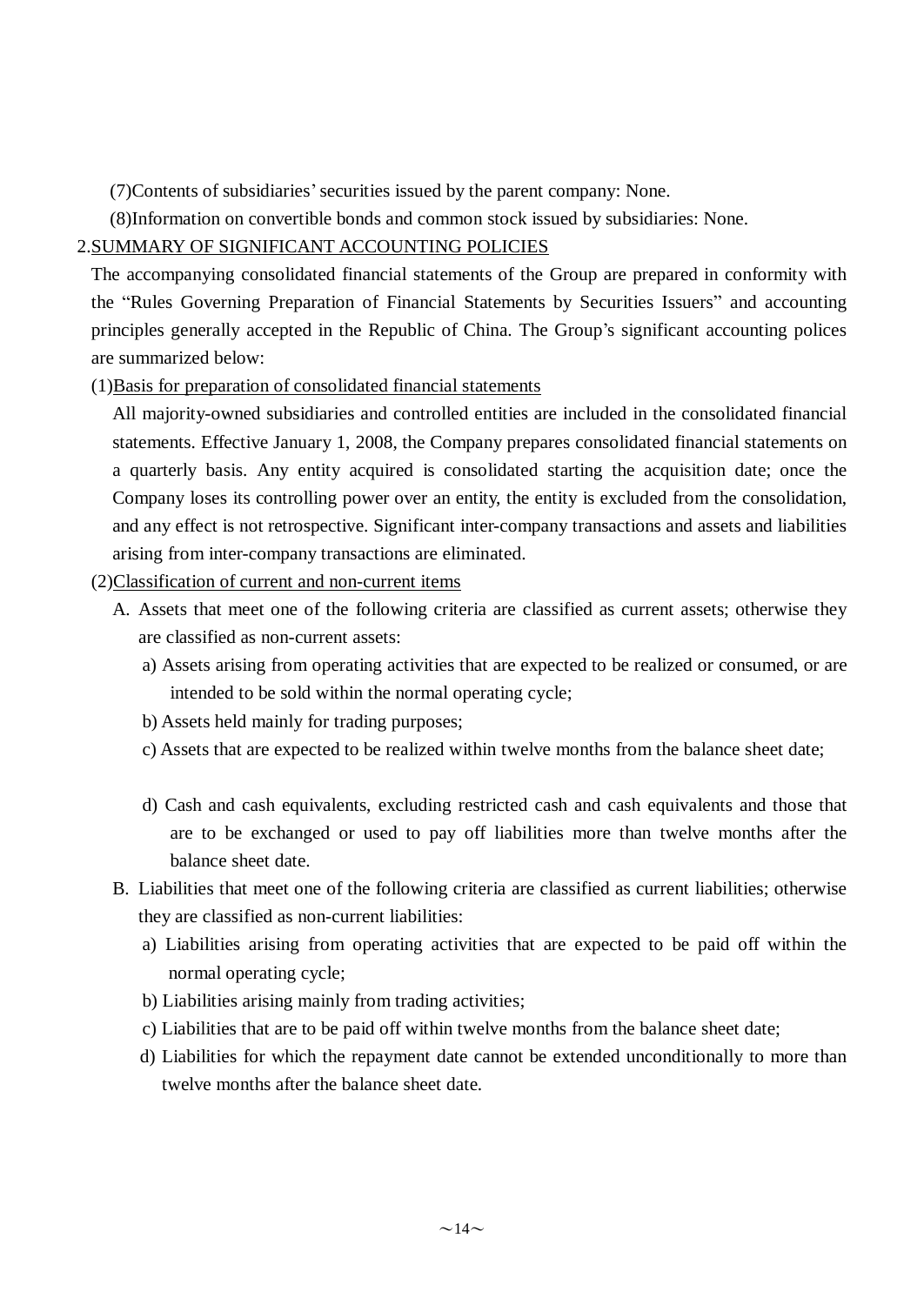### (3)Foreign currency transactions

- A. The Company and its subsidiaries maintains its accounts in New Taiwan Dollars and functional currencies, respectively. Transactions denominated in foreign currencies are translated into New Taiwan Dollars at the spot exchange rates prevailing at the transaction dates. Exchange gains or losses due to the difference between the exchange rate on the transaction date and the exchange rate on the date of actual receipt and payment are recognized in current year's profit or loss.
- B. Monetary assets and liabilities denominated in foreign currencies are translated at the spot exchange rates prevailing at the balance sheet date. Exchange gains or losses are recognized in profit or loss.
- C. When a gain or loss on a non-monetary item is recognized directly in equity, any exchange component of that gain or loss shall be recognized directly in equity. Conversely, when a gain or loss on a non-monetary item is recognized in profit or loss, any exchange component of that gain or loss shall be recognized in profit or loss. However, non-monetary items that are measured on a historical cost basis are translated using the exchange rate at the date of the transaction.
- (4)Translation of financial statements of foreign subsidiaries

Assets and liabilities of foreign subsidiaries are translated into New Taiwan Dollars using the exchange rates at the balance sheet date. Equity accounts are translated at historical rates except for beginning retained earnings, which are carried forward from prior year's balance. Dividends are translated at the rates prevailing at the date of declaration. Profit and loss accounts are translated at weighted-average rates of the year. The resulting translation differences are included in "cumulative translation adjustments" under stockholders' equity.

(5)Cash and cash equivalents

Cash equivalents refer to other short-term highly liquid investments which are readily convertible to known amount of cash and which are subject to insignificant risk of changes in value resulting from fluctuations in interest rates. The consolidated statements of cash flows were prepared on the basis of cash and cash equivalents.

(6)Financial assets and financial liabilities at fair value through profit or loss

- A. Equity financial instruments are recognized and derecognized using trade date accounting; whereas debt, beneficiary certificate, and derivative financial instruments are recognized and derecognized using settlement date accounting. These instruments are initially recognized at their fair values.
- B. These financial instruments are subsequently remeasured and stated at fair value, and the gain or loss is recognized in profit or loss. The fair value of listed stocks and OTC stocks and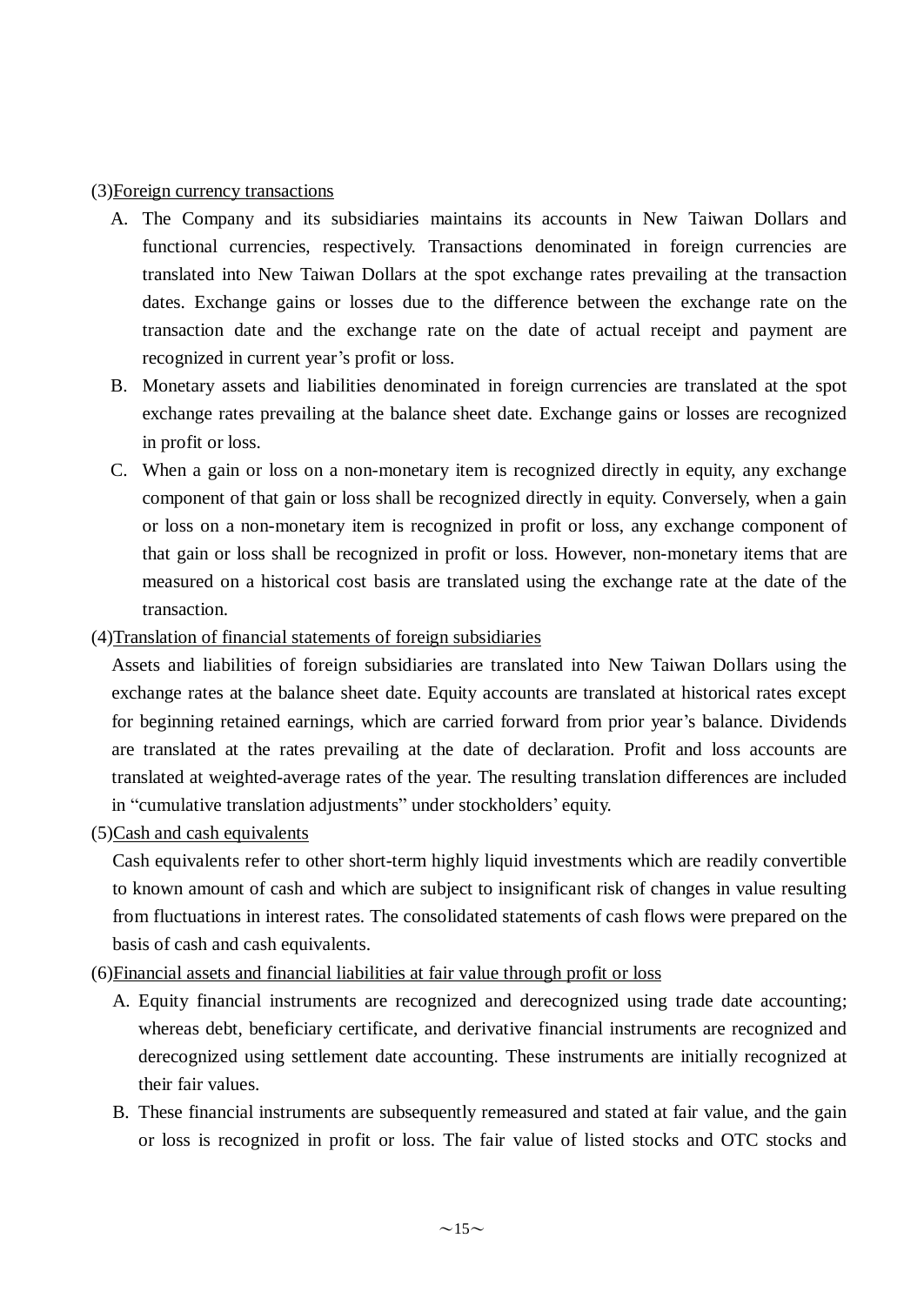closed-end mutual funds is based on latest quoted fair prices of the accounting period. The fair value of open-end and balanced mutual funds is based on the net asset value at the balance sheet date.

- C. When a derivative is an ineffective hedging instrument, it is initially recognized at fair value on the date a derivative contract is entered into and is subsequently remeasured at its fair value. If a derivative is a non-option derivative, the fair value initially recognized is zero.
- D. For call options, put options and conversion rights without character of equity, which are embedded in corporate bonds payable, please refer to Note 2 (16).
- E. Financial assets and financial liabilities designated as at fair value through profit or loss at inception are those that conform to one of the following conditions: a)Hybrid products.
	- b)As a result of the designation, measurement and recognition inconsistency could be decreased significantly or eliminated.
	- c)The financial products are managed under the method of risk management and investment strategy management established by the Company and performance of the product is assessed by fair value.

(7)Available-for-sale financial assets

- A. Equity financial instruments are recognized and derecognized using trade date accounting. These instruments are initially recognized at their fair values plus transaction costs that are directly attributable to the acquisition.
- B. The financial assets are remeasured and stated at fair value, and the gain or loss is recognized in equity, until the financial asset is derecognized, at which time the cumulative gain or loss previously recognized in equity shall be recognized in profit or loss. The fair value of listed stocks and OTC stocks and closed-end mutual funds are based on latest quoted fair prices of the accounting period. The fair value of open-end and balanced mutual funds is based on the net asset value at the balance sheet date.
- C. If there is any objective evidence that the financial asset is impaired, the cumulative loss that has been recognized directly in equity shall be transferred from equity to profit or loss. When the fair value of an equity instrument subsequently increases, impairment losses recognized previously in profit or loss shall not be reversed. When the fair value of a debt instrument subsequently increases and the increase can be objectively related to an event occurring after the impairment loss was recognized in profit or loss, the impairment loss shall be reversed to the extent of the loss recognized in profit or loss.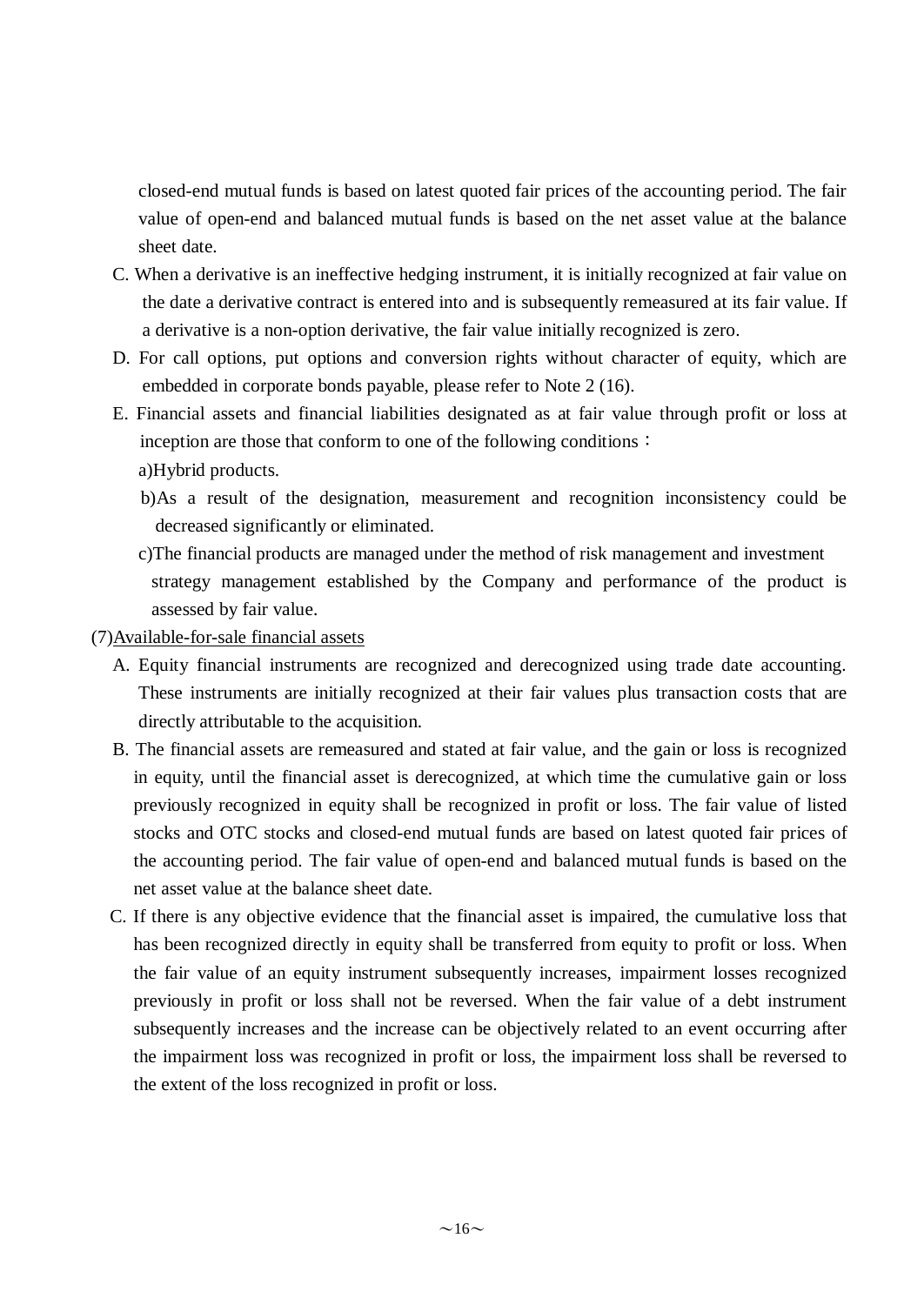# (8)Held-to-maturity financial assets

- A. Held-to-maturity financial asset is recognized or derecognized using trade date accounting and is stated initially, at its fair value plus transaction costs that are directly attributable to the acquisition of the financial asset.
- B. The financial assets are carried at amortized cost.
- C. If there is any objective evidence that the financial asset is impaired, the impairment loss is recognized in profit or loss. If the fair value of the financial asset subsequently increases and the increase can be objectively related to an event occurring after the impairment loss was recognized in profit or loss, the impairment loss shall be reversed to the extent of the loss previously recognized in profit or loss.

# (9)Financial assets and financial liabilities carried at cost

- A. Financial assets and financial liabilities carried at cost are recognized or derecognized using trade date accounting and are stated initially at fair value plus transaction costs that are directly attributable to the acquisition of the financial asset.
- B. If there is any objective evidence that the financial asset is impaired, the impairment loss is recognized in profit or loss. Such impairment loss shall not be reversed when the fair value of the asset subsequently increases.

# (10)Allowance for doubtful accounts

Allowance for doubtful accounts is provided according to the evaluation of the collectibility of notes and accounts receivable and other receivables, taking into account the bad debts incurred in prior years and the aging analysis of the receivables.

(11)Inventories

Inventories refer to fuel inventories and steel inventories. Fuel inventories are physically measured by the crew of each ship and reported back to the Head Office through telegraph for recording purposes at balance sheet date. Valuation of inventories is based on the exchange rate prevailing at balance sheet date. The perpetual inventory system is adopted for steel inventory recognition. Steel inventories are stated at cost. The cost is determined using the weighted-average method. At balance sheet date, inventories are evaluated at the lower of aggregate cost or market value. The market value is based on the replacement cost for raw materials and supplies and net realizable value for work in process, finished goods and merchandise.

# (12)Long-term equity investments accounted for under the equity method

A. Long-term equity investments in which the Group holds more than 20% of the investee company's voting shares or has the ability to exercise significant influence on the investee's operational decisions are accounted for under the equity method. The excess of the initial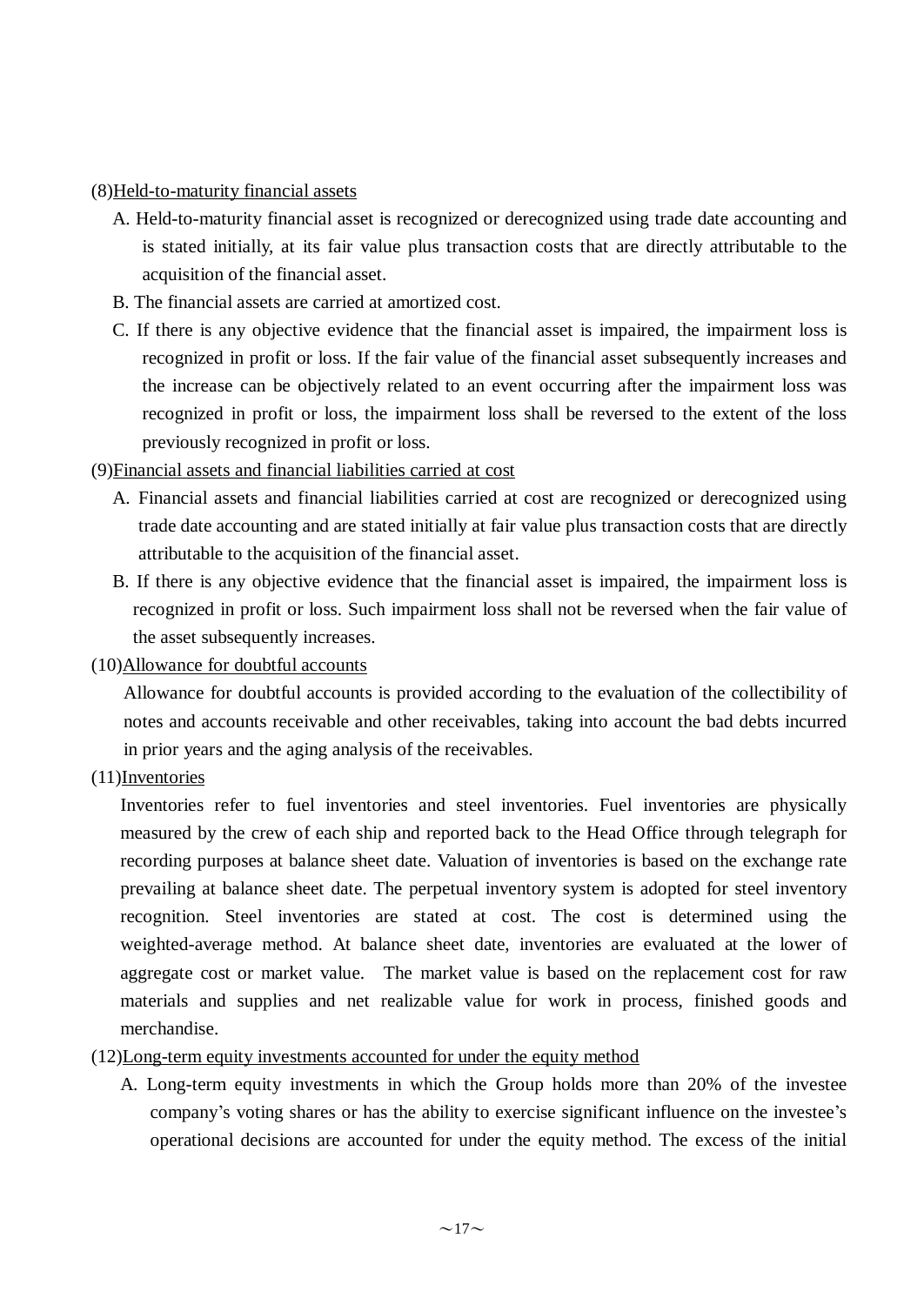investment cost over the acquired net asset value of the investee attributable to goodwill is no longer amortized, effective January 1, 2006. Retrospective adjustment of the amount of goodwill amortized in previous year is not required. The excess of acquired net asset value of investee over the initial investment cost is allocated proportionately and applied as a reduction to the book values of identifiable non-current assets, and any remaining amount of such excess after this allocation is credited to extraordinary gains.

B. Exchange differences arising from translation of financial statements of overseas investee companies accounted for under the equity method are recorded as "cumulative translation adjustments" under stockholders' equity.

# (13)Property, plant and equipment

- A. Property, plant and equipment are stated at cost. Interests incurred on the loans used to bring the assets to the condition and location necessary for their intended uses are capitalized.
- B. Depreciation is calculated on a straight-line basis according to the respective assets' useful lives regulated by the Ministry of Finance plus one year of salvage value. Salvage value of the fully depreciated assets, that are still in use, is depreciated based on one year of useful lives in the year the asset is fully depreciated and in the subsequent year, to the extent that the salvage value falls below \$3,000 dollars. When impairment loss is recognized, property, plant and equipment shall be depreciated over their remaining useful lives based on their carrying values adjusted for the impairment loss.
- C. Major improvements and renewals are capitalized and depreciated accordingly. Maintenance and repairs are expensed as incurred.
- D. Rents paid on capital leases are capitalized and depreciated accordingly. Lease assets whose ownerships are transferred at the end of the lease term or which contain a bargain purchase option are depreciated over the estimated useful lives; lease assets other than these are depreciated over the lease term.
- (14)Deferred expenses

Deferred expenses refer to the expenses incurred for renovation, computer software and cable installation. The expenses incurred for renovation are amortized on a straight-line basis over five years, and the remaining are amortized over 2-3 years.

(15)Impairment of non-financial assets

The Group recognizes impairment loss when there is an indication that the recoverable amount of an asset is less than its carrying amount. The recoverable amount is the higher of the fair value less costs to sell and value in use. When the impairment no longer exists, the impairment loss recognized in prior years shall be recovered.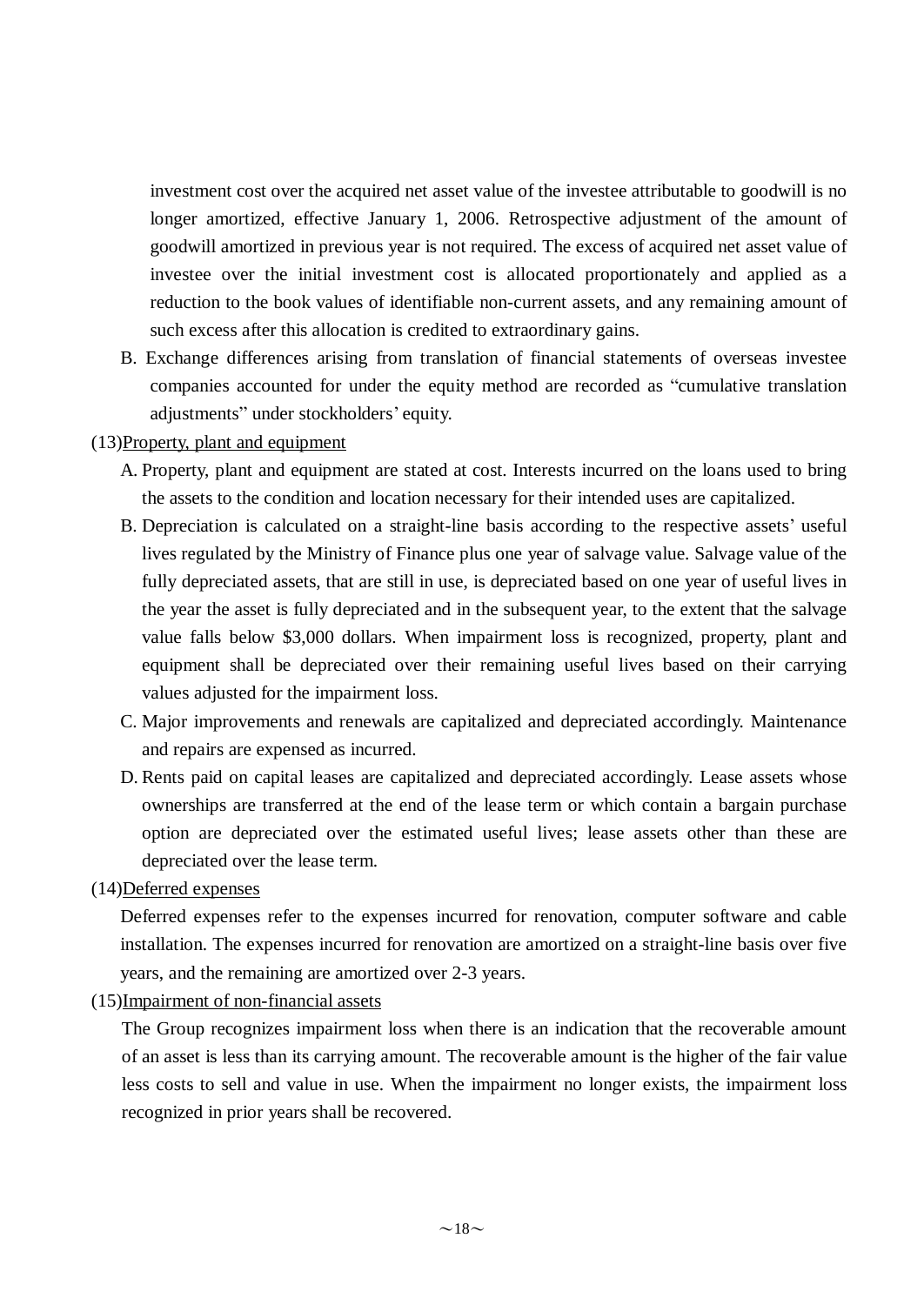### (16)Corporate bonds payable

The difference between the issue price and face value of corporate bonds is accounted for as premium or discount which is required to be amortized over the period from the date of issuance to maturity date using the interest method and is recorded as "interest expense".

- A. For the bonds payable issued after January 1, 2006, in which call option, put option and conversion rights are embedded, the issuer of a financial instrument shall classify the instrument, or its component parts, on initial recognition as a financial liability, a financial asset or an equity instrument in accordance with the substance of the contractual arrangement and the definitions of a financial liability, a financial asset and an equity instrument. These bonds are accounted for as follows:
	- a) The difference between the issue price and face value of corporate bonds is accounted for as premium or discount which is required to be amortized over the period from the date of issuance to maturity date using the interest method and is recorded as "interest expense".
	- b) The value of any derivative features (such as a call option and put option) embedded in the compound financial instrument is recognized as "financial assets or financial liabilities at fair value through profit or loss". These derivative features are subsequently remeasured and stated at fair value on each balance sheet date, and the gain or loss is recognized in "gain or loss on valuation of financial assets or financial liabilities". At the expiration date, if the fair value of common stock exceeds the exercise price of put option, the fair value of the put option is recognized as "paid-in capital"; however, if the fair value of common stock is lower than the exercise price, the fair value of the put option is recognized as "gain or loss".
	- c) A conversion option embedded in the bonds issued by the Company, which is convertible to an equity instrument, is recognized in "capital reserve from stock warrants". When a bondholder exercises his/her conversion rights, the liability component of the bonds (including corporate bonds and embedded derivatives) shall be revalued at fair value on the conversion date, and the resulting difference shall be recognized as "gain or loss" in the current period. The book value of the common stock issued due to the conversion shall be based on the adjusted book value of the above-mentioned liability component plus the book value of the stock warrants.
	- d) Costs incurred on issuance of convertible bonds are proportionally charged to the liabilities and equities of the underlying instruments based on initial recognition costs.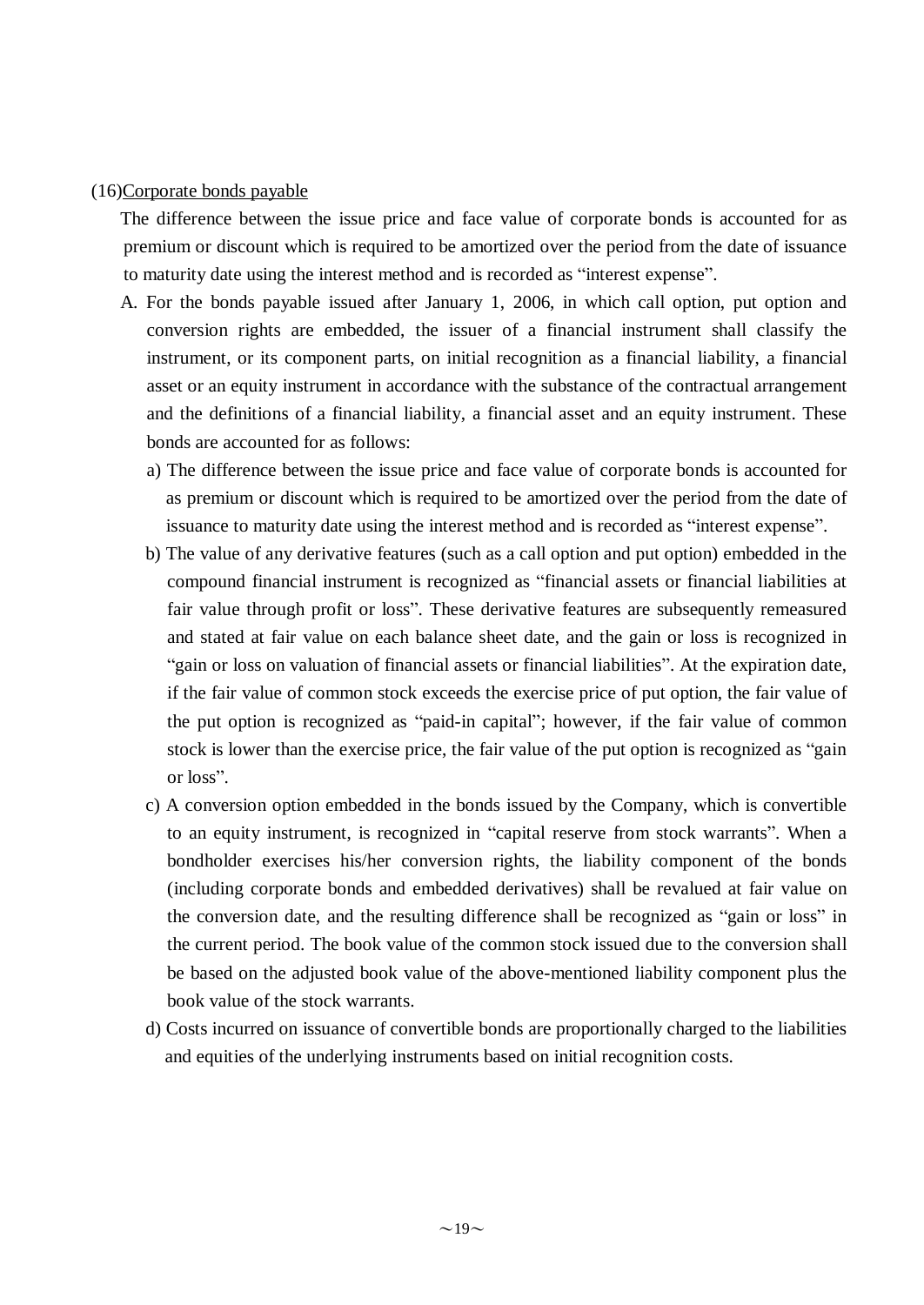- B. Bonds payable issued before December 31, 2005 are accounted for as follows:
	- a) Convertible bonds are stated at their issuance price. The excess of the redemption price over the face value of the convertible bonds is amortized using the interest method over the redemption period.
	- b) When bonds are converted, the par value of the bonds is credited to common stock and any excess is credited to capital reserve. No gain or loss is recognized on bond conversion.
	- c) Expenditures incurred on issuance of convertible bonds are classified as deferred assets and amortized over the life of the bonds. In cases where the bonds are converted or redeemed before the maturity date, the issuance expenditures are expensed in proportion to the amount of bonds converted or redeemed.
	- d) Where bonds are not redeemed during the redemption period, the interest on redemption is amortized under the interest method over the remaining life of the bonds. If the fair value of the underlying shares at the expiry date of the redemption option exceeds the redemption price, the interest on redemption is reclassified to capital reserve.
- C.If the bondholders have the right, within one year, to exercise the put option embedded in bonds, the Company should classify the bond under current liability. After the right expire, the corporate bonds unconverted or not exchanged should be reclassified under non-current liability.
- (17)Pensions

Under the defined benefit pension plan, which is adopted by the Company and TTSC, net periodic pension costs are recognized in accordance with the actuarial calculations. Net periodic pension costs include service cost, interest cost, expected return on plan assets, and amortization of unrecognized net transition obligation and gains or losses on plan assets. Unrecognized net transition obligation is amortized on a straight-line basis over 15 years. Under the defined contribution pension plan, net periodic pension costs are recognized as incurred.

# (18)Income taxes

- A. Inter-period and intra-period income tax allocation methods are employed. Over or under provision of prior years' income tax liabilities is included in current year's income tax. After an amendment of the tax law, in the year of its promulgation, deferred income tax assets and liabilities are to be recomputed. Net changes in deferred income tax assets and liabilities, resulting from the recomputation, are to be recognized in the income tax expense (benefit) of continuing operations.
- B. Investment tax credits arising from expenditures incurred on acquisitions of equipment or technology, research and development, employees' training, and equity investments are recognized in the year the related expenditures are incurred.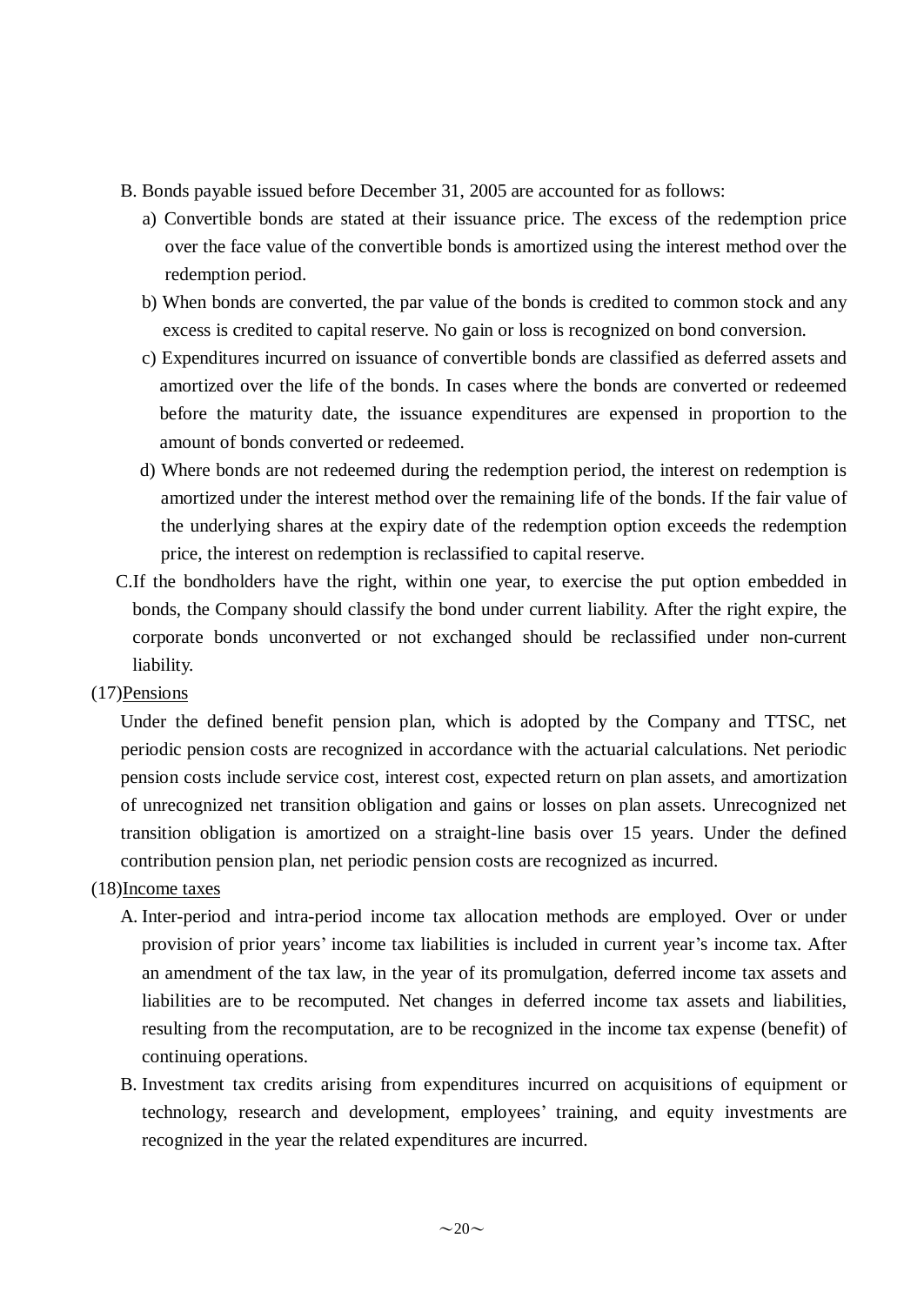C. A 10% surtax is levied on the unappropriated retained earnings and is recorded as income tax expense in the year when the stockholders resolve to retain the earnings.

(19)Employees' bonuses and directors' and supervisors' remuneration

Effective January 1, 2008, pursuant to EITF96-052 of the Accounting Research and Development Foundation, R.O.C., dated March 16, 2007, "Accounting for Employees' Bonuses and Directors' and Supervisors' Remuneration", the costs of employees' bonuses and directors' and supervisors' remuneration are accounted for as expenses and liabilities, provided that such a recognition is required under legal or constructive obligation and those amounts can be estimated reasonably. However, if the accrued amounts for employees' bonuses and directors' and supervisors' remuneration are significantly different from the actual distributed amounts resolved by the stockholders at their annual stockholders' meeting subsequently, the differences shall be recognized as gain or loss in the following year. In addition, according to EITF97-127 of the Accounting Research and Development Foundation, R.O.C., dated March 31, 2008, "Criteria for Listed Companies in Calculating the Number of Shares of Employees' Stock Bonus", the Company calculates the number of shares of employees' stock bonus based on the closing price of their common stock at the previous day of the stockholders' meeting held in the year following the financial reporting year, and after taking into account the effects of ex-rights and ex-dividends.

### (20)Revenue, cost and expense recognition

Revenues is recognized when the earning process is substantially completed and are realized or realizable. Costs and expenses are recognized as incurred.

- (21)Use of estimates
	- A. The preparation of financial statements in conformity with generally accepted accounting principles requires management to make estimates and assumptions that affect the amounts of assets and liabilities and the disclosures of contingent assets and liabilities at the date of the financial statements and the amounts of revenues and expenses during the reporting period. Actual results could differ from those assumptions and estimates.
	- B. Accrued expenses are recorded at the amounts stated in the original supporting documents. Foreign port charges without supporting documents are estimated based on past records and period-end sailing schedules. Differences between the expenses actually incurred in the following year and the estimated accrued expenses are credited or charged to operating costs or expenses in the following year.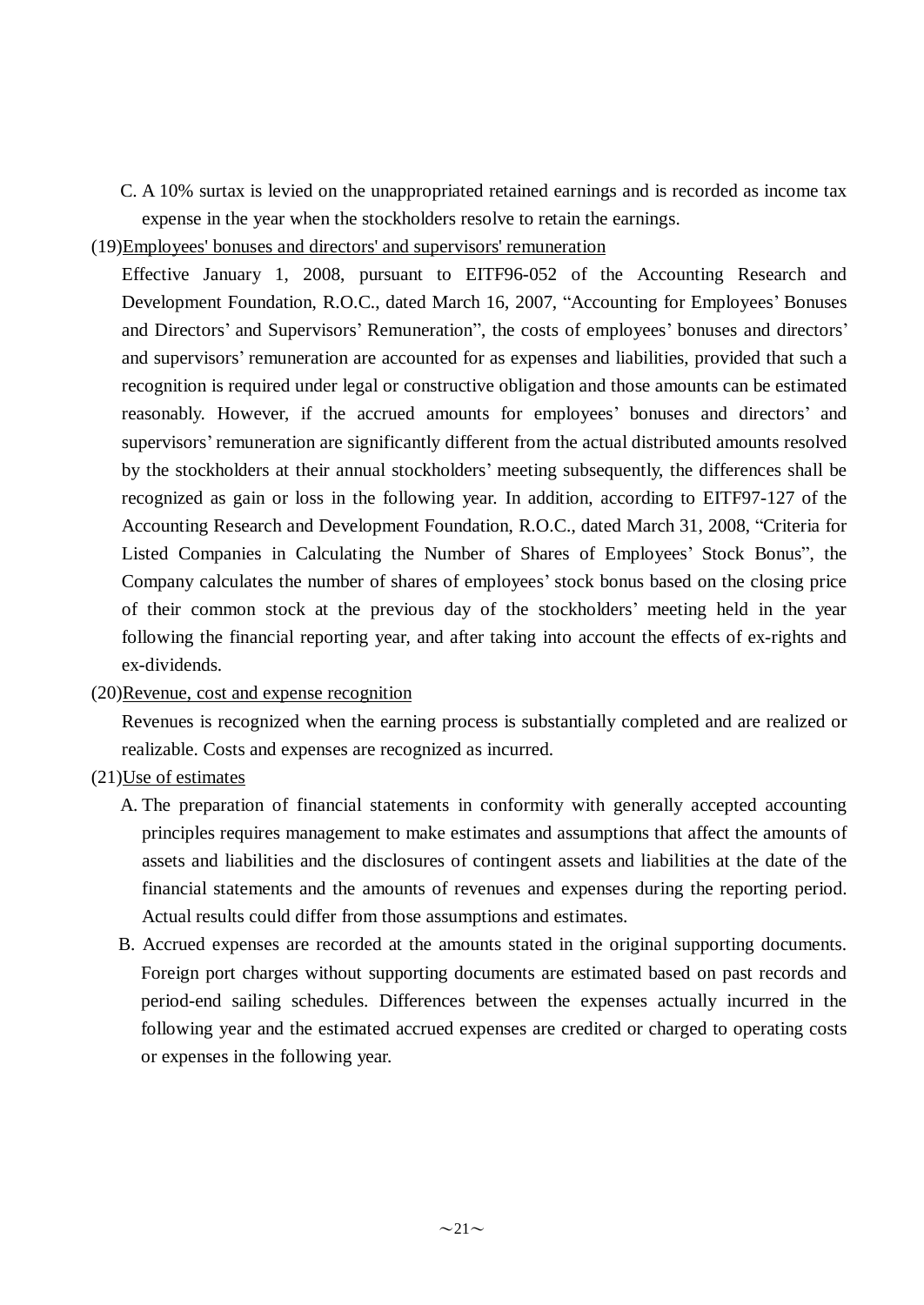# 3.CHANGES IN ACCOUNTING PRINCIPLES

# (1)Inventories

Effective January 1, 2009, the Group adopted the amendments to R.O.C. SFAS No. 10, "Accounting for Inventories". Such change in accounting principle had no effect on the consolidated net income or consolidated earnings per share as of and for the year ended December 31, 2009.

### (2)Employees' bonuses and directors' and supervisors' remuneration

Effective January 1, 2008, the Group adopted EITF96-052 of the Accounting Research and Development Foundation, R.O.C., dated March 16, 2007. Such change in accounting principle had no effect on consolidated net income and consolidated earnings per share for the year ended December 31, 2008.

# 4.DETAILS OF SIGNIFICANT ACCOUNTS

(1)Cash and cash equivalents

|                                              | December 31, 2009     | December 31, 2008     |
|----------------------------------------------|-----------------------|-----------------------|
| Cash                                         | \$<br>23,064          | \$<br>183,256         |
| Checking accounts                            | 4,492                 | 13,445                |
| Demand deposits                              | 24,949                | 23,582                |
| Foreign currency deposits                    | 2,743,522             | 4,415,093             |
| Time deposits (New Taiwan Dollars)           | 795,198               | 1,176,700             |
| Time deposits (Foreign currencies)           | 6,269,427             | 21,243,427            |
| Add: Unrealized foreign exchange (loss) gain | 1,137                 | 66,085)               |
|                                              | 9,861,789             | 26,989,418            |
| Interest rates on the above time deposits    | $0.02\% \sim 11.00\%$ | $0.02\% \sim 15.60\%$ |

(Inclusive of NTD and foreign currencies)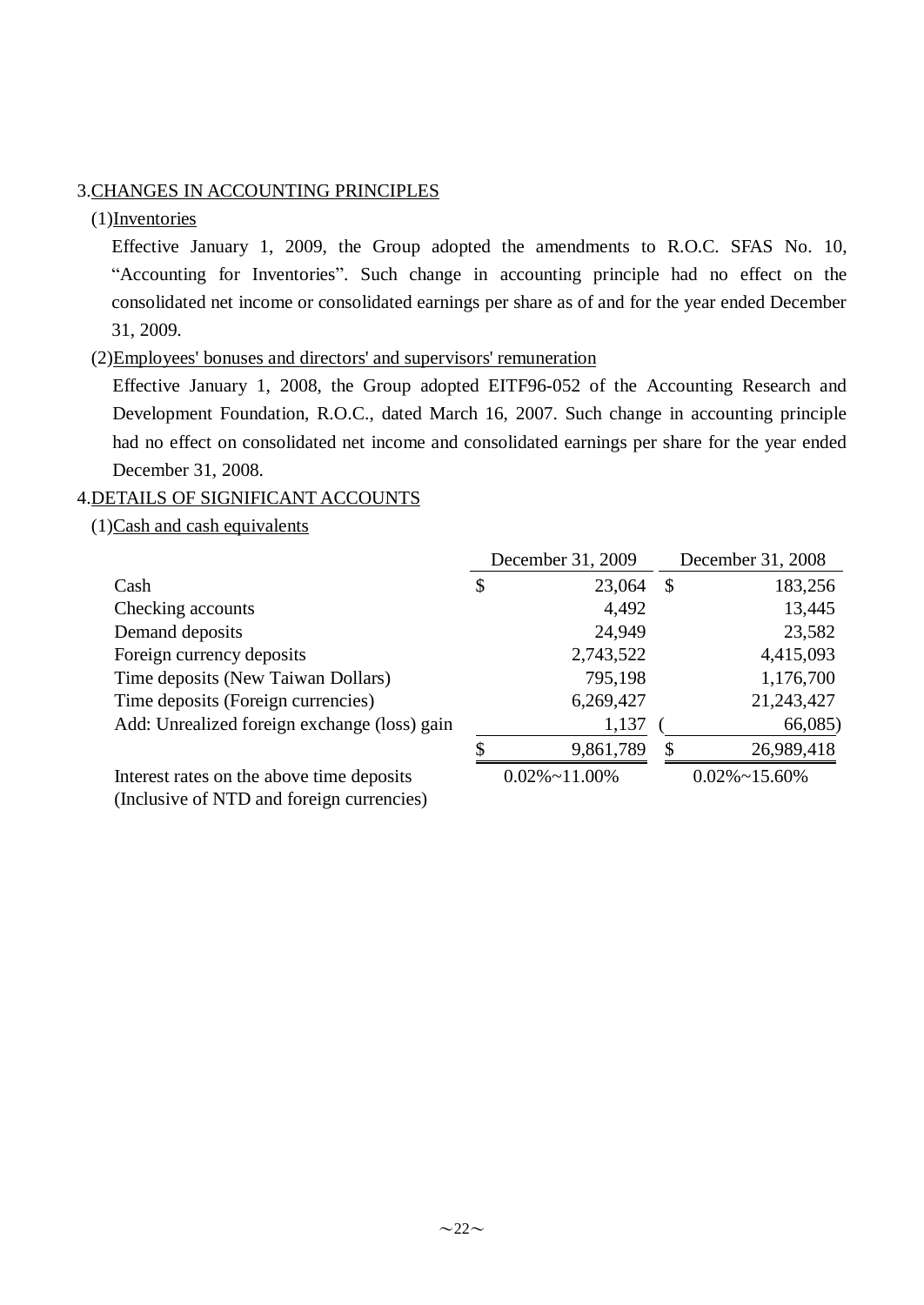# (2)Financial assets at fair value through profit or loss

|                                                                     | December 31, 2009 | December 31, 2008 |         |
|---------------------------------------------------------------------|-------------------|-------------------|---------|
| Current items:                                                      |                   |                   |         |
| Trading financial assets                                            |                   |                   |         |
| Listed (TSE and OTC) stocks                                         | 290               | - \$              | 290     |
| Beneficiary certificates                                            | 3,335,140         |                   | 627,283 |
| Interest rate swap (IRS)                                            | 663               |                   | 5,340   |
| Cross currency swap (CCS)                                           | 9,296             |                   | 24,355  |
| <b>Structured financial instruments</b>                             | 803,158           |                   | 36,183  |
|                                                                     | 4,148,547         |                   | 693,451 |
| Adjustment                                                          | 65,352)           |                   | 64,821) |
|                                                                     | 4,083,195         | \$.               | 628,630 |
| Non-current item:                                                   |                   |                   |         |
| Financial assets designated as at fair value through profit or loss |                   |                   |         |
| Corporate bonds                                                     | 100,000           |                   |         |

A. As of December 31, 2009 and 2008, the Group recognized net loss of \$18,917 and \$55,864, respectively.

B. Hedge accounting for these derivative instruments held for hedging activities was not adopted. (3)Available-for-sale financial assets

|                                       | December 31, 2009 |                   | December 31, 2008 |                   |
|---------------------------------------|-------------------|-------------------|-------------------|-------------------|
| Non-current items:                    |                   |                   |                   |                   |
| Listed (TSE and OTC) stocks           |                   |                   |                   |                   |
| Central Reinsurance Corp.             | \$                | 490,801           | $\mathcal{S}$     | 490,801           |
| Fubon Financial Holding Co., Ltd.     |                   | 3,871             |                   | 3,871             |
|                                       |                   | 494,672           |                   | 494,672           |
| Adjustments                           |                   | 197,640           |                   | 102,084)          |
|                                       | \$                | 692,312           | \$                | 392,588           |
| (4) Held-to-maturity financial assets |                   |                   |                   |                   |
|                                       |                   | December 31, 2009 |                   | December 31, 2008 |
| Current item:                         |                   |                   |                   |                   |
| Financial bonds                       | \$                | 160,000           | \$                |                   |
| Non-current items:                    |                   |                   |                   |                   |
| Financial bonds                       | \$                | 200,000           | $\mathbb{S}$      |                   |
| Corporate bonds                       |                   | 1,980,866         |                   |                   |
|                                       | \$                | 2,180,866         | \$                |                   |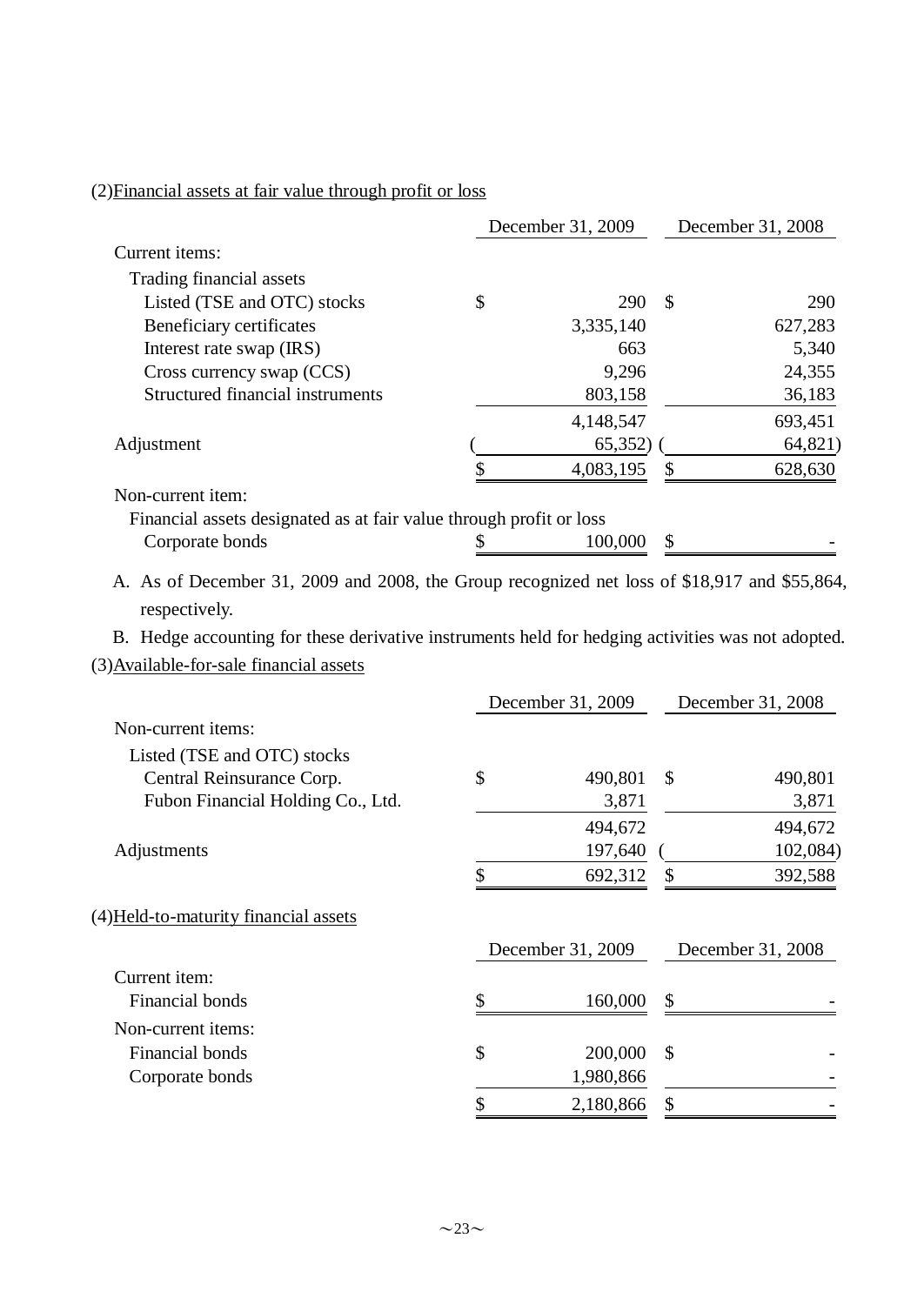| December 31, 2009 |           | December 31, 2008 |                                                                                                  |  |
|-------------------|-----------|-------------------|--------------------------------------------------------------------------------------------------|--|
|                   |           |                   |                                                                                                  |  |
|                   | 5,009,094 | - \$              | 5,089,567                                                                                        |  |
|                   |           |                   |                                                                                                  |  |
|                   |           |                   |                                                                                                  |  |
|                   |           |                   | A. The Group's investment in unlisted stocks was measured at cost since its fair value cannot be |  |

B.The above financial assets carried at cost - Classic Outlook Investment Ltd. and Everup Profits Ltd. – were pledged for CLOVE's long-term loan. Please refer to Note 4 (17) and 6.

(6)Accounts receivable, net

|                                        | December 31, 2009  | December 31, 2008 |                   |  |
|----------------------------------------|--------------------|-------------------|-------------------|--|
| Non-related parties                    | \$<br>7,550,063 \$ |                   | 7,780,749         |  |
| Less: Unrealized foreign exchange loss | $2,865$ ) (        |                   | 5,369)            |  |
| Less: Allowance for doubtful accounts  | $27,491)$ (        |                   | 21,644)           |  |
|                                        | 7,519,707          |                   | 7,753,736         |  |
| Related parties                        | 314,514            |                   | 251,812           |  |
|                                        | 7,834,221          | \$                | 8,005,548         |  |
| (7) Other financial assets - current   |                    |                   |                   |  |
|                                        | December 31, 2009  |                   | December 31, 2008 |  |
| Future transaction margin              | \$<br>238,908      | \$                | 376,104           |  |
| Reverse repurchase agreement           |                    |                   | 987,390           |  |
|                                        | \$<br>238,908      | \$                | 1,363,494         |  |
| (8) Inventories                        |                    |                   |                   |  |
|                                        | December 31, 2009  |                   | December 31, 2008 |  |
| Ship fuel                              | \$<br>1,998,616    | $\mathcal{S}$     | 1,522,751         |  |
| Steel and others                       | 263,076            |                   | 610,499           |  |
|                                        | \$<br>2,261,692    | \$                | 2,133,250         |  |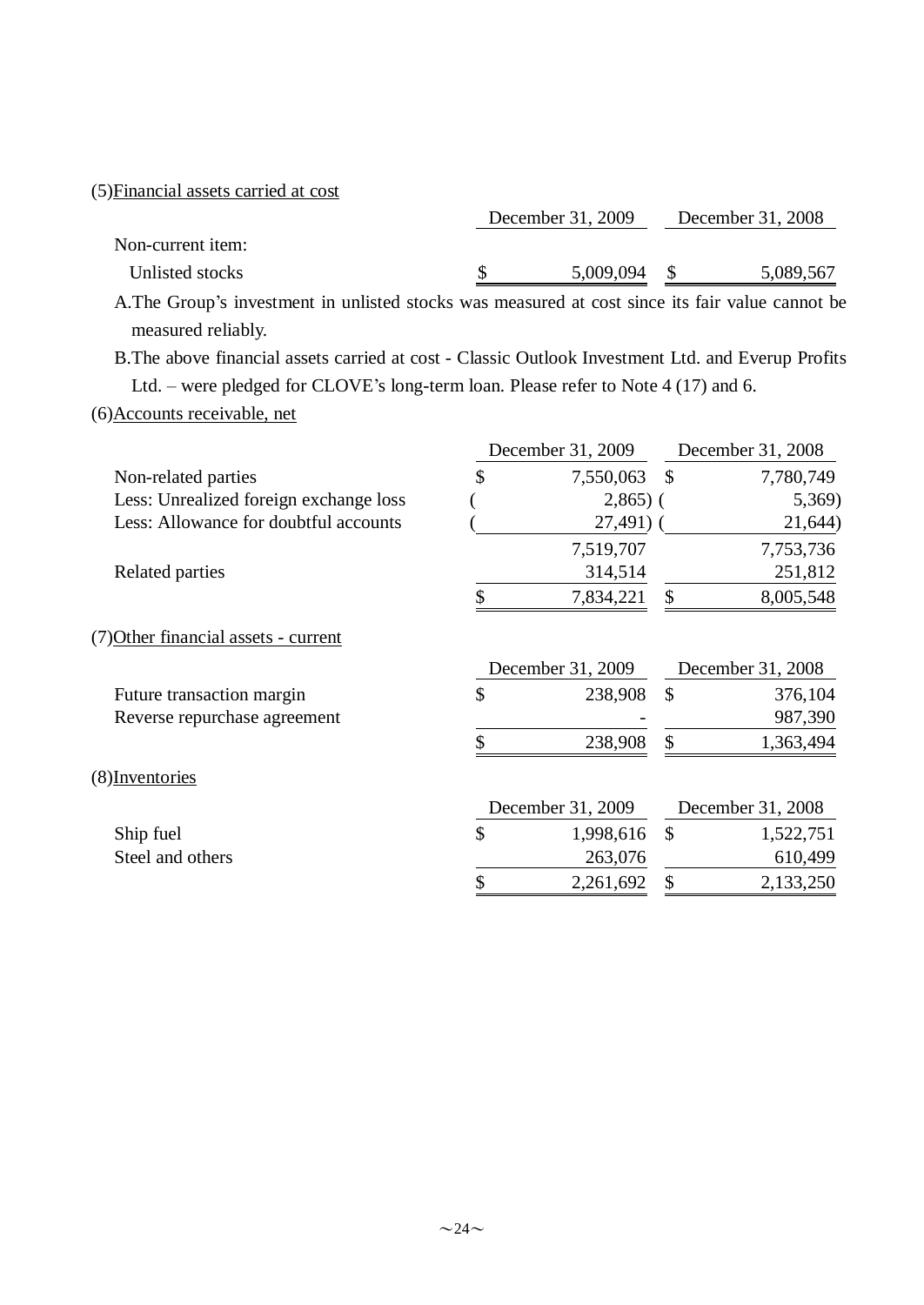# (9)Other current assets

|                            | December 31, 2009 | December 31, 2008 |           |  |
|----------------------------|-------------------|-------------------|-----------|--|
| Agent accounts             | 1,000,421         |                   | 984,581   |  |
| Agency reciprocal accounts | 1,129,063         |                   | 1,524,438 |  |
| Temporary debits           | 224,093           |                   | 121,630   |  |
|                            | 2,353,577         |                   | 2,630,649 |  |

# A. Agent accounts

These accounts occur when foreign agencies, based on the agreement with the Group, deal with foreign port formalities regarding arrival and departure of ships, cargo loading, discharging, and forwarding, collection of freight, and payment of expenses incurred in the foreign port.

# B.Agency reciprocal accounts

Temporary accounts between the Group and Evergreen International S.A., Gaining Enterprise S.A., Italia Marittima S.p.A., Evergreen Marine (Hong Kong) Ltd. and Evergreen Marine (Singapore) Pte. Ltd. These accounts occur as these ship owners incur foreign port expenses and related rental expenses.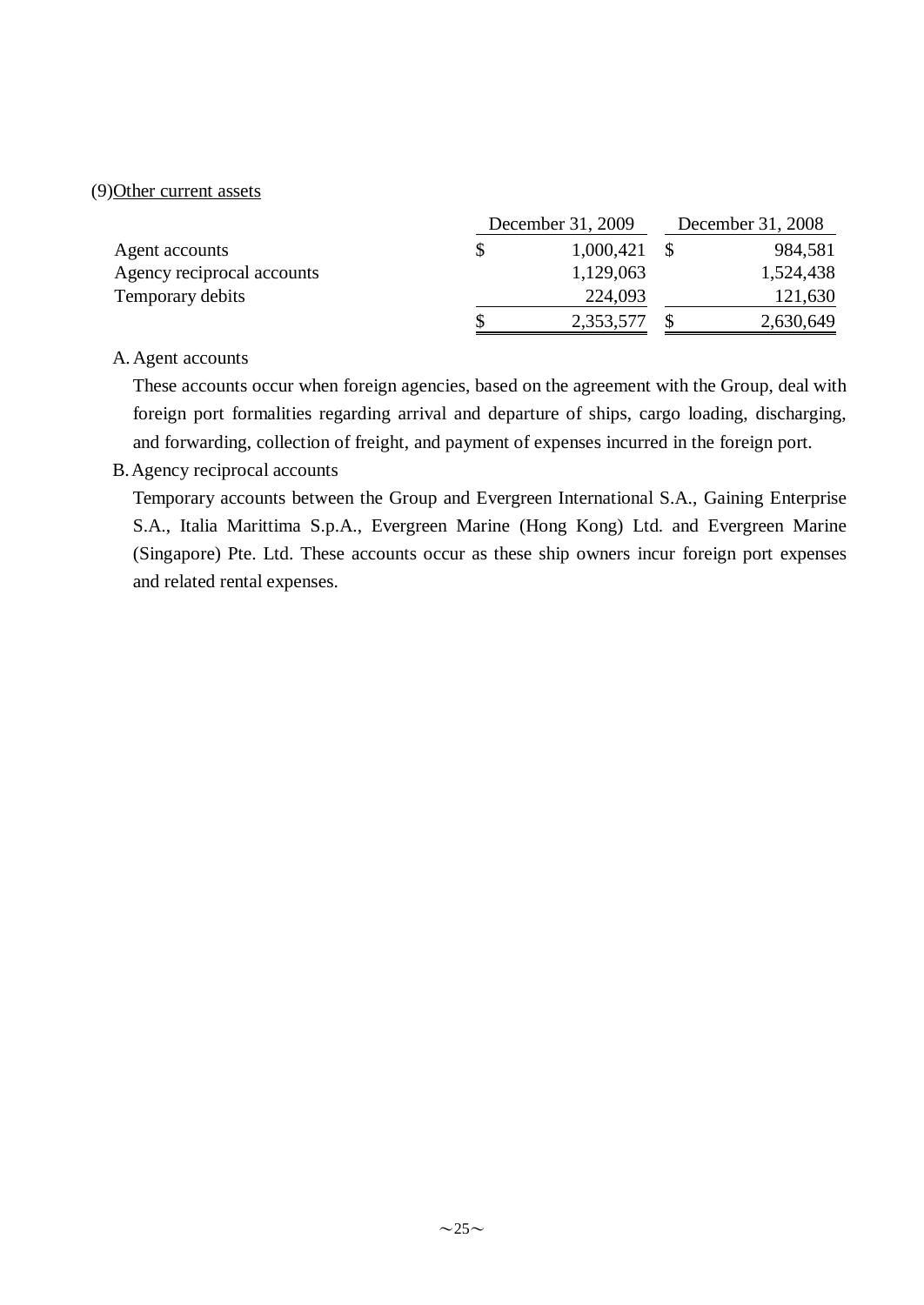# (10)Long-term equity investments accounted for under the equity method

A.Details of long-term equity investments accounted for under the equity method are set forth below:

|                                                                     | December 31,<br>2009       |                          | Carrying amount          |
|---------------------------------------------------------------------|----------------------------|--------------------------|--------------------------|
| Investee company                                                    | Percentage<br>of ownership | December 31,<br>2009     | December 31,<br>2008     |
| Charng Yang Development Co., Ltd.                                   | 40.00%                     | $\mathcal{S}$<br>540,458 | $\mathcal{S}$<br>492,754 |
| <b>Evergreen International Storage</b><br>and Transport Corporation |                            |                          |                          |
|                                                                     | 39.74%                     | 7,932,844                | 7,484,818                |
| <b>Evergreen Security Corporation</b>                               | 31.25%                     | 73,919                   | 65,154                   |
| <b>EVA Airways Corporation</b>                                      | 19.32%                     | 6,186,214                | 4,900,556                |
| Taipei Port Container Terminal<br>Corporation                       | 27.87%                     | 1,263,417                | 952,974                  |
| Ningbo Victory Container Co., Ltd.                                  | 40.00%                     | 73,916                   | 75,468                   |
| Qingdao Evergreen Container Storage<br>and Transportation Co., Ltd. | 40.00%                     | 216,077                  | 216,750                  |
| Kingtrans International Logistics<br>(Tianjin) Co., Ltd.            | 30.20%                     | 135,237                  | 115,530                  |
| Luanta Investment (Netherlands)<br>N.V.                             | 50.00%                     | 2,740,340                | 2,847,100                |
| Balsam Investment (Netherlands)<br>N.V.                             |                            |                          |                          |
| Colon Container Terminal S.A.                                       | 49.00%                     | 1,749,763                | 5,532,719                |
|                                                                     | 36.00%                     | 2,126,671                | 2,174,925                |
| <b>Evergreen Container Terminal</b><br>(Thailand) Ltd.              | 48.18%                     | 934,565                  | 944,006                  |
| Green Peninsula Agencies                                            |                            |                          |                          |
| SDN. BHD.                                                           | 30.00%                     | 249,701                  | 237,718                  |
|                                                                     |                            | \$<br>24, 223, 122       | \$<br>26,040,472         |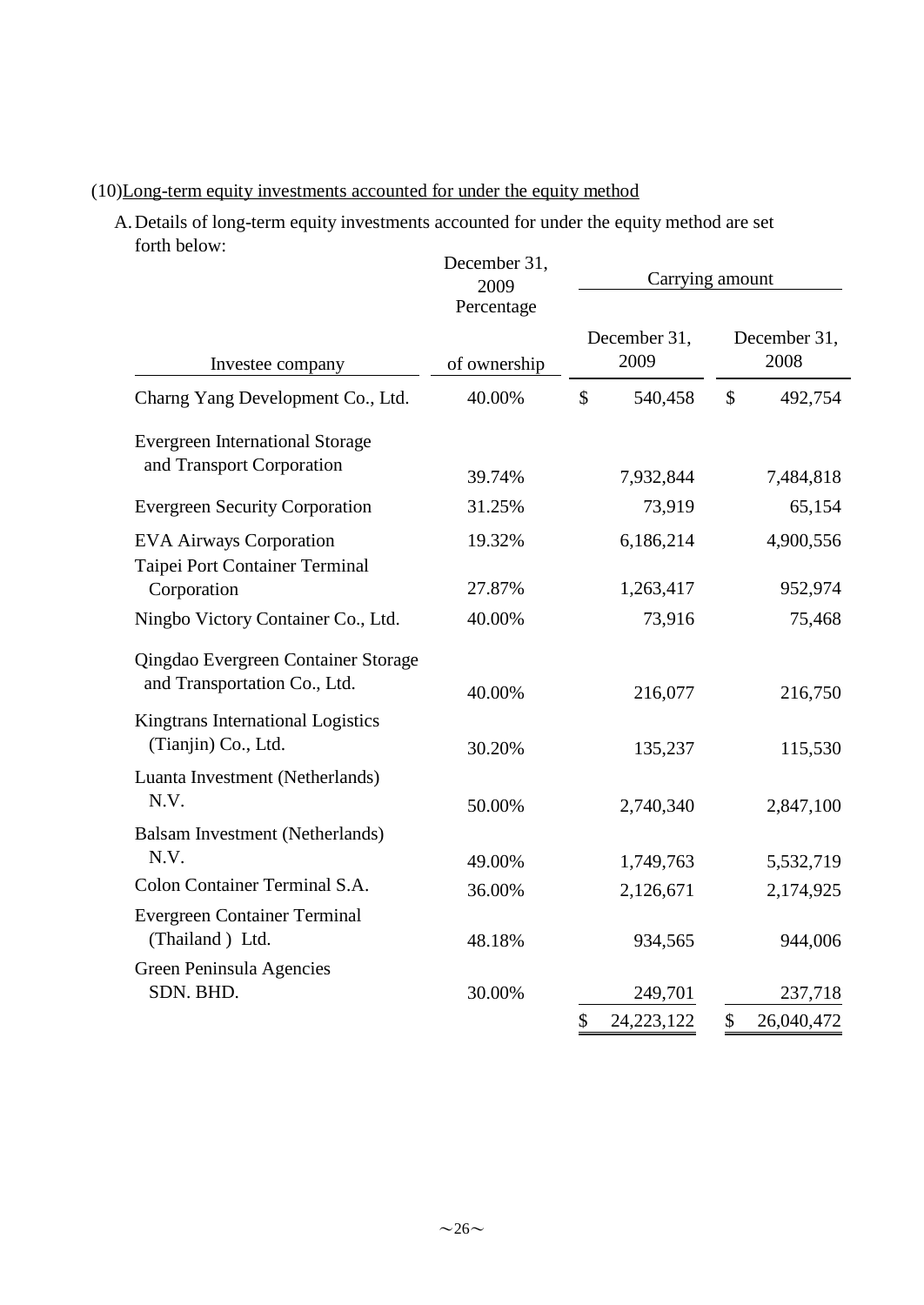|                                                                     | For year ended December 31, |                |            |  |  |  |  |
|---------------------------------------------------------------------|-----------------------------|----------------|------------|--|--|--|--|
| Investee company                                                    |                             | 2009           | 2008       |  |  |  |  |
| Charng Yang Development Co. Ltd.                                    | \$                          | 47,703<br>\$   | 41,683     |  |  |  |  |
| Evergreen International Storage and<br><b>Transport Corporation</b> |                             | 330,948        | 430,188    |  |  |  |  |
| <b>Evergreen Security Corporation</b>                               |                             | 8,766          | 11,477     |  |  |  |  |
| <b>EVA Airways Corporation</b>                                      | (                           | $540,724$ ) (  | 3,224,208) |  |  |  |  |
| Taipei Port Container Terminal Corporation                          |                             | 23,615         | 11,655     |  |  |  |  |
| Ningbo Victory Container Co., Ltd.                                  |                             | 13,234         | 12,236     |  |  |  |  |
| Qingdao Evergreen Container Storage and<br>Transportation Co., Ltd. |                             | 29,229         | 24,456     |  |  |  |  |
| Kingtrans International Logistics (Tianjin)<br>Co., Ltd.            | (                           | $2,502)$ (     | 5,963)     |  |  |  |  |
| Luanta Investment (Netherlands) N.V.                                |                             | 74,934)        | 2,389,025  |  |  |  |  |
| Balsam Investment (Netherlands) N.V.                                |                             | $4,941,532$ (  | 191,902)   |  |  |  |  |
| Colon Container Terminal S.A.                                       |                             | 64,275         | 201,041    |  |  |  |  |
| Evergreen Container Terminal (Thailand)<br>Ltd.                     |                             | 70,351         | 178,219    |  |  |  |  |
| Green Peninsula Agencies SDN. BHD.                                  |                             | 28,210         | 49,720     |  |  |  |  |
|                                                                     | $(\$\)$                     | 4,990,591) (\$ | 72,373)    |  |  |  |  |

B. Investment income (loss) accounted for under the equity method for the year ended December 31, 2009 and 2008 is set forth below:

- C. On August 14, 2009, the Company's Board of Directors passed a resolution for the Company and Armand Estate B.V. to infuse additional cash in Taipei Port Container Terminal Corporation as a shareholder. The Company and Armand Estate B.V. subscribed to 18 million and 9 million shares at \$10 (in dollars) per share, respectively, totaling \$270,000. As of December 31, 2009, the percentage of ownership was 27.87%.
- D. In order to improve financial structure, EVA Airways Corporation resolve to reduce capital to recover operating losses in annual general meeting on June 16, 2009, And new number of shares of common stock outstanding after capital reduction, replacing the original number of shares, is reissued at the rate of 573.89 new shares per thousand shares that the shareholders originally have.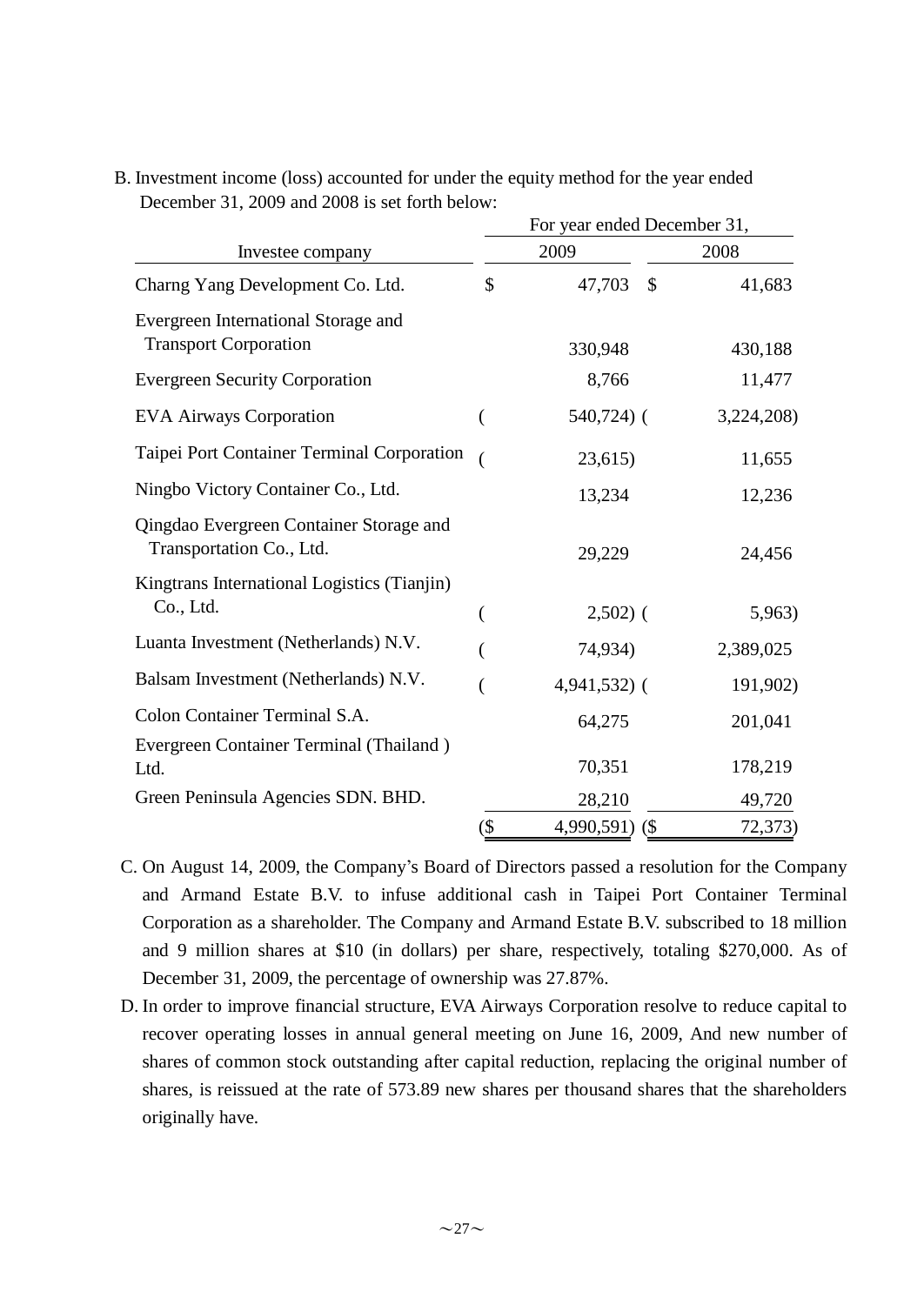On October 13, 2009, the Board of Directors of the Company resolved to ratify the purchase of common stock of EVA Airways Corporation, who announced to increase capital in cash. The Company, as the original stockholder of EVA Airways Corporation and the specific entity, subscribed to 141,509 thousand shares at \$10.6 (in dollars) per share amounting to \$1,500,000 on September 24, 2009. As of December 31, 2009, the percentage of ownership was 19.32%.

- E.On September 15, 2009, the Board of Directors of Peony passed a resolution to infuse additional cash, amounting to USD36,021, in Balsam Investment (Netherlands) N.V. as a shareholder. As of December 31, 2009, the percentage of ownership was 49.00%.
- F. On July 23, 2009, the Company issued its first domestic secured exchangeable bonds according to the resolve by the Board of Directors. Pursuant to the terms of issuance, the bondholders may exchange the Exchangeable Bonds into the common stock of Evergreen International Storage and Transport Corporation (EITC) during the period from one month after the Exchangeable Bonds are issued to 10 days before the maturity of the Exchangeable Bonds. And the Company has already appropriated 82,481 thousand shares of common stock of Evergreen International Storage and Transport Corporation to the account in Taiwan Depository and Clearing Corporation, for the use of exchange from exchangeable bonds to common stock of EITC.(For issuance terms of corporate bonds, please refer to Note 4(16))

|                                      | December 31, 2009 |              |              |                          |    |                |  |
|--------------------------------------|-------------------|--------------|--------------|--------------------------|----|----------------|--|
|                                      | Accumulated       |              |              |                          |    |                |  |
| Asset                                |                   | Initial cost |              | depreciation             |    | Net book value |  |
| Land                                 | \$                | 2,191,302    | $\mathbb{S}$ | $\overline{\phantom{0}}$ | \$ | 2,191,302      |  |
| <b>Buildings</b>                     |                   | 2,932,527    |              | 1,215,621)               |    | 1,716,906      |  |
| Machinery equipment                  |                   | 737,236      |              | 544,782)                 |    | 192,454        |  |
| Loading and discharging equipment    |                   | 7,345,220    |              | 4,486,537)               |    | 2,858,683      |  |
| Computer and communication equipment |                   | 314,449      |              | 274,635)                 |    | 39,814         |  |
| <b>Transportation equipment</b>      |                   | 25, 171, 261 |              | 14,765,472)              |    | 10,405,789     |  |
| <b>Ships</b>                         |                   | 54,743,663   |              | 21,428,469)              |    | 33, 315, 194   |  |
| Dock and wharf equipment             |                   | 137,834      |              |                          |    | 137,834        |  |
| Office equipment                     |                   | 537,681      |              | 386,524)                 |    | 151,157        |  |
| Lease assets                         |                   | 7,231        |              | 5,713)                   |    | 1,518          |  |
| Leasehold improvements               |                   | 18,040       |              | 6,946                    |    | 11,094         |  |
|                                      | \$                | 94,136,444   | (            | 43,114,699)              | \$ | 51,021,745     |  |

(11)Property, plant and equipment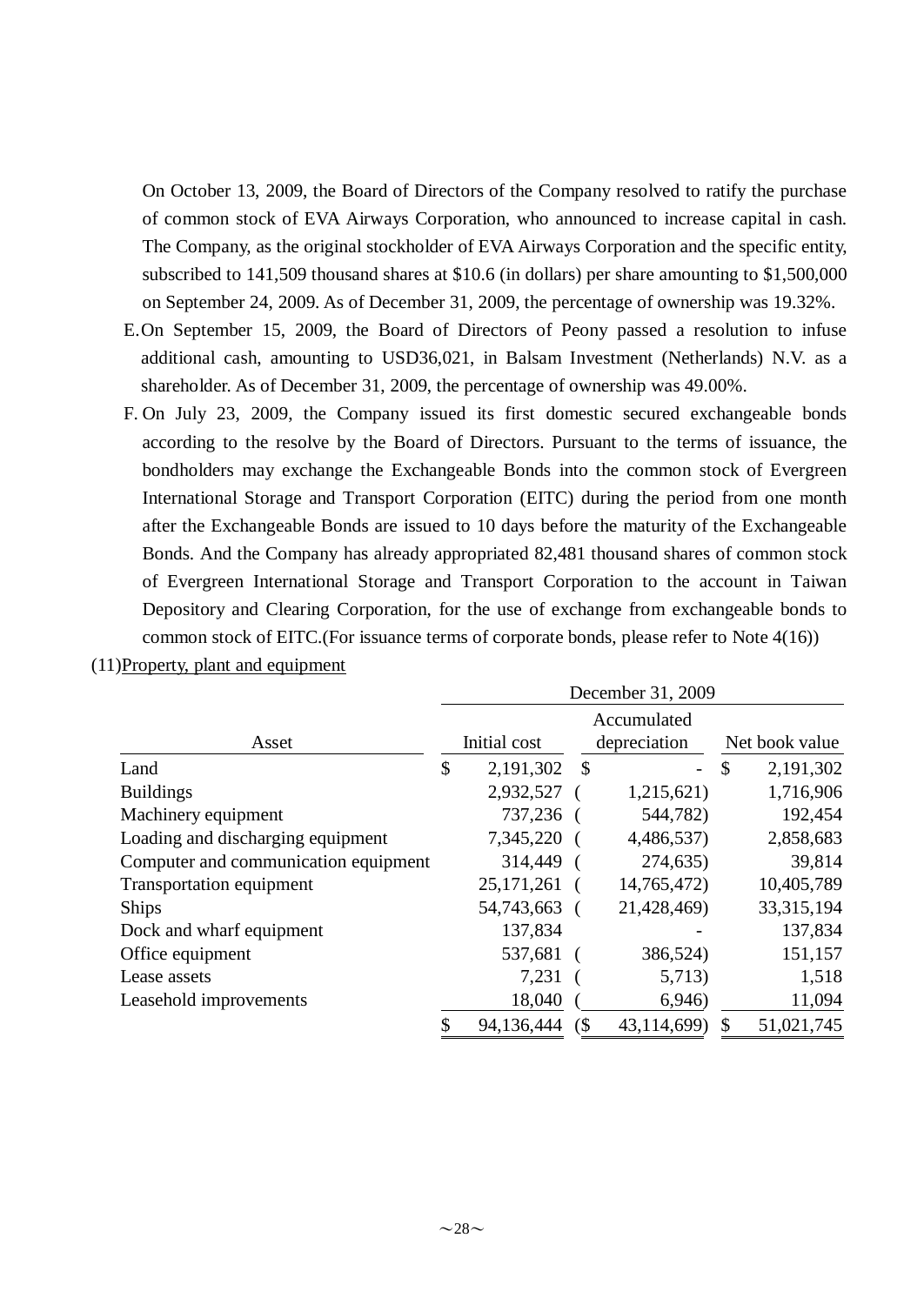|                                      | December 31, 2008 |              |        |              |    |                |  |  |
|--------------------------------------|-------------------|--------------|--------|--------------|----|----------------|--|--|
|                                      | Accumulated       |              |        |              |    |                |  |  |
| Asset                                |                   | Initial cost |        | depreciation |    | Net book value |  |  |
| Land                                 | \$                | 2,178,735    | \$     |              | \$ | 2,178,735      |  |  |
| <b>Buildings</b>                     |                   | 2,926,152    |        | 1,131,648)   |    | 1,794,504      |  |  |
| Machinery equipment                  |                   | 754,587      |        | 536,386)     |    | 218,201        |  |  |
| Loading and discharging equipment    |                   | 7,179,562    |        | 4,032,337)   |    | 3,147,225      |  |  |
| Computer and communication equipment |                   | 280,130      |        | 250,072)     |    | 30,058         |  |  |
| <b>Transportation equipment</b>      |                   | 26,166,452   |        | 13,990,945)  |    | 12,175,507     |  |  |
| Ships                                |                   | 58,869,159   |        | 23,664,402)  |    | 35,204,757     |  |  |
| Dock and wharf equipment             |                   | 150,013      |        |              |    | 150,013        |  |  |
| Office equipment                     |                   | 468,647      |        | 312,414)     |    | 156,233        |  |  |
| Lease assets                         |                   | 14,532       |        | 10,738       |    | 3,794          |  |  |
| Leasehold improvements               |                   | 15,878       |        | 5,152)       |    | 10,726         |  |  |
|                                      |                   | 99,003,847   |        | 43,934,094)  |    | 55,069,753     |  |  |
| Construction in progress and         |                   |              |        |              |    |                |  |  |
| prepayments for equipment            |                   | 146,860      |        |              |    | 146,860        |  |  |
|                                      | \$                | 99,150,707   | $($ \$ | 43,934,094)  | \$ | 55,216,613     |  |  |

- A. All the aforementioned ships have been insured based on the market value of each vessel or the requirement of the creditor banks. As of December 31, 2009 and 2008, the insurance coverage amounted to USD1, 665,300 and USD1, 972,000, respectively. In addition, the ships were covered by the protection and indemnity insurance with GARD. The indemnity amounts were unlimited except for oil pollution which was limited to USD 5 billion and 8 billion as of December 31, 2009 and 2008, respectively.
- B. The Group's loading and discharging equipment was covered by the general insurance for construction machinery with insurance coverage amounting to \$6,727,317 and \$7,012,255 as of December 31, 2009 and 2008, respectively. The fire and car insurance coverage for the office equipment and building was \$4,548,631 and \$3,765,770 as of December 31, 2009 and 2008, respectively. Container facilities were insured with full coverage amounting to USD261, 941 and USD299, 765 as of December 31, 2009 and 2008, respectively.
- C. The Company entered into a construction agreement with Kaohsiung Harbor Bureau to complete the extension project of Pier No. 116 of Kaohsiung Harbor. The Company is entitled to use the pier free of charge for 16 years commencing from the date of completion. Upon expiration of the 16-year period, the Company was obliged to return the pier to the Bureau but had the privilege to lease the pier. The construction project was reclassified to dock facilities upon completion on January 1, 1992. The Company leased the pier on March 1, 2008 and prepaid three-month rent quarterly.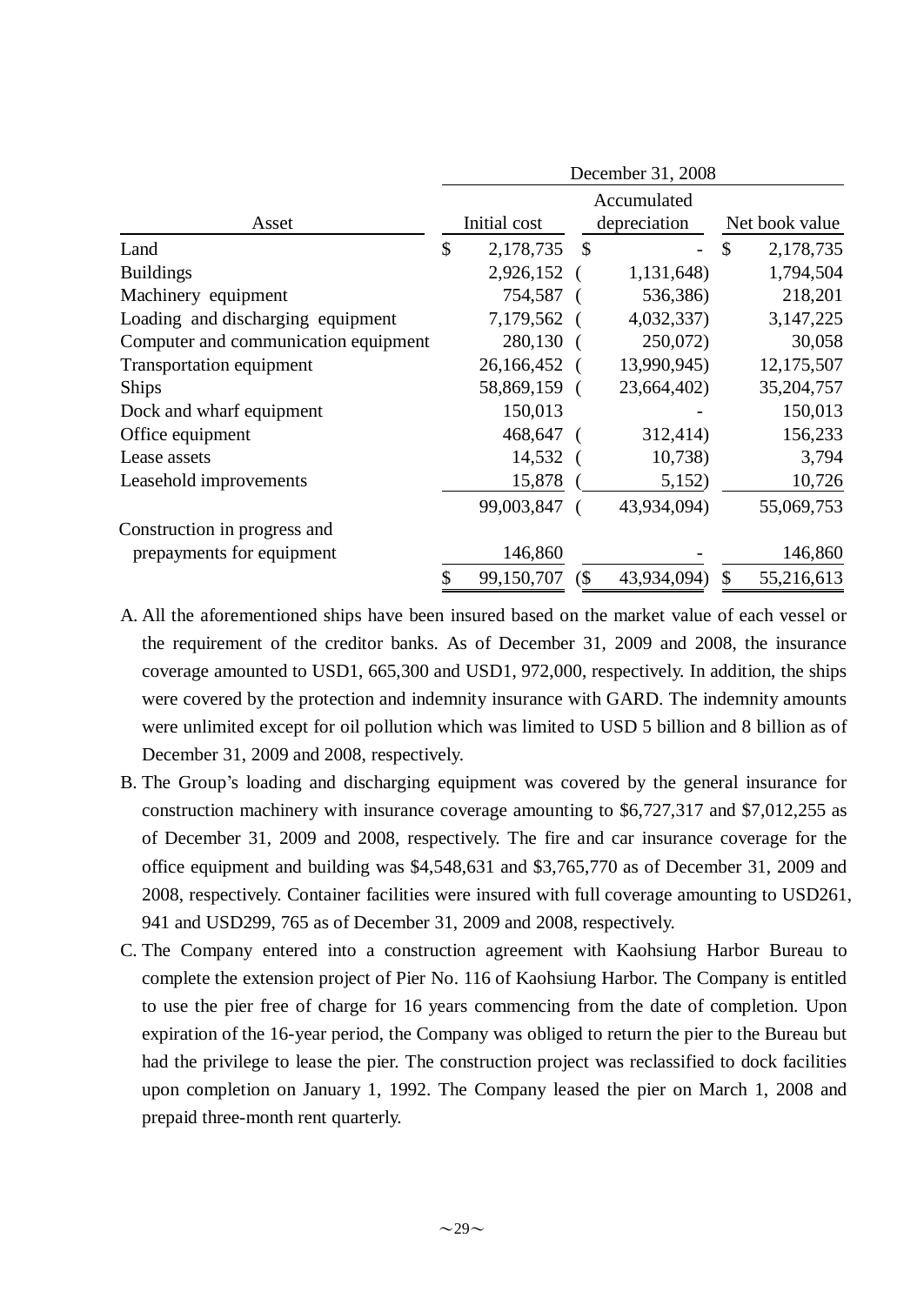D. The Company entered into a construction agreement with Kaohsiung Harbor Bureau to complete the extension project of Piers No. 79~81 of Kaohsiung Harbor. The Company is entitled to use the piers free of charge for 10 years commencing from the date of completion. Upon expiration of the 10-year period, the Company is obliged to return the piers to the Bureau but has the privilege to lease the piers. The construction project was reclassified to dock facilities upon completion in the beginning of 2000, and is amortized on a straight-line basis over 10 years with the amortization recognized as loading and discharging expenses.

#### (12)Short-term loans

|                                                                 | December 31, 2009    |               | December 31, 2008    |
|-----------------------------------------------------------------|----------------------|---------------|----------------------|
| <b>Unsecured</b> loans                                          | \$<br>2,285,964      | $\mathcal{S}$ | 2,885,625            |
| Less: Unrealized foreign exchange gain                          | 11,744)              |               |                      |
|                                                                 | \$<br>2,274,220      | \$            | 2,885,625            |
| Interest rate                                                   | $0.60\% \sim 0.84\%$ |               | $1.60\% \sim 5.65\%$ |
| (Inclusive of NTD and foreign currencies)                       |                      |               |                      |
| (13) Short-term notes and bills payable                         |                      |               |                      |
|                                                                 | December 31, 2009    |               | December 31, 2008    |
| Notes and bills payable                                         | \$<br>100,000        | $\mathcal{S}$ |                      |
| Less: Unamortized discount                                      | 41)                  |               |                      |
|                                                                 | \$<br>99,959         | \$            |                      |
| Interest rate                                                   | 0.20%                |               |                      |
| (14) Financial liabilities at fair value through profit or loss |                      |               |                      |
|                                                                 | December 31, 2009    |               | December 31, 2008    |
| Current items:                                                  |                      |               |                      |
| Trading financial liabilities                                   |                      |               |                      |
| Interest rate swap                                              | \$<br>255,732        | $\mathcal{S}$ | 358,070              |
| Cross currency swap                                             | 238,870              |               | 151,400              |
| Oil swap                                                        | 329,792              |               | 2,619,450            |
| Foreign exchange option                                         | 330,213              |               | 598,104              |
| <b>Embedded derivatives</b>                                     | 260,750              |               |                      |
|                                                                 | \$<br>1,415,357      | \$            | 3,727,024            |
| Non-current item:                                               |                      |               |                      |
| Oil swap                                                        | \$                   | \$            | 818,728              |
|                                                                 |                      |               |                      |

A. As of December 31, 2009 and 2008, the Group recognized net loss of \$1,787,258 and \$3,519,086, respectively.

B. Hedge accounting for these derivative instruments held for hedging activities was not adopted.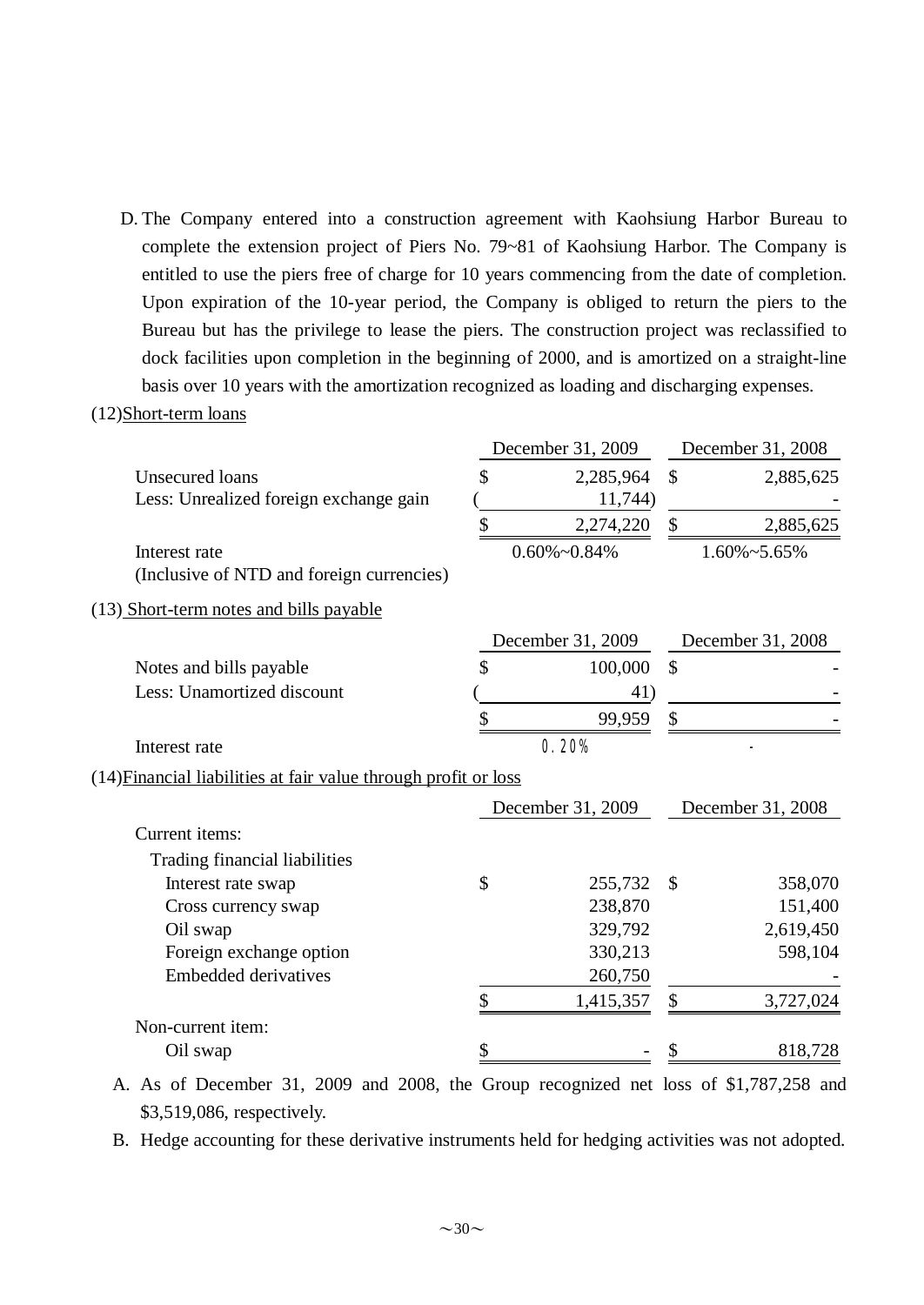### (15)Long-term liabilities - current portion

|                                      |    | December 31, 2009 |               | December 31, 2008 |
|--------------------------------------|----|-------------------|---------------|-------------------|
| Corporate bonds payable              | \$ |                   | $\mathcal{S}$ | 232,100           |
| Long-term bank loans                 |    | 4,296,017         |               | 1,437,812         |
|                                      | \$ | 4,296,017         | \$            | 1,669,912         |
| (16)Corporate bonds payable          |    |                   |               |                   |
|                                      |    | December 31, 2009 |               | December 31, 2008 |
| Domestic unsecured convertible bonds | S  | 2,500,000         | <sup>\$</sup> | 232,100           |
| Domestic secured exchangeable bonds  |    | 2,500,000         |               |                   |
| Less: Discount on corporate bonds    |    | 688,208)          |               |                   |
|                                      |    | 4,311,792         |               | 232,100           |
| Less: Current portion                |    |                   |               | 232,100)          |
|                                      |    | 4,311,792         |               |                   |
|                                      |    |                   |               |                   |

A. On July 23, 2009, the Company issued its first domestic secured exchangeable bonds (referred herein as the "Exchangeable Bonds") at face value, totaling \$2.5 billion. The major terms of the issuance are set forth below:

- a) Period: 3 years (July 23, 2009 to July 23, 2012)
- b) Coupon rate: 0% per annum
- c) Principal repayment and interest payment

Unless the Exchangeable Bonds are redeemed, exchanged or deregistered before maturity, or other events occur due to regulatory reasons, the principal of the Exchangeable Bonds shall be repaid in lump sum by cash at maturity based on the face value of the Bonds.

- d) Collaterals
	- (a)The redemption of the Exchangeable Bonds is guaranteed by Bank Sinopac and Credit Agricole Corporate and Investment Bank, referred herein as the "Guarantors". The guarantee period is from the issuance date of the Exchangeable Bonds to the date all the debts are paid off. And the portion the Guarantors insure includes principal plus accrued interest and debt ancillary to main liability.
	- (b)If the bondholders make a claim to the Guarantors to redeem the Exchangeable Bonds, the Guarantors should pay in 14 days after informed of the claim.
	- (c)During the guarantee period, if the Company is unable to repay principal and interest on bonds on schedule, violates the consignment contract with consigned bank or guaranty contract with the Guarantors, or violates events approved by official authority, to a certain extent that trespass on the bondholders' rights, all the Exchangeable Bonds are deemed to be at maturity immediately.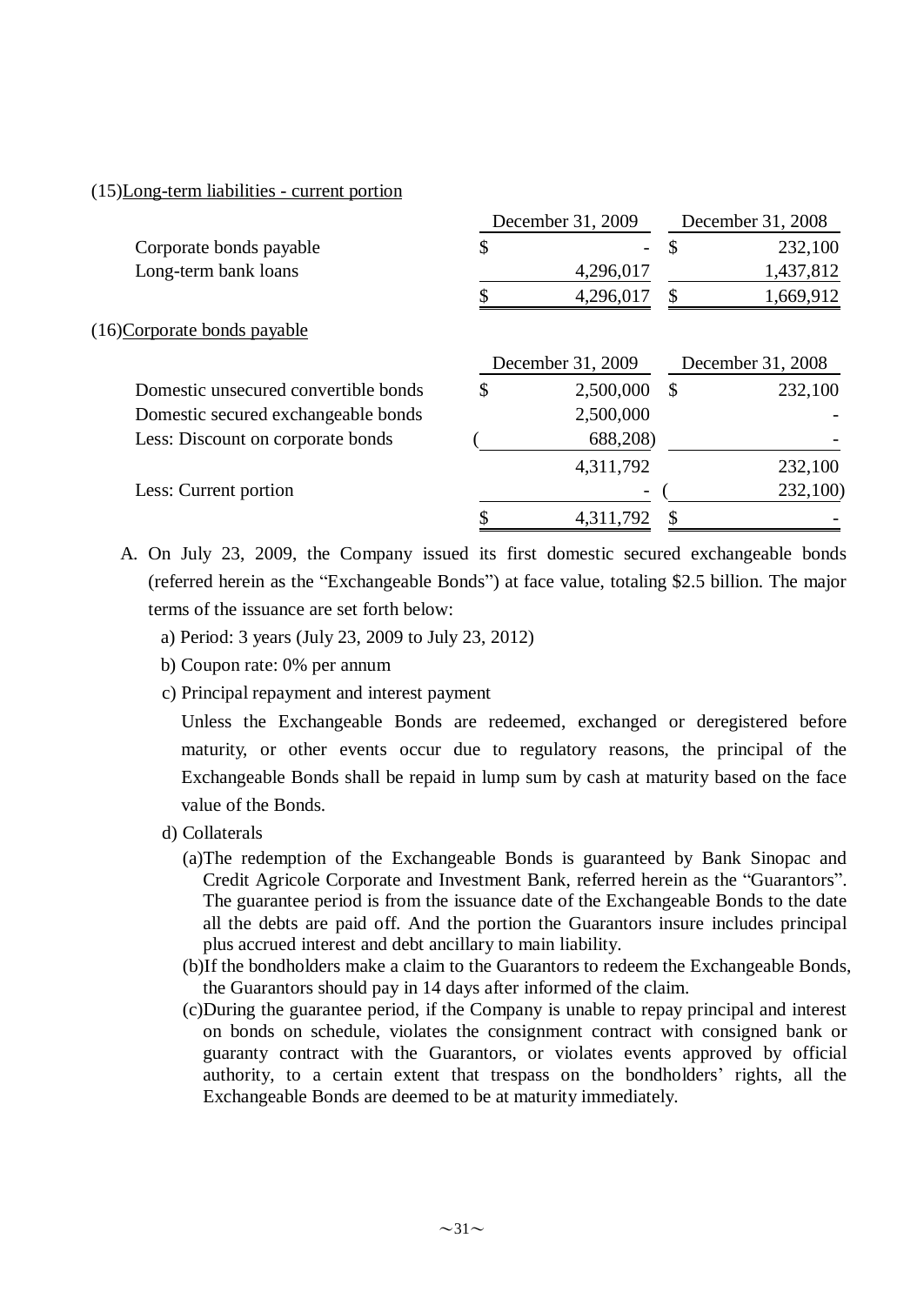e) Object exchanged

Common stock of Evergreen International Storage and Transport Corporation (EITC) which belongs to the Company. (Related information is stated in Note 4 (10))

- f) Redemption at the Company's option
	- (a)During the period from one month after the Exchangeable Bonds are issued to 40 days before the maturity of the Exchangeable Bonds, if the closing price of common stock of Evergreen International Storage and Transport Corporation at the block trade market is equal to or more than 30% of the exchange price for a period of 30 consecutive trading days, the Company may redeem the outstanding bonds in cash at the face value of the Exchangeable Bonds within 30 trading days after the abovementioned 30 consecutive trading days.
	- (b)During the period from one month after the Exchangeable Bonds are issued to 40 days before the maturity of the Exchangeable Bonds, if the total amount of the Exchangeable Bonds outstanding is less than 10% of the total issued amount, the Company may redeem the outstanding bonds in cash at the face value of the Exchangeable Bonds any time.
	- (c)When the Company issues its redemption notice, if the bondholders do not reply in written form before the effective redemption date, the Company may convert the bonds held by those bondholders into common stock at the exchange price in effect at the expiration of the notice period.
- g) Terms of exchange
	- (a)Exchange period

The bondholders may exchange the Exchangeable Bonds into the common stock of Evergreen International Storage and Transport Corporation during the period from one month after the Exchangeable Bonds are issued to 10 days before the maturity of the Exchangeable Bonds.

The bondholders are prohibited from exercising their exchange right during the period from 3 trading days before the announcement of cash or stock dividends to the date of distribution of the cash or stock dividends.

(b)Exchange price

The base day for setting exchange price is July 15, 2009. The exchange price can be any of the three average closing prices of the common stock of Evergreen International Storage and Transport Corporation during the 1, 3 and 5 trading days before the base day multiplied by the number ranging from 101.00% to 110.00%. If any cash or stock dividends are distributed before the base day, the closing price used in the computation of the exchange price must be adjusted for the effect of the dividend distribution. If any cash or stock dividends are distributed during the period from the date on which the exchange price is set to the date on which the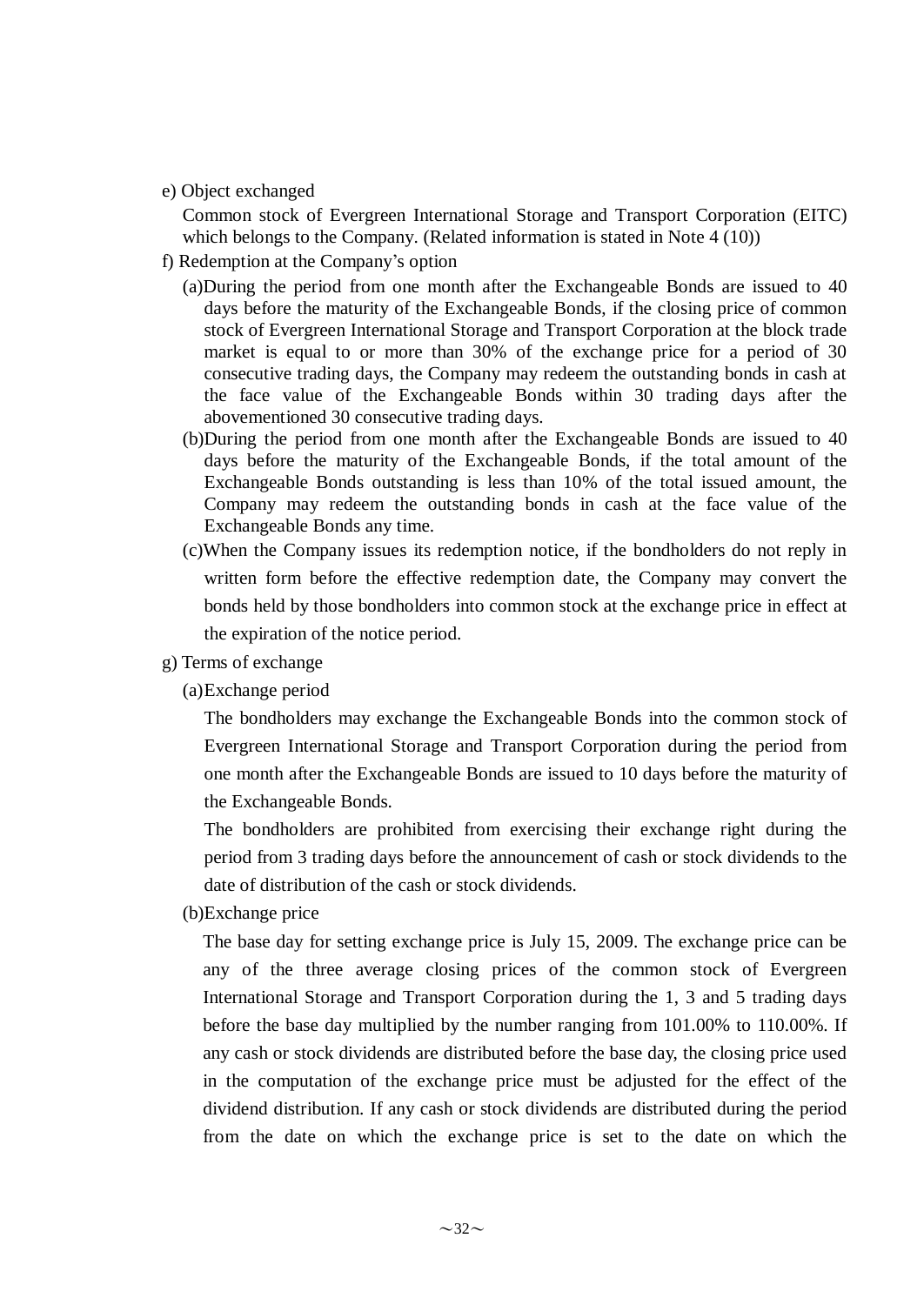Exchangeable Bonds are issued, the exchange price is required to be adjusted in accordance with the adjusting formula specified in the bond agreement. The exchange price at the issuance of the Exchangeable Bonds was set at \$30.31(in dollars).

h) Entitlement to cash dividends

The bondholders who request to exchange the Exchangeable Bonds during the period from January 1 of the current year to any date which is more than 3 trading days before the announcement of cash or stock dividends are entitled to the cash or stock dividends resolved by the stockholders in the current year. Exchange of the Exchangeable Bonds is prohibited during the period from 3 trading days before the announcement of cash or stock dividends to the ex-dividend date.

The bondholders who request to exchange the Exchangeable Bonds during the period from the date following the ex-dividend date to December 31 of the current year are not entitled to the cash or stock dividends resolved by the stockholders in the current year, but are entitled to the cash or stock dividends resolved by the stockholders in the following year.

i) Others

The Company did not repurchase the Exchangeable Bonds and the bondholders did not exercise the exchange right before December 31, 2009.

- B. On August 7, 2009, the Company issued its third domestic unsecured registered convertible bonds (referred herein as the "Third Bonds") at face value, totaling \$2.5 billion. The major terms of the issuance are set forth below:
	- a) Period: 5 years (August 7, 2009 to August 7, 2014)
	- b) Coupon rate: 0% per annum
	- c) Principal repayment and interest payment

Unless the Third Bonds are redeemed, repurchased, resold, converted or deregistered before maturity, or other events occur due to regulatory reasons, the principal of the Third Bonds shall be repaid in lump sum by cash at maturity based on the face value of the Bonds.

d) Collaterals

The Third Bonds are unsecured. However, if the Company subsequently issues other convertible bonds secured with collaterals, the rights of the holders of the Third Bonds to claim their credits and the collaterals are set at the same rank as the holders of the convertible bonds issued subsequently.

- e) Redemption at the Company's option
	- (a)During the period from one month after the issuance of the Third Bonds to 40 days before the maturity of the Third Bonds, if the closing price of the Company's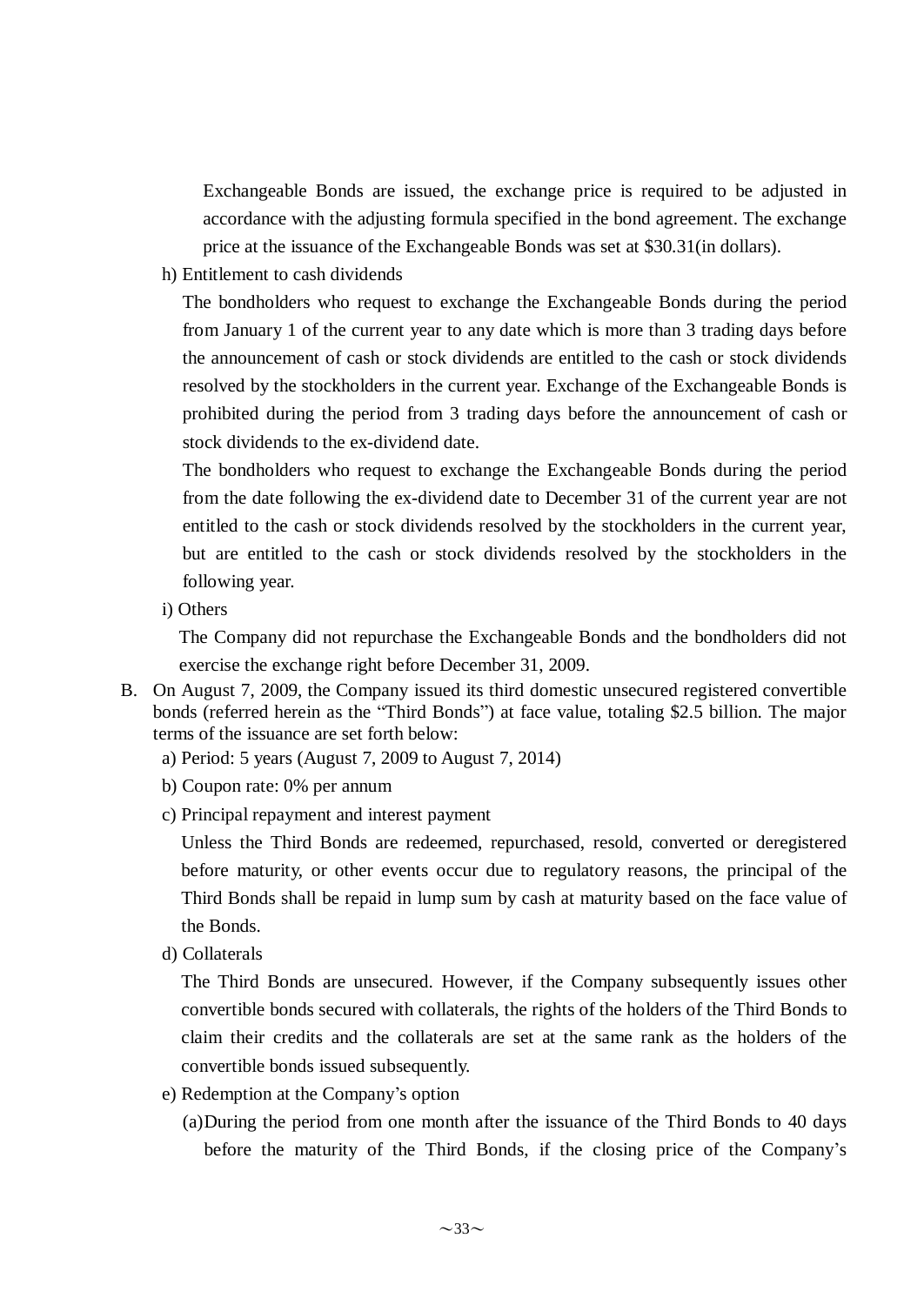common stock at the Taiwan Stock Exchange is equal to or more than 30% of the conversion price for a period of 30 consecutive trading days, the Company may redeem the outstanding bonds in cash at the face value of the Third Bonds within 30 trading days after the abovementioned 30 consecutive trading days.

- (b)During the period from one month after the Third Bonds are issued to 40 days before the maturity of the Third Bonds, if the total amount of the Third Bonds outstanding after the conversion by the bondholders is less than \$250 million (10% of the total issued amount), the Company may redeem the outstanding bonds at their face value any time during the 40 days before the maturity of the Third Bonds.
- (c)When the Company issues its redemption notice, if the bondholders do not reply before the effective redemption date, the Company may convert the bonds held by those bondholders into common stock at the conversion price in effect at the expiration of the notice period.
- f) Redemption at the bondholders' option

During the period from 30 days before the 2-year maturity of the Third Bonds to the date of maturity, or from 30 days before the 3-year maturity of the Third Bonds to the date of maturity, the bondholders may require the Company to redeem their bonds in cash at the face value plus interest compensation. (The redemption price for the former is 101.00% of the face value with a yield rate of 0.50% per annum, and 101.51% of the face value with a yield rate of 0.50% for the latter.)

g) Terms of conversion

(a)Conversion period

The bondholders may convert the Third Bonds into the Company's common stock during the period from one month after the Third Bonds are issued to 10 days before the maturity of the Third Bonds.

The bondholders are prohibited from exercising their conversion right during the period from 3 trading days before the announcement of cash or stock dividends to the date of distribution of the cash or stock dividends.

(b)Conversion price

The base day for setting conversion price is July 30, 2009. The conversion price can be any of the three average closing prices of the Company's common stock during the 1, 3 and 5 trading days before the base day multiplied by 101.00%. If any cash or stock dividends are distributed before the base day, the closing price used in the computation of the conversion price must be adjusted for the effect of the dividend distribution. If any cash or stock dividends are distributed during the period from the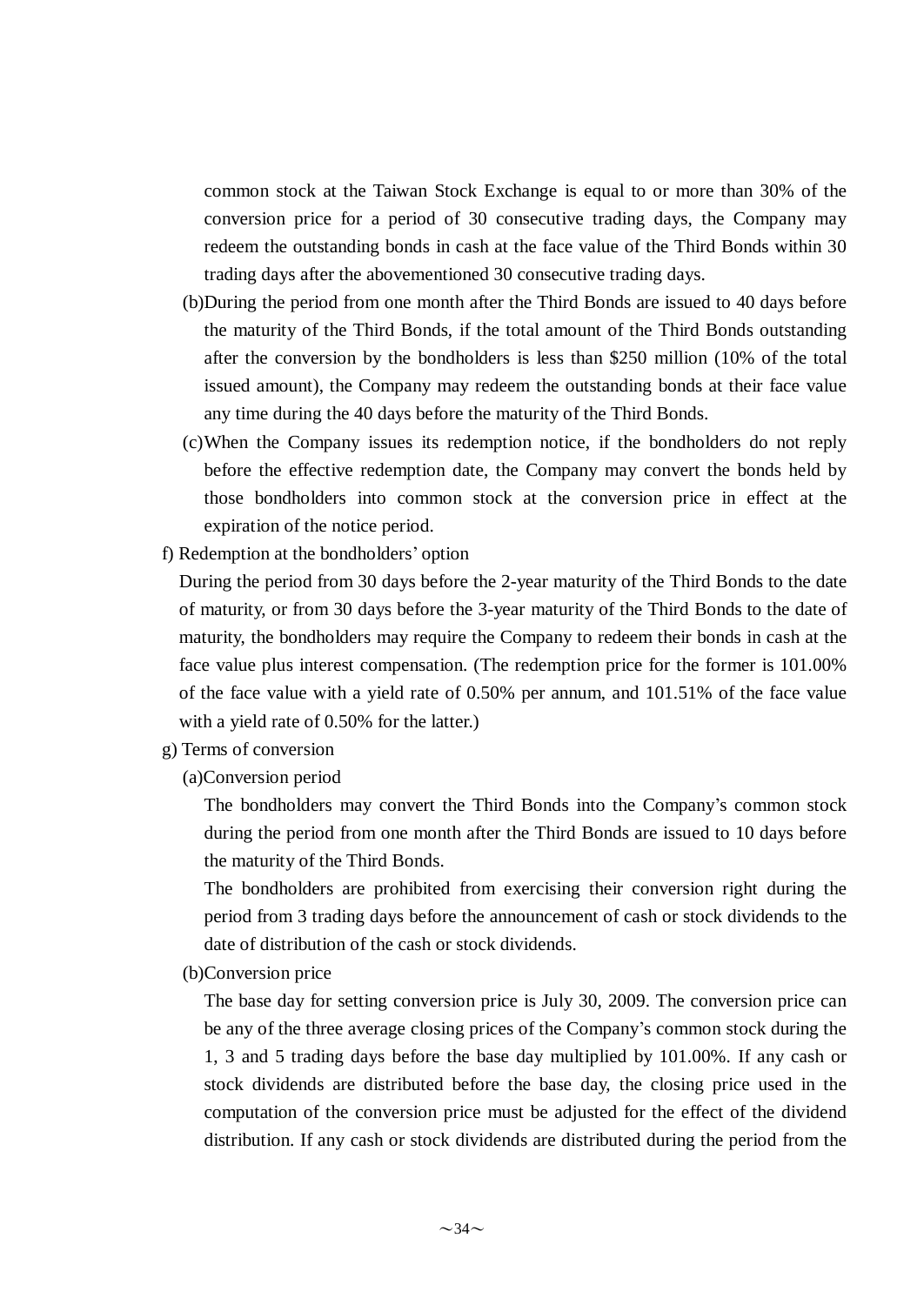date on which the conversion price is set to the date on which the Third Bonds are issued, the conversion price is required to be adjusted in accordance with the adjusting formula specified in the bond agreement. The conversion price at the issuance of the Third Bonds was set at \$20.04 (in dollars).

h) Entitlement to cash dividends

The bondholders who request to convert the Third Bonds during the period from January 1 of the current year to any date which is more than 3 trading days before the announcement of cash or stock dividends are entitled to the cash or stock dividends resolved by the stockholders in the current year. Conversion of the Third Bonds is prohibited during the period from 3 trading days before the announcement of cash or stock dividends to the ex-dividend date.

The bondholders who request to convert the Third Bonds during the period from the date following the ex-dividend date to December 31 of the current year are not entitled to the cash or stock dividends resolved by the stockholders in the current year, but are entitled to the cash or stock dividends resolved by the stockholders in the following year.

i) Others

The Company did not repurchase the Third Bonds and the bondholders did not exercise the conversion right before December 31, 2009.

C. The conversion rights and debt component of the Third Bonds, abovementioned, are recognized separately in accordance with R.O.C. SFAS NO. 36.

The issuance cost of the Third Bonds is allocated to debt and equity component by amount initially recognized, accordingly the account of "Capital reserve from stock warrants" on book amounts to \$256,205.

The net value of the rights of repurchase and resold embedded in bonds payable was separated from bonds payable, and was recognized in "Financial liabilities at fair value through profit or loss" in accordance with R.O.C. SFAS No. 34.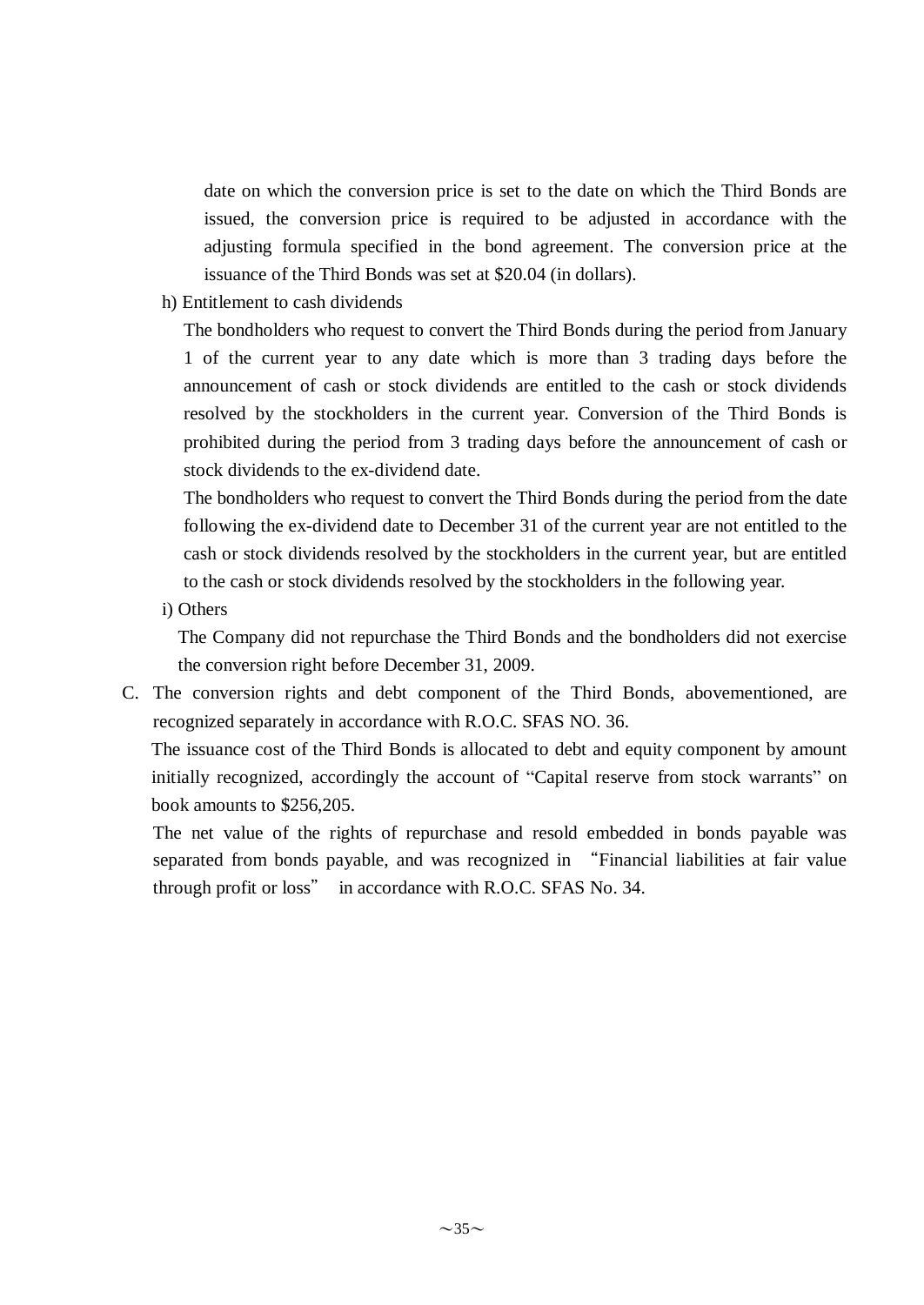# (17)Long-term loans

|                                              | December 31, 2009    |               | December 31, 2008 |
|----------------------------------------------|----------------------|---------------|-------------------|
| Secured bank loans                           | \$<br>5,410,473      | $\mathcal{S}$ | 3,156,048         |
| Unsecured bank loans                         | 27,719,186           |               | 29, 141, 025      |
| Add: Exchange loss (gain)                    | 190,280)             |               | 23,145            |
| Less: Deferred expenses - hosting fee credit | 6,234)               |               | 10,145            |
|                                              | 32,933,145           |               | 32,310,073        |
| Less: Current portion                        | $4,296,017$ (        |               | 1,437,812)        |
| Others                                       | 2,015,273            |               | 2,062,042         |
|                                              | 30,652,401           |               | 32,934,303        |
| Interest rate                                | $0.63\% \sim 9.38\%$ |               | 1.59%~9.38%       |

(Inclusive of NTD and foreign currencies)

A. Please refer to Note 6 for details of the collaterals pledged for the above long-term loans.

B. The above other long-term loans belong to its subsidiary-CLOVE financed from Edgeware Profits Ltd. for Classic Outlook Investment Ltd. and Everup Profits Ltd.'s equity. Such loans were secured by share of stock of the said equity investments as collateral.

### (18)Pension

- A. In accordance with the Labor Pension Act ("the Act"), effective July 1, 2005, which adopted a defined contribution scheme, employees of the Company and its subsidiary-TTSC may choose to be subject to either the Act, maintaining their seniority before the enforcement of the Act, or the pension mechanism of the Labor Standard Law. Under the defined benefit pension plan, two units are accrued for each year of service for the first 15 years and one unit for each additional year thereafter, subject to a maximum of 45 units. Pension benefits are based on the number of units accrued and the average monthly salaries and wages of the last 6 months prior to retirement. The Company and its subsidiary-TTSC contribute monthly an amount equal to 9.6% of the employees' monthly salaries and wages to the retirement fund deposited with the department of Trust of Bank of Taiwan under the name of the Labor Pension Fund Supervisory Committee.
- B. Information on recognition in conformity with actuarial report is set forth below:

|  |  | a) Actuarial assumptions |
|--|--|--------------------------|
|--|--|--------------------------|

|                                        |       | December 31, 2009 December 31, 2008 |
|----------------------------------------|-------|-------------------------------------|
| Discount rate                          | 2.25% | 3.25%                               |
| Increase in future salary level        | 2.00% | 2.00%                               |
| Expected rate of return on plan assets | 2.25% | 3.25%                               |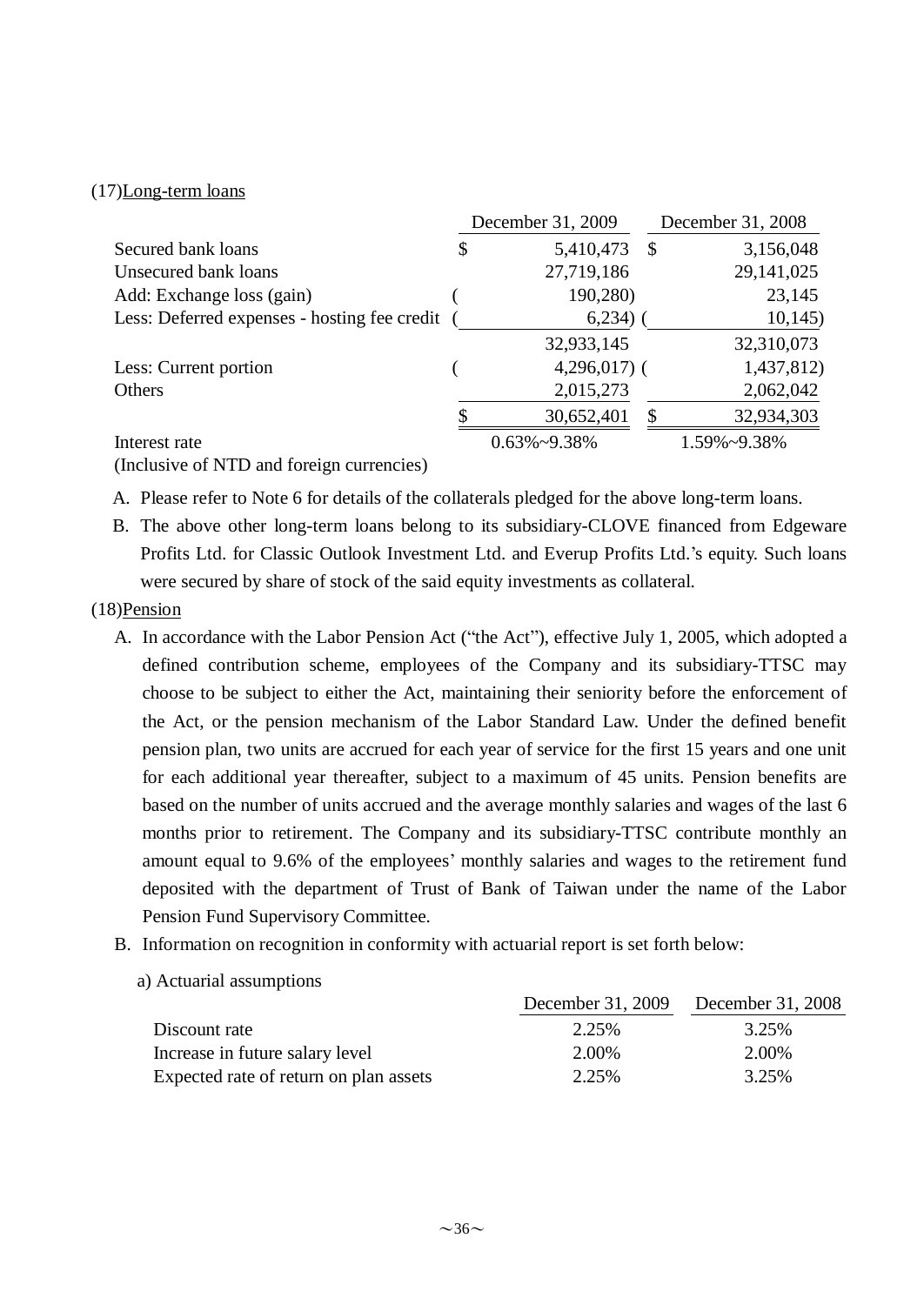b)Reconciliation of the funded status of the plan to the carrying amount of accrued pension liability is as follows:

|                                         |     | December 31, 2009 | December 31, 2008 |  |  |
|-----------------------------------------|-----|-------------------|-------------------|--|--|
| Benefit obligations:                    |     |                   |                   |  |  |
| Vested benefit obligation (VBO)         | (\$ | $281,642$ (\$)    | 282,963)          |  |  |
| Non-vested benefit obligation           |     | $1,102,242)$ (    | 1,110,059)        |  |  |
| Accumulated benefit obligation (ABO)    |     | $1,383,884$ (     | 1,393,022)        |  |  |
| Effects of future salary increments     |     | $155,972$ (       | 163,719)          |  |  |
| Projected benefit obligation (PBO)      |     | $1,539,856$ (     | 1,556,741)        |  |  |
| Fair value of plan assets               |     | 535,292           | 583,079           |  |  |
| <b>Funded status</b>                    |     | $1,004,564$ (     | 973,662)          |  |  |
| Unrecognized net transaction obligation |     | 78,316            | 104,218           |  |  |
| Unamortized prior service cost          |     | 17,680            | 19,287            |  |  |
| Unrecognized loss on plan assets        |     | 574,803           | 596,827           |  |  |
| Additional accrued pension liability    |     | 514,827)          | 556,613)          |  |  |
| Accrued pension liability               |     | 848,592) (\$      | 809,943)          |  |  |

c)The pension costs comprise the following:

|                                         | Tof the years ended December 31, |            |      |         |  |  |
|-----------------------------------------|----------------------------------|------------|------|---------|--|--|
|                                         |                                  | 2009       |      | 2008    |  |  |
| Service cost                            | \$                               | 54,161     | - \$ | 58,442  |  |  |
| Interest cost                           |                                  | 35,481     |      | 46,757  |  |  |
| Expected return on plan assets          |                                  | $13,229$ ( |      | 18,412) |  |  |
| Deferred amortization                   |                                  |            |      |         |  |  |
| Unrecognized net transaction obligation |                                  | 25,901     |      | 25,901  |  |  |
| Prior service cost                      |                                  | 1,607      |      | 1,607   |  |  |
| Unrecognized loss on plan assets        |                                  | 31,269     |      | 29,823  |  |  |
| Net pension costs                       |                                  | 135,190    | \$   | 144,118 |  |  |

For the years ended December 31,

- C.Effective July 1, 2005, the Company and its subsidiary-TTSC established a funded defined contribution pension plan (the "New Plan") under the Labor Pension Act ("the Act"). Employees have the option to be covered under the New Plan. Under the New Plan, the Company and its subsidiary-TTSC contribute monthly an amount based on 6% of the employees' monthly salaries and wages to the employees' individual pension accounts at the Bureau of Labor Insurance. The benefits are to be paid monthly or in lump sum upon termination of employment.
- D.The pension costs under the defined benefit plan and the defined contribution plan for the years ended December 31, 2009 and 2008 were \$162,664 and \$170,974, respectively.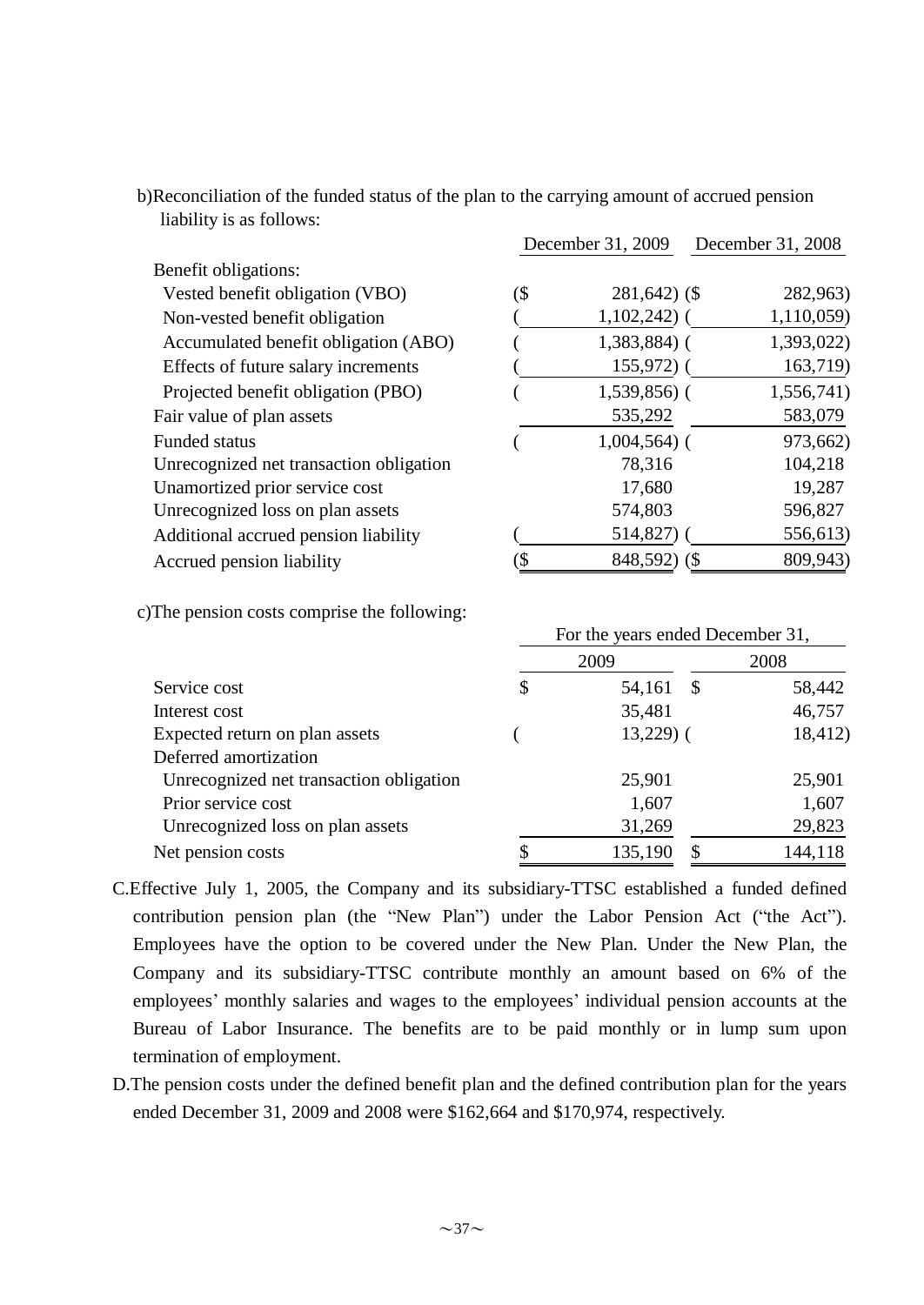#### (19)Capital stock

- A. As of December 31, 2009, the Company's authorized capital was \$36,000,000, and the paid-in capital was \$30,625,992, divided into 3,062,599 thousand shares of common stocks with a par value of \$10 ( in dollars) per share.
- B. Details of the common stock converted from the unsecured domestic convertible bonds issued by the Company for the years ended December 31, 2009 and 2008 are set forth below:

|                                       | For the years ended December 31, |               |               |            |          |         |  |  |
|---------------------------------------|----------------------------------|---------------|---------------|------------|----------|---------|--|--|
|                                       |                                  | 2009          |               |            | 2008     |         |  |  |
|                                       | No. of Shares                    |               | No. of Shares |            |          |         |  |  |
|                                       | (in 000's)                       | Amount        |               | (in 000's) |          | Amount  |  |  |
| First unsecured<br>convertible bonds  | $\overline{\phantom{0}}$         | $\mathcal{S}$ |               | 19,647     | <b>S</b> | 196,475 |  |  |
| Second unsecured<br>convertible bonds | 1,660                            |               | 16,602        | 7,422      |          | 74,220  |  |  |
| Total                                 | 1,660                            | S             | 16,602        | 27,069     |          | 270,695 |  |  |

### (20)Capital reserve

- A. The Securities and Exchange Act requires that capital reserve shall be exclusively used to cover accumulated deficits or to increase capital and shall not be used for any other purpose. However, capital reserve arising from paid-in capital in excess of par value on issuance of common stock and donations can be capitalized once a year, provided that the Company has no accumulated deficits and the amount to be capitalized does not exceed 10% of the paid-in capital.
- B. Information related to "capital reserve from stock warrants" is stated in Note 4(16).
- (21)Appropriation of retained earnings and dividend policy
	- A. According to the Company's Articles of Incorporation, if there is any profit for a fiscal year, the Company shall first make provision for income tax, and cover prior years' losses, then appropriate 10% of the residual amount as legal reserve. Dividends shall be proposed by the Board of Directors and resolved by the stockholders. Bonuses paid to employees shall be at least 0.5% of the total distributed amount and the remuneration paid to the directors and supervisors shall not exceed 5% of the total distributed amount. The Company is currently at the stable growth stage. In order to facilitate future expansion plans, dividends to stockholders are distributed mutually in the form of both cash and stocks with the basic principle that the ratio of cash dividends to total stock dividends shall not be lower than 10%.
	- B. Legal reserve

Pursuant to the Company Law, the Company is required to set aside 10% of its annual after-tax net income as legal reserve until the balance of such reserve equals the Company's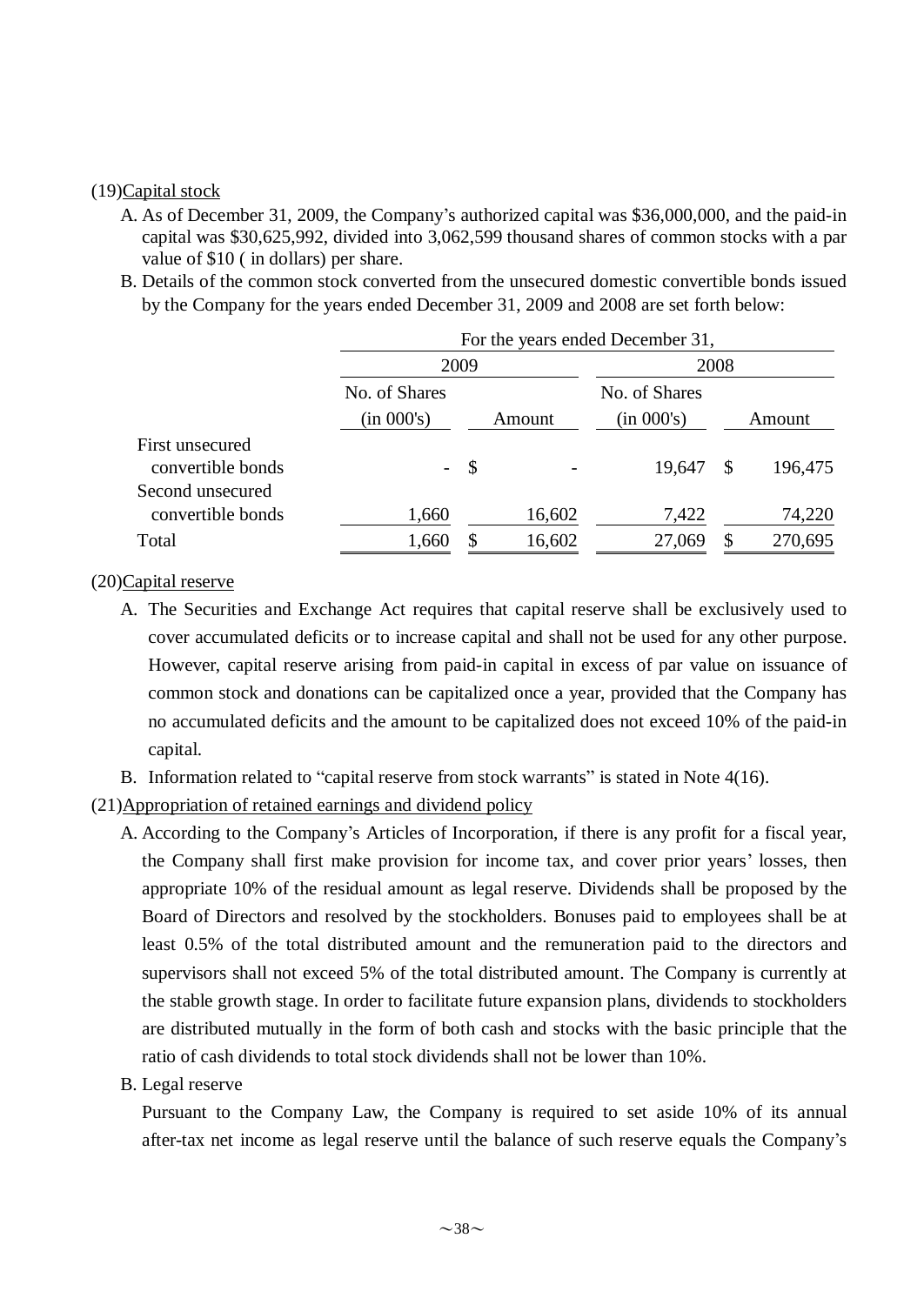paid-in capital. Utilization of the legal reserve is limited to offsetting deficits and capital increase. Capitalization of the legal reserve is permitted, provided that the balance of the reserve exceeds 50% of the Company's paid-in capital and the amount capitalized does not exceed 50% of the balance of the reserve.

C. Special reserve

If there is any negative stockholders' equity item recognized by the Company, such as unrealized loss on financial product, cumulative translation adjustments and unrecognition pension cost, the Company is required to set aside an amount equal to the amount of the negative stockholders' equity item as special reserve from the after-tax net income. And the amount set aside could be offset by unrealized gain if unrealized gain exists. If the negative stockholders' equity items are subsequently reversed, an amount not exceeding the reversed amount can be appropriated from the special reserve.

D. Appropriation of the 2008 and 2007 earnings as resolved by the stockholders on June 19, 2009 and June 18, 2008, respectively, are set forth below:

|                           | For the years ended December 31, |        |              |  |   |              |                                                                                 |     |  |
|---------------------------|----------------------------------|--------|--------------|--|---|--------------|---------------------------------------------------------------------------------|-----|--|
|                           |                                  |        | 2008         |  |   |              | 2007                                                                            |     |  |
|                           |                                  |        | Dividend per |  |   |              | Dividend per<br>Total Amount share (in dollars) Total Amount share (in dollars) |     |  |
|                           |                                  |        |              |  |   |              |                                                                                 |     |  |
| Legal Reserve             | \$                               | 63,927 |              |  | S | 1,038,170    |                                                                                 |     |  |
| Cash dividends            |                                  |        | \$           |  |   | 5,201,453 \$ |                                                                                 | 1.7 |  |
| Remuneration to directors |                                  |        |              |  |   |              |                                                                                 |     |  |
| and supervisors           |                                  |        |              |  |   | 45,600       |                                                                                 |     |  |
| Cash bonus to employees   |                                  |        |              |  |   | 36,000       |                                                                                 |     |  |
|                           | \$                               | 63,927 |              |  |   | 6,321,223    |                                                                                 |     |  |

Appropriation of 2008 earnings, abovementioned, is the same as the proposition made by the Board of Directors on April 21, 2009. As of April 28, 2010, the appropriation of 2009 earnings had not been resolved by the Board of Directors. Information on the appropriation of the Company's earnings as resolved by the Board of Directors and approved by the stockholders will be posted in the "Market Observation Post System" at the website of the Taiwan Stock Exchange.

E.Appropriation of the 2007 earnings was calculated by the following formula. After distributing the bonus to employees and the remuneration to directors and supervisors, the after-tax basic earning per share for 2007 decreased from \$3.53 ( in dollars) to \$3.50 ( in dollars).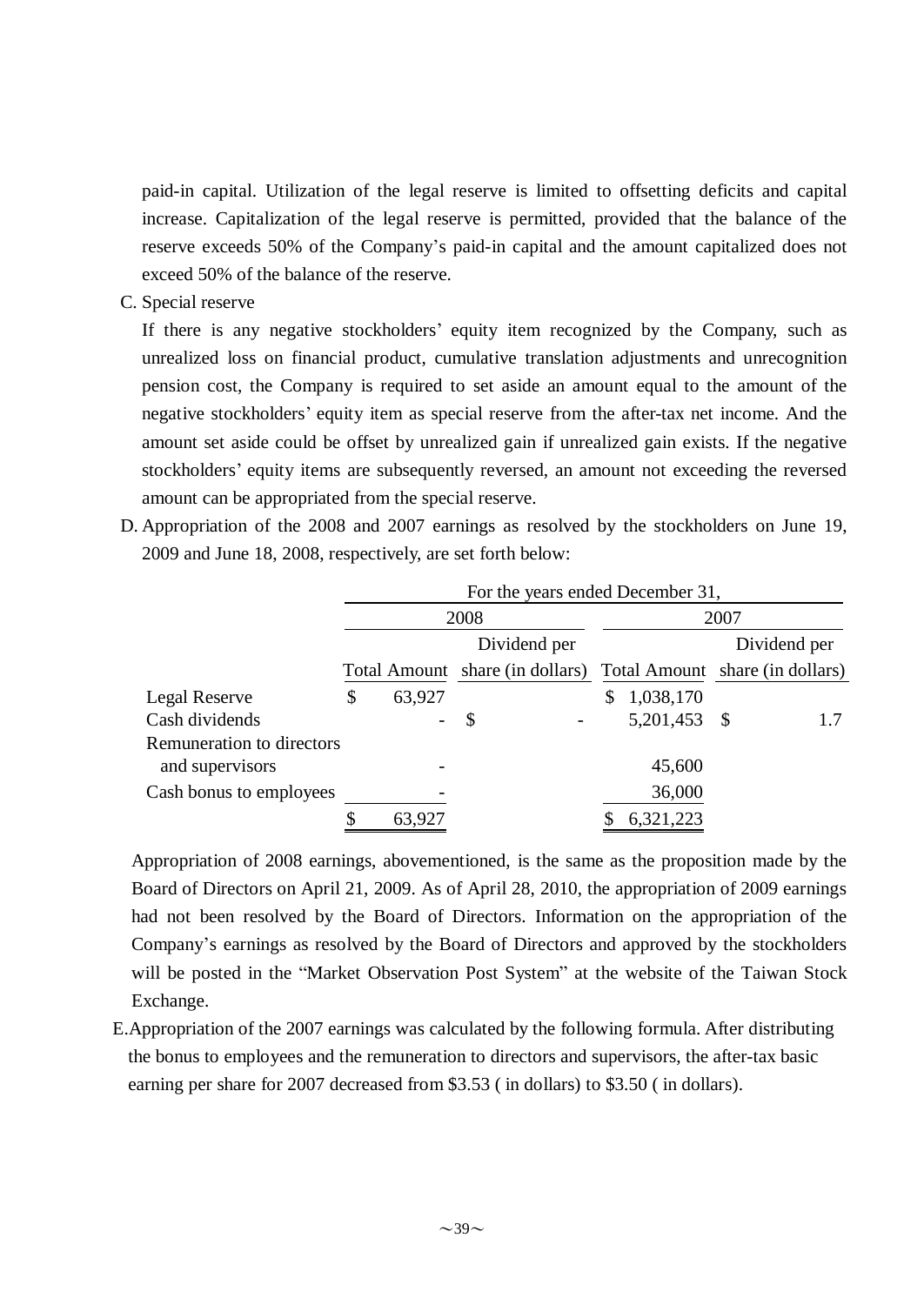### Formula: Net income, after-tax-Cash bonus to employees-Remuneration to directors and supervisors Weighted-average number of outstanding shares (after retroactive adjustment)

 $($10,381,702 - $36,000 - $45,600$   $/$  2,943,402 thousand shares=\$3.50 (in dollars)

F. Under the resolution of the Company's stockholders on 2009, the 2008 earnings is neither to be distributed to employees nor paid to the directors and supervisors. And there is no estimation of bonus to employees or remuneration to the directors and supervisors in 2008 financial statement, as a result, no difference between 2009 and 2008 exists.

#### (22)Operating revenue

|                                | For the years ended December 31, |            |                           |             |  |  |  |
|--------------------------------|----------------------------------|------------|---------------------------|-------------|--|--|--|
|                                |                                  | 2009       |                           | 2008        |  |  |  |
| Marine freight income          | \$                               | 77,147,304 | $\boldsymbol{\mathsf{S}}$ | 121,033,118 |  |  |  |
| Ship rental income             |                                  | 1,048,861  |                           | 1,565,202   |  |  |  |
| Commission income and agency   |                                  |            |                           |             |  |  |  |
| service income                 |                                  | 1,664,125  |                           | 3,234,834   |  |  |  |
| Container manufacturing income |                                  | 9,994      |                           | 1,441,967   |  |  |  |
| Container income and others    |                                  | 2,066,031  |                           | 1,727,135   |  |  |  |
|                                |                                  | 81,936,315 |                           | 129,002,256 |  |  |  |

#### (23)Income tax

|                                           | For the years ended December 31, |               |  |          |  |  |
|-------------------------------------------|----------------------------------|---------------|--|----------|--|--|
|                                           |                                  | 2009          |  | 2008     |  |  |
| Income tax (benefit) expenses             | (\$                              | 666,374) \$   |  | 453,078  |  |  |
| Add (Less):                               |                                  |               |  |          |  |  |
| Prepaid and withholding taxes             |                                  | $141,011$ ) ( |  | 195,545) |  |  |
| Separate income tax                       |                                  | 41,592        |  | 16,445   |  |  |
| Adjustments for changes in tax estimates  |                                  | 7,179         |  | 110,516  |  |  |
| Net change in deferred income tax assets/ |                                  |               |  |          |  |  |
| liabilities                               |                                  | 872,382       |  | 235,707  |  |  |
| Income tax effect arising from equity     |                                  |               |  |          |  |  |
| adjustments                               |                                  |               |  | 973      |  |  |
| Income tax payable                        |                                  | 113,768       |  | 621,174  |  |  |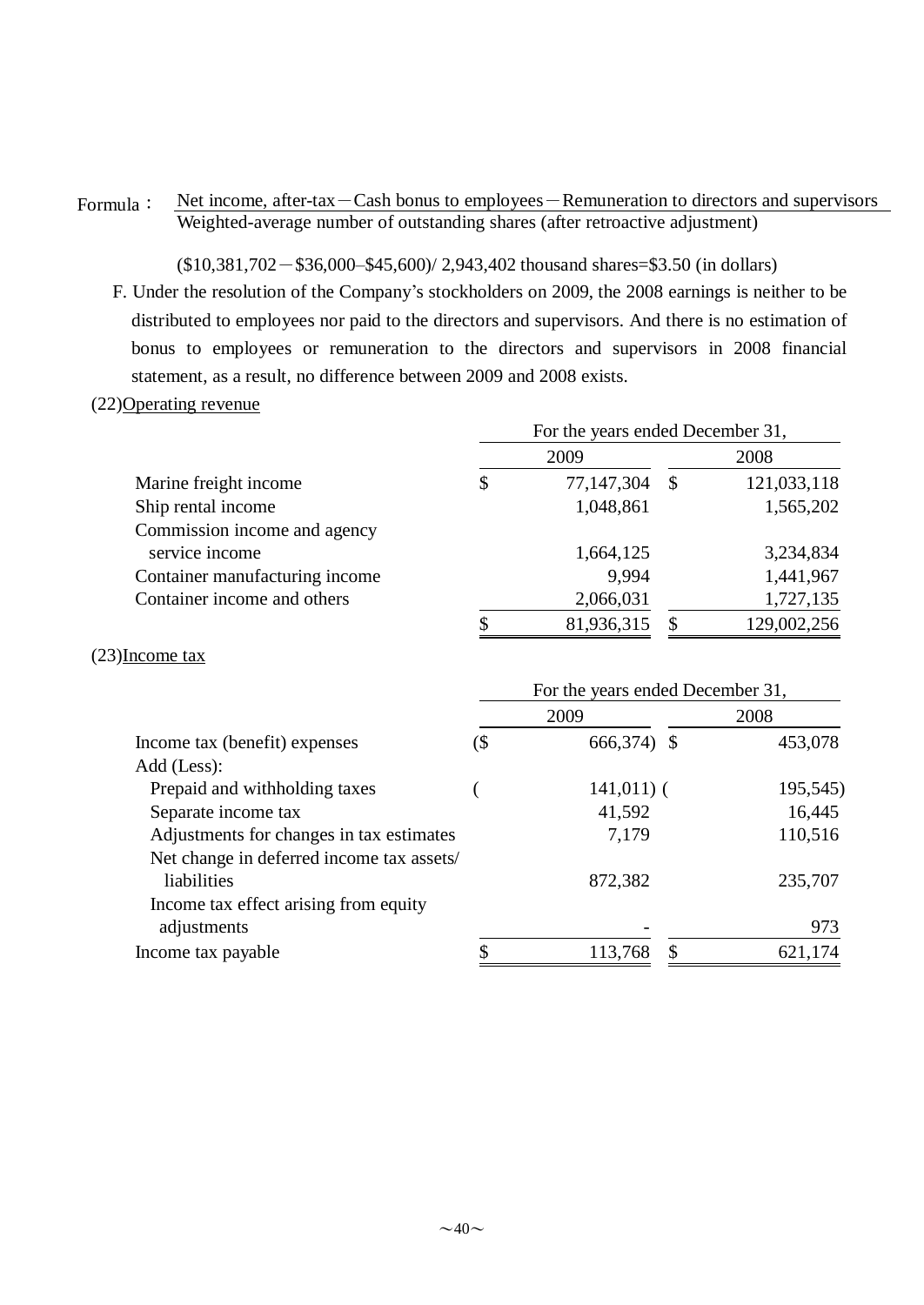A. Deferred income tax assets and liabilities are as follows:

|                                                                                                | December 31, 2009 |               | December 31, 2008 |            |  |
|------------------------------------------------------------------------------------------------|-------------------|---------------|-------------------|------------|--|
| Deferred income tax assets - current                                                           |                   | 734,237       |                   | 918,233    |  |
| Deferred income tax assets - non-current                                                       |                   | 73,731        |                   | 156,416    |  |
| Deferred income tax liabilities - current                                                      |                   | 29,714)       |                   |            |  |
| Deferred income tax liabilities - non-current (<br>Valuation allowance for deferred income tax |                   | $1,234,753$ ( |                   | 2,405,587) |  |
| assets                                                                                         |                   |               |                   |            |  |
|                                                                                                |                   | 456,499       |                   | 1,330,938) |  |

B. Details of temporary differences resulting in deferred income tax assets and liabilities are as follows:

|                                            | December 31, 2009                                 |               |               |              | December 31, 2008 |    |                 |
|--------------------------------------------|---------------------------------------------------|---------------|---------------|--------------|-------------------|----|-----------------|
|                                            | Amount                                            |               | Tax effect    |              | Amount            |    | Tax effect      |
| Current items:                             |                                                   |               |               |              |                   |    |                 |
| Bad debts expense                          | \$<br>1,612                                       | $\mathcal{S}$ | 322           | $\mathbb{S}$ | 1,100             | \$ | 275             |
| Unrealized expense and losses (gain)       | $154,698$ ) (                                     |               | 29,660)       |              | 122,888           |    | 31,418          |
| Unrealized foreign exchange loss (gain)    | $223)$ (                                          |               | 54)           |              | 1,213             |    | 303             |
| Loss on valuation of financial assets      | 56,183                                            |               | 11,237        |              | 50,906            |    | 12,727          |
| Loss on valuation of financial liabilities | 636,291                                           |               | 127,258       |              | 3,188,918         |    | 797,230         |
| Property, plant, and equipment and others  |                                                   |               |               |              | 600               |    | 150             |
| Loss carryforwards                         | 2,902,331                                         |               | 580,466       |              | 304,520           |    | 76,130          |
| Investment tax credits                     |                                                   |               | 14,954        |              |                   |    |                 |
|                                            |                                                   |               | 704,523       |              |                   |    | 918,233         |
| Non-current items:                         |                                                   |               |               |              |                   |    |                 |
| Deferred income on disposal of ships       | \$                                                | \$            |               | S            | 337,709           | \$ | 84,427          |
| Unrealized expense and losses              | 23,576                                            |               | 6,962         |              | 31,441            |    | 8,656           |
| Pension expense                            | 333,828                                           |               | 66,769        |              | 253,330           |    | 63,333          |
| Equity-accounted investment income         | $(5,972,979) (1,199,801) (9,476,632) (2,370,926)$ |               |               |              |                   |    |                 |
| Property, plant, and equipment and others  | $141,079$ (                                       |               | $34,952$ ) (  |              | $139,623$ (       |    | 34,661)         |
|                                            |                                                   |               | (\$1,161,022) |              |                   |    | $(\$2,249,171)$ |

C. The Company is eligible for investment tax credits under the Statute for Upgrading Industry. Details as of December 31, 2009 are as follows:

|                     |                   |                    | Final year tax  |  |
|---------------------|-------------------|--------------------|-----------------|--|
| Qualifying item     | Total tax credits | Unused tax credits | credits are due |  |
| Machinery equipment | 14,768            | 14,768             | 2013            |  |
| Employees training  | 186               | 186                | 2013            |  |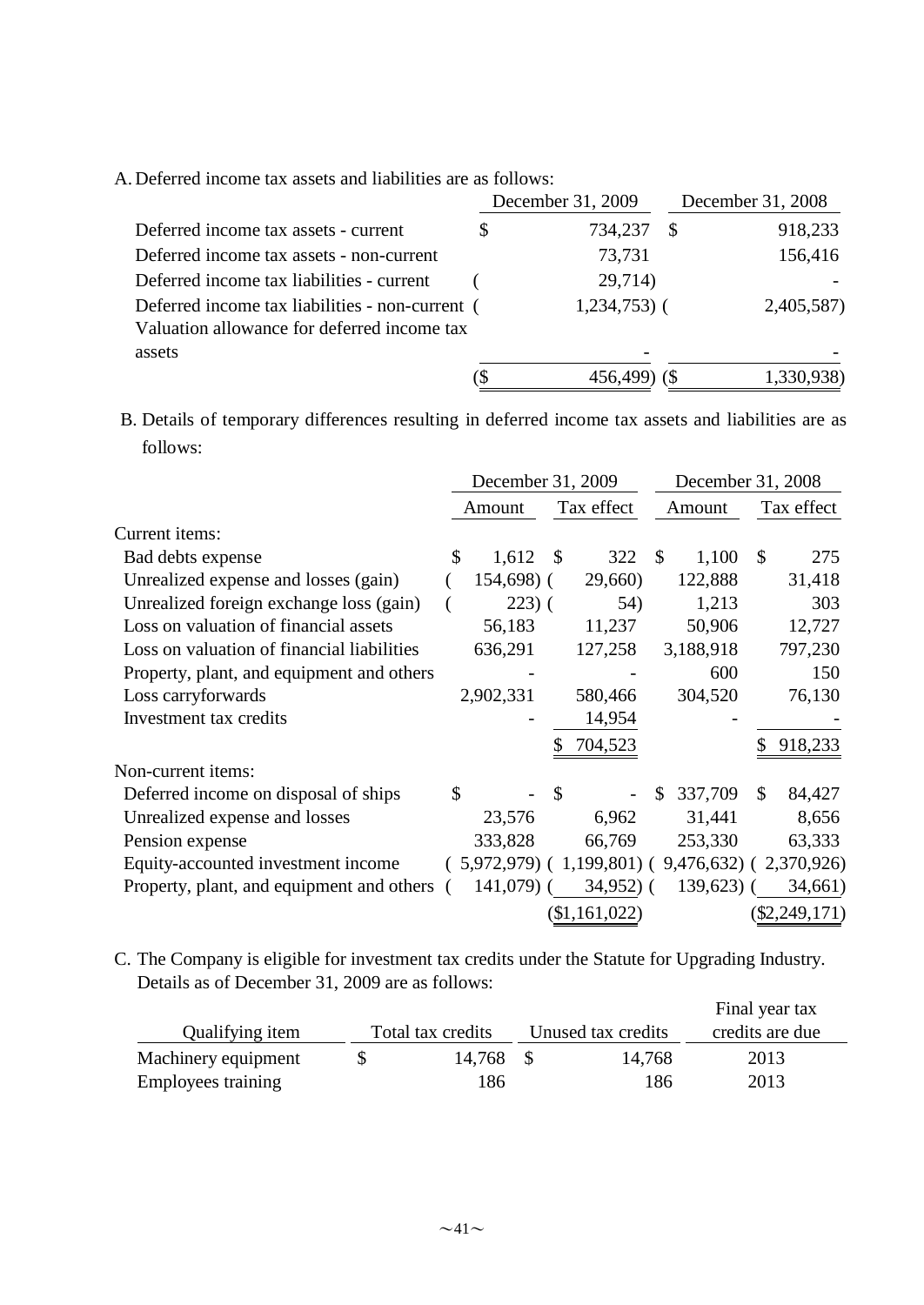|                 |                  | Final year losses |               |                 |
|-----------------|------------------|-------------------|---------------|-----------------|
| Year in which   | Amount           | to be             | Unused loss   | can be          |
| losses incurred | filed / approved | carried forward   | carryforwards | carried forward |
| 2008            | 305,002          | 61,000<br>-S      | 61,000        | 2018            |
| 2009            | 2,597,329        | 519,466           | 519,466       | 2019            |

E.As of December 31, 2009, the Company's income tax returns through 2007 has been assessed and approved by the Tax Authority.

F.Undistributed retained earnings

|                                       | December 31, 2009 | December 31, 2008 |              |  |
|---------------------------------------|-------------------|-------------------|--------------|--|
| Earnings generated in and before 1997 | 5,570,596 \$      |                   | 5,570,596    |  |
| Earnings generated in and after 1998  | 2,671,827         |                   | 12,591,107   |  |
|                                       | 8,242,423 \$      |                   | 18, 161, 703 |  |

G.As of December 31, 2009 and 2008, the balance of the imputation tax credit account were \$2,405,483 and \$2,056,480, respectively. The creditable tax rate was 19.01% for 2008 and is estimated to be 48.15% for 2009.

(24)Earnings (losses) per share

|                                                    |                                     | For the year ended December 31, 2009 |                  |                            |                  |  |           |  |  |
|----------------------------------------------------|-------------------------------------|--------------------------------------|------------------|----------------------------|------------------|--|-----------|--|--|
|                                                    |                                     |                                      | Weighted-average |                            | Losses per share |  |           |  |  |
|                                                    | Amount                              |                                      | outstanding      |                            | (in dollars)     |  |           |  |  |
|                                                    |                                     |                                      | common shares    |                            |                  |  |           |  |  |
|                                                    | Before tax                          | After tax                            | (in thousands)   |                            | Before tax       |  | After tax |  |  |
| <b>Basic EPS</b>                                   |                                     |                                      |                  |                            |                  |  |           |  |  |
| <b>Consolidated losses</b>                         | $(\$ 12,873,647)$ $(\$ 12,207,273)$ |                                      | $3,061,502$ (\$) |                            | 4.21 $)$ (\$     |  | 3.99)     |  |  |
| Minority interest                                  | 2,480,313                           | 2,351,920                            |                  |                            | 0.81             |  | 0.77      |  |  |
| Consolidated net                                   |                                     |                                      |                  |                            |                  |  |           |  |  |
| losses                                             | $(\$10,393,334)$ $(\$9,855,353)$    |                                      |                  | (\$                        | $3.40)$ (\$)     |  | 3.22)     |  |  |
| Dilutive effect of<br>common stock<br>equivalents: |                                     |                                      |                  |                            |                  |  |           |  |  |
| Convertible bonds                                  | <b>Note</b>                         | <b>Note</b>                          | <b>Note</b>      |                            |                  |  |           |  |  |
| Dilutive EPS                                       |                                     |                                      |                  |                            |                  |  |           |  |  |
| Consolidated                                       |                                     |                                      |                  |                            |                  |  |           |  |  |
| net losses                                         | $(\$10,393,334)$ $(\$9,855,353)$    |                                      | 3,061,502        | $\left( \mathbb{S}\right)$ | $3.40)$ (\$      |  | 3.22)     |  |  |

Note: According to R.O.C. SFAS NO. 24, "Earnings Per Share", the potential common stock should not be considered in calculation of basic earnings per share, due to net operating loss from continuing operation, which leads to anti-diluted effect.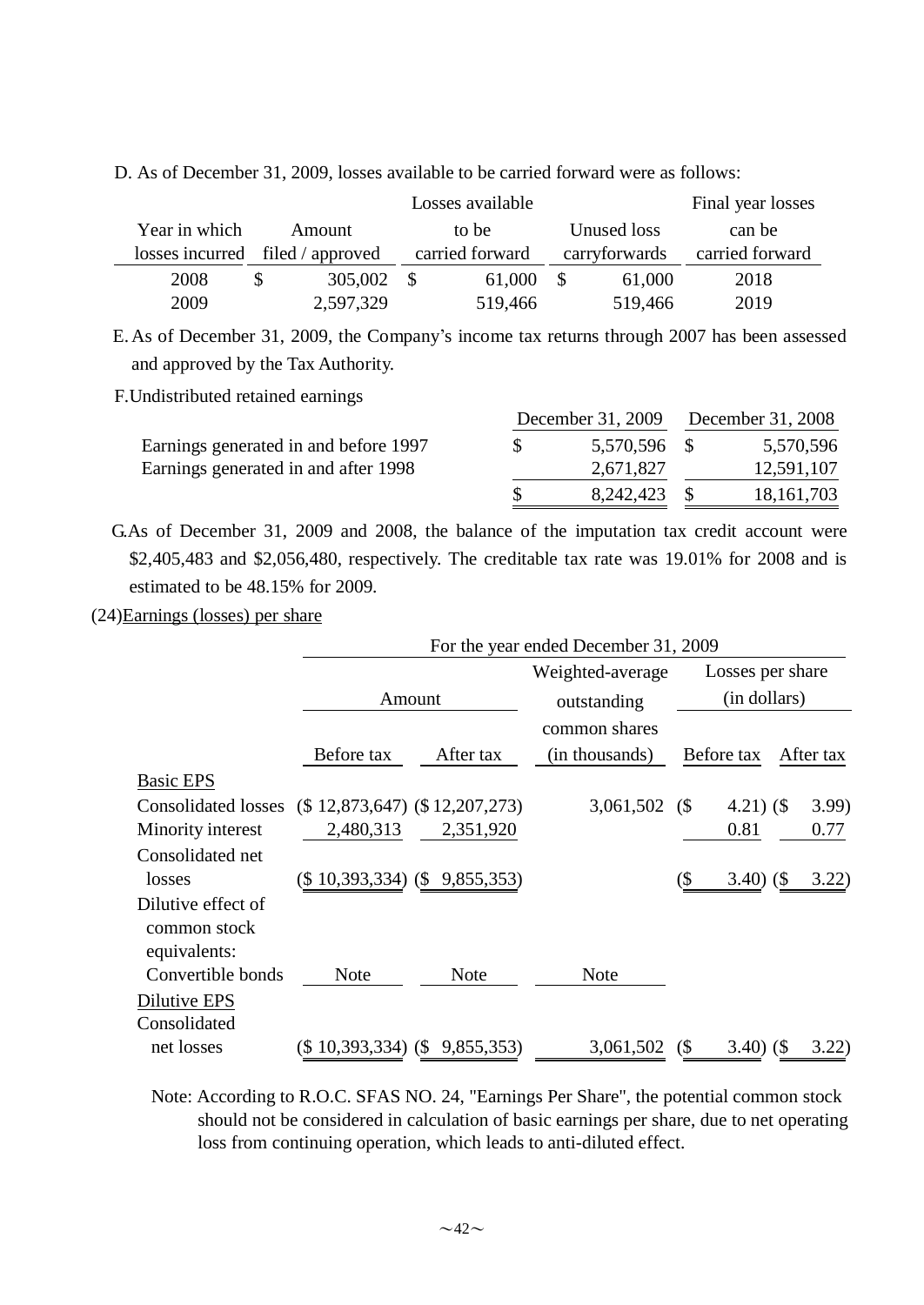|                                                    | For the year ended December 31, 2008 |               |              |           |                  |    |                    |               |           |  |
|----------------------------------------------------|--------------------------------------|---------------|--------------|-----------|------------------|----|--------------------|---------------|-----------|--|
|                                                    |                                      |               |              |           | Weighted-average |    | Earnings per share |               |           |  |
|                                                    |                                      | Amount        |              |           | outstanding      |    | (in dollars)       |               |           |  |
|                                                    |                                      |               |              |           | common shares    |    |                    |               |           |  |
|                                                    |                                      | Before tax    |              | After tax | (in thousands)   |    | Before tax         |               | After tax |  |
| <b>Basic EPS</b>                                   |                                      |               |              |           |                  |    |                    |               |           |  |
| Consolidated income                                | \$.                                  | 1,472,105     | \$           | 1,019,027 | 3,055,070        | \$ | 0.48               | \$            | 0.33      |  |
| Minority interest                                  |                                      | 548,608)      |              | 379,761)  |                  |    | 0.18)              |               | 0.12)     |  |
| Consolidated net                                   |                                      |               |              |           |                  |    |                    |               |           |  |
| income                                             | \$                                   | 923,497       | \$           | 639,266   |                  | \$ | 0.30               | \$            | 0.21      |  |
| Dilutive EPS                                       |                                      |               |              |           |                  |    |                    |               |           |  |
| Consolidated income                                | S                                    | 1,472,105     | $\mathbb{S}$ | 1,019,027 |                  | \$ | 0.48               | <sup>\$</sup> | 0.33      |  |
| Minority interest                                  |                                      | $548,608$ ) ( |              | 379,761)  |                  |    | $0.18)$ (          |               | 0.12)     |  |
| Dilutive effect of<br>common stock<br>equivalents: |                                      |               |              |           |                  |    |                    |               |           |  |
| Convertible bonds                                  |                                      | 7             |              | 5         | 16,864           |    |                    |               |           |  |
| Consolidated net                                   |                                      |               |              |           |                  |    |                    |               |           |  |
| income                                             | \$                                   | 923,504       | \$           | 639,271   | 3,071,934        | \$ | 0.30               |               | 0.21      |  |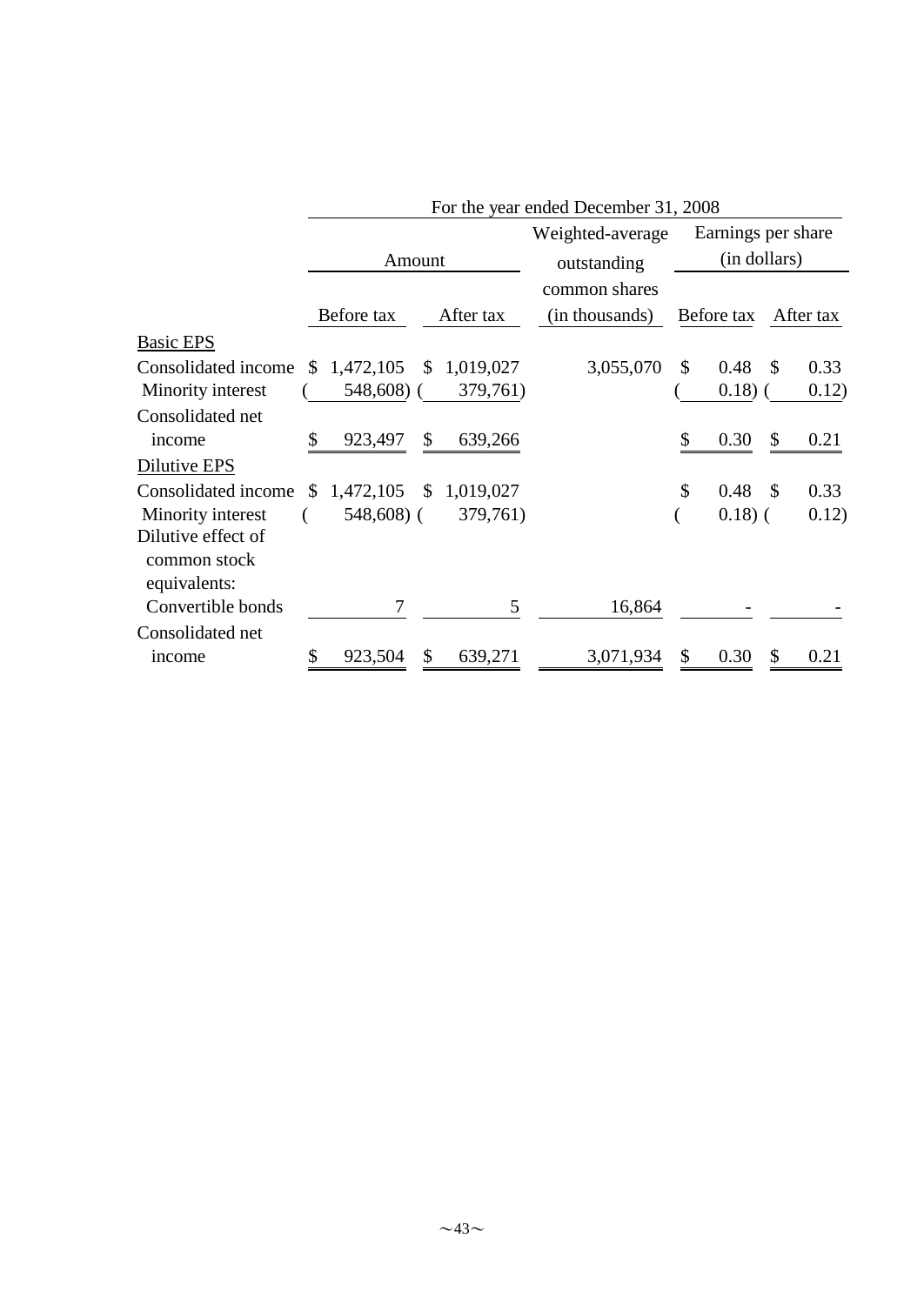# (25)Personnel, depreciation, depletion and amortization expenses

Personnel, depreciation, depletion, and amortization expenses are summarized as follows:

|                            |                                  |           |       | For the year ended December 31, 2009 |                 |  |  |
|----------------------------|----------------------------------|-----------|-------|--------------------------------------|-----------------|--|--|
|                            | Operating cost Operating expense |           | Total |                                      |                 |  |  |
| Personnel expenses         |                                  |           |       |                                      |                 |  |  |
| <b>Salaries</b>            | \$                               | 1,523,003 | -S    | 2,443,511                            | \$<br>3,966,514 |  |  |
| Labor and health insurance |                                  | 37,170    |       | 234,874                              | 272,044         |  |  |
| Pension expense            |                                  | 212,579   |       | 292,944                              | 505,523         |  |  |
| Others                     |                                  | 180,204   |       | 90,566                               | 270,770         |  |  |
| Depreciation               |                                  | 5,370,548 |       | 220,889                              | 5,591,437       |  |  |
| Amortization               |                                  | 293,627   |       | 38,146                               | 331,773         |  |  |

|                            |                      | For the year ended December 31, 2008 |  |           |
|----------------------------|----------------------|--------------------------------------|--|-----------|
|                            | Operating cost       | Operating expense                    |  | Total     |
| Personnel expenses         |                      |                                      |  |           |
| <b>Salaries</b>            | \$<br>$1,665,360$ \$ | 2,739,786 \$                         |  | 4,405,146 |
| Labor and health insurance | 37,258               | 239,588                              |  | 276,846   |
| Pension expense            | 143,189              | 266,151                              |  | 409,340   |
| Others                     | 196,434              | 329,273                              |  | 525,707   |
| Depreciation               | 5,315,055            | 237,396                              |  | 5,552,451 |
| Amortization               | 444,638              | 41,950                               |  | 486,588   |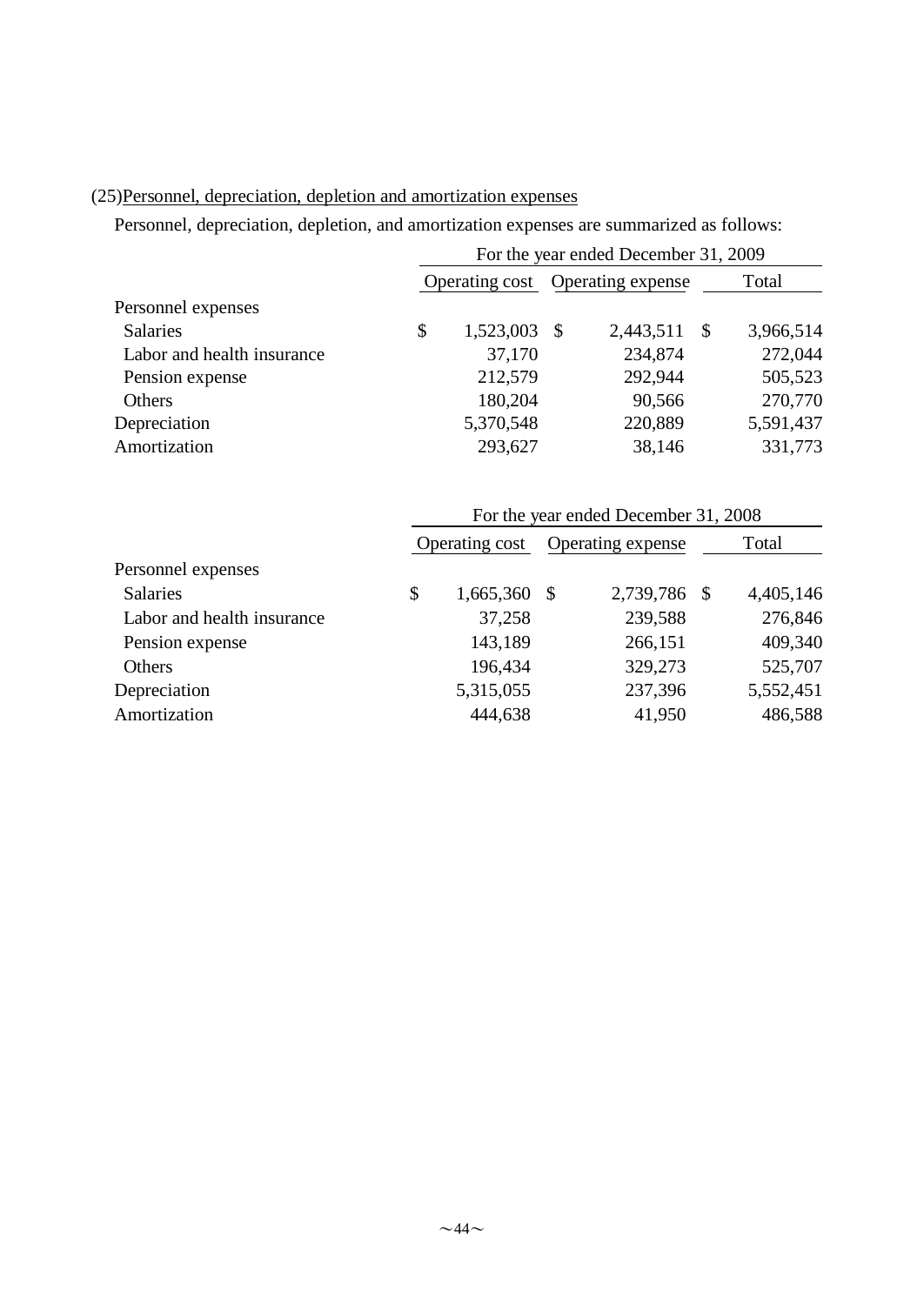# 5.RELATED PARTY TRANSACTIONS

(1)Names of the related parties and their relationship with the Company

| <b>Related Party</b>                          | Relationship with the Company                  |
|-----------------------------------------------|------------------------------------------------|
| Evergreen International S.A. (EIS)            | Major stockholder of the Company               |
| Evergreen International Storage and Transport | Investee accounted for under the equity method |
| Corporation (EITC)                            |                                                |
| EVA Airways Corporation (EVA)                 | Investee accounted for under the equity method |
| Evergreen Security Corporation (ESRC)         | Investee accounted for under the equity method |
| Charng Yang Development Co., Ltd. (CYD)       | Investee accounted for under the equity method |
| Taipei Port Container Terminal Corporation    | Investee accounted for under the equity method |
| (TPCT)                                        |                                                |
| Evergreen International Corporation (EIC)     | Investee of the Company's major stockholder    |
| Evergreen State Transport Co., Ltd.           | Investee of the Company's major stockholder    |
| (Evergreen State)                             |                                                |
| Evergreen Star Transport Co., Ltd.            | Investee of the Company's major stockholder    |
| (Evergreen Star)                              |                                                |
| Evergreen Airline Service Corporation         | Investee of the Company's major stockholder    |
| (EGAS)                                        |                                                |
| Evergreen Marine (Hong Kong)                  | Investee of the Company's major stockholder    |
| Pte. Ltd. (EGH)                               |                                                |
| Evergreen Marine (Singapore)                  | Investee of the Company's major stockholder    |
| Pte. Ltd. (EMS)                               | (Established in March, 2009)                   |
| Chang Yung-Fa Charity Foundation              | Its chairman being the Company's director      |
| Chang Yung-Fa Foundation                      | Its chairman being the Company's director      |
| Shanghai Jifa Logistics Co., Ltd. (SJL)       | Investee of Peony (Disposed in May, 2008)      |
| Ningbo Victory Container Co., Ltd. (NVC)      | <b>Investee of Peony</b>                       |
| Qingdao Evergreen Container Storage and       | <b>Investee of Peony</b>                       |
| Transportation Co., Ltd. (QECT)               |                                                |
| Kingtrans International Logistics             | <b>Investee of Peony</b>                       |
| (Tianjin) Co., Ltd (KTIL)                     |                                                |
| Green Peninsula Agencies SDN. BHD. (GPA)      | <b>Investee of Peony</b>                       |
| Luanta Investment (Netherlands) N.V.          | <b>Investee of Peony</b>                       |
| (Luanta)                                      |                                                |
| Taranto Container Terminal S.p.A. (TCT)       | <b>Investee of Luanta</b>                      |
| Balsam Investment N. V. (Balsam)              | <b>Investee of Peony</b>                       |
| Italia Marittima S.p.A.(ITS)                  | <b>Investee of Balsam</b>                      |
| Evergreen Container Terminal (Thailand) Ltd.  | <b>Investee of Peony</b>                       |
| (ECTT)                                        |                                                |
| Colon Container Terminal S.A. (CCT)           | <b>Investee of Peony</b>                       |
| Gaining Enterprise S.A. (GESA)                | Investee of EITC                               |
| Seaside Transportation Service LLC. (STS)     | Investee of ISLAND with significant influence  |
| Sinotrans Group Shenzhen Co. (SGSC)           | Investee of SGTC with significant influence    |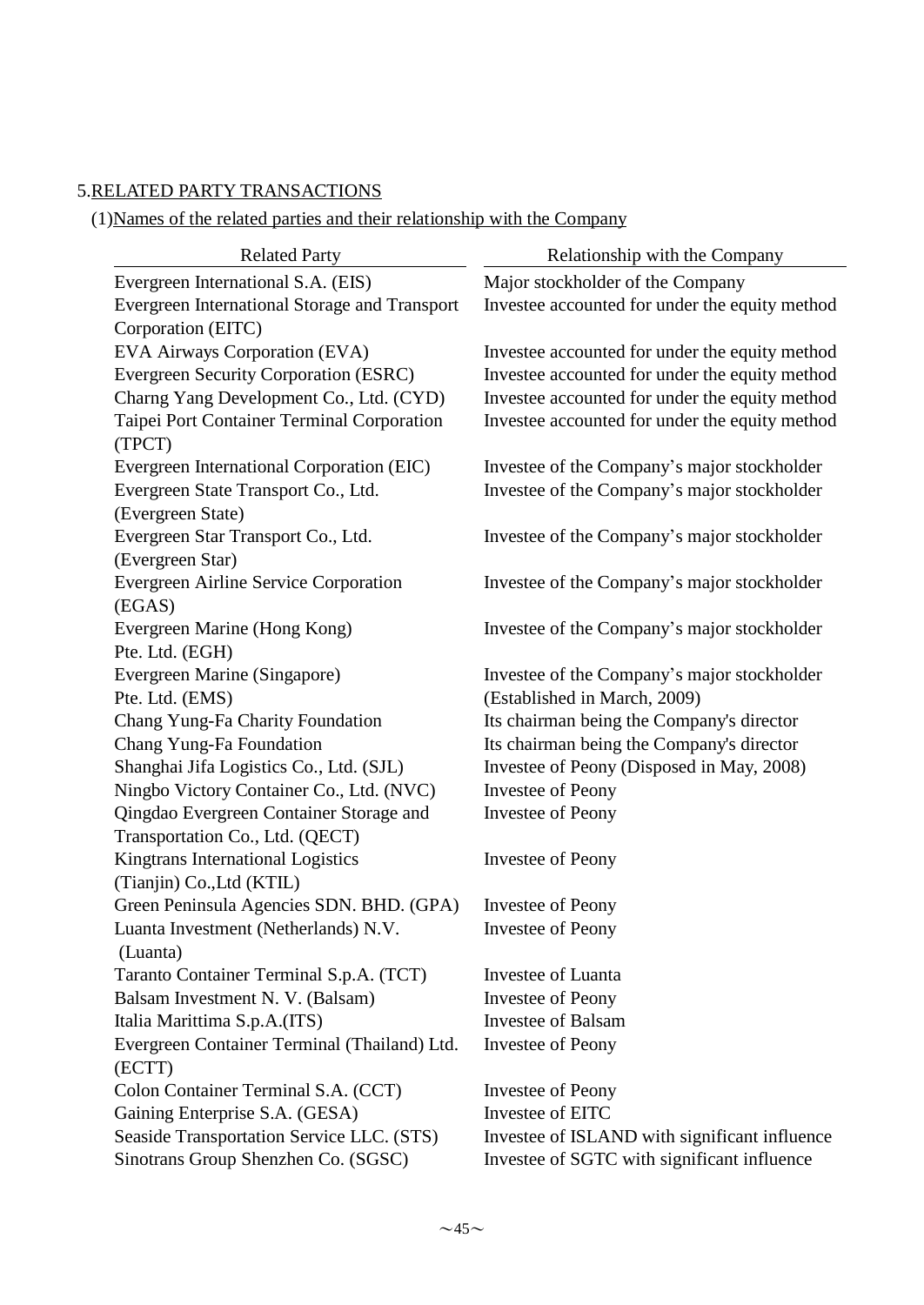# (2)Significant transactions and balances with related parties

# A. Operating revenues from related parties

|             | For the years ended December 31, |            |    |           |                |  |  |  |  |  |
|-------------|----------------------------------|------------|----|-----------|----------------|--|--|--|--|--|
|             | 2009                             |            |    | 2008      |                |  |  |  |  |  |
|             |                                  | % of Total |    |           | % of Total     |  |  |  |  |  |
|             |                                  | Operating  |    |           | Operating      |  |  |  |  |  |
|             | Amount                           | Revenues   |    | Amount    | Revenues       |  |  |  |  |  |
| EIC         | \$<br>1,863,623                  | 3          | \$ | 2,230,700 | $\overline{2}$ |  |  |  |  |  |
| <b>EITC</b> | 100,761                          |            |    | 98,366    |                |  |  |  |  |  |
| <b>EIS</b>  | 722,724                          |            |    | 1,241,179 | $\mathbf{1}$   |  |  |  |  |  |
| <b>EGH</b>  | 501,637                          |            |    | 17,041    |                |  |  |  |  |  |
| <b>ITS</b>  | 385,294                          |            |    | 707,915   |                |  |  |  |  |  |
| <b>EMS</b>  | 112,059                          |            |    |           |                |  |  |  |  |  |
| <b>STS</b>  | 68,066                           |            |    | 50,705    |                |  |  |  |  |  |
| <b>GESA</b> | 24,174                           |            |    | 26,484    |                |  |  |  |  |  |
| Others      | 15                               |            |    | 30        |                |  |  |  |  |  |
|             | 3,778,353                        |            | \$ | 4,372,420 | 3              |  |  |  |  |  |

The business terms on which the Group transacts with related parties are of no difference from those with non-related parties.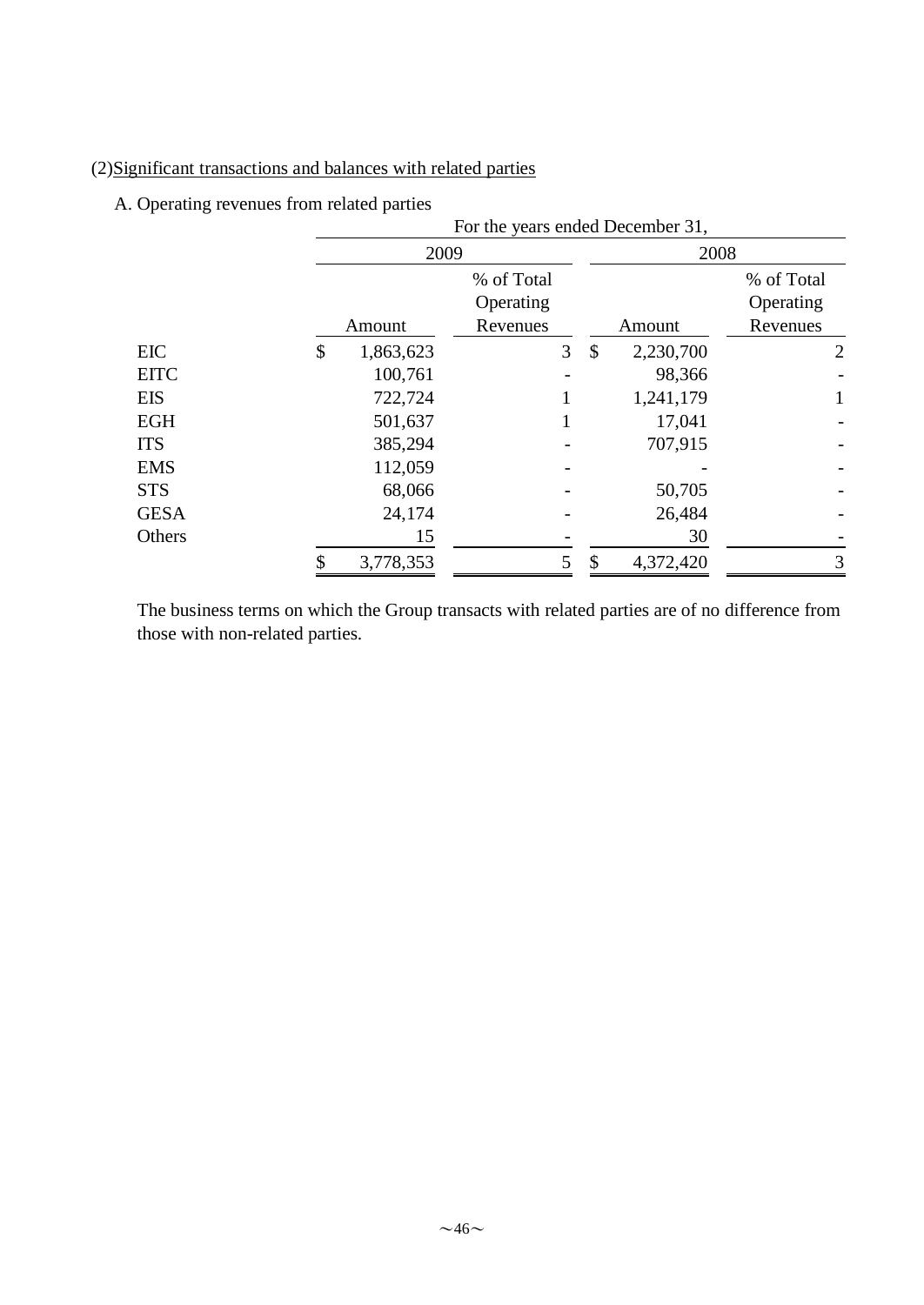|             | For the years ended December 31, |                |    |           |                |  |  |  |  |
|-------------|----------------------------------|----------------|----|-----------|----------------|--|--|--|--|
|             | 2009                             |                |    | 2008      |                |  |  |  |  |
|             |                                  | % of total     |    |           | % of total     |  |  |  |  |
|             |                                  | Operating      |    |           | Operating      |  |  |  |  |
|             |                                  | Costs and      |    |           | Costs and      |  |  |  |  |
|             | Amount                           | Expenses       |    | Amount    | Expenses       |  |  |  |  |
| <b>EITC</b> | \$<br>808,417                    |                | \$ | 882,437   | 1              |  |  |  |  |
| <b>EIC</b>  | 609,324                          | 1              |    | 668,146   |                |  |  |  |  |
| <b>ESRC</b> | 43,930                           |                |    | 43,655    |                |  |  |  |  |
| <b>TPCT</b> | 43,675                           |                |    |           |                |  |  |  |  |
| <b>EVA</b>  | 8,067                            |                |    | 22,782    |                |  |  |  |  |
| <b>GESA</b> | 1,737,509                        | $\overline{2}$ |    | 1,739,186 | $\overline{2}$ |  |  |  |  |
| <b>EIS</b>  | 1,460,160                        | $\overline{2}$ |    | 285,632   |                |  |  |  |  |
| <b>EGH</b>  | 569,516                          |                |    | 80,970    |                |  |  |  |  |
| <b>ITS</b>  | 41,607                           |                |    | 167,286   |                |  |  |  |  |
| Others      | 2,988                            |                |    | 1,832     |                |  |  |  |  |
|             | 5,325,193                        | 6              | \$ | 3,891,926 | 3              |  |  |  |  |

### B. Expenditures on services rendered by related parties

The business terms on which the Group transacts with related parties are of no difference from those with non-related parties.

#### C. Asset transactions

a) Acquisitions of property, plant, and equipment

|    |             |                                           |       | For the years ended December 31, |              |          |  |
|----|-------------|-------------------------------------------|-------|----------------------------------|--------------|----------|--|
|    |             | Items                                     |       | 2009                             | 2008         |          |  |
|    | EIC         | Vehicles                                  | \$    | 2,356                            | $\mathbb{S}$ |          |  |
|    | <b>ESRC</b> | Office equipment                          |       |                                  |              | 1,036    |  |
|    |             |                                           |       | 2,356                            | \$           | 1,036    |  |
| b) |             | Disposal of property, plant and equipment |       |                                  |              |          |  |
|    |             |                                           |       | For the years ended December 31, |              |          |  |
|    |             |                                           |       | 2009                             |              | 2008     |  |
|    |             |                                           |       | Gain on                          |              | Gain on  |  |
|    |             | Item                                      | Price | disposal                         | Price        | disposal |  |

 $\overline{\text{Vehicles}}$   $\overline{\text{S}$  745  $\overline{\text{S}}$  23  $\overline{\text{S}}$  5  $\overline{\text{S}}$ 

 $\sim$ 47 $\sim$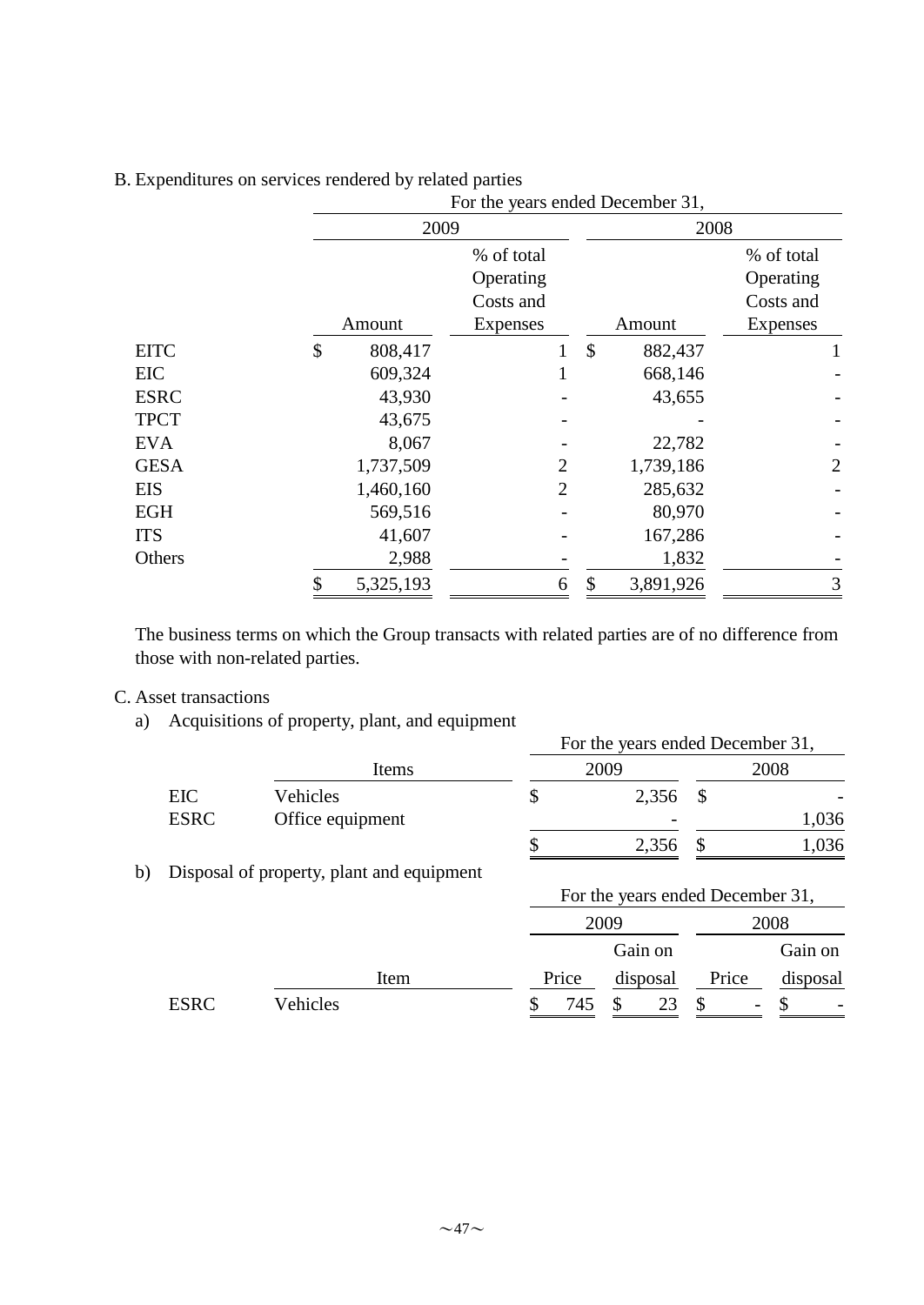### D.Lease

a) Rental income (recorded as non-operating income) generated from the operating premises and parking lots leased to the related parties are as follows:

|                   |                 |              | For the years ended December 31, |              |               |  |
|-------------------|-----------------|--------------|----------------------------------|--------------|---------------|--|
|                   |                 |              | 2009                             |              | 2008          |  |
|                   | Leasehold       |              | % of Total                       |              | % of Total    |  |
|                   | Property        | Amount       | Rental Income                    | Amount       | Rental Income |  |
| EIC               | Office building | \$<br>98,629 | 80                               | \$<br>98,565 | 80            |  |
| $^{\prime\prime}$ | Vehicles        | 1,379        |                                  | 1,550        |               |  |
| <b>EVA</b>        | Parking lots    |              |                                  | 128          |               |  |
| <b>ESRC</b>       | Parking lots    | 96           |                                  | 96           |               |  |
|                   |                 | 100,104      | 81                               | 100,339      | 81            |  |

b) Rental expense (recorded as general and administrative expenses) incurred for operating premises and parking lots leased from the related parties are as follows:

|            |                  |    |                    | For the years ended December 31, |    |        |                 |
|------------|------------------|----|--------------------|----------------------------------|----|--------|-----------------|
|            |                  |    | 2009               |                                  |    | 2008   |                 |
|            |                  |    |                    | % of Total                       |    |        | % of Total      |
|            | Leasehold        |    | Rental             |                                  |    |        | Rental          |
|            | Property         |    | Amount<br>Expenses |                                  |    | Amount | <b>Expenses</b> |
| <b>EIC</b> | Office buildings | \$ | 47,555             | 99                               | \$ | 47,012 | 99              |
| <b>EVA</b> | Parking lots     |    | 610                |                                  |    | 547    |                 |
|            |                  |    | 48,165             | 100                              |    | 47,559 | 100             |

c) Rental expense incurred for the vessels and slot lease from the related parties are recorded as direct operating costs. Details are set forth below:

|             |    |           | For the years ended December 31, |                           |           |                |  |  |  |
|-------------|----|-----------|----------------------------------|---------------------------|-----------|----------------|--|--|--|
|             |    | 2009      |                                  |                           | 2008      |                |  |  |  |
|             |    |           | % of Total                       |                           |           | % of Total     |  |  |  |
|             |    |           | Vessel and                       |                           |           | Vessel and     |  |  |  |
|             |    |           | <b>Slot Rental</b>               |                           |           | Slot Rental    |  |  |  |
|             |    | Amount    | Expenses                         |                           | Amount    | Expenses       |  |  |  |
| <b>EITC</b> | \$ | 636,493   | 14                               | $\boldsymbol{\mathsf{S}}$ | 607,348   | 17             |  |  |  |
| <b>GESA</b> |    | 1,737,508 | 39                               |                           | 1,739,186 | 47             |  |  |  |
| EIS         |    | 1,460,160 | 33                               |                           | 283,674   | 8              |  |  |  |
| <b>ITS</b>  |    | 41,607    |                                  |                           | 167,286   | $\overline{4}$ |  |  |  |
|             | ¢  | 3,875,768 | 87                               | \$                        | 2,797,494 | 76             |  |  |  |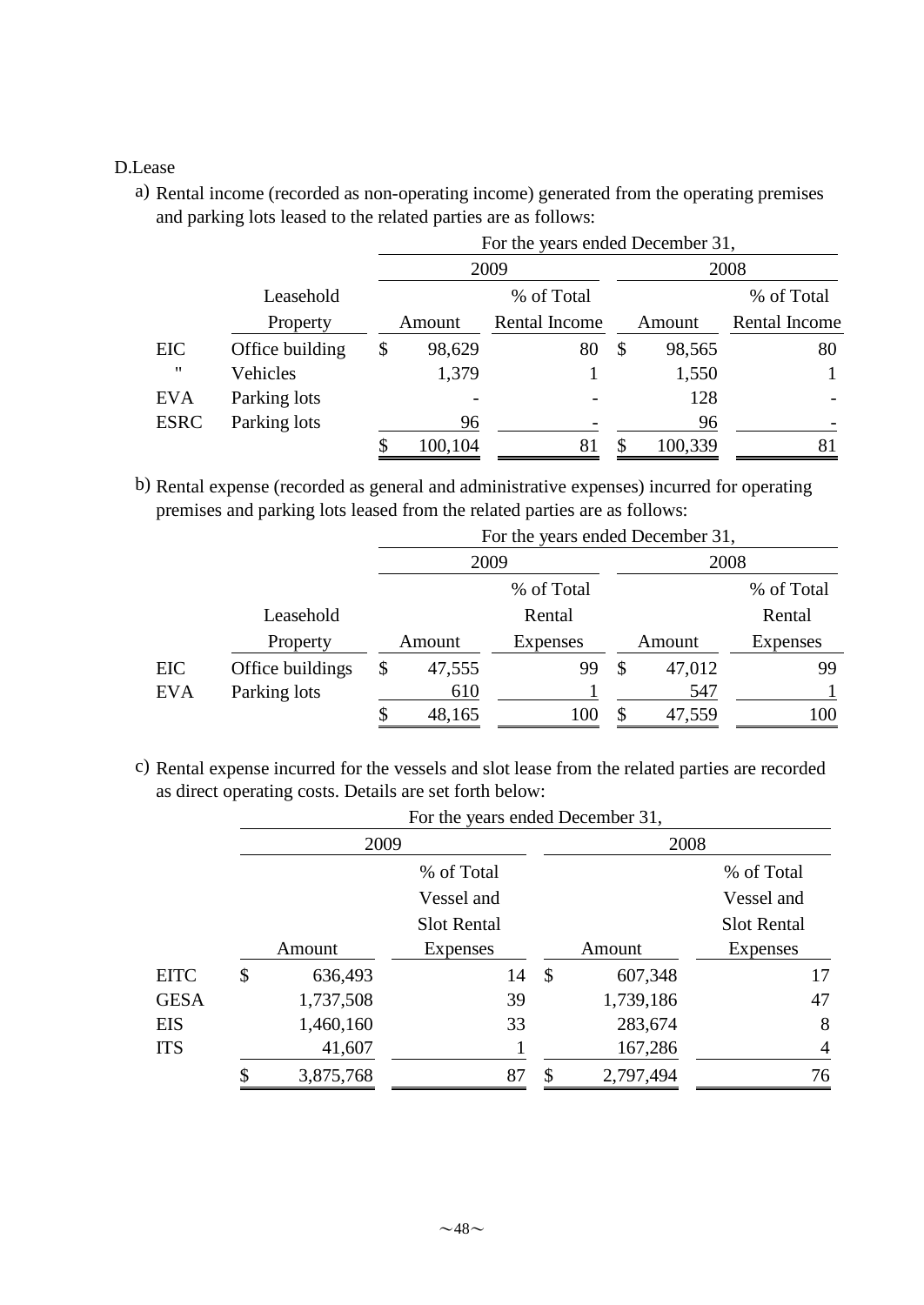# E. Receivables from and payables to related parties

The receivables from and payables to related parties bear no interest, and are set forth as follows:

|                         | December 31, 2009 |                   |                | December 31, 2008 |                   |                         |
|-------------------------|-------------------|-------------------|----------------|-------------------|-------------------|-------------------------|
|                         |                   |                   | $%$ of         |                   |                   | $%$ of                  |
|                         |                   |                   | Account        |                   |                   | Account                 |
| Accounts receivable     |                   | Amount            | <b>Balance</b> |                   | Amount            | <b>Balance</b>          |
| <b>EIC</b>              | \$                | 215,195           | 3              | $\mathcal{S}$     | 136,107           | $\mathbf{2}$            |
| <b>EITC</b>             |                   | 24,318            |                |                   | 24,882            |                         |
| <b>EIS</b>              |                   | 51,410            | 1              |                   | 82,333            | 1                       |
| <b>ITS</b>              |                   | 12,380            |                |                   | 4,687             |                         |
| Others                  |                   | 11,211            |                |                   | 3,803             |                         |
|                         | \$                | 314,514           | $\overline{4}$ | \$                | 251,812           | 3                       |
|                         |                   | December 31, 2009 |                |                   | December 31, 2008 |                         |
|                         |                   |                   | % of           |                   |                   | $%$ of                  |
|                         |                   |                   | Account        |                   |                   | Account                 |
| Other receivables       |                   | Amount            | <b>Balance</b> |                   | Amount            | <b>Balance</b>          |
| <b>EIC</b>              | \$                | 133,691           | 7              | $\mathcal{S}$     | 136,037           | 7                       |
| <b>ITS</b>              |                   | 672,390           | 34             |                   | 3,148             |                         |
| Luanta                  |                   | 237,341           | 13             |                   | 244,999           | 12                      |
| <b>EIS</b>              |                   | 105,781           | 5              |                   | 83,815            | $\overline{4}$          |
| <b>KTIL</b>             |                   | 96,584            | 5              |                   | 98,957            | 5                       |
| <b>SGSC</b>             |                   | 28,234            | 1              |                   | 18,776            | 1                       |
| Others                  |                   | 1,551             |                |                   | 5,615             |                         |
|                         | \$                | 1,275,572         | 65             | \$                | 591,347           | 29                      |
|                         |                   | December 31, 2009 |                |                   | December 31, 2008 |                         |
|                         |                   |                   | % of           |                   |                   | $%$ of                  |
|                         |                   |                   | Account        |                   |                   | Account                 |
| <b>Accounts Payable</b> |                   | Amount            | <b>Balance</b> |                   | Amount            | <b>Balance</b>          |
| EIC                     | \$                | 25,446            |                | \$                | 29,072            |                         |
| <b>ITS</b>              |                   | 114,285           | 5              |                   | 69,094            | $\overline{c}$          |
| <b>EIS</b>              |                   | 31,843            | 1              |                   | 93,025            | 3                       |
| <b>EMS</b>              |                   | 13,078            |                |                   |                   |                         |
| EGH                     |                   | 4,473             |                |                   | 21,330            |                         |
| Others                  |                   | 14,105            |                |                   | 14,311            |                         |
|                         | \$                | 203,230           | 7              | $\$$              | 226,832           | $\overline{\mathbf{5}}$ |
|                         |                   |                   |                |                   |                   |                         |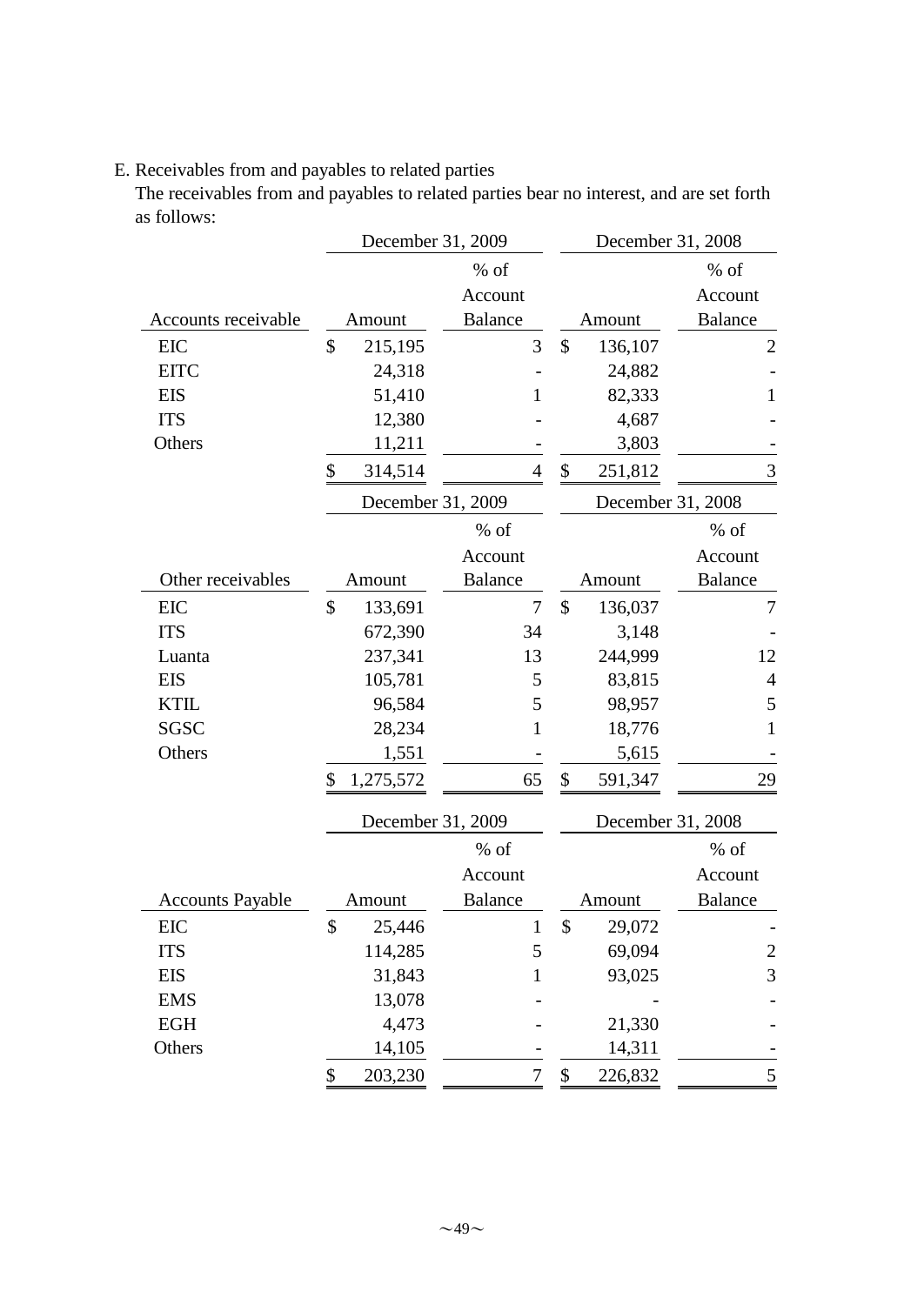|                       | December 31, 2009 |                |  | December 31, 2008 |                |  |
|-----------------------|-------------------|----------------|--|-------------------|----------------|--|
|                       | $%$ of            |                |  |                   | $%$ of         |  |
|                       |                   | Account        |  |                   | Account        |  |
| <b>Other Payables</b> | Amount            | <b>Balance</b> |  | Amount            | <b>Balance</b> |  |
| <b>EIS</b>            | 115,423           | 14             |  | 155,719           |                |  |
| <b>ITS</b>            | 64,210            | 8              |  | 158,021           | 12.            |  |
|                       | 179,633           |                |  | 313,740           | 23             |  |

#### (3)Endorsements and guarantees for related parties

Endorsements and guarantees provided for its related parties are as follows:

|               | December 31, 2009 |            | December 31, 2008 |        |
|---------------|-------------------|------------|-------------------|--------|
| <b>BALSAM</b> | USD.              | 49,000 USD |                   |        |
| <b>CCT</b>    | USD               | 28,680 USD |                   | 53,000 |
| <b>TCT</b>    | <b>USD</b>        | 20,250 USD |                   | 20,250 |
| <b>ITS</b>    | USD               | -          | <b>USD</b>        | 10,000 |

#### (4)Significant contracts with related parties

- A. The Company entered into an agreement with EIC for consulting services on business management, computer information, and shipping affairs. Except for payments made on behalf of the Company which are charged on actual amounts, the remaining fees are charged on an hourly basis or by cost plus method. The contract took effect on July 1, 1996 and will remain effective unless terminated.
- B. The Company entered into an agreement with EIC for services, such as cargo-forwarding and freight-collecting. As of December 31, 2009 and 2008, the receivables were \$54,621 and \$32,833, respectively. The contract has been effective since 2002 unless terminated.
- C. The Company entered into an agreement with ESRC for security service in the Taipei office, the Kaohsiung office, and the Kaohsiung container yards. The monthly service fees were \$940 for Taipei and \$1,614 for Kaohsiung.
- D. The Group entered into agency agreements with its related parties to manage petty cash required by their vessels, and payments of Taiwanese crew salaries and insurance premiums. The transactions are recorded as "temporary debits". As of December 31, 2009 and 2008, the debit balances of the account are as follows:

|             | December 31, 2009 |               | December 31, 2008 |  |
|-------------|-------------------|---------------|-------------------|--|
| <b>EMS</b>  | 10,336            | $\mathcal{S}$ |                   |  |
| <b>GESA</b> | 7,392             |               | 6,345             |  |
| <b>EIS</b>  | 5,651             |               | 10,848            |  |
| <b>EGH</b>  | 3,709             |               | 3,268             |  |
|             | 27,088            | \$            | 20,461            |  |

E. The Group entered into agency agreements with its related parties, whereby the related parties act as the Group's overseas agents to deal with foreign port formalities, such as arrival and departure of the Group's ships, cargo stevedoring and forwarding, freight collection, and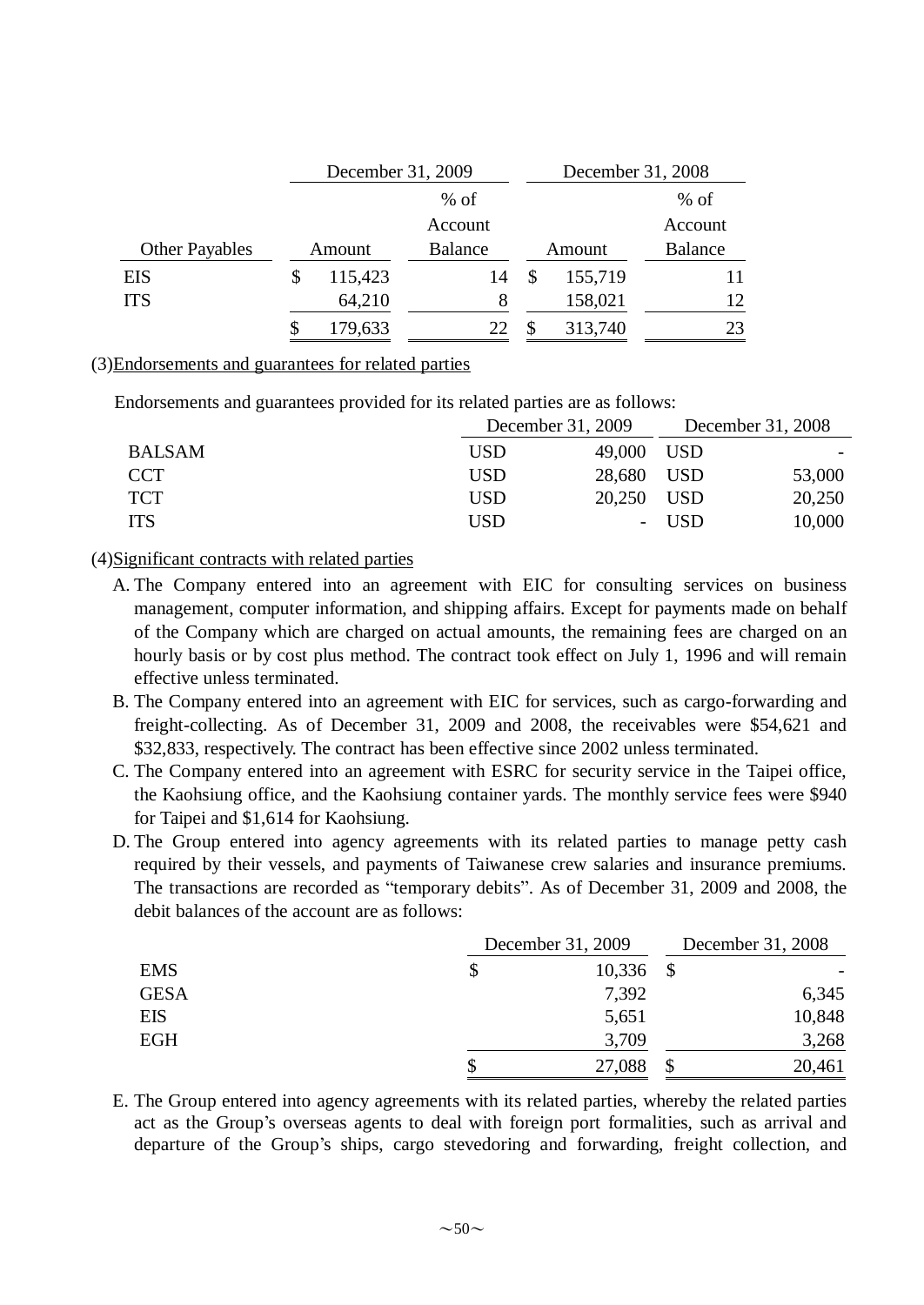payment of expenses incurred in foreign ports. The transactions are recorded as agent accounts in "Other current assets (liabilities) ". As of December 31, 2009 and 2008, the debit balances of the accounts are as follows:

|     | December 31, 2009 | December 31, 2008 |
|-----|-------------------|-------------------|
| EIC | 91,395 $\mu$      | 62,128            |

F. Temporary accounts, between the Group and Evergreen International S.A., Gaining Enterprise S.A., Italia Marittima S.p.A., Evergreen Marine (Hong Kong) Ltd. and Evergreen Marine (Singapore) Pte. Ltd. incurred due to foreign port formalities and pier rental expenses are recognized as agency reciprocal accounts in "Other current assets (liabilities)". Details of the balance as of December 31, 2009 and 2008 are as follows:

a) Debit balance of agency reciprocal accounts

|             | December 31, 2009 |  | December 31, 2008 |  |
|-------------|-------------------|--|-------------------|--|
| <b>EIS</b>  | 703,591           |  |                   |  |
| <b>ITS</b>  | 404,213           |  | 555,767           |  |
| <b>GESA</b> | 20,059            |  | 26,748            |  |
|             | 1,127,863         |  | 582,515           |  |

b) Credit balance of agency reciprocal accounts

|            | December 31, 2009 |  | December 31, 2008 |  |
|------------|-------------------|--|-------------------|--|
| <b>EMS</b> | 244,025 \$        |  |                   |  |
| <b>EGH</b> | 214.299           |  | 146,291           |  |
| <b>EIS</b> |                   |  | 1,193,448         |  |
|            | 458,324           |  | 1,339,739         |  |

G. The Company has been commissioned by its related parties to manage their vessel affairs. The management fees are charged monthly and are recorded as operating revenues. Details of the management fees recognized for the years ended December 31, 2009 and 2008 are as follows:

|             | For the years ended December 31, |         |    |         |
|-------------|----------------------------------|---------|----|---------|
|             |                                  | 2009    |    | 2008    |
| <b>EITC</b> | \$                               | 94,591  | \$ | 90,797  |
| <b>EIS</b>  |                                  | 63,945  |    | 102,622 |
| <b>EMS</b>  |                                  | 24,224  |    |         |
| <b>GESA</b> |                                  | 17,093  |    | 19,523  |
| <b>EGH</b>  |                                  | 16,703  |    | 17,041  |
| <b>ITS</b>  |                                  | 7,130   |    | 5,077   |
|             |                                  | 223,686 | \$ | 235,060 |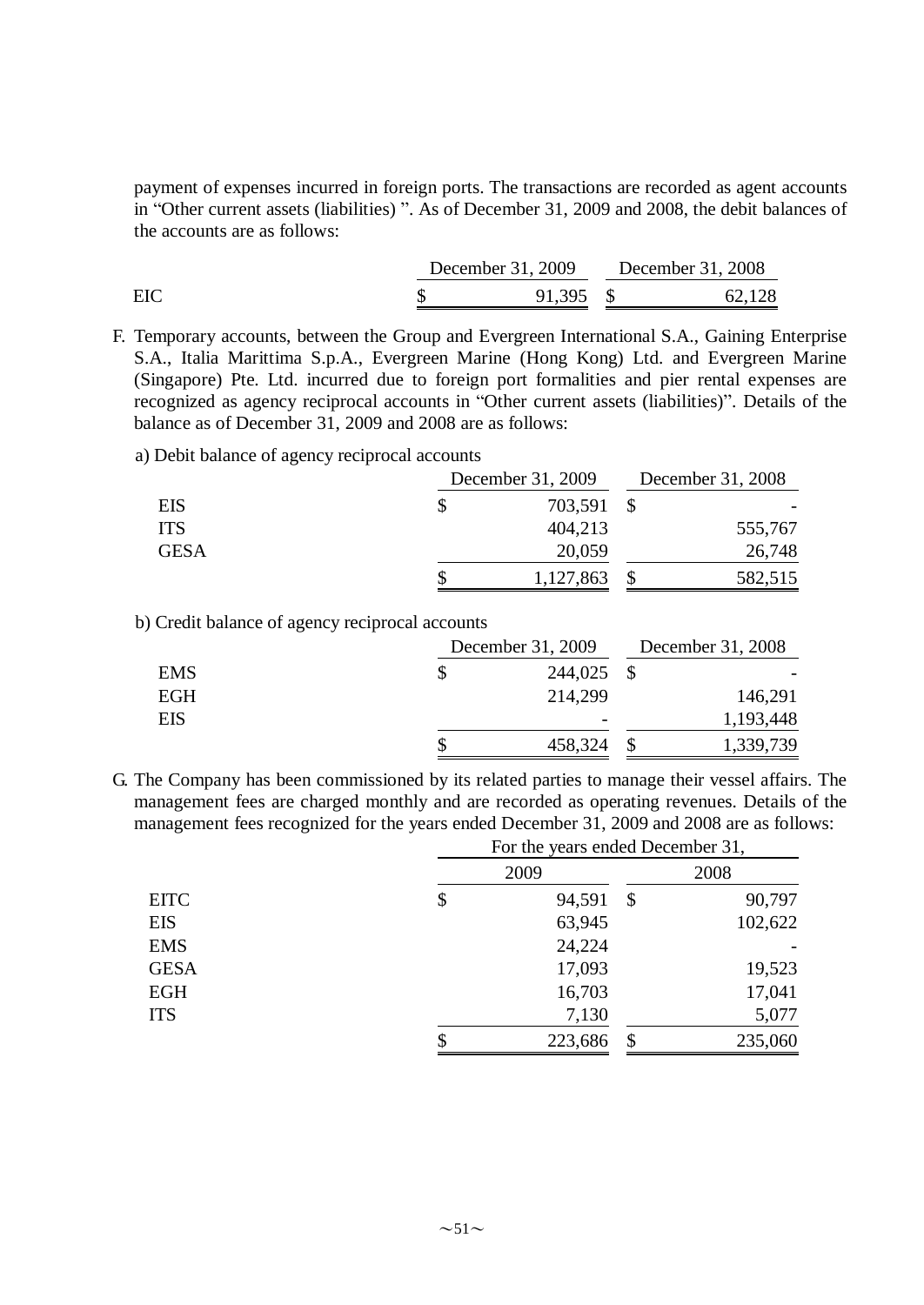### (5)Disclosure of management's salaries, bonuses and allowance

|                                                            | For the years ended December 31, |         |    |         |  |
|------------------------------------------------------------|----------------------------------|---------|----|---------|--|
|                                                            |                                  | 2009    |    | 2008    |  |
| Salary and bonuses                                         | \$                               | 129,358 | \$ | 131,933 |  |
| Administrative fees                                        |                                  | 3,739   |    | 3,296   |  |
| Directors' and supervisors'<br>remuneration and employees' |                                  |         |    |         |  |
| bonuses                                                    |                                  | 1,914   |    | 28,930  |  |
|                                                            |                                  | 135,011 |    | 164,159 |  |

A. "Salaries and bonuses" includes salaries, premiums, pensions, severance pay, bonuses, and incentives, etc.

- B. Administrative fees include travel allowances, discretionary allowances, stipends, and provision of vehicles and housing, etc.
- C. "Directors' and supervisors' remuneration and employees' bonuses" refers to the fees recognized according to EITF96-052 of the Accounting Research and Development Foundation, R.O.C. The amounts for 2008 were based on the actual amounts distributed.
- (6) As a means to give back to society, the Company sponsored charities for the public good and donated \$54,000 to Chang Yung-Fu Foundation in 2008. In response to typhoon Morakot in Taiwan on August 8, 2009, The Company's subsidiary-Taiwan Terminal Services Co., Ltd. donated \$1,000 to Chang Yung-Fu Foundation in 2009.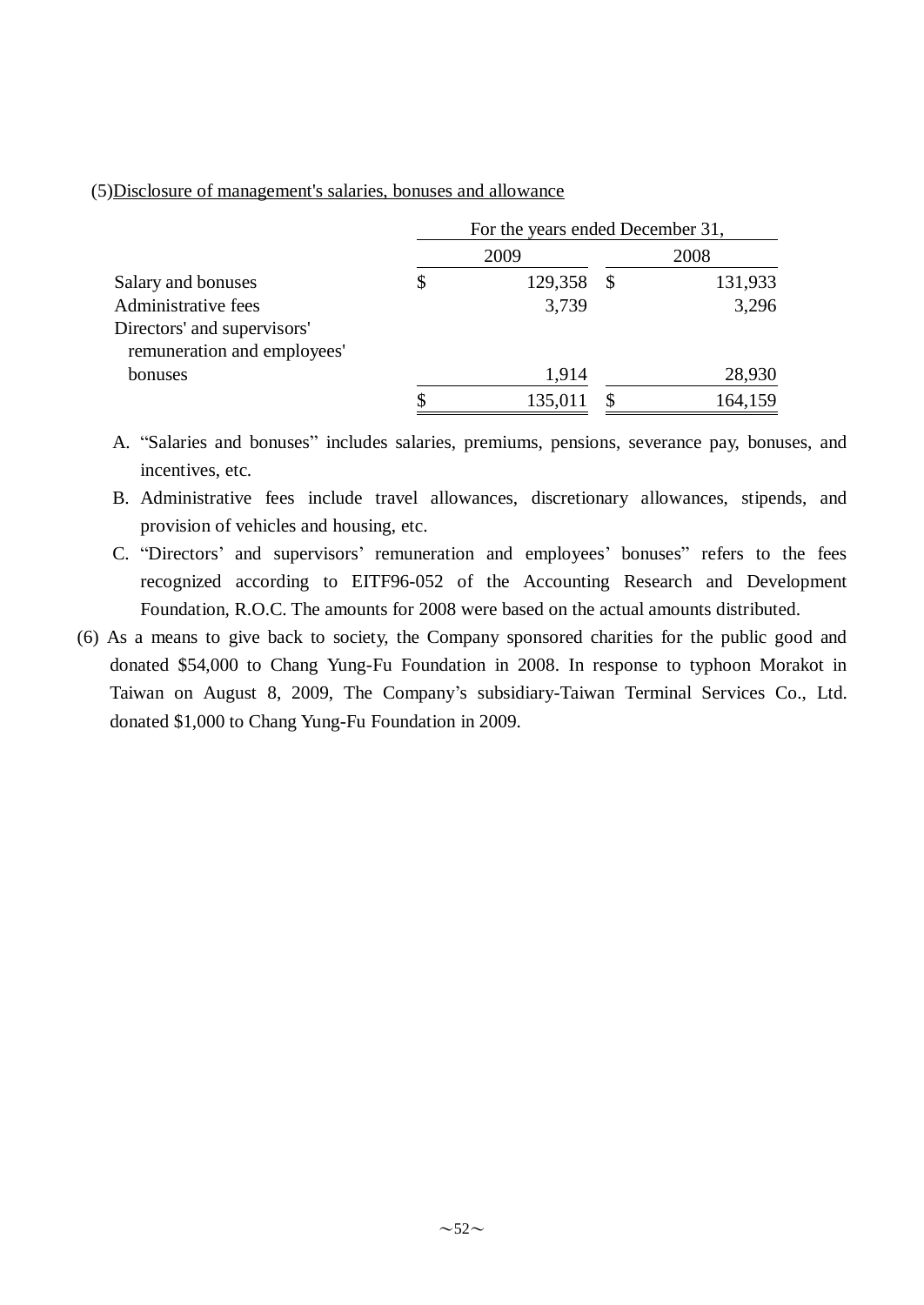#### 6.PLEDGED ASSETS

The Group's assets pledged as collateral as of December 31, 2009 and 2008 are as follows:

|                                        | Book value |                                     |    |           |                   |  |
|----------------------------------------|------------|-------------------------------------|----|-----------|-------------------|--|
| Pledged assets                         |            | December 31, 2009 December 31, 2008 |    |           | Purpose           |  |
| Restricted assets-current              |            |                                     |    |           | Performance       |  |
| - Time deposits<br>Refundable deposits | \$         | 251,508                             | \$ | 132,187   | guarantee         |  |
| - Time deposits                        |            | 2,000                               |    | 2,000     | $^{\prime\prime}$ |  |
| Property, plant and equipment          |            |                                     |    |           | Long-term         |  |
| -Land                                  |            | 1,800,093                           |    | 1,800,093 | loan              |  |
| -Buildings                             |            | 865,429                             |    | 891,198   | n                 |  |
| -Loading and discharging equipment     |            | 1,845,779                           |    | 1,779,868 | "                 |  |
| -Ships                                 |            | 1,893,478                           |    |           | $^{\prime\prime}$ |  |
| Financial assets carried at cost       |            |                                     |    |           |                   |  |
| -Classic Outlook Investment Ltd.       |            | 3,292,523                           |    | 3,368,934 | n                 |  |
| -Everup Profits Ltd.                   |            |                                     |    |           | $^{\prime\prime}$ |  |
|                                        |            | 9,950,817                           | \$ | 7,974,287 |                   |  |

#### 7.COMMITMENTS AND CONTINGENT LIABILITIES

A. Details of the stand-by letters of credit issued by the banks on behalf of the Company are as follow

| Guarantor       |      | December 31, 2009 | December 31, 2008 |       |
|-----------------|------|-------------------|-------------------|-------|
| Bank of America | USD. |                   | - USD             | 5,000 |
| Deutsche Bank   | USD  | 5,000 USD         |                   |       |

B. Endorsements and guarantees issued by the Group are as follows:

| Companies receiving guarantee |            | December 31, 2009 |       | December 31, 2008 |
|-------------------------------|------------|-------------------|-------|-------------------|
| <b>BALSAM</b>                 | USD        | 49,000 USD        |       |                   |
| <b>CCT</b>                    | <b>USD</b> | 28,680 USD        |       | 53,000            |
| <b>TCT</b>                    | <b>USD</b> | 20,250 USD        |       | 20,250            |
| <b>TTS</b>                    | USD        |                   | - USD | 10,000            |

C. A former stockholder of the Company sold some of its shares through issuance of global depository receipts (GDRs). The issuance of GDRs was approved by the SEC on June 19, 1996 as per Letter (85) Tai-Cai-Zheng (1) No. 35410. On August 2, 1996, the GDRs were approved by the UK governing authority to be listed on the London Stock Exchange and were issued in Asia, Europe and the US. The initial number of units issued was 5,449,592, representing 54,495,920 shares of the Company's common stock at \$50.50 (in dollars) per share, and the number of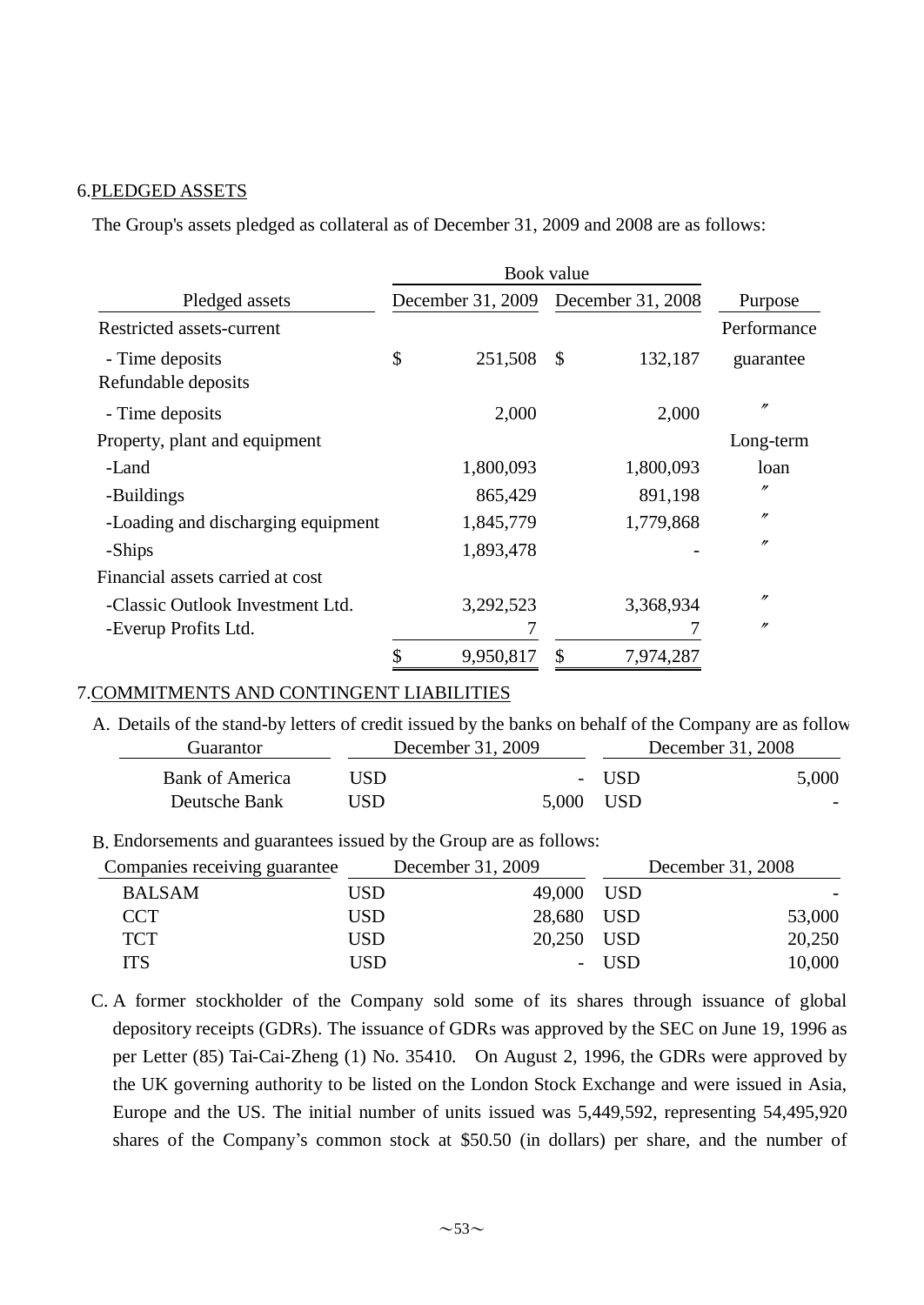supplementary units issued was 817,438. In total, the number of units issued was 6,267,030, representing 62,670,300 shares of the Company's common stock at \$50.50 (in dollars) per share, and the GDRs issued amounted to USD115 million. Another 2,053,122 units, representing 20,531,279 shares of the Company's common stock, were issued during the period from 1997 to December 31, 2009. As of December 31, 2009, 8,320,152 units were redeemed and 187,012 units were outstanding, representing 1,870,179 shares of the Company's common stock.

- D. In 1999, due to the conflicts from the contract to import and export goods, a lawsuit was filed against Shenzhen Greentrans Transportation Co., Ltd. (SGTC) by another company. SGTC had authorized the agent lawyer to litigate, requesting an indemnity of RMB10, 527 plus the interest, by December 31, 2009. In this case, the company received a favorable decision from the Shenzhen Intermediate People's Court as the winning party of this lawsuit. However, the plaintiff appealed the case to a higher court, the Gung Dong High People's Court, which in 2001 had decided against the company and had secured part of the transportation equipment. (As of December 31, 2009, the book value of the fixed asset was RMB3, 988.) However, the company contested the results and requested for a retrial. The case is still pending. As such, no provisions have been reflected in the financial statement.
- E. As of December 31, 2009, the long-term and medium-term loan facilities granted by the financial institutions with the resolution from the Board of Directors to finance the Company's purchase of new containers and general working capital requirement amounted to \$22,648,817 and the unutilized credits were \$8,455,227.
- F. As of December 31, 2009, the estimated amount of ship rental expense in the following years under long-term contracts is set forth as follows:

| Year          |            | Amount  |
|---------------|------------|---------|
| within 1 year | <b>USD</b> | 161,612 |
| $1 - 2$ years |            | 70,679  |
| $2~3$ years   |            | 65,208  |
| $3 - 4$ years |            | 64,497  |
| $4-5$ years   |            | 56,877  |
| over 5 years  |            | 221,221 |
|               | USD        | 640,094 |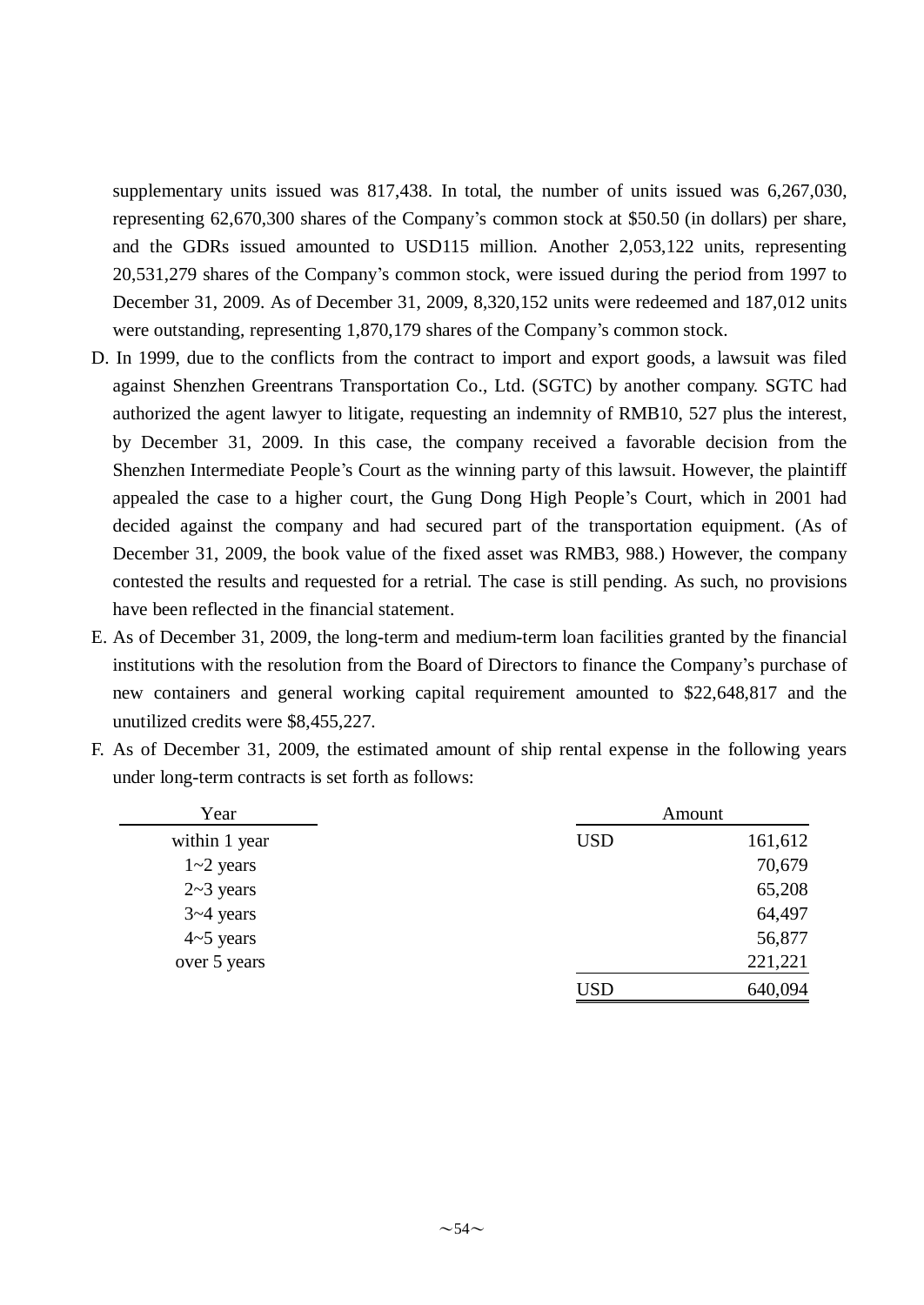- G. As of December 31, 2009, the amount of guaranteed notes issued by the Company for loans borrowed was \$3,200,000.
- 8.SIGNIFICANT CATASTROPHE

None.

9.SUBSEQUENT EVENTS

None.

### 10.OTHERS

(1)Financial statement disclosure

Certain accounts in the 2008 financial statements were reclassified to conform to the 2009 financial statement presentation.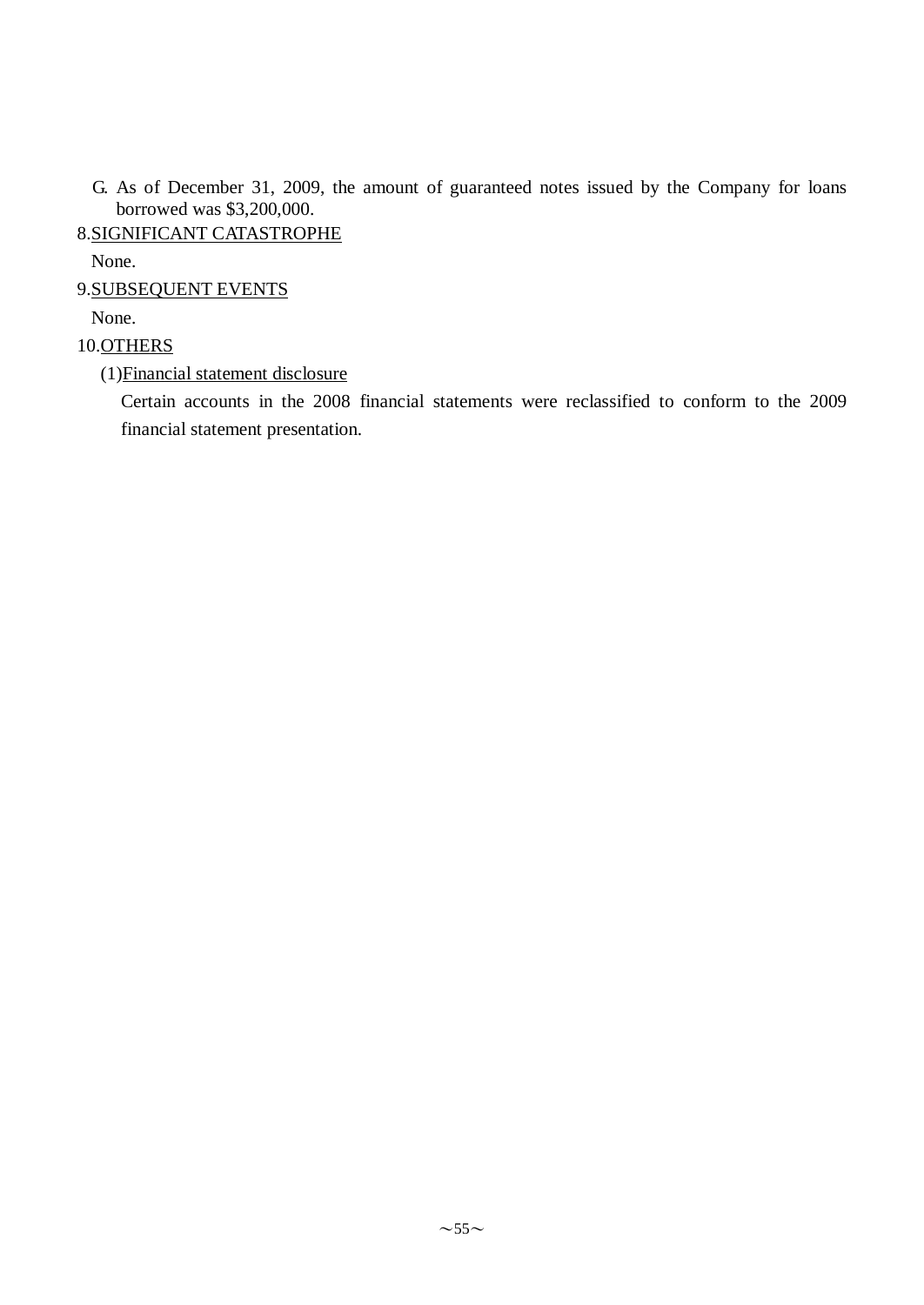|                                                       | December 31, 2009 |                      |    |                                      |                                                |            |  |  |  |  |
|-------------------------------------------------------|-------------------|----------------------|----|--------------------------------------|------------------------------------------------|------------|--|--|--|--|
|                                                       |                   |                      |    | Fair Value                           |                                                |            |  |  |  |  |
|                                                       |                   | <b>Book</b><br>value |    | Quotations<br>in an active<br>market | Estimated<br>using a<br>valuation<br>technique |            |  |  |  |  |
| Non-derivative financial instruments:                 |                   |                      |    |                                      |                                                |            |  |  |  |  |
| Assets                                                |                   |                      |    |                                      |                                                |            |  |  |  |  |
| Cash and cash equivalents                             | \$                | 9,861,789            | \$ |                                      | \$                                             | 9,861,789  |  |  |  |  |
| Notes and accounts receivable                         |                   | 9,910,014            |    |                                      |                                                | 9,910,014  |  |  |  |  |
| Financial assets at fair value through profit or loss |                   |                      |    |                                      |                                                |            |  |  |  |  |
| <b>Equity securities</b>                              |                   | 153                  |    | 153                                  |                                                |            |  |  |  |  |
| Beneficiary certificates                              |                   | 3,271,884            |    | 3,271,884                            |                                                |            |  |  |  |  |
| Corporate bonds                                       |                   | 100,000              |    |                                      |                                                | 100,000    |  |  |  |  |
| Held-to-maturity financial assets-current             |                   | 160,000              |    |                                      |                                                | 160,000    |  |  |  |  |
| Other financial assets-current                        |                   | 238,908              |    |                                      |                                                | 238,908    |  |  |  |  |
| Restricted assets-current                             |                   | 251,508              |    |                                      |                                                | 251,508    |  |  |  |  |
| Available-for-sale financial assets-non-current       |                   | 692,312              |    | 692,312                              |                                                |            |  |  |  |  |
| Held-to-maturity financial assets-non-current         |                   | 2,180,866            |    |                                      |                                                | 2,180,866  |  |  |  |  |
| Financial assets carried at cost-non-current          |                   | 5,009,094            |    |                                      |                                                |            |  |  |  |  |
| Refundable deposits                                   |                   | 130,227              |    |                                      |                                                | 130,227    |  |  |  |  |
| Liabilities                                           |                   |                      |    |                                      |                                                |            |  |  |  |  |
| Short-term loans                                      |                   | 2,274,220            |    |                                      |                                                | 2,274,220  |  |  |  |  |
| Short-term notes and bills payable                    |                   | 99,959               |    |                                      |                                                | 99,959     |  |  |  |  |
| Notes and accounts payable                            |                   | 10,112,477           |    |                                      |                                                | 10,112,477 |  |  |  |  |
| Corporate bonds payable (including current            |                   |                      |    |                                      |                                                |            |  |  |  |  |
| portion)                                              |                   | 4,311,792            |    |                                      |                                                | 4,311,792  |  |  |  |  |
| Long-term loans (including current portion)           |                   | 34,954,652           |    |                                      |                                                | 34,954,652 |  |  |  |  |
| Guarantee deposits received                           |                   | 37,992               |    |                                      |                                                | 37,992     |  |  |  |  |
| Derivative financial instruments:                     |                   |                      |    |                                      |                                                |            |  |  |  |  |
| Assets                                                |                   |                      |    |                                      |                                                |            |  |  |  |  |
| Interest rate swap (IRS)                              |                   | 663                  |    |                                      |                                                | 663        |  |  |  |  |
| Cross currency swap (CCS)                             |                   | 9,296                |    |                                      |                                                | 9,296      |  |  |  |  |
| Structured and equity-linked financial instruments    |                   | 801,199              |    |                                      |                                                | 801,199    |  |  |  |  |
| Liabilities                                           |                   |                      |    |                                      |                                                |            |  |  |  |  |
| Interest rate swap (IRS)                              |                   | 255,732              |    |                                      |                                                | 255,732    |  |  |  |  |
| Cross currency swap (CCS)                             |                   | 238,870              |    |                                      |                                                | 238,870    |  |  |  |  |
| Oil swap                                              |                   | 329,792              |    |                                      |                                                | 329,792    |  |  |  |  |
| Foreign exchange option (FX option)                   |                   | 330,213              |    |                                      |                                                | 330,213    |  |  |  |  |
| Embedded derivatives                                  |                   | 260,750              |    |                                      |                                                | 260,750    |  |  |  |  |

# (2)Fair value information of financial instruments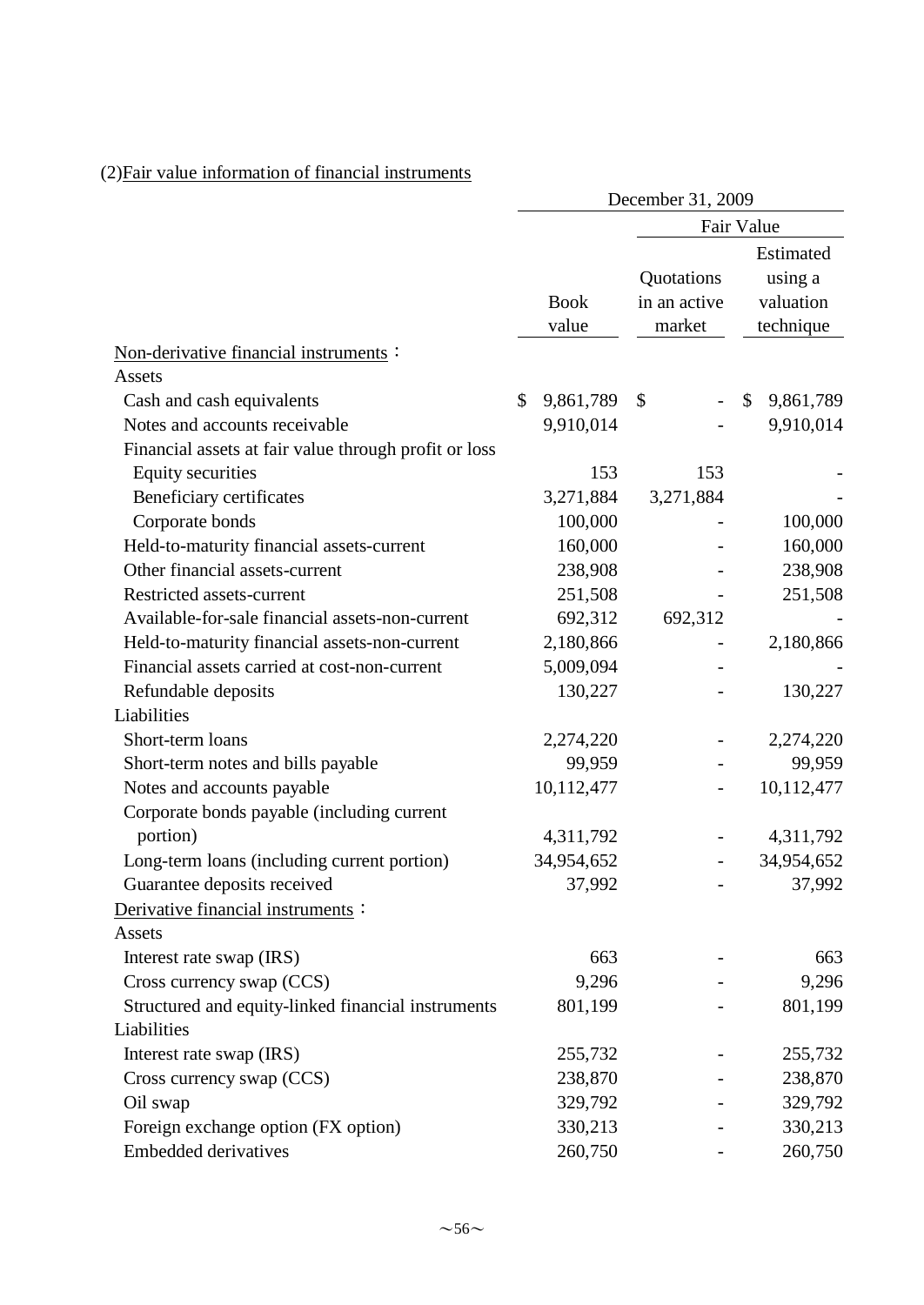|                                                       |                      | December 31, 2008                    |                                                |
|-------------------------------------------------------|----------------------|--------------------------------------|------------------------------------------------|
|                                                       |                      |                                      | Fair Value                                     |
|                                                       | <b>Book</b><br>value | Quotations<br>in an active<br>market | Estimated<br>using a<br>valuation<br>technique |
| Non-derivative financial instruments:                 |                      |                                      |                                                |
| Assets                                                |                      |                                      |                                                |
| Cash and cash equivalents                             | \$26,989,418         | \$                                   | \$26,989,418                                   |
| Notes and accounts receivable                         | 10,146,386           |                                      | 10,146,386                                     |
| Financial assets at fair value through profit or loss |                      |                                      |                                                |
| <b>Equity securities</b>                              | 92                   | 92                                   |                                                |
| Beneficiary certificates                              | 566,124              | 566,124                              |                                                |
| Other financial assets-current                        | 1,363,494            |                                      | 1,363,494                                      |
| Restricted assets-current                             | 132,187              |                                      | 132,187                                        |
| Available-for-sale financial assets-non-current       | 392,588              | 392,588                              |                                                |
| Financial assets carried at cost-non-current          | 5,089,567            |                                      |                                                |
| Refundable deposits                                   | 400,882              |                                      | 400,882                                        |
| Liabilities                                           |                      |                                      |                                                |
| Short-term loans                                      | 2,885,625            |                                      | 2,885,625                                      |
| Notes and accounts payable                            | 16,541,713           |                                      | 16,541,713                                     |
| Corporate bonds payable (including current            |                      |                                      |                                                |
| portion)                                              | 232,100              |                                      | 232,100                                        |
| Long-term loans (including current portion)           | 34,382,260           |                                      | 34,382,260                                     |
| Guarantee deposits received                           | 37,565               |                                      | 37,565                                         |
| Derivative financial instruments :                    |                      |                                      |                                                |
| Assets                                                |                      |                                      |                                                |
| Interest rate swap (IRS)                              | 5,340                |                                      | 5,340                                          |
| Cross currency swap (CCS)                             | 24,355               |                                      | 24,355                                         |
| Structured and equity-linked financial instruments    | 32,719               |                                      | 32,719                                         |
| Liabilities                                           |                      |                                      |                                                |
| Interest rate swap (IRS)                              | 358,070              |                                      | 358,070                                        |
| Cross currency swap (CCS)                             | 151,400              |                                      | 151,400                                        |
| Oil swap                                              | 3,438,178            |                                      | 3,438,178                                      |
| Foreign exchange option (FX option)                   | 598,104              |                                      | 598,104                                        |

The following summarizes the methods and assumptions used in estimating the fair value of financial instruments:

A. The fair values of short-term financial instruments were determined using their carrying value because of the short maturities of these instruments. This method applies to cash and cash equivalents, notes and accounts receivable/payable, other financial assets, refundable deposits, restricted assets, short-term debts, short-term bills payable and guarantee deposits received.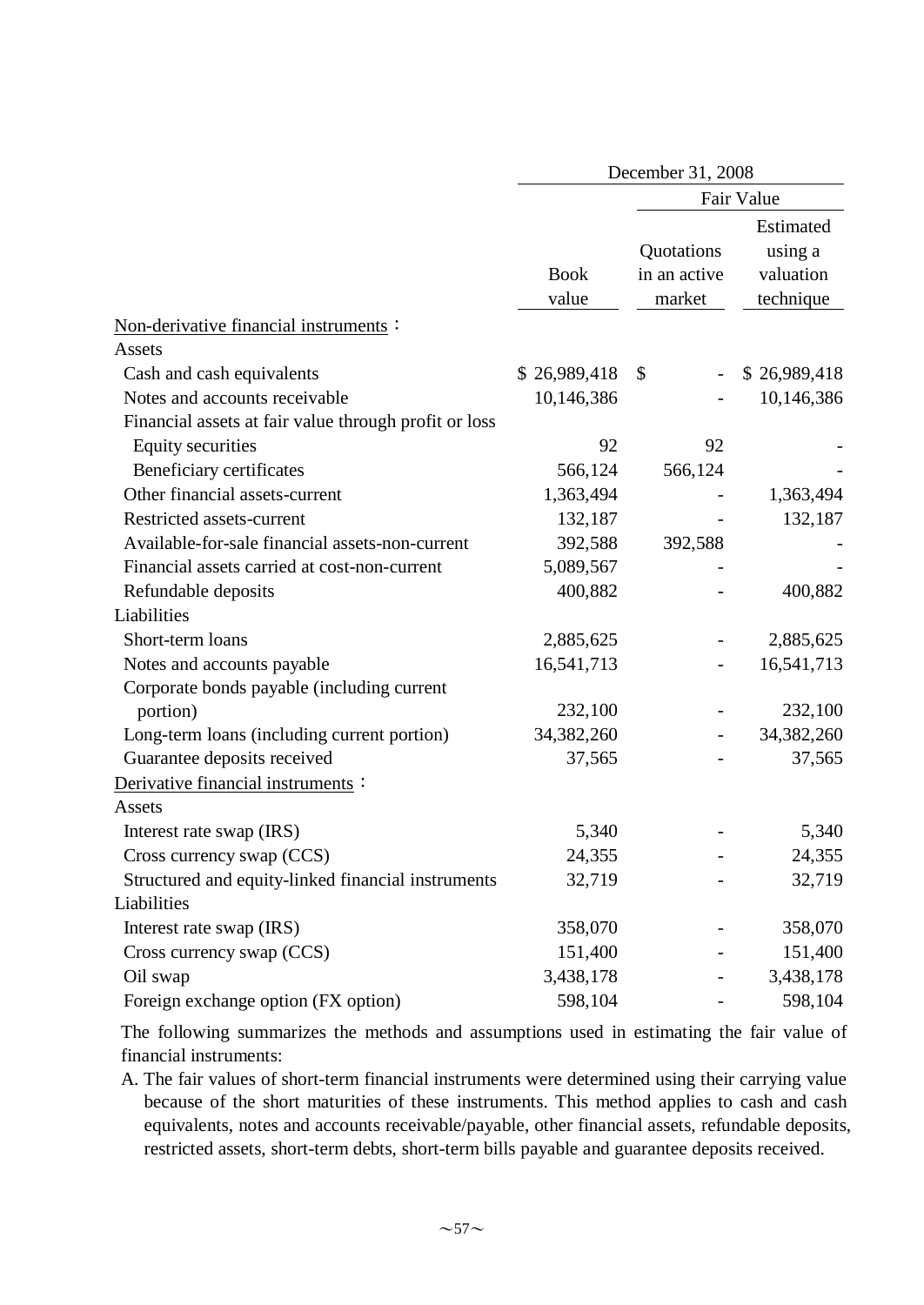- B. For financial assets at fair value through profit or loss and available-for-sale financial assets with quoted market price available in an active market, the fair value is determined using the quoted market price. When there is no quoted market price for reference, a substitute valuation technique is used to measure the fair value which incorporates all factors that market participants would consider in making estimations and assumptions for setting a price and wherein such information is available to the Group.
- C. Held-to-maturity financial assets are those with fixed or determinable payments and a fixed time-to-maturity which the Group has positive intent and ability to hold. Upon measurement, held-to-maturity financial assets are carried at amortized cost. Any profits or losses incurred due to changes in fair value should be recognized in the income statement when the financial asset is derecognized, impaired or amortized.
- D. Financial assets carried at the cost, consists of unlisted stocks or those not actively traded in an active market. Their fair value could not be measured reliably; hence, such instruments are measured at cost in compliance with applicable accounting standards. For bond investments with no active market, the carrying value is used to estimate its fair value when there is no market price for reference.
- E. Fair values of long-term loans are estimated based on the present values of future cash flows. For bank loans associated with floating interest rate, the carrying value represents its fair value.
- F. Fair values of corporate bonds payable are determined as the quoted market prices when available. When the quoted market prices are not available, fair values are estimated based on financial information or other information.
- G. The fair values of derivative financial instruments are determined based on the estimated amounts to be received or paid if the Group terminates the contract on the balance sheet date. Unrealized gains or losses arising from unsettled contracts are generally included. Ask price from counterparties are available for reference in setting fair values for the Group's derivative financial instruments.
- (3)Information on significant gain/loss and equity items on financial instruments
	- A. For the years ended December 31, 2009 and 2008, total interest income from financial assets and liabilities at fair value through profit or loss amounted to \$3,879,139 and \$3,331,735.
	- B. For the years ended December 31, 2009 and 2008, total interest income for financial assets or financial liabilities that are not at fair value through profit or loss amounted to \$301,208 and 751,472, whereas the total interest expense amounted to \$399,737 and \$467,426, respectively.
	- C. For the years ended December 31, 2009 and 2008, the adjustment of shareholders' equity resulting from available-for-sale financial assets was debit \$299,724 and \$353,561; whereas the total loss or gain deducted from the adjustment of shareholders' equity resulting from available-for-sale financial assets was \$0 and \$23,599, respectively.
- (4)Information on interest rate risk positions

As of December 31, 2009 and 2008, the financial assets with fair value risk due to the change of interest rate amounted to \$663 and \$5,340; whereas the financial liabilities with fair value risk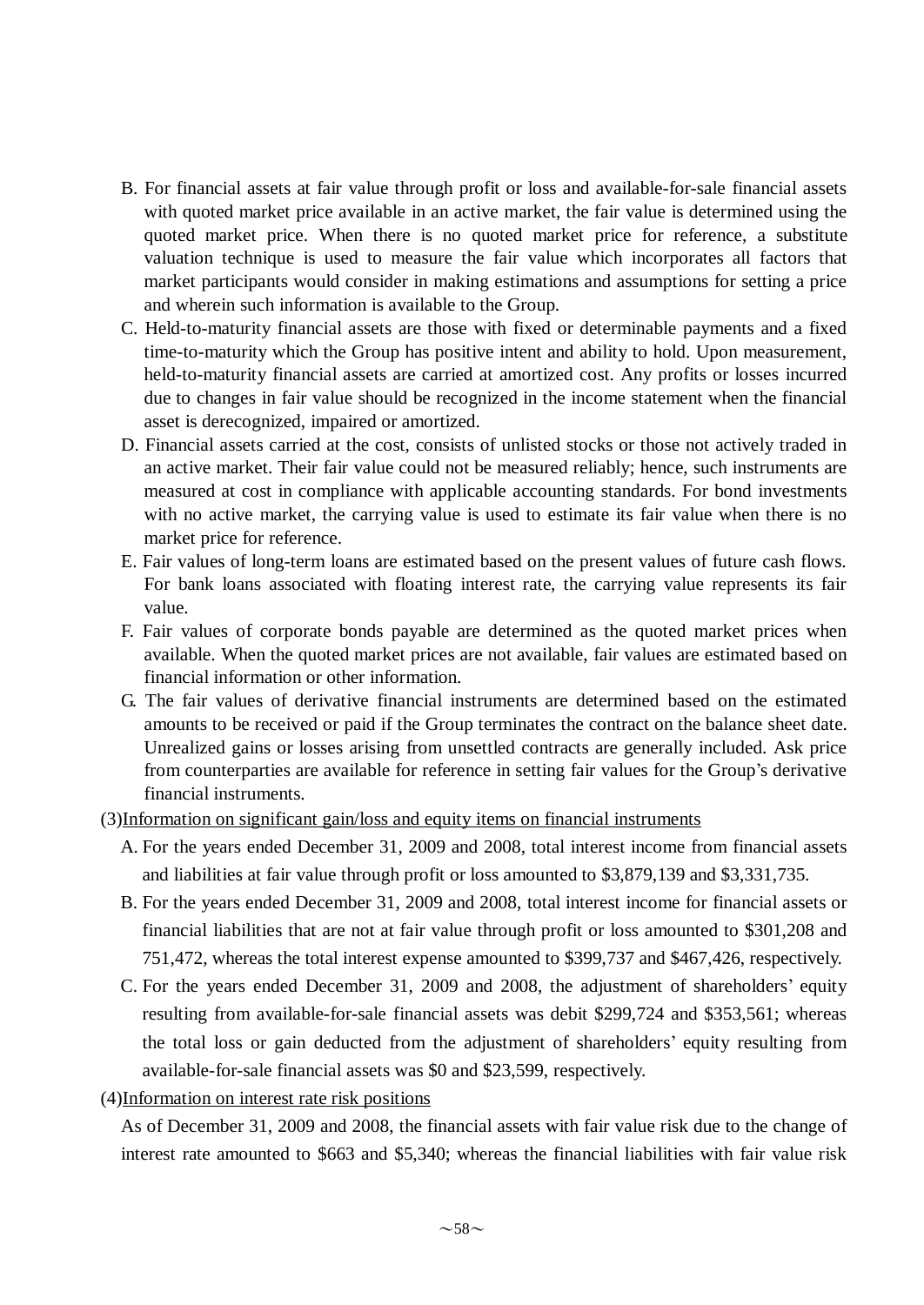due to the change of interest rate amounted to \$255,732 and \$358,070, respectively. The financial assets with cash flow risk due to the change of interest rate amounted to \$2,756,793 and \$4,431,512; whereas the financial liabilities with cash flow risk due to the change of interest rate amounted to \$33,051,442 and 33,220,218, respectively.

### (5)Risk policy and hedging strategy

The financial instruments held by the Group, other than derivative instruments, are composed of cash and cash equivalents, stocks, funds, bank loan, and corporate bonds. Such financial instruments are held for maintaining adequate operating capital. The Group also held other financial assets and liabilities, such as accounts receivable and payable generated from operating activities.

The transactions associated with derivative instruments mainly include interest rate swap and oil swap. The primary objective is to avoid the interest rate risk and fuel price variation arising from operating and financing activities.

The primary risks of financial instruments are cash flow risk associated with interest rate fluctuations, exchange rate risk, credit risk, and liquidity risk. The risk management policies are set forth below:

#### Cash flow risk associated with interest rate fluctuations

The Group's major exposure to cash flow risk associated with interest rate variations come primarily from long-term financing with floating interest. The Group adopts a combination of fixed and floating interest rate loans to manage such interest rate risks. In addition, the Group also engages in interest rate swaps to minimize cost of borrowings.

As of December 31, 2009, the carrying values of the Group's financial instruments exposed to interest rate are summarized in the order of maturity as follows:

#### A. Fixed interest rate

|                                    | Within 1 year |                 |  | 1-2 years | 2-3 years |                          | over 3 years |  | Total |                  |
|------------------------------------|---------------|-----------------|--|-----------|-----------|--------------------------|--------------|--|-------|------------------|
| Cash and cash equivalents          |               | $$7,077,499$ \; |  |           | $-$ S     |                          | $-$ S        |  |       | $-$ \$ 7.077.499 |
| Bank loan                          |               | 2,162,157)      |  | -         |           | $\overline{\phantom{a}}$ |              |  |       | $-(2,162,157)$   |
| Short-term notes and bills payable |               | 99,959)         |  | -         |           | -                        |              |  | $-$ ( | 99,959)          |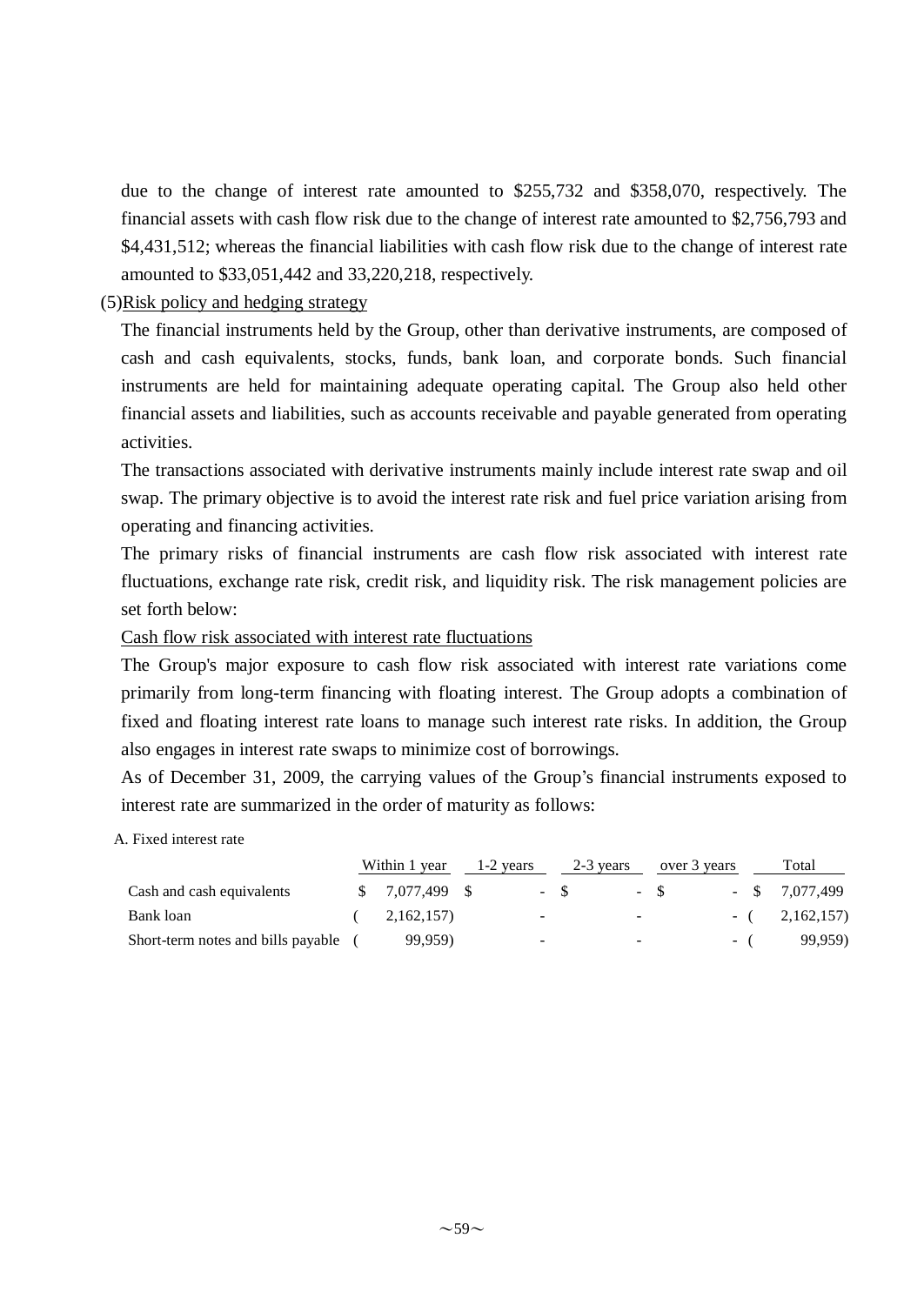#### B. Floating interest rate

|                           | Within 1 year $1-2$ years $2-3$ years over 3 years |  |  |  |                                                                         |  | Total |
|---------------------------|----------------------------------------------------|--|--|--|-------------------------------------------------------------------------|--|-------|
| Cash and cash equivalents | $\frac{1}{2}$ , 2,756,793 \$                       |  |  |  | $-$ \$ $-$ \$ $-$ \$ 2.756.793                                          |  |       |
| Bank loan                 |                                                    |  |  |  | $4,408,080$ ( $9,121,908$ ( $4,796,289$ ( $14,725,165$ ( $33,051,442$ ) |  |       |

The interest of financial instruments associated with the floating interest rates is remeasured within 1 year period and the interest for financial instruments associated with the fixed interest rate is fixed to maturity. The financial instruments not included in the preceding table are not subject to interest payments and thus, do not have inherent interest rate risk.

#### Exchange rate risk

Although the Group is exposed to exchange rate risk, the Group has stable cash inflows denominated in foreign currencies for meeting cash outflows denominated in foreign currency due to the fact that the Group operates in international transportation industry. In order to minimize exchange rate risk, the Group also engages in activities, such as borrowing of US Dollar loans, etc.

#### Credit risk

The Group only deals with third parties with good credit standings. In compliance with the Group's policies, strict credit assessment is to be performed by the Group prior to providing credit to customers. The occurrence of bad debts is also minimized by the Group's practices in continuously monitoring and assessing collections on notes and accounts receivables and making adjustments to the credit terms granted for each customer based on the conclusion drawn from such assessment. Moreover, the Group is restricted from engaging in credit trading with other business units operating under other functional currencies unless permission from the highest instruction unit has been received.

Other financial instruments held by the Group are subject to credit risk arising from the failure of counterparty to settle their contractual obligations as and when they fall due. Since the Group only deals with third parties with qualifying credit standings, no collateral is required by the Group which also represents that the maximum credit exposure amount equals to the relative carrying value. The maximum credit exposure amount for various financial assets held by the Group is analyzed as follows: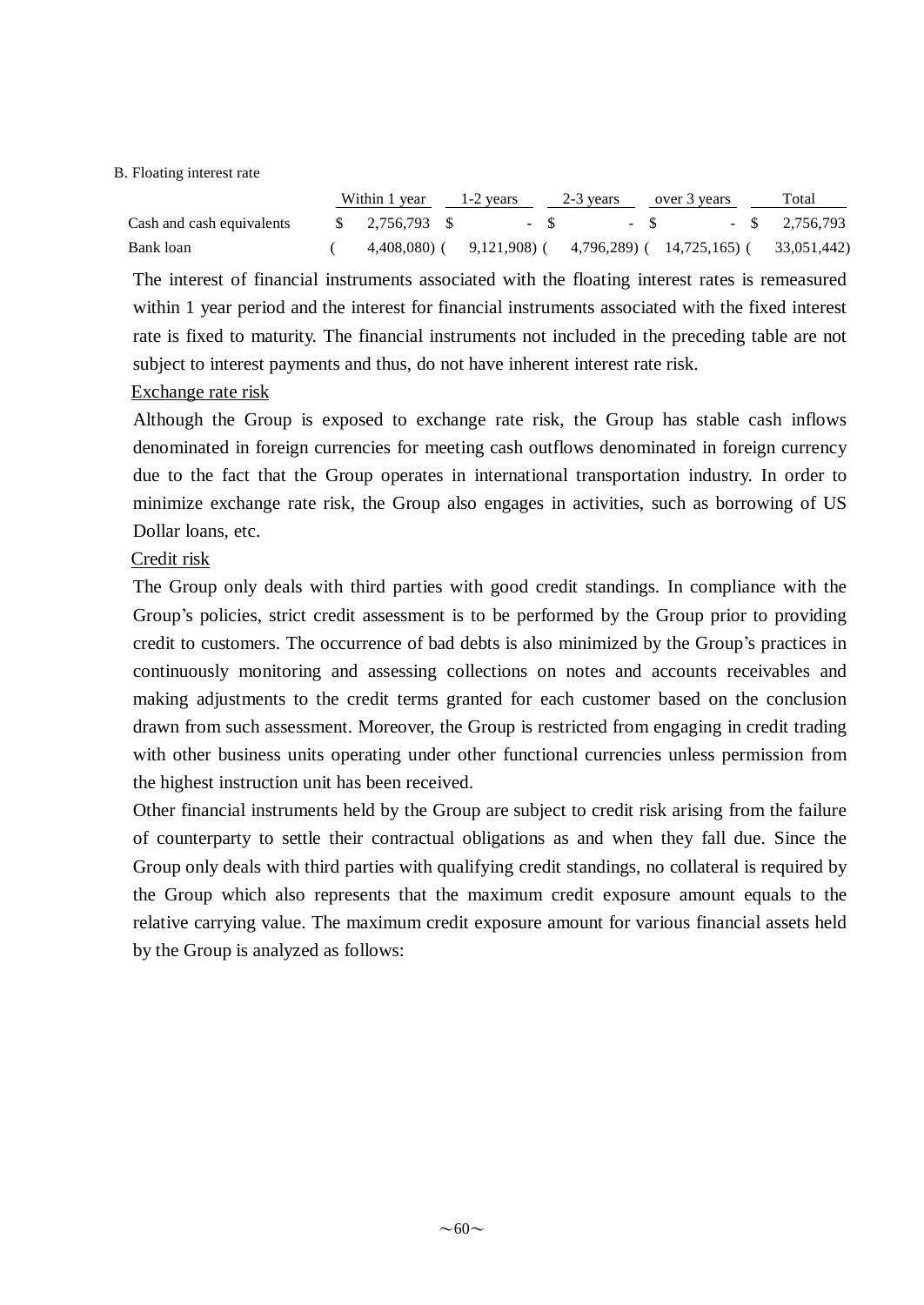|                                              | December 31, 2009 |                                   |                 |  |
|----------------------------------------------|-------------------|-----------------------------------|-----------------|--|
| <b>Financial instruments</b>                 | Book value        | Maximum credit<br>exposure amount |                 |  |
| Financial assets at fair value through       |                   |                                   |                 |  |
| profit or loss                               |                   |                                   |                 |  |
| Trading financial assets                     | \$<br>4,083,195   | \$                                | 4,083,195       |  |
| Financial assets designated as at fair value |                   |                                   |                 |  |
| through profit or loss                       | 100,000           |                                   | 100,000         |  |
| Held-to-maturity financial assets            |                   |                                   |                 |  |
| <b>Financial bonds</b>                       | 360,000           |                                   | 360,000         |  |
| Corporate bonds                              | 1,980,866         |                                   | 1,980,866       |  |
| Available-for-sale financial assets          |                   |                                   |                 |  |
| Equity security                              | 692,312           |                                   | 692,312         |  |
| Financial assets carried at cost             |                   |                                   |                 |  |
| Equity security                              | 5,009,094         |                                   | 5,009,094       |  |
|                                              | December 31, 2008 |                                   |                 |  |
|                                              |                   |                                   | Maximum credit  |  |
| <b>Financial instruments</b>                 | Book value        |                                   | exposure amount |  |
| Financial assets at fair value through       |                   |                                   |                 |  |
| profit or loss                               |                   |                                   |                 |  |
| Trading financial assets                     | \$<br>628,630     | \$                                | 628,630         |  |
| Available-for-sale financial assets          |                   |                                   |                 |  |
| Equity security                              | 392,588           |                                   | 392,588         |  |
| Financial assets carried at cost             |                   |                                   |                 |  |
| Equity security                              | 5,089,567         |                                   | 5,089,567       |  |

Credit risk refers to the risk of counterparty's failure to settle contractual obligations as and when they fall due. The credit risk presented in the preceding table is the positive net amount of all contracts with positive fair values at the balance sheet date. The credit risk amount presented is the loss that may be incurred by the Group in the case of counterparty's default. Since the counterparties of the Group are business enterprises or financial institutions with good credit rating, the potential credit risk event is remote. In addition, since the Group is not concentrated in transactions with one individual or counterparty, no concentration of credit risk is evident.

Liquity risk

The Group achieves the objectives of effective use of capital and stabilization of capital by adjusting capital through the use of cash and cash equivalents, financial instruments held for trading, bank loans and corporate bonds, etc. The operating capital of the Group is sufficient in meeting capital on demand; therefore, no significant liquidity risk is expected.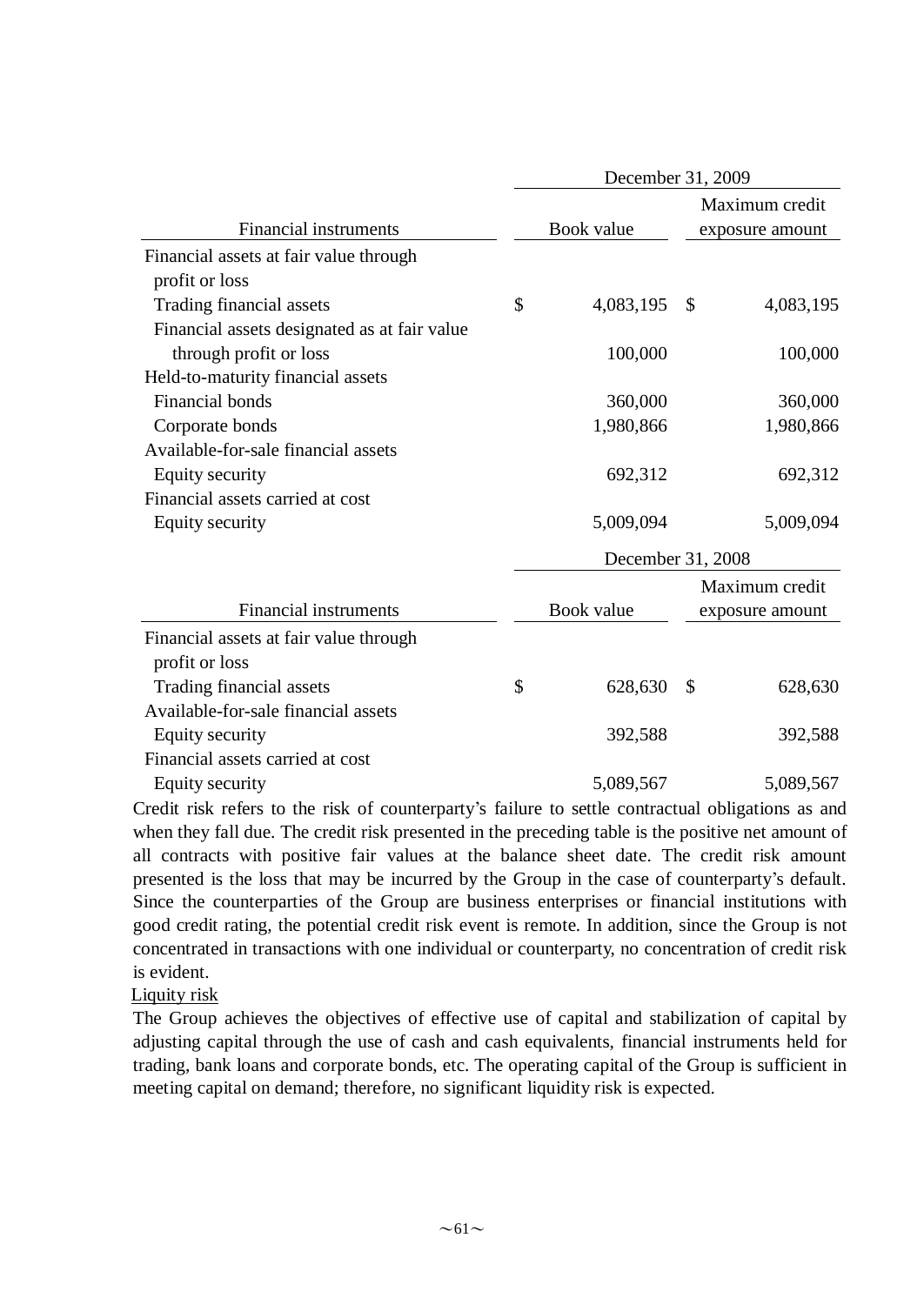# (6)Hedging activity

#### Cash flow hedge

The Company holds interest rate swap contracts to avoid the risk resulting from variation between floating and fixed rate. The effectiveness of hedging was within a range of 80% to 125%.

|                                                       | Instrument designated for hedging |                   |            |                   |                                           |                                     |
|-------------------------------------------------------|-----------------------------------|-------------------|------------|-------------------|-------------------------------------------|-------------------------------------|
|                                                       |                                   |                   | Fair value |                   |                                           | Period of                           |
|                                                       | Financial                         |                   |            |                   |                                           | gain (loss)                         |
|                                                       | instrument                        |                   |            |                   | Period of                                 | recognized                          |
| Hedge                                                 | designated for                    |                   |            |                   | Anticipated                               | in income                           |
| item                                                  | hedging                           | December 31, 2009 |            | December 31, 2008 | cash flow                                 | statements                          |
| Floating interest                                     | Interest rate                     |                   |            |                   |                                           |                                     |
| debts                                                 | swap                              | \$                |            | \$                | $2002 - 2008$                             | 2002~2008                           |
|                                                       | Items                             |                   |            |                   |                                           | December 31, 2009 December 31, 2008 |
| Adjustment amount in equity                           |                                   |                   |            | \$                | $\mathcal{S}$<br>$\overline{\phantom{a}}$ | 2,919                               |
| Adjustment amount from equity to income statement     |                                   |                   |            |                   | $\qquad \qquad \blacksquare$              | 2,919)                              |
| Adjustment amount from equity to non-financial assets |                                   |                   |            |                   |                                           |                                     |
| (liabilities)                                         |                                   |                   |            |                   |                                           |                                     |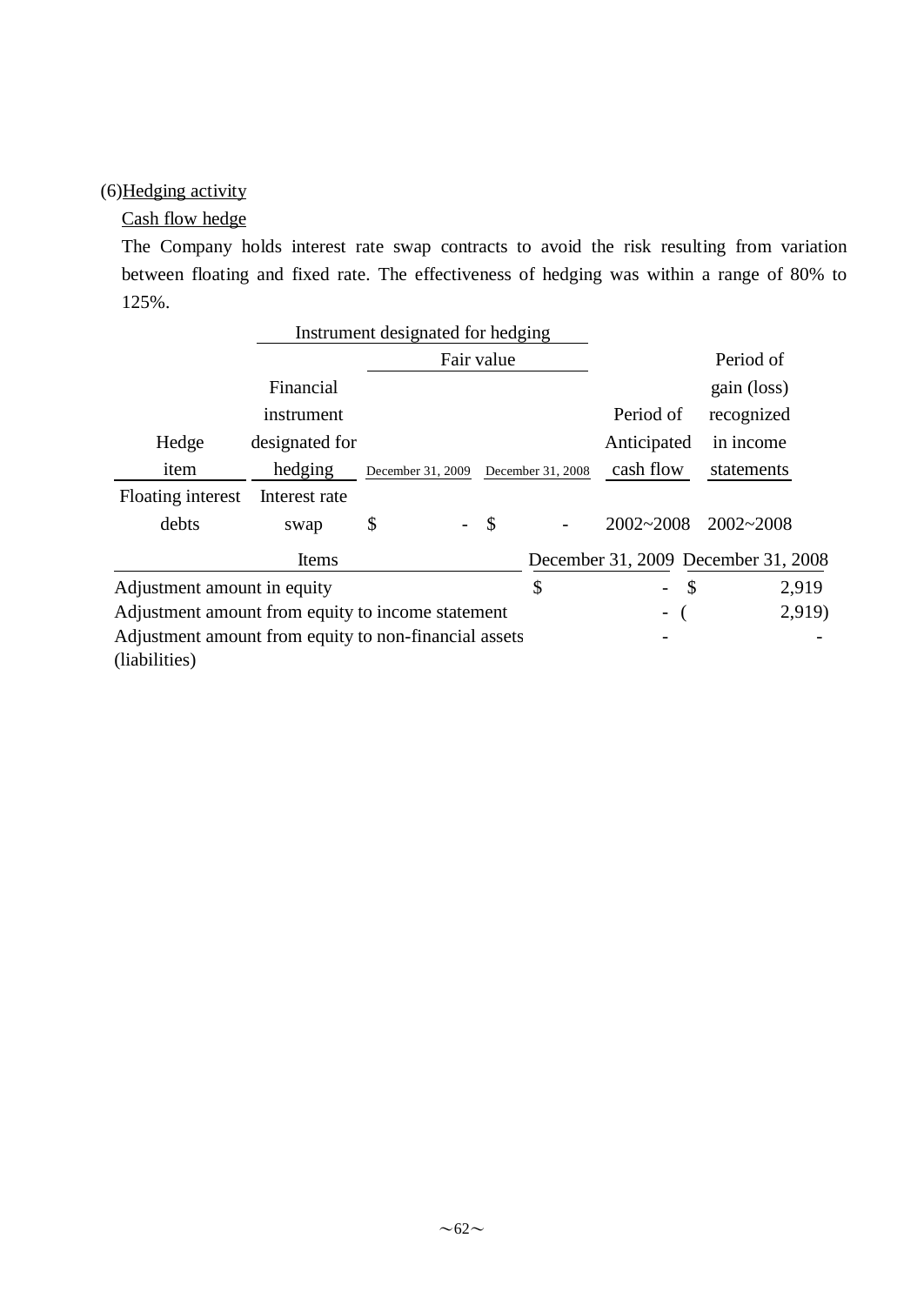#### 11.ADDITIONAL DISCLOSURES REQUIRED BY THE SECURITIES AND FUTURE

(1)Related information of significant transactions

A. Endorsements and guarantees provided during the year ended December 31, 2009

| Number       | Endorser/guarantor              | Party being<br>endorsed/guaranteed  | Relationship<br>with the<br>endorser/<br>guarantor | Limit on<br>endorsements/<br>gurantees<br>provided for a | outstanding<br>endorsement/<br>guarantee<br>amount during<br>the year ended<br>December 31, | Outstanding<br>endorsement/<br>guarantee<br>amount at<br>December 31. | Amount of<br>endorsement/<br>guarantee<br>secured with | Ratio of accumulated<br>endorsement/guarantee<br>amount to net asset | Ceiling on<br>total amount of<br>endorsements/<br>guarantees<br>provided |
|--------------|---------------------------------|-------------------------------------|----------------------------------------------------|----------------------------------------------------------|---------------------------------------------------------------------------------------------|-----------------------------------------------------------------------|--------------------------------------------------------|----------------------------------------------------------------------|--------------------------------------------------------------------------|
| (Note 1)     |                                 |                                     | (Note 2)                                           | single party                                             | 2009                                                                                        | 2009                                                                  | collateral                                             | value of the Company                                                 | (Note 3)                                                                 |
| $\mathbf{0}$ | Evergreen Marine<br>Corporation | Greencompass Marine S.A.            | 3                                                  | 113,643,340<br><sup>S</sup>                              | $\mathbb{S}$<br>21,236,321                                                                  | $19,351,137$ \$<br>S.                                                 |                                                        | 34.06%                                                               | -S<br>142,054,175                                                        |
|              |                                 |                                     |                                                    |                                                          | (USD 608, 543)                                                                              | (USD 601,593)                                                         |                                                        |                                                                      |                                                                          |
| $\Omega$     | Evergreen Marine<br>Corporation | Peony Investment S.A.               | 2                                                  | 113,643,340                                              | 174,485                                                                                     | 160,833                                                               |                                                        | 0.28%                                                                |                                                                          |
|              |                                 |                                     |                                                    |                                                          | (USD 5,000)                                                                                 | (USD 5,000)                                                           |                                                        |                                                                      |                                                                          |
| $\theta$     | Evergreen Marine<br>Corporation | Evergreen Marine (UK) Ltd.          | 3                                                  | 113,643,340                                              | 20,438,014                                                                                  | 19,543,803                                                            |                                                        | 34.39%                                                               |                                                                          |
|              |                                 |                                     |                                                    |                                                          | (USD 585, 667)                                                                              | (USD 607,583)                                                         |                                                        |                                                                      |                                                                          |
| $\Omega$     | Evergreen Marine<br>Corporation | Taranto Container Terminal S.p.A.   | 6                                                  | 28,410,835                                               | 706.664                                                                                     | 651,372                                                               |                                                        | 1.15%                                                                |                                                                          |
|              |                                 |                                     |                                                    |                                                          | (USD 20,250)                                                                                | (USD 20, 250)                                                         |                                                        |                                                                      |                                                                          |
| $\theta$     | Evergreen Marine<br>Corporation | Whitney Equipment LLC.              | 3                                                  | 113,643,340                                              | 2,258,024                                                                                   | 2,258,024                                                             |                                                        | 3.97%                                                                |                                                                          |
|              |                                 |                                     |                                                    |                                                          | (USD 70,198)                                                                                | (USD 70, 198)                                                         |                                                        |                                                                      |                                                                          |
| $\Omega$     | Evergreen Marine<br>Corporation | Hemlock Equipment LLC.              | 3                                                  | 113,643,340                                              | 614,187                                                                                     | 566,130                                                               |                                                        | 1.00%                                                                |                                                                          |
|              |                                 |                                     |                                                    |                                                          | (USD 17,600)                                                                                | (USD 17,600)                                                          |                                                        |                                                                      |                                                                          |
| $\Omega$     | Evergreen Marine<br>Corporation | Colon Container Terminal S.A.       | 6                                                  | 28,410,835                                               | 1,849,541                                                                                   | 922,535                                                               |                                                        | 1.62%                                                                |                                                                          |
|              |                                 |                                     |                                                    |                                                          | (USD 53,000)                                                                                | (USD 28,680)                                                          |                                                        |                                                                      |                                                                          |
| $\Omega$     | Evergreen Marine<br>Corporation | Balsam Investment (Netherlands) N.V | 6                                                  | 28,410,835                                               | 1,611,463                                                                                   | 1,576,159                                                             |                                                        | 2.77%                                                                |                                                                          |
|              |                                 |                                     |                                                    |                                                          | (USD 49,000)                                                                                | (USD 49,000)                                                          |                                                        |                                                                      |                                                                          |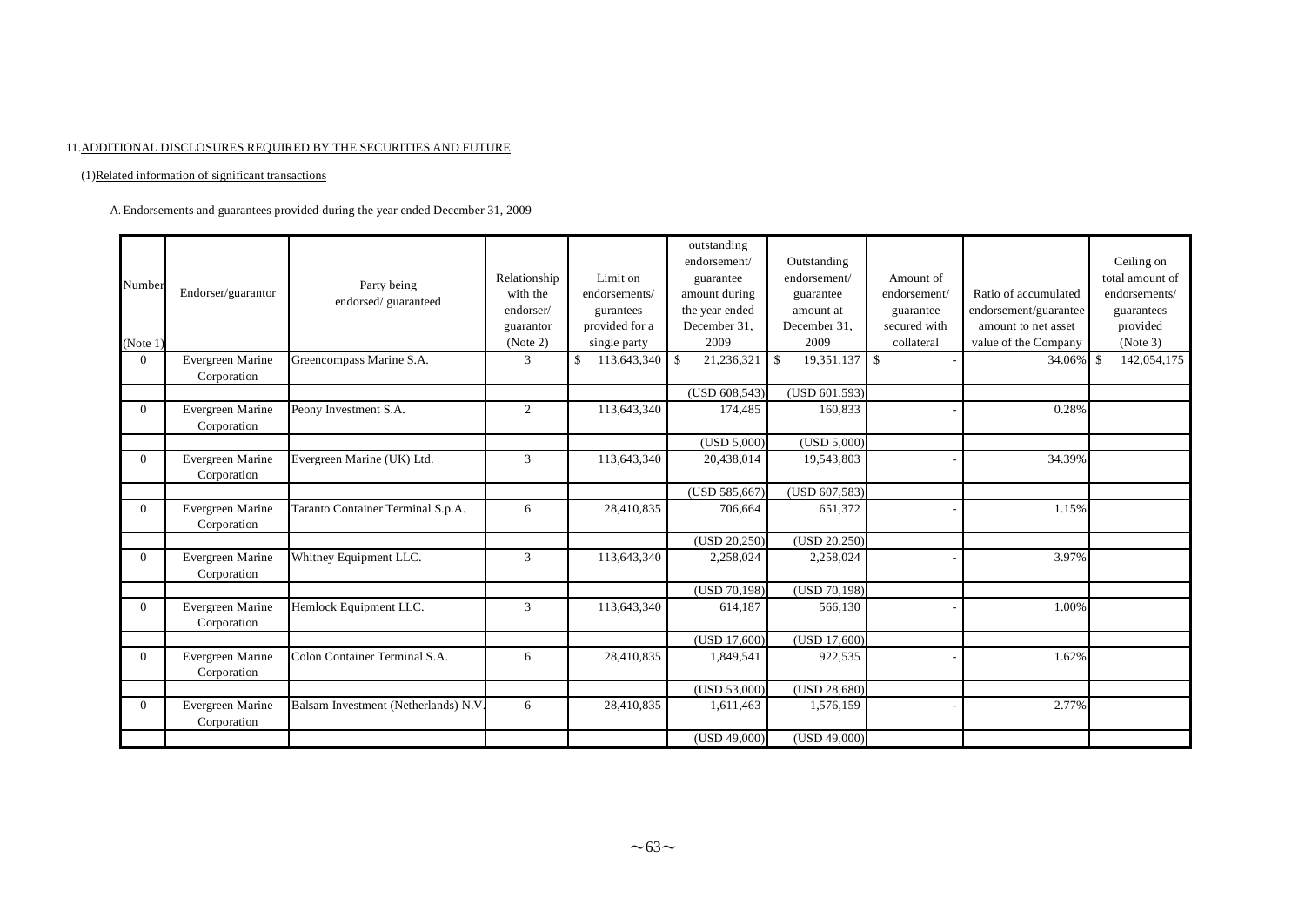#### Note 1: The number are assigned as follows:

"0" denotes issuer

The investee is numbered from "1" in sequence by different company.

Note 2: Nature of the counterparty's relationship with the Company or its subsidiaries

"1" denotes the endorsements/guarantees provided to the companies which have transactions with the Company or its subsidiaries.

"2" denotes the endorsements/guarantees provided to the subsidiaries of which the Company holds more than 50% of the common stock.

"3" denotes the endorsements/guarantees provided to the investees of which the Company together with its subsidiaries hold more than 50% of the common stock.

"4" denotes the endorsements/guarantees provided to the companies which directly or indirectly hold more than 50% of the Company's common stock.

"5" denotes the endorsements/guarantees provided pursuant to construction contracts.

"6" denotes the endorsements/guarantees provided to joint venture companies based on the Company's or its subsidiaries proportionate equity interest in the Company.

Note 3: The equation of the maximum limits and amounts should be explained. If there are contingent losses in the financial statemnents, the amount should be interpreted by the Company.

According to the Company's credit policy, the total amount of endorsements or guarantees provided by the Company or its subsidiaries should not exceeded 250% of the net worth states in the latest financial statement.

The calculation is as follows:

The Company: NT\$56,821,670 \*250%=NT\$142,054,175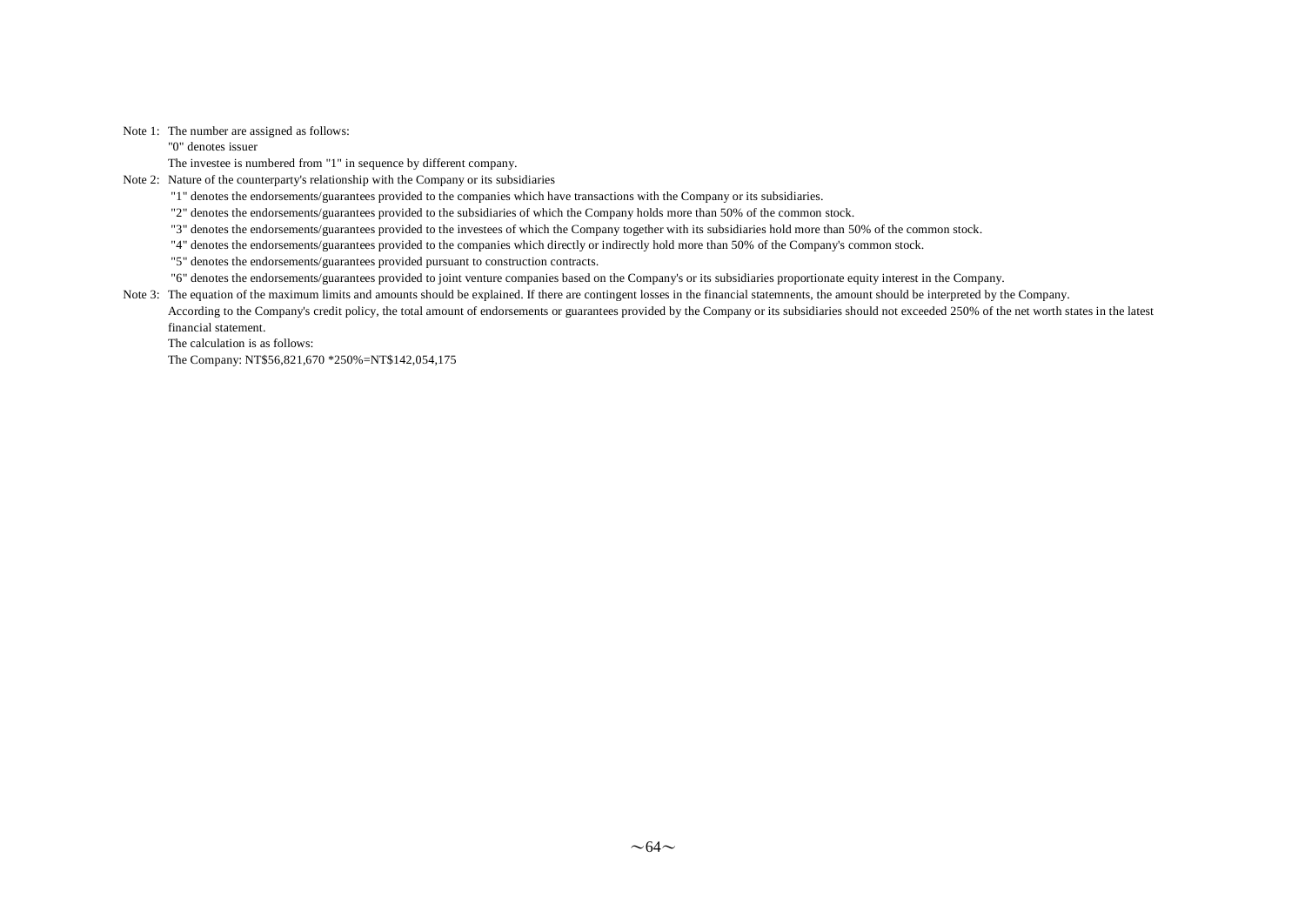#### B. Marketable securities held as of December 31, 2009

|                                        |                                                                  |                                                           |                                                                         |                                       |                            | December 31, 2009 |                              |                                                                                 |
|----------------------------------------|------------------------------------------------------------------|-----------------------------------------------------------|-------------------------------------------------------------------------|---------------------------------------|----------------------------|-------------------|------------------------------|---------------------------------------------------------------------------------|
| Securities held by                     | Marketable securities                                            | Relationship of the securities<br>issuer with the Company | General ledger account                                                  | Number of<br>shares<br>(in thousands) | Book value                 | Ownership (%)     | Market value or<br>net value | Remark                                                                          |
| <b>Evergreen Marine</b><br>Corporation | Stock:                                                           |                                                           |                                                                         |                                       |                            |                   |                              |                                                                                 |
|                                        | Peony Investment S.A.                                            | Subsidiary of the Company                                 | Long-term equity<br>investment accounted<br>for by the equity<br>method | 4,765                                 | 39,534,025<br>$\mathbb{S}$ | 100.00            | 39,528,030<br>$\mathcal{S}$  | (Note)                                                                          |
|                                        | Taiwan Terminal Service Co., Ltd.                                | $\overline{''}$                                           | $^{\prime\prime}$                                                       | 5,500                                 | 88,284                     | 55.00             | 88,284                       | (Note)                                                                          |
|                                        | Charng Yang Development Co., Ltd. Investee company accounted for | by the equity method                                      | $^{\prime\prime}$                                                       | 42,504                                | 540,458                    | 40.00             | 540,458                      |                                                                                 |
|                                        | Evergreen International Storage and<br>Transport Corp.           |                                                           | $^{\prime\prime}$                                                       | 424,062                               | 7,932,844                  | 39.74             | 12,128,182                   | 12/31 market price                                                              |
|                                        | <b>Evergreen Security Corporation</b>                            | $^{\prime\prime}$                                         | $^{\prime\prime}$                                                       | 4,000                                 | 73,919                     | 31.25             | 73,919                       |                                                                                 |
|                                        | <b>EVA Airways Corporation</b>                                   | $^{\prime\prime}$                                         | $\prime\prime$                                                          | 572,257                               | 6,186,214                  | 19.32             | 8,068,830                    | 12/31 market price                                                              |
|                                        | Taipei Port Container Terminal<br>Corporation                    | $\overline{''}$                                           | $^{\prime\prime}$                                                       | 88,344                                | 863,477                    | 21.03             | 863,477                      |                                                                                 |
|                                        | Power World Fund Inc.                                            | None                                                      | Financial assets carried<br>at cost - non-current                       | 1,290                                 | 12,898                     | 5.68              | 7,197                        |                                                                                 |
|                                        | Fubon Securities Finance Co., Ltd.                               | $\overline{''}$                                           | $\overline{''}$                                                         | 19,717                                | 190,322                    | 4.93              | 275,639                      |                                                                                 |
|                                        | Taiwan HSR Consortium                                            | $^{\prime\prime}$                                         | $^{\prime\prime}$                                                       | 126,735                               | 1,250,000                  | 2.15              | 468,920                      |                                                                                 |
|                                        | Ever Accord Construction Corp.                                   | $^{\prime\prime}$                                         | $\prime\prime$                                                          | 5,250                                 | 43,749                     | 17.50             | 70,874                       |                                                                                 |
|                                        | Linden Technologies, Inc.                                        | $\overline{''}$                                           | $\prime\prime$                                                          | 50                                    | 15,372                     | 2.53              |                              | The net value is equal<br>to zero due to its<br>convertible preferred<br>stock. |
|                                        | TopLogis, Inc.                                                   | $\prime\prime$                                            | $^{\prime\prime}$                                                       | 2,464                                 | 22,100                     | 17.48             | 2,634                        |                                                                                 |

Note: This investment was written off when the consolidated financial statements were prepared.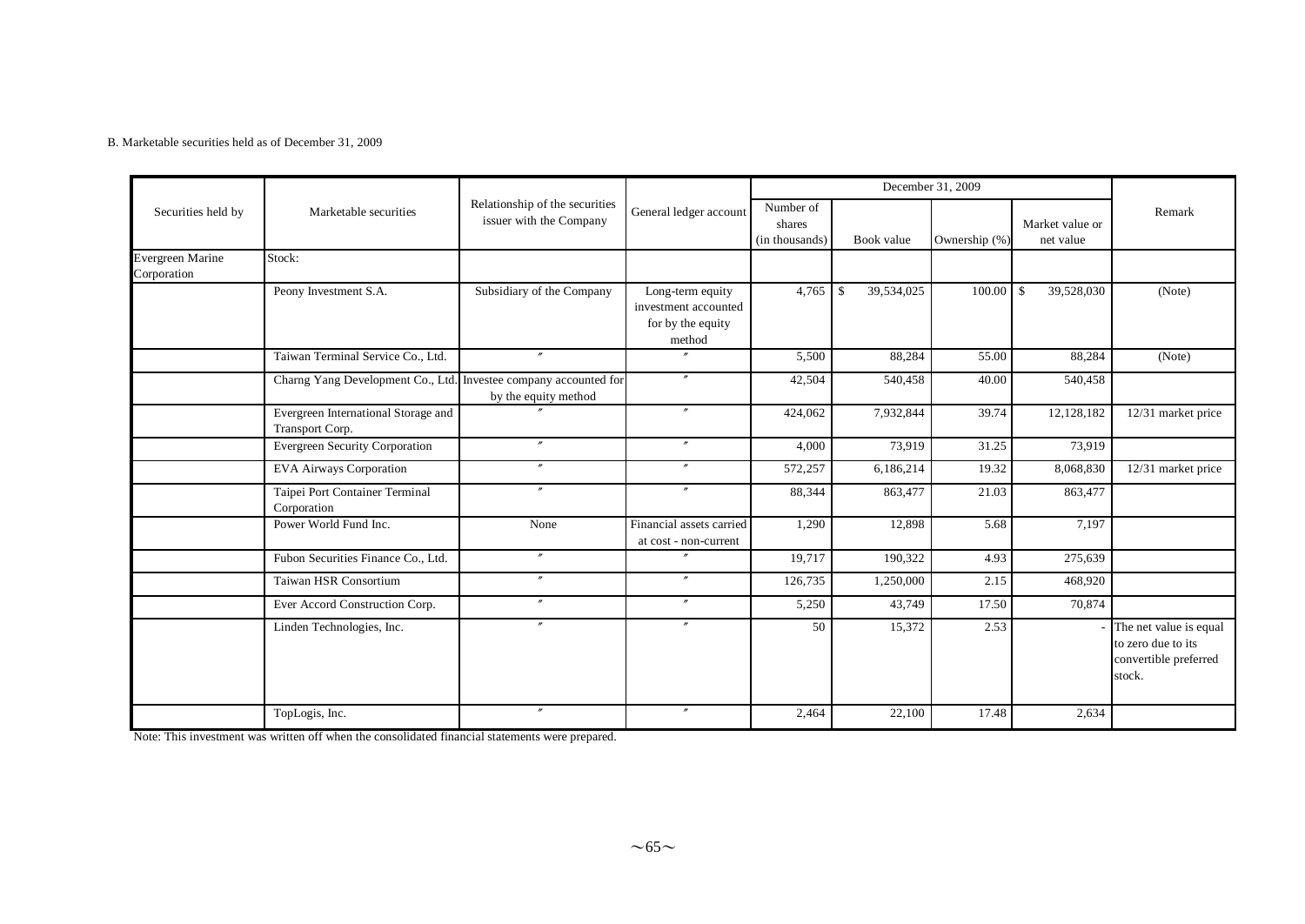|                                 |                                       | Relationship of the securities |                                                                     |                                       |                        | December 31, 2009 |                              |        |
|---------------------------------|---------------------------------------|--------------------------------|---------------------------------------------------------------------|---------------------------------------|------------------------|-------------------|------------------------------|--------|
| Securities held by              | Marketable securities                 | issuer<br>with the Company     | General ledger account                                              | Number of<br>shares<br>(in thousands) | Book value             | Ownership (%)     | Market value or<br>net value | Remark |
| Evergreen Marine<br>Corporation | Central Reinsurance Corp.             | None                           | Available-for-sale<br>financial assets - non-<br>current            | 46,561                                | $\mathbb S$<br>633,225 | 8.45              | $\mathbb{S}$<br>633,225      |        |
|                                 | Fubon Financial Holding Co., Ltd.     | $^{\prime\prime}$              |                                                                     | 1,503                                 | 59,087                 | 0.02              | 59,087                       |        |
|                                 | China Man-Made Fiber Corporation      | $\overline{''}$                | Financial assets at fair<br>value through profit or<br>loss-current | 22                                    | 153                    |                   | 153                          |        |
|                                 | Beneficiary certificates:             |                                |                                                                     |                                       |                        |                   |                              |        |
|                                 | Pca Well Pool Fund                    | None                           | Financial assets at fair<br>value through profit or<br>loss-current | 771                                   | 10,006                 |                   | 10,006                       |        |
|                                 | Fubon Chi-Hsiang Fund                 | $^{\prime\prime}$              | $\theta$                                                            | 7,001                                 | 105,058                |                   | 105,058                      |        |
|                                 | Polaris De-Li Fund                    |                                | $\prime\prime$                                                      | 2,057                                 | 32,080                 |                   | 32,080                       |        |
|                                 | Polaris De-Bao Fund                   | $\overline{''}$                | $\prime\prime$                                                      | 13,243                                | 152,018                |                   | 152,018                      |        |
|                                 | Union Bond Fund                       |                                | $^{\prime\prime}$                                                   | 30,391                                | 383,106                |                   | 383,106                      |        |
|                                 | <b>KGI Victory Fund</b>               | $^{\prime\prime}$              | $^{\prime\prime}$                                                   | 8,123                                 | 90,051                 |                   | 90.051                       |        |
|                                 | IBT 1699 Bond Fund                    | $^{\prime\prime}$              | $\prime\prime$                                                      | 13,906                                | 179,331                |                   | 179,331                      |        |
|                                 | Hua Nan Phoenix Bond Fund             |                                | $^{\prime\prime}$                                                   | 3,210                                 | 50,000                 |                   | 50,000                       |        |
|                                 | Manulife Wan Li Bond Fund             |                                | $^{\prime\prime}$                                                   | 13,837                                | 183,029                |                   | 183,029                      |        |
|                                 | Schroder New Era Bond Fund            |                                | $\prime\prime$                                                      | 8,921                                 | 100,107                |                   | 100,107                      |        |
|                                 | Paradigm Pion Fund                    | $\overline{''}$                | $\overline{''}$                                                     | 23,360                                | 258,089                |                   | 258,089                      |        |
|                                 | FSITC Bond Fund                       | $\prime$                       | $^{\prime\prime}$                                                   | 176                                   | 30,000                 |                   | 30,000                       |        |
|                                 | Capital Income Fund                   | $^{\prime\prime}$              | $\prime\prime$                                                      | 5,191                                 | 80,018                 |                   | 80,018                       |        |
|                                 | Yuanta Wan Tai Bond Fund              |                                | $\prime\prime$                                                      | 17,281                                | 250,046                |                   | 250,046                      |        |
|                                 | The Rsit Enhanced Bond Fund           | $\overline{''}$                | $^{\prime\prime}$                                                   | 25,977                                | 297,109                |                   | 297,109                      |        |
|                                 | $\mathbf{v}$<br><b>TIIM Bond Fund</b> |                                | $\prime\prime$                                                      | 27,378                                | 395,092                |                   | 395,092                      |        |
|                                 | PineBridge Taiwan Bond Fund           | $^{\prime\prime}$              | $^{\prime\prime}$                                                   | 3,420                                 | 45,050                 |                   | 45,050                       |        |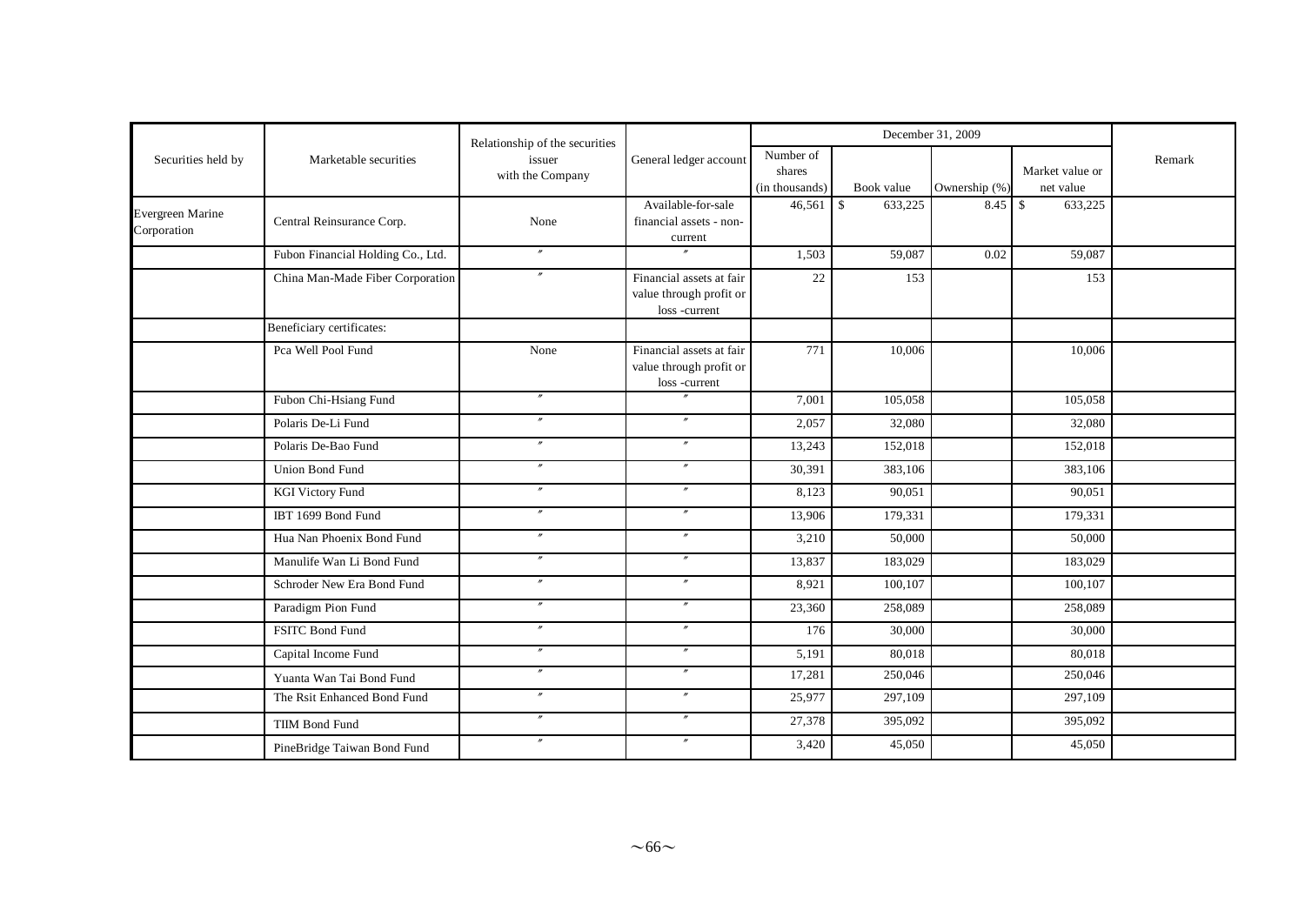|                                 |                                                                                             | Relationship of the securities |                                                                         |                                       |            | December 31, 2009 |                |        |
|---------------------------------|---------------------------------------------------------------------------------------------|--------------------------------|-------------------------------------------------------------------------|---------------------------------------|------------|-------------------|----------------|--------|
| Securities held by              | Marketable securities                                                                       | issuer<br>with the Company     | General ledger account                                                  | Number of<br>shares<br>(in thousands) | Book value | Ownership (%)     | Market value   | Remark |
| Evergreen Marine<br>Corporation | TLG Solomon Bond Fund                                                                       | <b>None</b>                    | Financial assets at fair<br>value through profit or<br>loss -current    |                                       | 127,032    |                   | 127,032<br>\$. |        |
|                                 | Fuh-Hwa Bond Fund                                                                           | $\prime$                       | $\overline{''}$                                                         | 4,205                                 | 58,088     |                   | 58,088         |        |
|                                 | TLG Solomon Bond Fund                                                                       | $\boldsymbol{r}$               | $^{\prime\prime}$                                                       | 10,527                                | 127,032    |                   | 127,032        |        |
|                                 | Mega Diamond Bond Fund                                                                      | $\boldsymbol{''}$              | $^{\prime\prime}$                                                       | 17,859                                | 213,074    |                   | 213,074        |        |
|                                 | Cathay Bond Fund                                                                            | $\overline{''}$                | $^{\prime\prime}$                                                       | 9,376                                 | 112,096    |                   | 112,096        |        |
|                                 | Manulife Asia Pacific Bond Fund                                                             | $^{\prime\prime}$              | $^{\prime\prime}$                                                       | 3,000                                 | 29,730     |                   | 29,730         |        |
|                                 | Lydia Capital Alternative Invetment<br>Fund                                                 | $\prime\prime$                 | $\prime\prime$                                                          | 400                                   | 77,200     |                   | 77,200         |        |
|                                 | Financial bonds:                                                                            |                                |                                                                         |                                       |            |                   |                |        |
|                                 | TLG Private Placement Subordinated<br>Mandatory Convertible Bond at<br>Maturity             | None                           | Financial assets at fair<br>value through profit or<br>loss-non-current |                                       | 100,000    |                   | 100,000        |        |
|                                 | Long Call Principle Guarantee Note                                                          | $^{\prime\prime}$              | Held-to-Maturity<br>Securities -current                                 |                                       | 160,000    |                   | 160,000        |        |
|                                 | Bank of taichung 1ST Onsecured<br><b>Subordinated Financial Debentures</b><br>Issue in 2010 | $^{\prime\prime}$              | Held-to-Maturity<br>Securities -non-current                             |                                       | 200,000    |                   | 200,000        |        |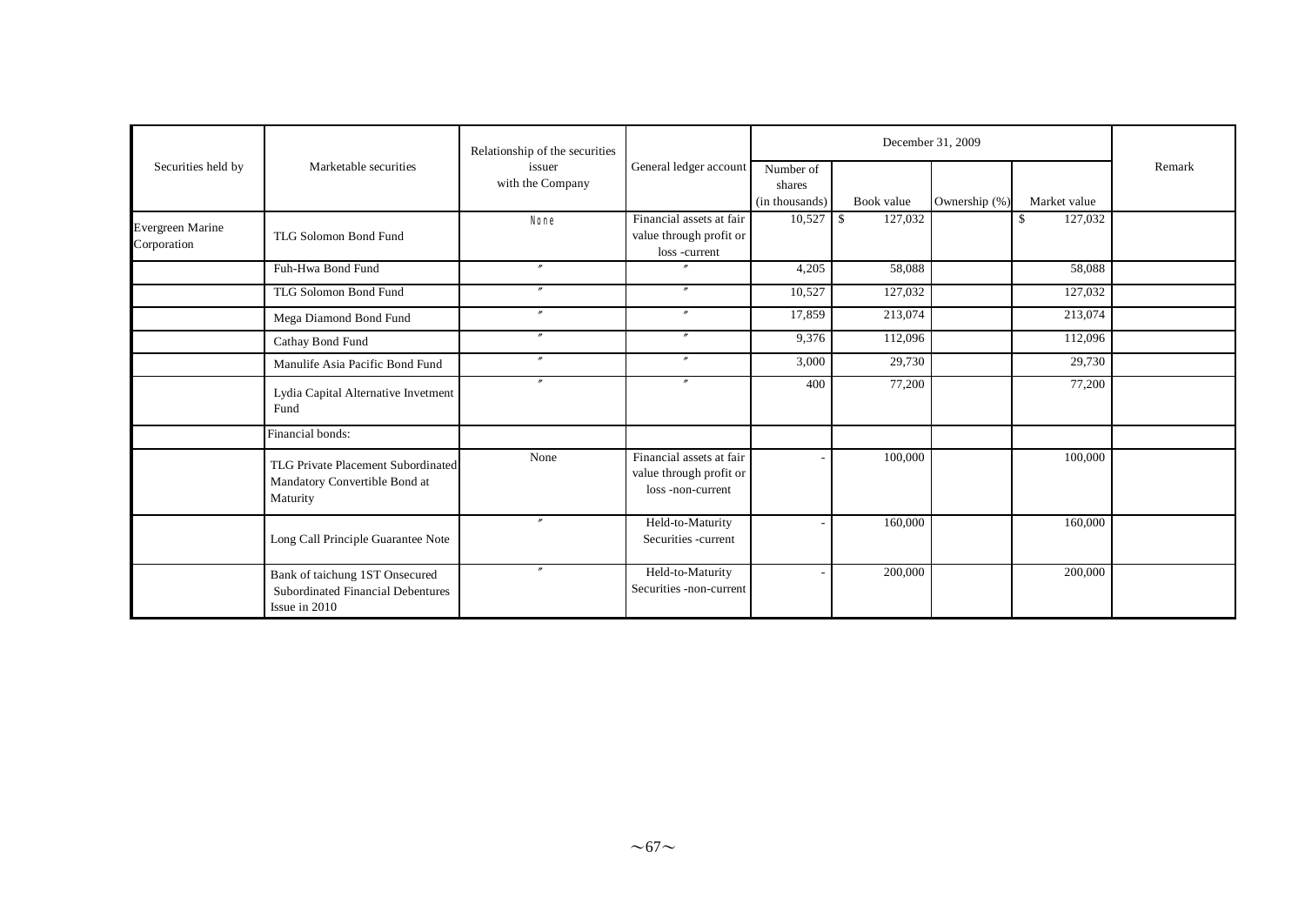|                             |                         |                   |                   |                   | <b>Beginning</b> balance |              |            | Addition   |            | Disposal                 |           |                        |            | Ending balance |
|-----------------------------|-------------------------|-------------------|-------------------|-------------------|--------------------------|--------------|------------|------------|------------|--------------------------|-----------|------------------------|------------|----------------|
|                             |                         |                   |                   | Relationship      | Number of                |              | Number of  |            | Number of  |                          |           |                        | Number of  |                |
|                             | Marketable              | General           |                   | with the          | shares (in               |              | shares (in |            | shares (in |                          |           | Gain (loss)            | shares (in |                |
| Securities held by          | securities              | ledger account    | Counterparty      | Company           | thousands)               | Amount       | thousands) | Amount     | thousands) | Selling price Book value |           | on disposal thousands) |            | Amount         |
| Evergreen Marine Beneficary |                         |                   |                   |                   |                          |              |            |            |            |                          |           |                        |            |                |
| Corporation                 | Certificates:           |                   |                   |                   |                          |              |            |            |            |                          |           |                        |            |                |
|                             | Pca Well Pool           | Financial         | Open market       | None              |                          | $\mathbb{S}$ | 28,893     | \$ 375,000 | 28,122     | 365,018<br>$\mathbb{S}$  |           | 22                     | 771        | 10,004<br>- \$ |
|                             | Fund                    | Assets at fair    | transaction       |                   |                          |              |            |            |            |                          |           |                        |            |                |
|                             |                         | value through     |                   |                   |                          |              |            |            |            |                          |           |                        |            |                |
|                             |                         | profit or loss    | $^{\prime\prime}$ | $\overline{''}$   |                          |              |            |            |            |                          |           |                        |            |                |
|                             | Fubon Chi-Hsiang        |                   |                   |                   |                          |              | 96,223     | 1,843,000  | 89,222     | 1,738,115                | 1,737,958 | 157                    | 7,001      | 105,042        |
|                             | Fund<br><b>HSBC NTD</b> | $^{\prime\prime}$ |                   |                   |                          | 50,000       |            | 300,000    | 24,112     |                          | 350,000   | 25                     |            |                |
|                             | Money                   |                   |                   |                   | 3,449                    |              | 20,663     |            |            | 350,025                  |           |                        |            |                |
|                             | Management              |                   |                   |                   |                          |              |            |            |            |                          |           |                        |            |                |
|                             | Fund 2                  |                   |                   |                   |                          |              |            |            |            |                          |           |                        |            |                |
|                             | Polaris De-Li           | $^{\prime\prime}$ | $^{\prime\prime}$ | $^{\prime\prime}$ | 13,114                   | 204,000      | 87,327     | 1,361,000  | 98,384     | 1,533,135                | 1,532,928 | 207                    | 2,057      | 32,072         |
|                             | Fund                    |                   |                   |                   |                          |              |            |            |            |                          |           |                        |            |                |
|                             | Polaris De-Bao          | $^{\prime\prime}$ | $\overline{''}$   | $\mathbf{v}$      |                          |              | 23,784     | 273,000    | 10,541     | 121,000                  | 120,986   | 14                     | 13,243     | 152,014        |
|                             | Fund                    |                   |                   |                   |                          |              |            |            |            |                          |           |                        |            |                |
|                             | <b>Union Bond Fund</b>  | $\prime\prime$    | $^{\prime\prime}$ | $^{\prime\prime}$ |                          |              | 69,305     | 873,000    | 38,914     | 490,022                  | 489,956   | 66                     | 30,391     | 383,044        |
|                             | <b>KGI Victory Fund</b> | $\prime\prime$    | $^{\prime\prime}$ | $\prime\prime$    | 1,810                    | 20,000       | 149,149    | 1,652,000  | 142,835    | 1,582,107                | 1,581,967 | 140                    | 8,124      | 90,033         |
|                             | <b>IBT 1699 Bond</b>    | $^{\prime\prime}$ | $^{\prime\prime}$ | $^{\prime\prime}$ |                          |              | 53,797     | 693,000    | 39,891     | 513,886                  | 513,761   | 125                    | 13,906     | 179,239        |
|                             | Fund                    |                   |                   |                   |                          |              |            |            |            |                          |           |                        |            |                |
|                             | Hua Nan Phoenix         | $^{\prime\prime}$ | $^{\prime\prime}$ | $\prime\prime$    |                          |              | 11,565     | 180,000    | 8,355      | 130,015                  | 130,000   | 15                     | 3,210      | 50,000         |
|                             | <b>Bond Fund</b>        |                   |                   |                   |                          |              |            |            |            |                          |           |                        |            |                |
|                             | <b>ING Taiwan Bond</b>  | $\prime\prime$    | $^{\prime\prime}$ | $^{\prime\prime}$ |                          |              | 18,866     | 294,000    | 18,866     | 294,012                  | 294,000   | 12                     |            |                |
|                             | Fund                    |                   |                   |                   |                          |              |            |            |            |                          |           |                        |            |                |
|                             | <b>Truswell Bond</b>    | $^{\prime\prime}$ | $^{\prime\prime}$ | $\prime\prime$    |                          |              | 31,024     | 400,000    | 31,024     | 400,043                  | 400,000   | 43                     |            |                |
|                             | Fund                    |                   |                   |                   |                          |              |            |            |            |                          |           |                        |            |                |
|                             | Manulife Wan Li         | $\prime\prime$    | $^{\prime\prime}$ | $^{\prime\prime}$ |                          |              | 77,464     | 1,024,000  | 63,627     | 841,045                  | 841,000   | 45                     | 13,837     | 183,000        |
|                             | <b>Bond Fund</b>        | $^{\prime\prime}$ | $^{\prime\prime}$ | $^{\prime\prime}$ |                          |              |            |            |            |                          |           |                        |            |                |
|                             | <b>Schroder New Era</b> |                   |                   |                   |                          |              | 9,545      | 107,000    | 624        | 7,000                    | 6,996     | $\overline{4}$         | 8,921      | 100,004        |
|                             | <b>Bond Fund</b>        | $^{\prime\prime}$ | $^{\prime\prime}$ | $^{\prime\prime}$ |                          |              |            |            |            |                          |           |                        |            |                |
|                             | Paradigm Pion           |                   |                   |                   |                          |              | 93,847     | 1,036,000  | 70,486     | 778,045                  | 777,989   | 56                     | 23,361     | 258,011        |
|                             | Fund                    | $^{\prime\prime}$ | $^{\prime\prime}$ | $^{\prime\prime}$ |                          |              |            |            |            |                          |           |                        |            |                |
|                             | <b>FSITC Bond Fund</b>  |                   |                   |                   |                          |              | 3,659      | 623,000    | 3,483      | 593,073                  | 593,000   | 73                     | 176        | 30,000         |

C. Acquisition or disposal of the same security with the accumulated cost exceeding \$100 million or 20% of the Company's paid-in capital for the year ended December 31, 2009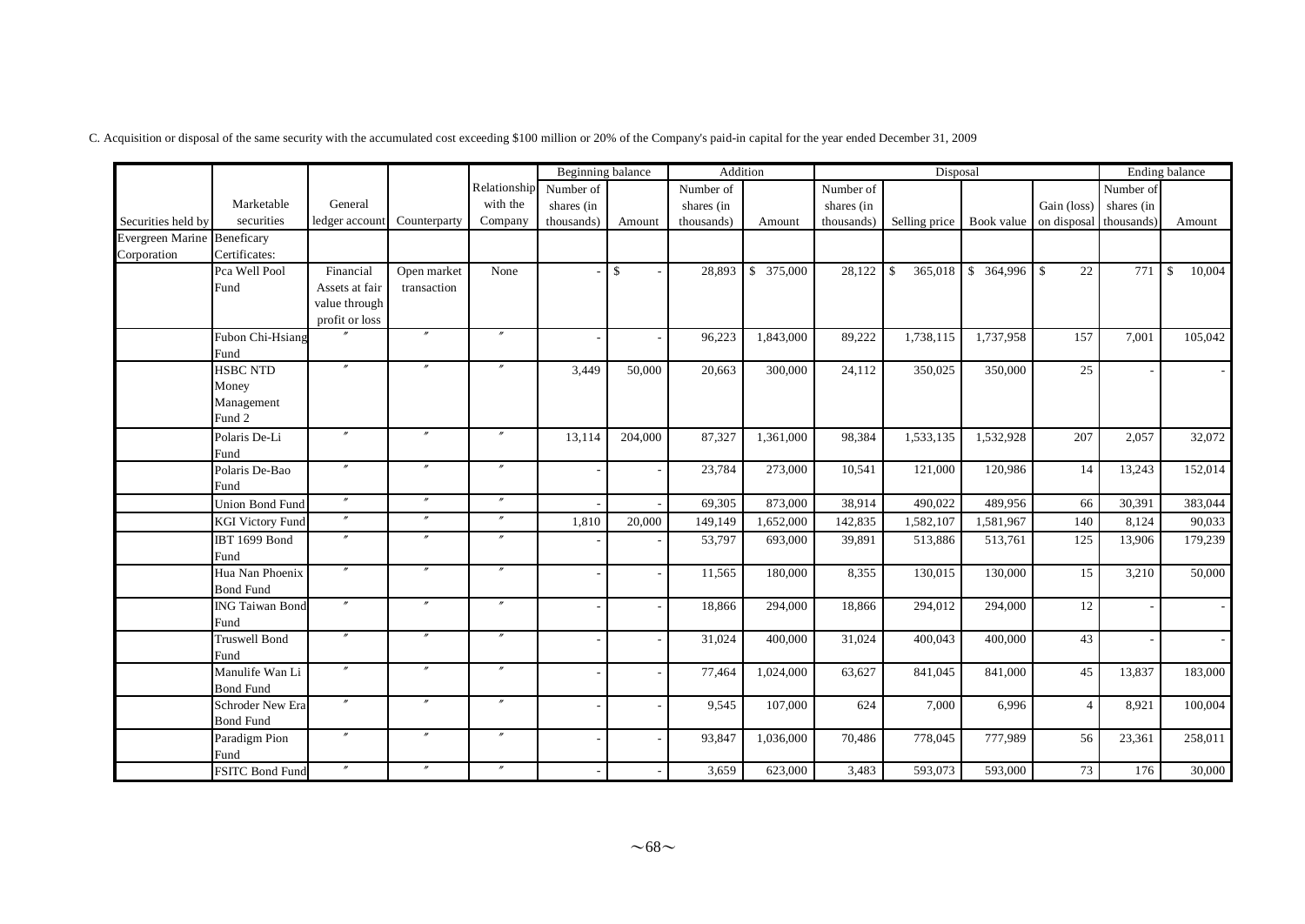|                                   |                       |                   |                   |                   | Beginning balance |                          |            | Addition   |            | Disposal      | <b>Ending balance</b> |                    |            |               |
|-----------------------------------|-----------------------|-------------------|-------------------|-------------------|-------------------|--------------------------|------------|------------|------------|---------------|-----------------------|--------------------|------------|---------------|
|                                   |                       |                   |                   | Relationship      | Number of         |                          | Number of  |            | Number of  |               |                       |                    | Number of  |               |
|                                   | Marketable            | General           |                   | with the          | shares (in        |                          | shares (in |            | shares (in |               |                       | Gain (loss)        | shares (in |               |
| Securities held by                | securities            | ledger account    | Counterparty      | Company           | thousands)        | Amount                   | thousands) | Amount     | thousands) | Selling price | Book value            | on disposal        | thousands) | Amount        |
| Evergreen Marine JF (Taiwan) Bond |                       | Financial         | Open market       | None              |                   | $\mathbb{S}$             | 23,902     | \$ 377,000 | 23,902     | 377,018<br>\$ | \$ 377,000            | $\mathbb{S}$<br>18 |            | $\mathcal{S}$ |
| Corporation                       | Fund                  | Assets at fair    | transaction       |                   |                   |                          |            |            |            |               |                       |                    |            |               |
|                                   |                       | value through     |                   |                   |                   |                          |            |            |            |               |                       |                    |            |               |
|                                   |                       | profit or loss    |                   |                   |                   |                          |            |            |            |               |                       |                    |            |               |
|                                   | JF (Taiwan) First     |                   |                   | $^{\prime\prime}$ |                   |                          | 15,512     | 225,000    | 15,512     | 225,036       | 225,000               | $\overline{36}$    |            |               |
|                                   | <b>Bond Fund</b>      |                   |                   |                   |                   |                          |            |            |            |               |                       |                    |            |               |
|                                   | Capital Income        | $^{\prime\prime}$ | $\prime\prime$    | $^{\prime\prime}$ | 2,602             | 40,000                   | 57,782     | 890,000    | 55,192     | 850,066       | 849,995               | 71                 | 5,192      | 80,005        |
|                                   | Fund                  |                   |                   |                   |                   |                          |            |            |            |               |                       |                    |            |               |
|                                   | Hua Nan Kirin         | $^{\prime\prime}$ | $\mathbf{v}$      | $^{\prime\prime}$ | 3,323             | 38,000                   | 78,537     | 900,000    | 81,860     | 938,135       | 938,000               | 135                |            |               |
|                                   | Fund                  |                   |                   |                   |                   |                          |            |            |            |               |                       |                    |            |               |
|                                   | Yuanta Wai Tai        | $^{\prime\prime}$ | $\prime\prime$    | $^{\prime\prime}$ |                   |                          | 18,664     | 270,000    | 1,383      | 20,002        | 20,000                | 2                  | 17,281     | 250,000       |
|                                   | <b>Bond Fund</b>      |                   |                   |                   |                   |                          |            |            |            |               |                       |                    |            |               |
|                                   | The Rsit              |                   | $\overline{''}$   | $^{\prime\prime}$ |                   |                          | 202,007    | 1,275,000  | 176,031    | 978,144       | 977,995               | 149                | 25,976     | 297,005       |
|                                   | <b>Enhanced Bond</b>  |                   |                   |                   |                   |                          |            |            |            |               |                       |                    |            |               |
|                                   | Fund                  |                   |                   |                   |                   |                          |            |            |            |               |                       |                    |            |               |
|                                   | <b>TIIM Bond Fund</b> | $^{\prime\prime}$ | $\prime\prime$    | $^{\prime\prime}$ |                   |                          | 79,963     | 1,153,000  | 52,585     | 758,053       | 758,000               | 53                 | 27,378     | 395,000       |
|                                   | Jih Sun Bond          |                   | $\overline{''}$   | $\overline{''}$   | 2,134             | 30,000                   | 63,555     | 896,000    | 65,689     | 926,137       | 926,000               | 137                |            |               |
|                                   | Fund                  |                   |                   |                   |                   |                          |            |            |            |               |                       |                    |            |               |
|                                   | PineBridge            | $^{\prime\prime}$ | $\overline{''}$   | $^{\prime\prime}$ |                   |                          | 53,716     | 707,000    | 50,296     | 662,027       | 661,960               | 67                 | 3,420      | 45,040        |
|                                   | Taiwan Bond           |                   |                   |                   |                   |                          |            |            |            |               |                       |                    |            |               |
|                                   | Fund                  |                   |                   |                   |                   |                          |            |            |            |               |                       |                    |            |               |
|                                   | <b>TLG Solomon</b>    | $^{\prime\prime}$ | $^{\prime\prime}$ | $^{\prime\prime}$ |                   |                          | 51,008     | 615,000    | 40,481     | 488,031       | 487,998               | 33                 | 10,527     | 127,002       |
|                                   | <b>Bond Fund</b>      | $\theta$          | $^{\prime\prime}$ | $^{\prime\prime}$ |                   |                          |            |            |            |               |                       |                    |            |               |
|                                   | Fuh-Hwa Bond          |                   |                   |                   |                   | $\overline{\phantom{a}}$ | 116,443    | 1,607,000  | 112,239    | 1,549,138     | 1,548,933             | 205                | 4,204      | 58,067        |
|                                   | Fund                  | $^{\prime\prime}$ | $^{\prime\prime}$ | $\prime\prime$    |                   |                          |            |            |            |               |                       |                    |            |               |
|                                   | Transcend             |                   |                   |                   |                   | $\overline{\phantom{a}}$ | 14,154     | 176,000    | 14,154     | 176,015       | 176,000               | 15                 |            |               |
|                                   | Fortune Fund          | $^{\prime\prime}$ | $^{\prime\prime}$ | $^{\prime\prime}$ |                   |                          |            |            |            |               |                       |                    |            |               |
|                                   | Mega Diamond          |                   |                   |                   | 4,209             | 50,000                   | 104,757    | 1,248,000  | 91,107     | 1,085,117     | 1,084,990             | 127                | 17,859     | 213,010       |
|                                   | <b>Bond Fund</b>      |                   | $^{\prime\prime}$ | $^{\prime\prime}$ |                   |                          |            |            |            |               |                       |                    |            |               |
|                                   | Cathay Bond<br>Fund   |                   |                   |                   |                   |                          | 9,376      | 112,000    |            |               |                       |                    | 9,376      | 112,000       |
|                                   | Taishin Lucky<br>Fund | $^{\prime\prime}$ | $^{\prime\prime}$ | $^{\prime\prime}$ |                   |                          | 53,983     | 573,000    | 53,983     | 573,045       | 573,000               | 45                 |            |               |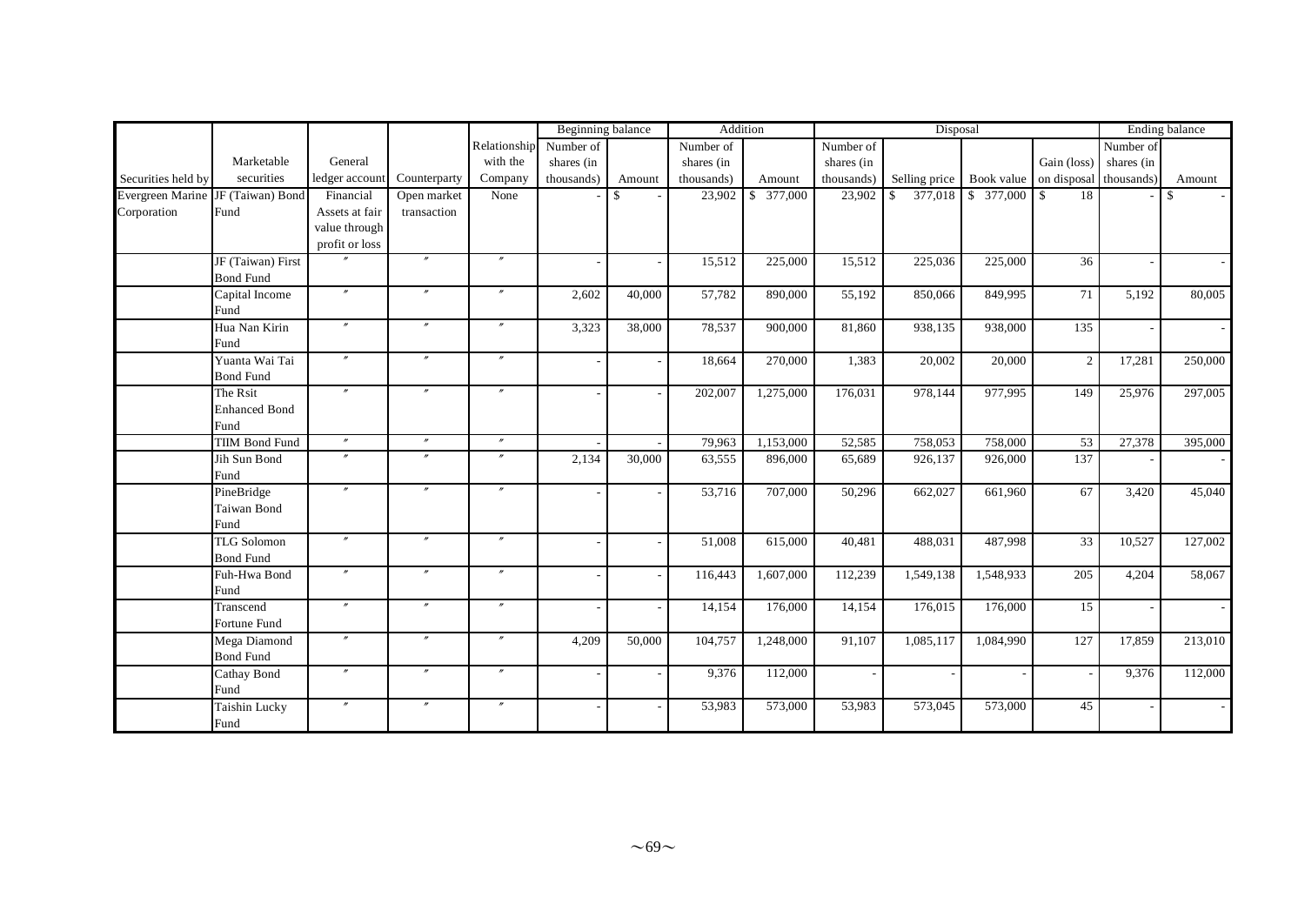|  | D. Purchases from or sales to related parties exceeding \$100 million or 20% of the Company's paid-in capital for the year ended December 31, 2009 |
|--|----------------------------------------------------------------------------------------------------------------------------------------------------|
|--|----------------------------------------------------------------------------------------------------------------------------------------------------|

|                                 |                                                                       |                                                         |                     | Transaction                                                          |        |                |                          | Differences in transactions<br>term compared to a third party<br>transactions | Notes/accounts receivable<br>(payable) |       |        |
|---------------------------------|-----------------------------------------------------------------------|---------------------------------------------------------|---------------------|----------------------------------------------------------------------|--------|----------------|--------------------------|-------------------------------------------------------------------------------|----------------------------------------|-------|--------|
| Purchaser/seller                | Counterparty                                                          | Relationship with the<br>Company                        | Purchases/<br>Sales | % of total<br>Credit term<br>Unit price<br>Amount<br>purchases/sales |        | Credit term    | Balance                  | % of total<br>notes/accounts<br>receivable<br>(payable)                       | Remark                                 |       |        |
| Evergreen Marine<br>Corporation | <b>Evergreen International</b><br>Storage & Transport<br>Corp. (EITC) | Investee accounted for by<br>equity method              | Purchases           | $\mathcal{S}$<br>808,417                                             | 5.54%  | $30 - 60$ days | -\$<br>۰                 |                                                                               | $ ($<br>9,139)                         | 0.80% |        |
|                                 | $^{\prime\prime}$                                                     | $\prime\prime$                                          | Sales               | 100,760                                                              | 0.67%  | $30 - 60$ days | ٠                        |                                                                               | 24,318                                 | 3.42% |        |
|                                 | Evergreen International<br>Corp.                                      | Investee of the Company's<br>major shareholder          | Purchases           | 364,654                                                              | 2.50%  | $30 - 60$ days |                          |                                                                               | 25,446                                 | 2.24% |        |
|                                 | $^{\prime\prime}$                                                     | $\prime$                                                | Sales               | 1,859,538                                                            | 12.35% | $30 - 60$ days | $\overline{\phantom{a}}$ |                                                                               | 54,621                                 | 7.69% |        |
|                                 | Taiwan Terminal<br>Services Co., Ltd.                                 | Subsidiary of the<br>Company                            | Purchases           | 629,317                                                              | 4.31%  | $30 - 60$ days |                          |                                                                               | 31,659)                                | 2.79% | (Note) |
|                                 | Greencompass Marine<br>S.A.                                           | Indirect subsidiary of the<br>Company                   | Purchases           | 247,085                                                              | 1.69%  | $30 - 60$ days | $\qquad \qquad$          |                                                                               |                                        |       | (Note) |
|                                 | $^{\prime\prime}$                                                     | $^{\prime\prime}$                                       | Sales               | 370,031                                                              | 2.46%  | $30 - 60$ days | ۰                        |                                                                               | 3,314                                  | 0.47% | (Note) |
|                                 | Gaining Enterprise S.A.                                               | Subsidiary of EITC<br>accounted for by equity<br>method | Purchases           | 1,737,508                                                            | 11.91% | $30 - 60$ days | ۰                        |                                                                               |                                        |       |        |

Note: This investment was written off when the consolidated financial statements were prepared.

E. Receivables from related parties exceeding \$100 million or 20% of the Company's paid-in capital for the year ended December 31, 2009

| Creditor                | Counterparty                         | Relationship with the Company   | Balance | Turnover rate |        | Overdue receivables | Amount received<br>subsequent to the balance | Allowance for bad |  |
|-------------------------|--------------------------------------|---------------------------------|---------|---------------|--------|---------------------|----------------------------------------------|-------------------|--|
|                         |                                      |                                 |         |               | Amount | <b>Action Taken</b> | sheet date                                   | debts             |  |
| <b>Evergreen Marine</b> | Evergreen International Corp.        | Investee of the Company's major | 188,312 |               |        |                     | 188,312                                      |                   |  |
| Corporation             |                                      | shareholder                     |         |               |        |                     |                                              |                   |  |
|                         | Evergreen International<br>S.A.(EIS) | The Company's major shareholder | 122,200 |               |        |                     | 122,200                                      |                   |  |
|                         | Italia Marittima S.p.A(ITS)          | Investee of Peony               | 673.507 |               |        |                     | 673,507                                      |                   |  |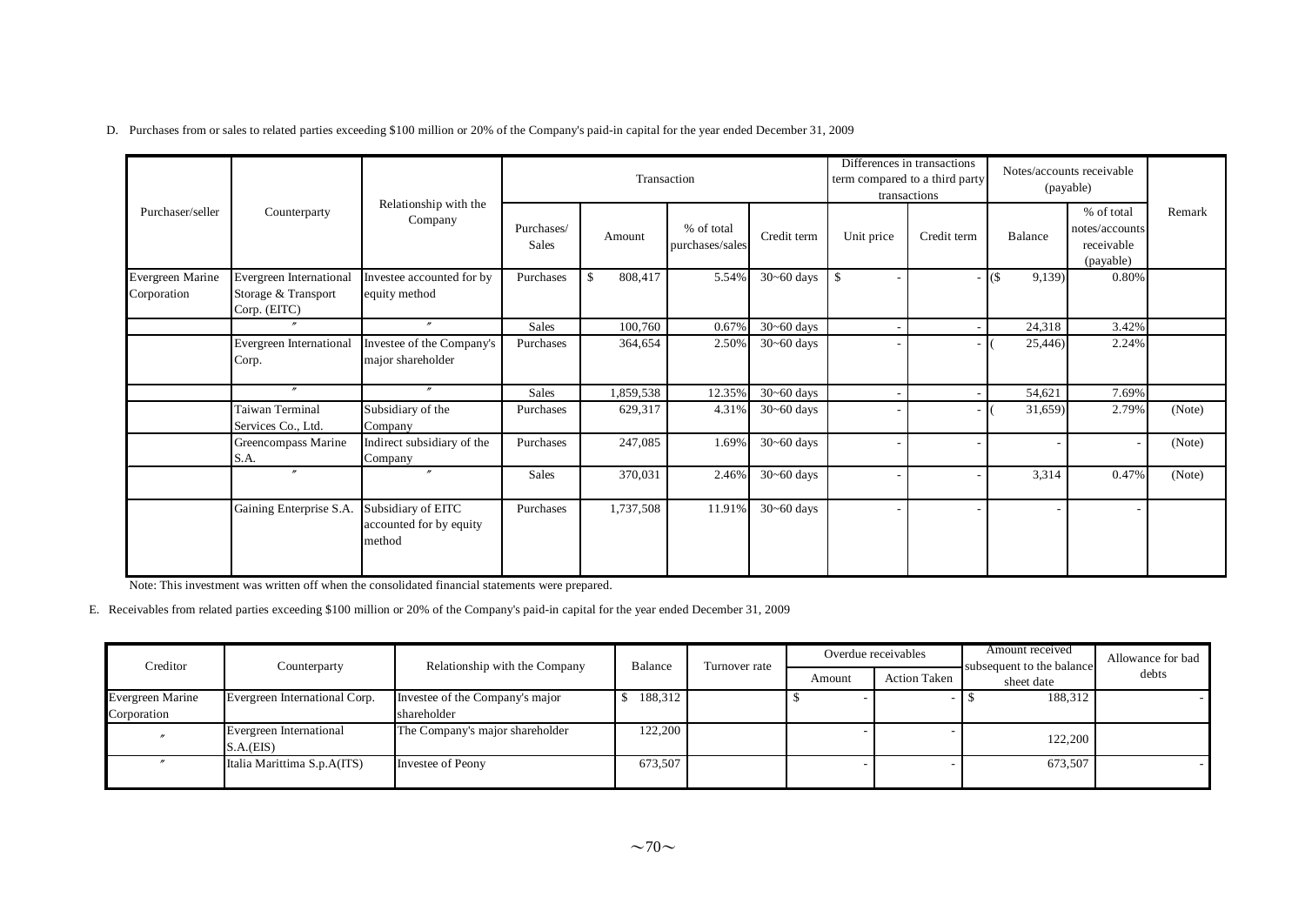#### (2)Disclosure information of investee companies

A. Disclosure of location and related information of investee companies:

|                                    |                                                                       | Location                                                                                       | Main activities                                                                   |                | Initial investment amount |                                 | Shares held as of December 31, 2009 |                                 |                                      |                                                          |                                                         |
|------------------------------------|-----------------------------------------------------------------------|------------------------------------------------------------------------------------------------|-----------------------------------------------------------------------------------|----------------|---------------------------|---------------------------------|-------------------------------------|---------------------------------|--------------------------------------|----------------------------------------------------------|---------------------------------------------------------|
| Investor                           | Investee                                                              |                                                                                                |                                                                                   | Ending Balance | Beginning<br>balance      | No. of shares<br>(in thousands) | Ownership (%)                       | Book value                      | Net income (loss)<br>of the investee | Investment income<br>(loss) recognized by<br>the Company | Remark                                                  |
| Evergreen<br>Marine<br>Corporation | Peony<br>Investment<br>S.A.                                           | East 53Rd<br>Street, Marbella,<br>MMG Building,<br>2nd Floor,<br>Panama, Republic<br>of Panama | Investment activities                                                             | USD 476,500    | <b>USD</b><br>476,500     | 4,765                           | 100.00                              | $\overline{\$}$ 39,534,025 (\$) | $14,094,495$ (\$)                    | 14,063,421)                                              | Subsidiary of<br>the Company<br>(Note)                  |
|                                    | Taiwan<br>Terminal<br>Services Co.,<br>Ltd.                           | 2F No.177 Szu<br>Wei 4th Rd.<br>Lingya District,<br>Kaohsiung,<br>Taiwan                       | Loading and<br>discharging<br>operations of<br>container yards                    | 55,000         | 55,000                    | 5,500                           | 55.00                               | 88,284                          | 11,558                               | 6,357                                                    | (Note)                                                  |
|                                    | Charng Yang<br>Development<br>Co., Ltd.                               | 2F, No.369,<br>Jingguo Rd.,<br>Taoyuan City,<br>Taoyuan County,<br>Taiwan                      | Development, rental,<br>and sale of<br>residential and<br>commercial<br>buildings | 320,000        | 320,000                   | 42,504                          | 40.00                               | 540,458                         | 119,259                              | 47,703                                                   | Investee<br>accounted for<br>under the equity<br>method |
|                                    | Evergreen<br>International<br>Storage and<br>Transport<br>Corporation | No.899, Jingguo<br>Rd., Taoyuan City, transportation and<br>Taoyuan County,<br>Taiwan          | Container<br>gas stations                                                         | 4,753,514      | 4,753,514                 | 424,062                         | 39.74                               | 7,932,844                       | 671,086                              | 330,948                                                  |                                                         |
|                                    | Evergreen<br>Security<br>Corporation                                  | 4&5F, No.111,<br>Sungjiang Rd.,<br>Taipei, Taiwan                                              | General security<br>guards services                                               | 25,000         | 25,000                    | 4,000                           | 31.25                               | 73,919                          | 28,051                               | 8,766                                                    |                                                         |
|                                    | <b>EVA Airways</b><br>Corporation                                     | 11F. No.376.<br>Rd., Lu Chu<br>Township,<br>Taoyuan County,<br>Taiwan                          | International<br>Section 1, Hsinnan passenger and cargo<br>transportation         | 10,767,879     | 9,267,879                 | 572,257                         | 19.32                               | 6,186,214                       | $2,844,254$ )                        | 540,724)                                                 | $\overline{''}$                                         |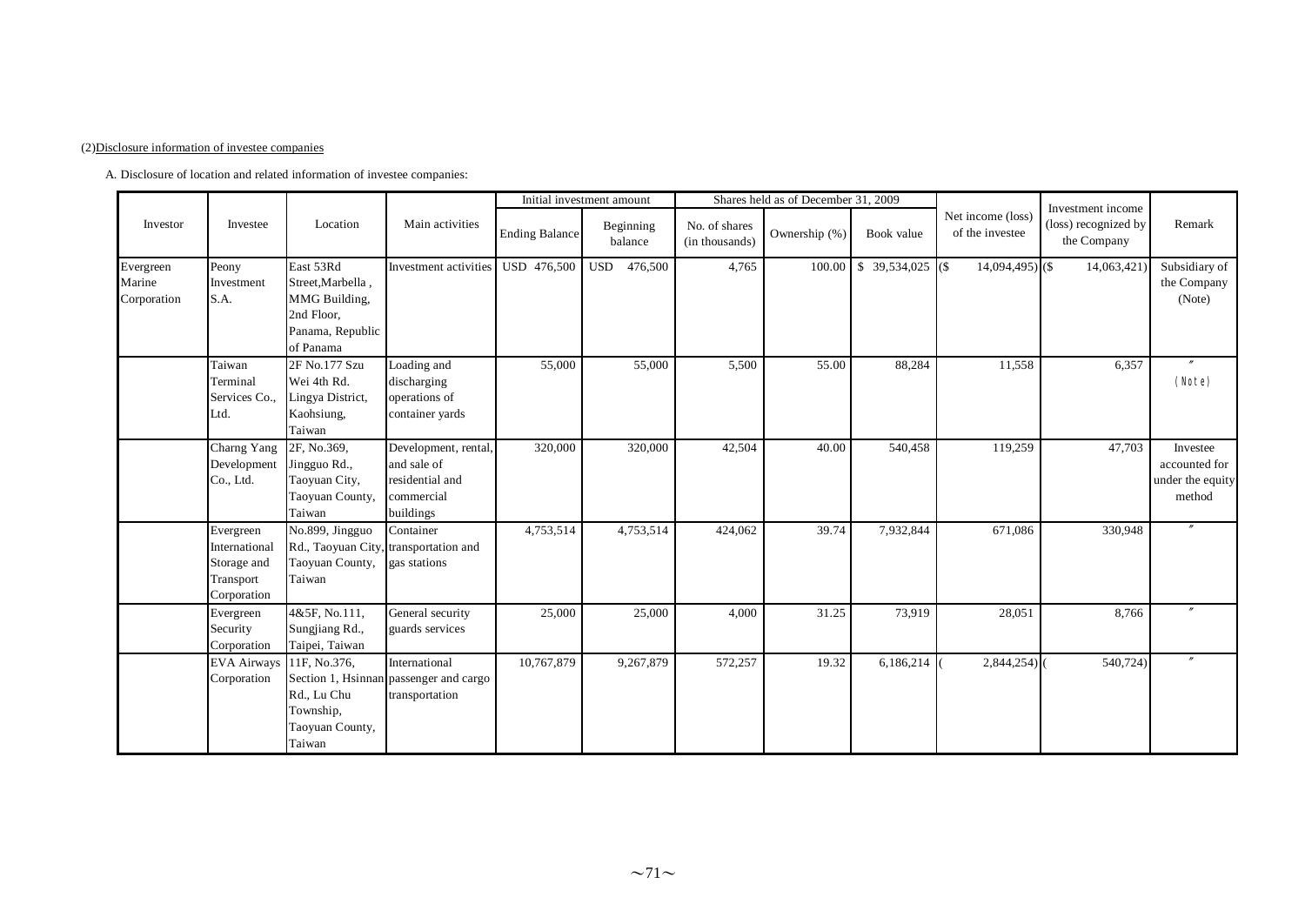|                                    |                                                     | Location                                                                                       | Main activities                                    | Initial investment amount |            |                      |                                 | Shares held as of December 31, 2009 |                      | Net income (loss)       | Investment income                   |                                                         |
|------------------------------------|-----------------------------------------------------|------------------------------------------------------------------------------------------------|----------------------------------------------------|---------------------------|------------|----------------------|---------------------------------|-------------------------------------|----------------------|-------------------------|-------------------------------------|---------------------------------------------------------|
| Investor                           | Investee                                            |                                                                                                |                                                    | <b>Ending Balance</b>     |            | Beginning<br>balance | No. of shares<br>(in thousands) | Ownership (%)                       | Book value           | of the investee         | (loss) recognized by<br>the Company | Remark                                                  |
| Evergreen<br>Marine<br>Corporation | Taipei Port<br>Container<br>Terminal<br>Corporation | No.25 Siajhuwei,<br>Syuntang<br>Village, Bali<br>Township, Taipei<br>County, Taiwan            | Container<br>distribution and<br>cargo stevedoring | 883,731                   |            | 640,000              | 88,344                          | 21.03                               | 863,477 (            | 78,838)                 | 15,840)                             | Investee<br>accounted for<br>under the equity<br>method |
| Peony<br>Investment S.A.           | Greencompass East 53Rd<br>Marine S. A.              | Street, Uarbella,<br>MMG Building,<br>2nd Floor,<br>Panama, Republic<br>of Panama              | Marine<br>transportation                           | USD 353,500               | <b>USD</b> | 353,500              | 3,535                           | 100.00                              | USD 750,106          | $213,643$ (USD<br>(USD) | 213,643)                            | Indirect<br>subsidiary of the<br>Company<br>(Note)      |
|                                    | Vigor<br>Enterprise<br>S.A.                         | East 53Rd<br>Street, Uarbella.<br>MMG Building,<br>2nd Floor.<br>Panama, Republic<br>of Panama | Investment holding<br>company                      | <b>USD</b><br>500         | <b>USD</b> | 500                  | 5                               | 100.00                              | <b>USD</b>           | 542 (USD)               | $13$ $\sqrt{\text{USD}}$<br>13)     | (Note)                                                  |
|                                    | Clove Holding Craigmuir<br>Ltd.                     | Chambers, P.O.<br>Box71, Road<br>Town, Tortola,<br>B.V.I.                                      | Investment holding<br>company                      | 52,549<br><b>USD</b>      | <b>USD</b> | 52,549               | 10                              | 100.00                              | USD 115,065          | <b>USD</b><br>4,036     | <b>USD</b><br>4,036                 | $^{\prime\prime}$<br>(Note)                             |
|                                    | Evergreen<br>Marine (UK)<br>Ltd.                    | 160 Euston Road,<br>London NW 12<br>DX, U.K.                                                   | Marine<br>transportation                           | <b>USD</b><br>1,503       | <b>USD</b> | 1,503                | 765                             | 51.00                               | 42,116<br><b>USD</b> | 152,948) (USD<br>(USD   | 78,004)                             | $\prime\prime$<br>(Note)                                |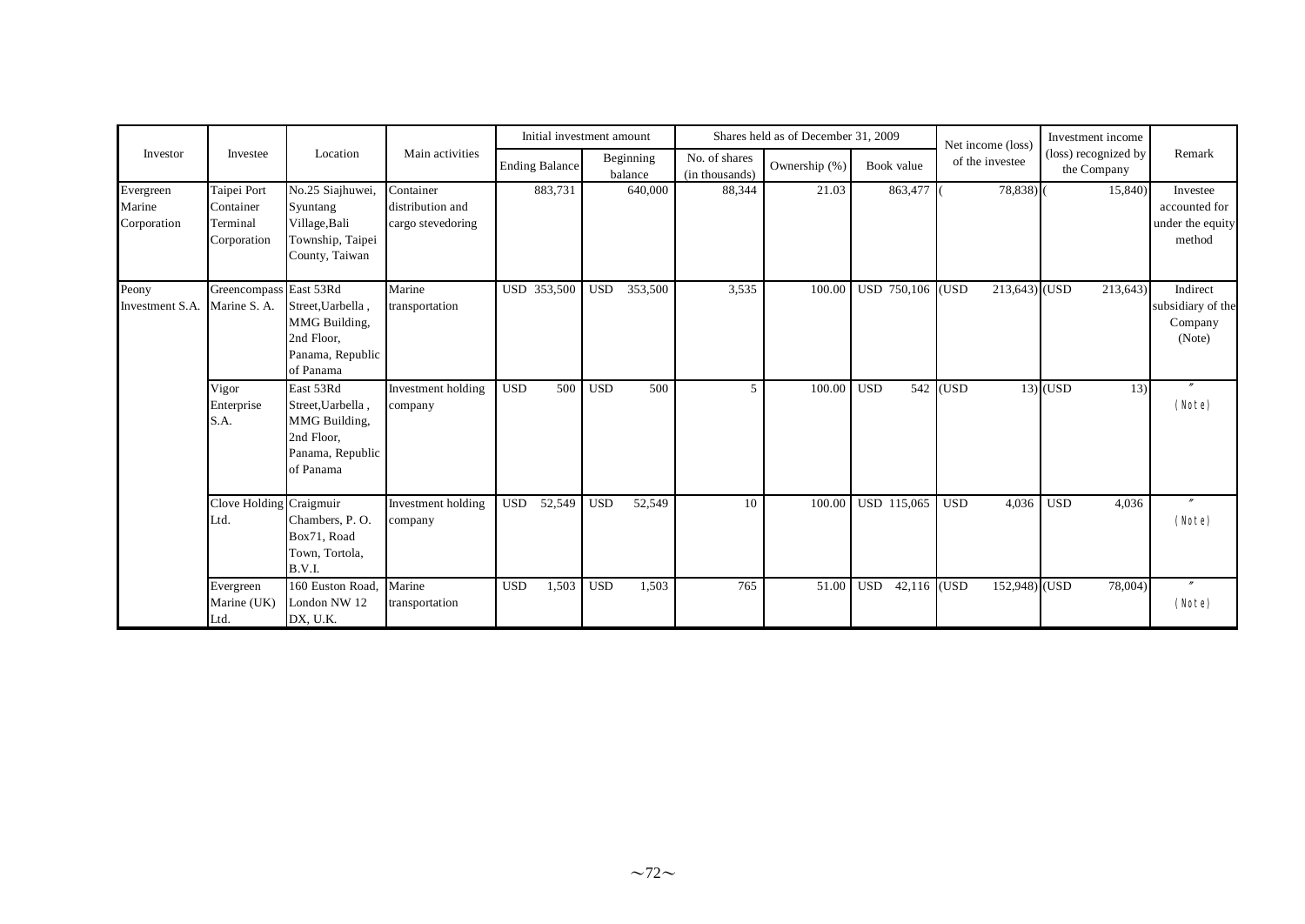|                          |                                                               |                                                                                                                                                            |                                                                                                              |            | Initial investment amount |            |                      |                                 | Shares held as of December 31, 2009 |            |                   |            | Net income (loss) | Investment income                   |       |                                                    |
|--------------------------|---------------------------------------------------------------|------------------------------------------------------------------------------------------------------------------------------------------------------------|--------------------------------------------------------------------------------------------------------------|------------|---------------------------|------------|----------------------|---------------------------------|-------------------------------------|------------|-------------------|------------|-------------------|-------------------------------------|-------|----------------------------------------------------|
| Investor                 | Investee                                                      | Location                                                                                                                                                   | Main activities                                                                                              |            | <b>Ending Balance</b>     |            | Beginning<br>balance | No. of shares<br>(in thousands) | Ownership (%)                       |            | Book value        |            | of the investee   | (loss) recognized by<br>the Company |       | Remark                                             |
| Peony<br>Investment S.A. | Evergreen<br>Heavy<br>Industrial<br>Corp(M)<br>Berhad         | Lot 139, Jalan,<br>Cecair, Phase 2<br><b>Free Trade Zone</b><br><b>Johor Port</b><br>Authority, 81700<br>Pasir Gudang,<br>Johor, Johore<br>Bahru, Malaysia | Container<br>manufacturing                                                                                   |            | USD 27,295                | <b>USD</b> | 27,295               | 42,120                          | 84.44                               |            | USD $39,699$ (USD |            |                   | $1,617$ (USD                        | 1,365 | Indirect<br>subsidiary of the<br>Company<br>(Note) |
|                          | PT. Multi<br>Bina Pura<br>International                       | JL Raya Cakung<br>Cilincing, RT,<br>002-05, Desa<br>6043 Jakarta<br>14260. Indonesia<br>Lot 139, Jalan                                                     | Loading and<br>discharging<br>operations of<br>Rorotan P.O. Box container yards and<br>inland transportation | <b>USD</b> | 20,204                    | <b>USD</b> | 20,204               | 68                              | 95.30                               | <b>USD</b> | 14,464            | <b>USD</b> | 1,970             | <b>USD</b>                          | 1,878 | $\prime$<br>(Note)                                 |
|                          | PT. Multi<br>Bina<br>Transport                                | JL Raya Cakung<br>Cilincing, RT,<br>002-05, Desa<br>6043 Jakarta<br>14260. Indonesia<br>Lot 139, Jalan                                                     | Loading and<br>discharging<br>operations of<br>Rorotan P.O. Box container yards and<br>inland transportation | <b>USD</b> | 804                       | <b>USD</b> | 804                  | 2                               | 17.39                               | <b>USD</b> | 534               | <b>USD</b> | 595               | <b>USD</b>                          | 103   | $^{\prime\prime}$<br>(Note)                        |
|                          | PT. Evergreen Gedung Price<br>Shipping<br>Agency<br>Indonesia | waterhouse<br>coopers 9-10th<br>Floors Jl. H.R.<br>Rasuna said kav.<br>C-03 Jakarta<br>12920, Indonesia                                                    | Shipping agency                                                                                              | <b>USD</b> | 973                       | <b>USD</b> | 973                  |                                 | 51.00                               | <b>USD</b> | 1,651             | <b>USD</b> | 475               | <b>USD</b>                          | 242   | $^{\prime\prime}$<br>(Note)                        |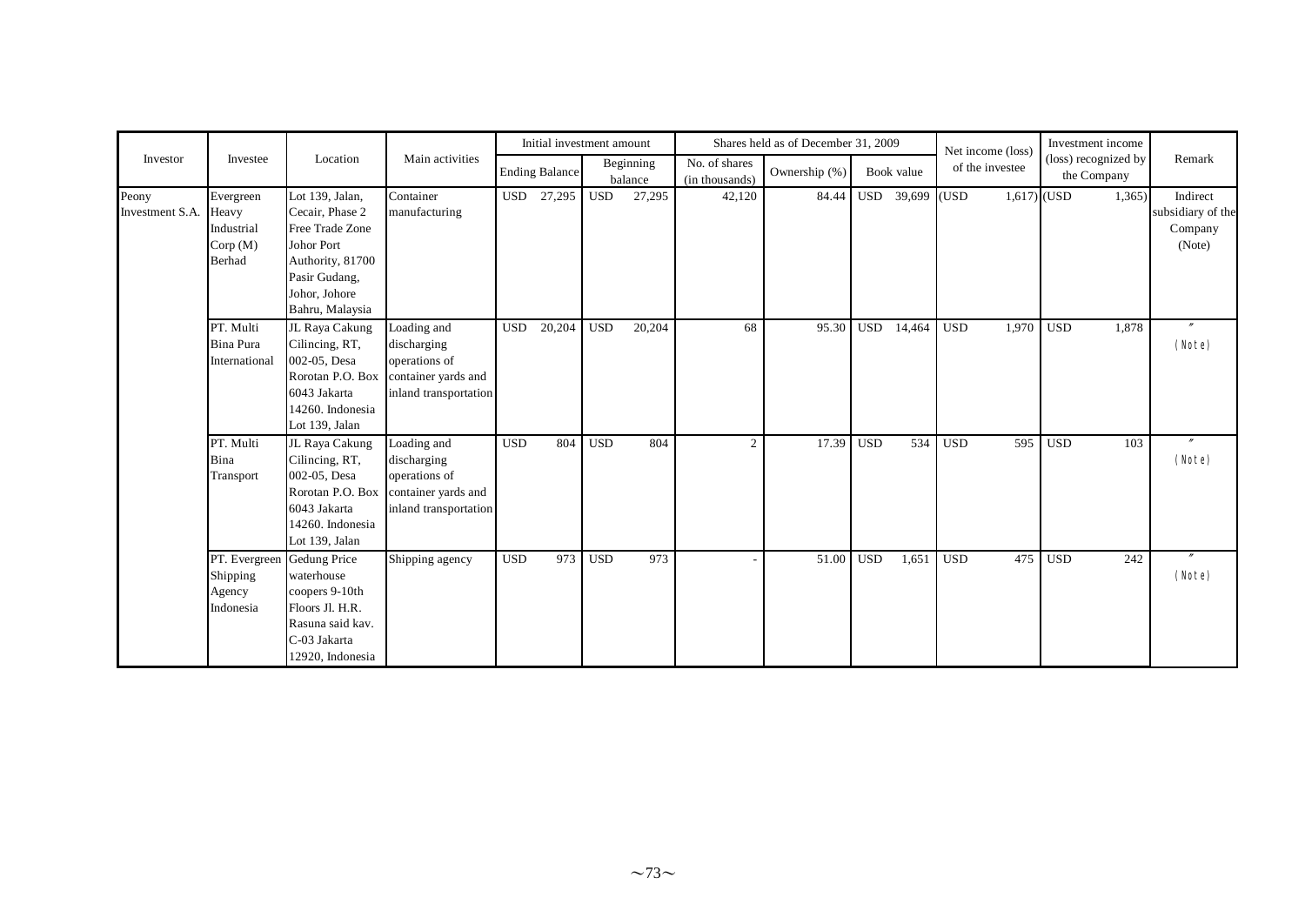|                          |                                                             |                                                                                                                  |                                                                                              |            | Initial investment amount |            |                      |                                 | Shares held as of December 31, 2009 |            |            | Net income (loss) | Investment income                   |                                                    |
|--------------------------|-------------------------------------------------------------|------------------------------------------------------------------------------------------------------------------|----------------------------------------------------------------------------------------------|------------|---------------------------|------------|----------------------|---------------------------------|-------------------------------------|------------|------------|-------------------|-------------------------------------|----------------------------------------------------|
| Investor                 | Investee                                                    | Location                                                                                                         | Main activities                                                                              |            | <b>Ending Balance</b>     |            | Beginning<br>balance | No. of shares<br>(in thousands) | Ownership (%)                       |            | Book value | of the investee   | (loss) recognized by<br>the Company | Remark                                             |
| Peony<br>Investment S.A. | Shenzhen<br>Greentrans<br>Co., Ltd.                         | San Jiao Long<br>Warehouse &<br>Transportation Storage Zone, Fu<br>kang Rd.,<br>Hengang town,<br>Shenzhen, China | Loading,<br>discharging, storage,<br>repair, cleaning and<br>transportation of<br>containers | <b>USD</b> | 3,134                     | <b>USD</b> | 3,134                |                                 | 55.00                               | <b>USD</b> | 3,432 (USD |                   | $20)$ (USD<br>11)                   | Indirect<br>subsidiary of the<br>Company<br>(Note) |
|                          | Evergreen<br>Shipping<br>Agency<br>(Singapore)<br>PTE. Ltd. | 333 Jalan Besar,<br>Singapore 209018                                                                             | Shipping agency                                                                              | <b>USD</b> | 2,157                     | <b>USD</b> | 2,157                | 765                             | 51.00                               | <b>USD</b> | 4,461      | <b>USD</b><br>500 | <b>USD</b><br>255                   | $\prime\prime$<br>(Note)                           |
|                          | Evergreen<br>Shipping<br>Agency<br>(Thailand)<br>Co., Ltd.  | Green Tower, 24-<br>25th Floors<br>3656/81 Rama IV<br>Road Klongton<br>Klongtoey<br>Bangkok 10110                | Shipping agency                                                                              | <b>USD</b> | 1,474                     | <b>USD</b> | 1,474                | 408                             | 51.00                               | <b>USD</b> | 1,957      | <b>USD</b><br>684 | <b>USD</b><br>349                   | $\prime\prime$<br>(Note)                           |
|                          | Evergreen<br>Shipping<br>Agency<br>(Korea) Corp.            | 15th Fl., Korea<br>Express Center,<br>83-5, 4-Ka, Jung-<br>Ang Dong Jung-<br>Ku, Pusan,<br>Republic of Korea     | Shipping agency                                                                              | <b>USD</b> | 2,426                     | <b>USD</b> | 2,426                | 121                             | 100.00                              | <b>USD</b> | 1,313      | 35<br><b>USD</b>  | <b>USD</b><br>35                    | $\mathbf{v}$<br>(Note)                             |
|                          | Armand<br>Investment<br>(Netherlands)<br>N.V.               | Van Engelenweg<br>21A Curacao<br>Netherlands<br>Antilles                                                         | Investment holding<br>company                                                                | <b>USD</b> | 3,710                     | <b>USD</b> | 3,710                | $\overline{4}$                  | 70.00                               | <b>USD</b> | 8,789      | (USD              | $296)$ (USD<br>207)                 | $^{\prime\prime}$<br>(Note)                        |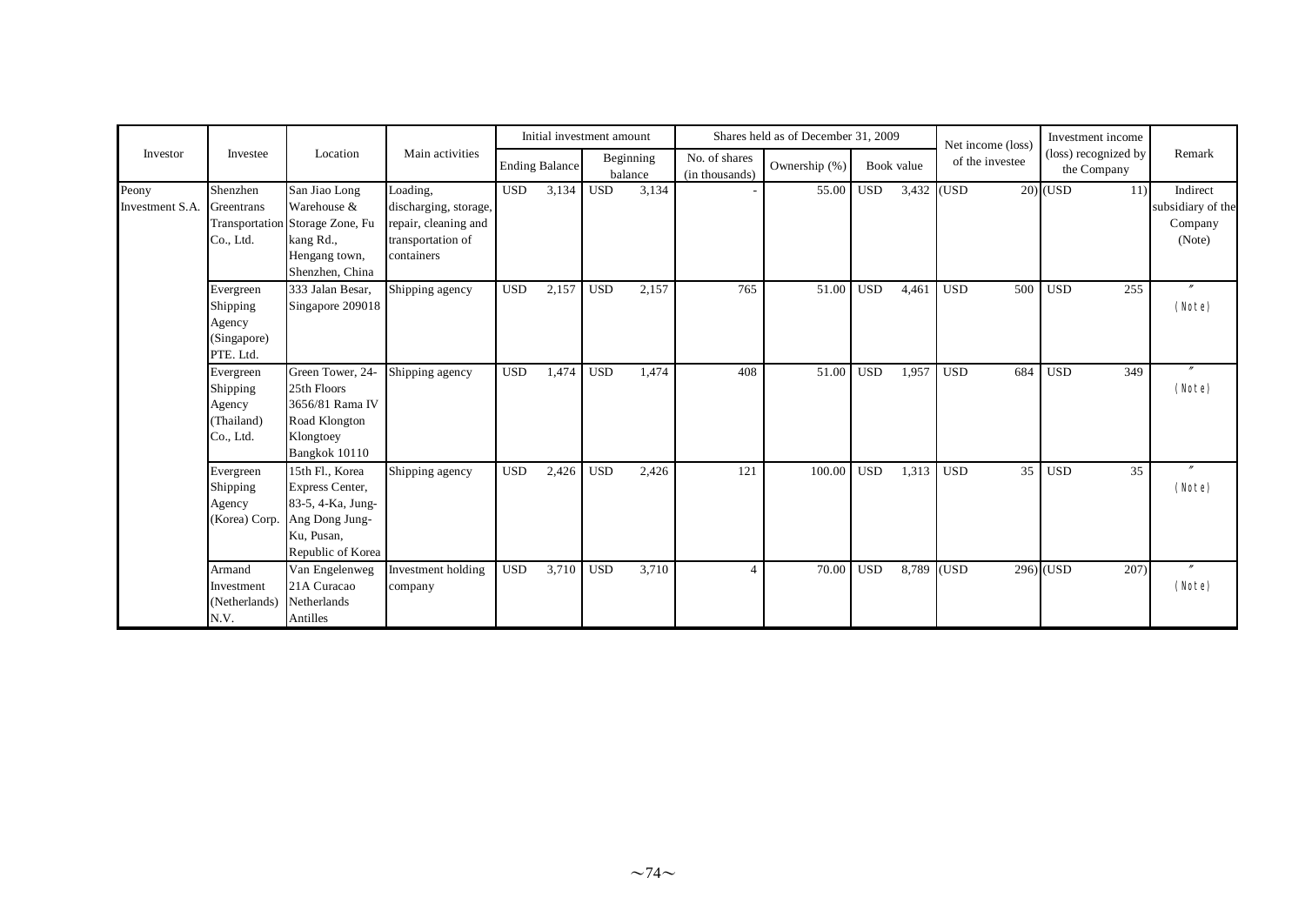|                          |                                                                |                                                                                                       |                 |            | Initial investment amount |            |                      |                                 | Shares held as of December 31, 2009 |              |            |            | Net income (loss) | Investment income                   |     |                                                    |
|--------------------------|----------------------------------------------------------------|-------------------------------------------------------------------------------------------------------|-----------------|------------|---------------------------|------------|----------------------|---------------------------------|-------------------------------------|--------------|------------|------------|-------------------|-------------------------------------|-----|----------------------------------------------------|
| Investor                 | Investee                                                       | Location                                                                                              | Main activities |            | <b>Ending Balance</b>     |            | Beginning<br>balance | No. of shares<br>(in thousands) | Ownership (%)                       |              | Book value |            | of the investee   | (loss) recognized by<br>the Company |     | Remark                                             |
| Peony<br>Investment S.A. | Evergreen<br>Shipping<br>Agency<br>(Deutschland) 20097<br>GmbH | Evergreen<br>Building<br>Amsinckstrasse 55<br>Hamburg, Germany                                        | Shipping agency | <b>USD</b> | 8,316                     | <b>USD</b> | 8,316                |                                 | 100.00                              | $_{\rm USD}$ | 9,269      | <b>USD</b> | 253               | <b>USD</b>                          | 253 | Indirect<br>subsidiary of the<br>Company<br>(Note) |
|                          | Evergreen<br>Shipping<br>Agency<br>(Ireland) Ltd.              | 22 Fiztwilliam<br>Place, Dublin 2,<br>Ireland                                                         | Shipping agency | <b>USD</b> | 95                        | <b>USD</b> | 95                   |                                 | 100.00                              | <b>USD</b>   | 183        | <b>USD</b> | 31                | <b>USD</b>                          | 31  | $^{\prime\prime}$<br>(Note)                        |
|                          | Evergreen<br>Shipping<br>Pvt. Ltd.                             | J.N. Heredia Marg Shipping agency<br><b>Ballard Estate</b><br>Agency (India) Mumbai 400 038,<br>India |                 | <b>USD</b> | 184                       | <b>USD</b> | 184                  | 100                             | 99.99                               | <b>USD</b>   | 1,747      | <b>USD</b> | $\mathbf Q$       | <b>USD</b>                          | 9   | $^{\prime\prime}$<br>(Note)                        |
|                          | Evergreen<br>Shipping<br>Agency<br>Australia)<br>Pty. Ltd.     | Level 13,181<br>Miller Street,<br>North Sydney<br><b>NSW 2060</b><br>Australia                        | Shipping agency | <b>USD</b> | 247                       | <b>USD</b> | 232                  |                                 | 67.50                               | <b>USD</b>   | 121        | (USD)      |                   | $78)$ (USD                          | 53) | $\prime\prime$<br>(Note)                           |
|                          | Evergreen<br>Shipping<br>Agency<br>(Netherlands)<br>B.V.       | Oudelandseweg<br>33, 3194AR,<br>Hoogyliet,<br>Rotterdam, The<br>Netherlands                           | Shipping agency | <b>USD</b> | 3,977                     | <b>USD</b> | 3,977                |                                 | 100.00                              | <b>USD</b>   | 4,728      | <b>USD</b> | 246               | <b>USD</b>                          | 246 | $^{\prime\prime}$<br>(Note)                        |
|                          | Evergreen<br>Shipping<br>S.A.                                  | Tour Franklin-La<br>Defense 8, 92042<br>Agency France Paris La Defense<br>Cedex-France.               | Shipping agency | <b>USD</b> | 907                       | <b>USD</b> | 907                  |                                 | 99.40                               | <b>USD</b>   | 1,236      | <b>USD</b> | 196               | <b>USD</b>                          | 195 | (Note)                                             |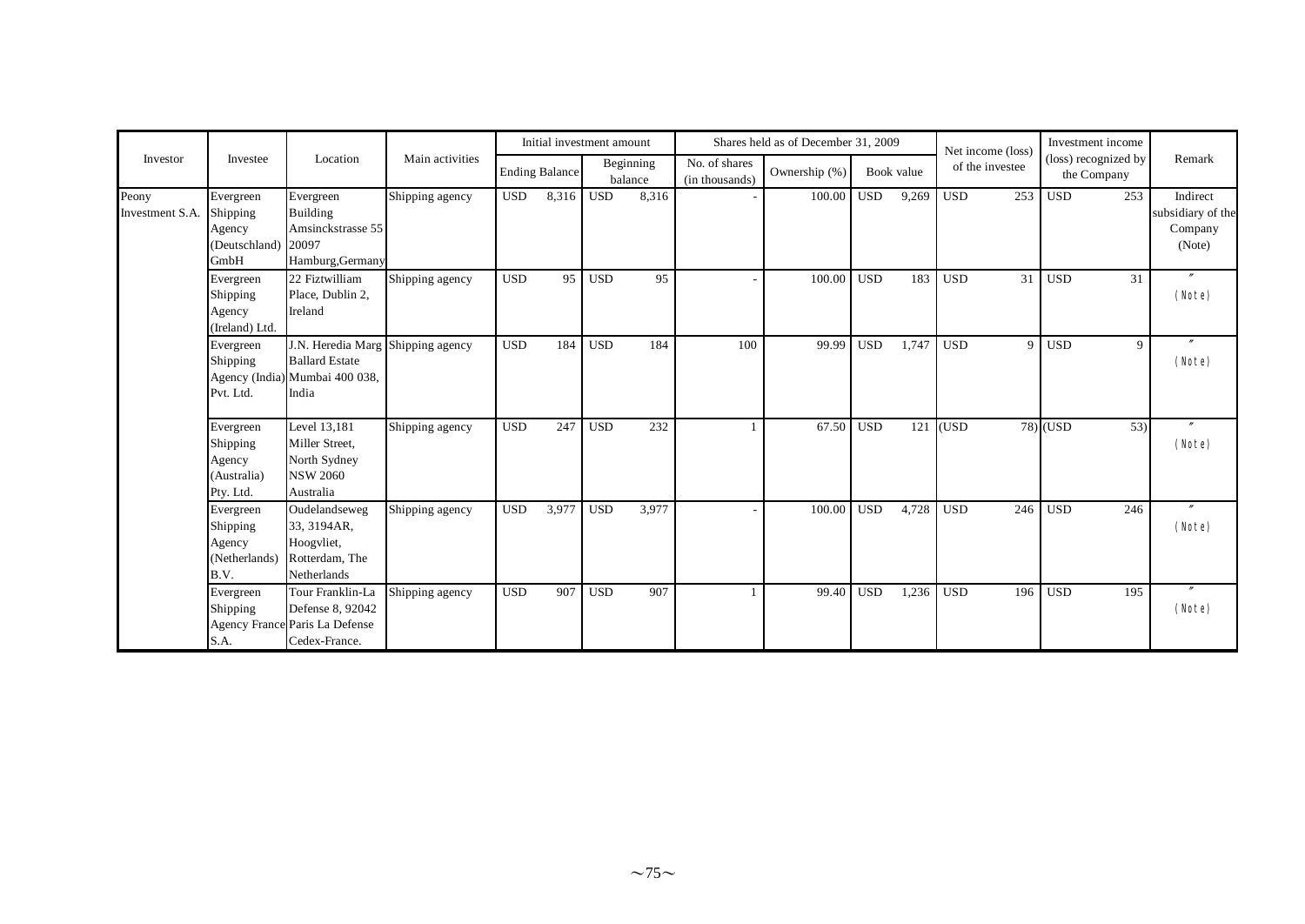|                          |                                                          |                                                                                                                                                     |                 |            | Initial investment amount |            |                      |                                 | Shares held as of December 31, 2009 |            |            |            | Net income (loss) |              | Investment income                   |                                                    |
|--------------------------|----------------------------------------------------------|-----------------------------------------------------------------------------------------------------------------------------------------------------|-----------------|------------|---------------------------|------------|----------------------|---------------------------------|-------------------------------------|------------|------------|------------|-------------------|--------------|-------------------------------------|----------------------------------------------------|
| Investor                 | Investee                                                 | Location                                                                                                                                            | Main activities |            | <b>Ending Balance</b>     |            | Beginning<br>balance | No. of shares<br>(in thousands) | Ownership (%)                       |            | Book value |            | of the investee   |              | (loss) recognized by<br>the Company | Remark                                             |
| Peony<br>Investment S.A. | Evergreen<br>Shipping<br>(Spain) S.L.                    | Calle Siete Aguas,<br>11 - Eetlo. 46023<br>Valencia, Spain                                                                                          | Shipping agency | <b>USD</b> | 3,870                     | <b>USD</b> | 3,870                | 3                               | 55.00                               | <b>USD</b> | 5,304      | <b>USD</b> | 3,550             | <b>USD</b>   | 1.953                               | Indirect<br>subsidiary of the<br>Company<br>(Note) |
|                          | Evergreen<br>Shipping<br>Agency<br>(Poland) SP.<br>ZO. O | UL. Postepu 18,<br>02-676 Warszawa,<br>Poland                                                                                                       | Shipping agency | <b>USD</b> | 662                       | <b>USD</b> | 662                  | $\overline{2}$                  | 100.00                              | <b>USD</b> | 608        | <b>USD</b> | 18                | <b>USD</b>   | 18                                  | (Note)                                             |
|                          | Evergreen                                                | Pje. Carabelas<br>Argentina S.A. 344, CABA, Bs.<br>As. Argentina                                                                                    | Leasing         | <b>USD</b> | 140                       | <b>USD</b> | 140                  | 150                             | 95.00                               | <b>USD</b> | 97         | (USD)      |                   | $107)$ (USD  | 102)                                | (Note)                                             |
|                          | Evergreen<br>Shipping<br>Agency (Italy)<br>S.p.A.        | Scali Cerere, 9<br>Livorno Italy                                                                                                                    | Shipping agency | <b>USD</b> | 2,352                     | <b>USD</b> | 2,352                | $\mathbf{1}$                    | 55.00                               | <b>USD</b> | 2,417      | (USD)      |                   | $1,494$ (USD | 822)                                | (Note)                                             |
|                          | Evergreen<br>Shipping<br>Agency<br>(Russia) Ltd.         | 6 Sofiyskaya<br>Street, ST<br>Petersburg,<br>192236 Russia                                                                                          | Shipping agency | <b>USD</b> | 848                       | <b>USD</b> | 848                  |                                 | 51.00                               | <b>USD</b> | 517        | <b>USD</b> | 781               | <b>USD</b>   | 398                                 | (Note)                                             |
|                          | Evergreen<br>Shipping<br>Agency<br>(Vietnam)<br>Corp.    | 13F, 37 Ton Duc<br>Thang St., Dist 1.,<br>HCMC, Vietnam                                                                                             | Shipping agency | <b>USD</b> | 454                       | <b>USD</b> | 454                  | $\overline{\phantom{a}}$        | 51.00                               | <b>USD</b> | 801        | <b>USD</b> | 991               | <b>USD</b>   | 505                                 | (Note)                                             |
|                          | Evergreen<br>Africa) (PTY) Riley Road<br>Ltd.            | Bedfordview<br>Agency (South Office Park NO. 3<br>Bedfordview<br>2007, 2008<br>Gauteng Province,<br>Johannesburg,<br>Gauteng, 2008,<br>P.O.BOX 1471 | Shipping agency | <b>USD</b> | 550                       | <b>USD</b> |                      | 5,500                           | 55.00                               | <b>USD</b> | 1,822      | <b>USD</b> | 1,729             | <b>USD</b>   | 951                                 | (Note)                                             |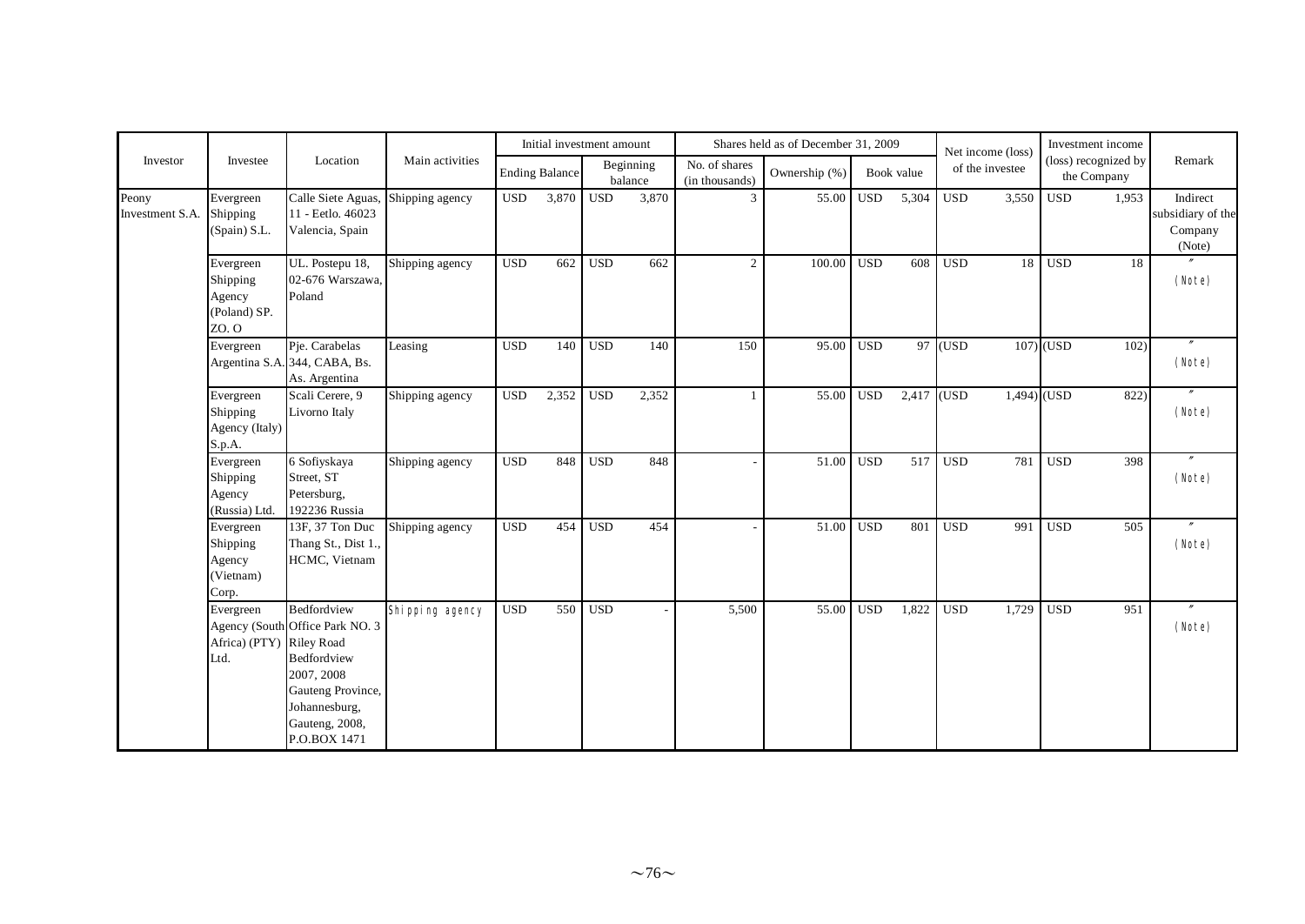|                          |                                                                                 |                                                                                                                     |                                                                                                                                               |            | Initial investment amount |            |                      |                                 | Shares held as of December 31, 2009 |            |            |            | Net income (loss) |             | Investment income                   |                                                                                |
|--------------------------|---------------------------------------------------------------------------------|---------------------------------------------------------------------------------------------------------------------|-----------------------------------------------------------------------------------------------------------------------------------------------|------------|---------------------------|------------|----------------------|---------------------------------|-------------------------------------|------------|------------|------------|-------------------|-------------|-------------------------------------|--------------------------------------------------------------------------------|
| Investor                 | Investee                                                                        | Location                                                                                                            | Main activities                                                                                                                               |            | <b>Ending Balance</b>     |            | Beginning<br>balance | No. of shares<br>(in thousands) | Ownership (%)                       |            | Book value |            | of the investee   |             | (loss) recognized by<br>the Company | Remark                                                                         |
| Peony<br>Investment S.A. | Qingdao<br>Evergreen<br>Container<br>Storage $&$<br>Transportation<br>Co., Ltd. | No.114 Huangho<br>E. Rd., Huangdao transportation,<br>District<br>Qingdao, China                                    | Inland container<br>container storage,<br>loading, discharging,<br>leasing, repair,<br>clearing, and related<br>activities                    | <b>USD</b> | 4,447                     | <b>USD</b> | 4,447                |                                 | $40.00$ USD                         |            | 6,717      | <b>USD</b> | 2,213             | <b>USD</b>  | 885                                 | Investee<br>company of<br>Peony<br>accounted for<br>under the equity<br>method |
|                          | Kingtrans<br>International<br>Logistics<br>(Tianjin) Co.,<br>Ltd.               | No.12 Yuejin Rd.<br><b>Tianjin Port</b><br>International<br>Logistics Center,<br>Tanggu District,<br>Tianjin, China | Inland container<br>transportation,<br>container storage,<br>loading, discharging,<br>leasing, repair,<br>cleaning, and related<br>activities | <b>USD</b> | 2,000                     | <b>USD</b> | 2,000                |                                 | $20.00$ USD                         |            | 2,102      | (USD)      |                   | $190)$ (USD | 38)                                 | $\boldsymbol{''}$                                                              |
|                          | Ningbo<br>Victory<br>Container Co.,<br>Ltd.                                     | No.201 Xiaoshan<br>Rd., Taipingyang<br>Industrial Area,<br>Beilun, Ningbo,<br>Zhejiang, China                       | Inland container<br>transportation,<br>container storage,<br>loading, discharging,<br>leasing, repair,<br>cleaning, and related<br>activities | <b>USD</b> | 1,199                     | <b>USD</b> | 1,199                | ٠.                              | 40.00                               | <b>USD</b> | 2,298      | <b>USD</b> | 1,002             | <b>USD</b>  | 401                                 |                                                                                |
|                          | <b>Balsam</b><br>Investment<br>(NetherLands) Curacao,<br>N.V.                   | 21-A Van<br>Engelenweg,<br>Netherlands,<br>Antilles                                                                 | Investment holding<br>company                                                                                                                 | <b>USD</b> | 50,715                    | <b>USD</b> | 50,715               |                                 | 49.00                               | <b>USD</b> | 54,397     | (USD)      | $305,398$ (USD    |             | 149,645)                            |                                                                                |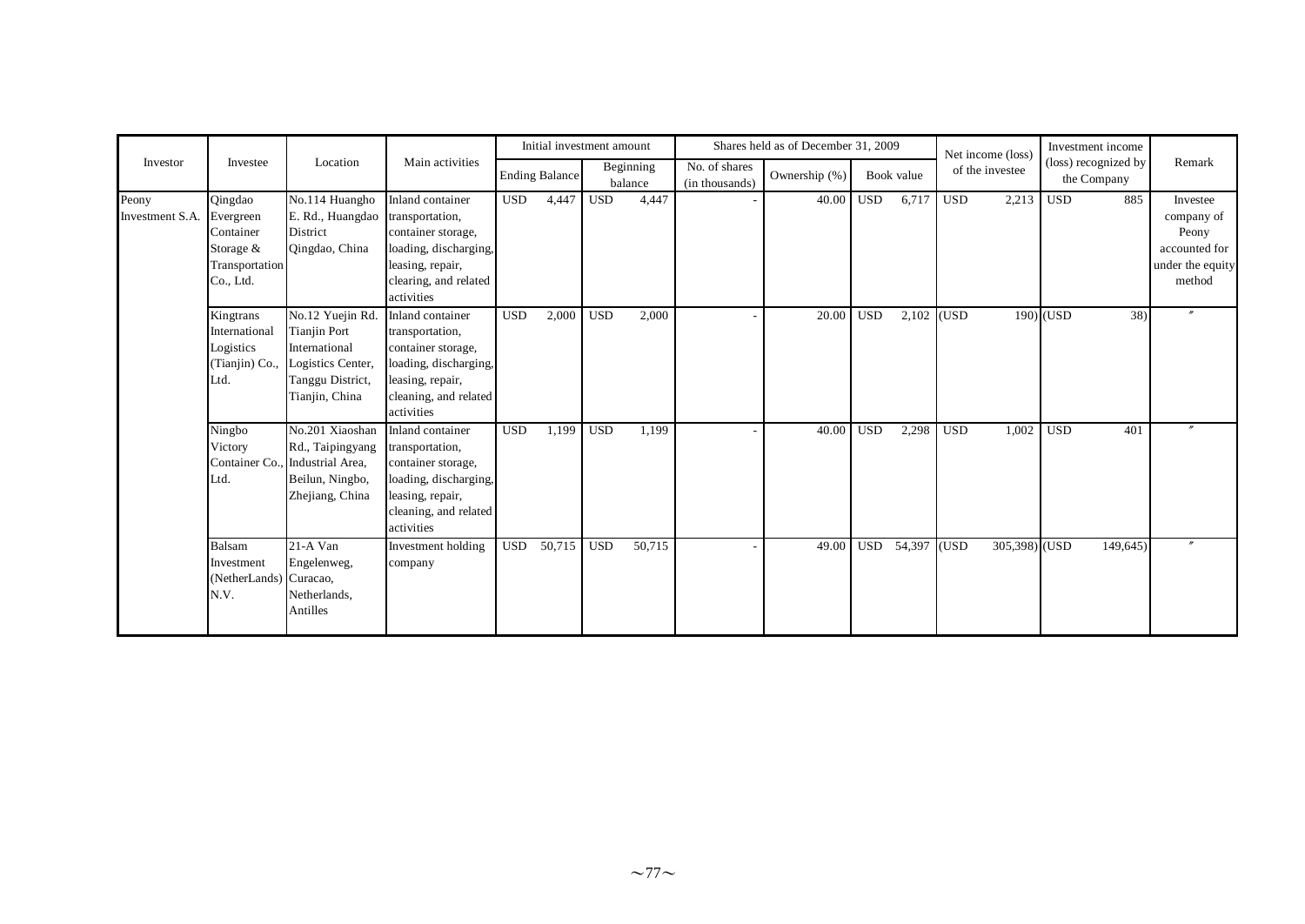|                                               |                                                          |                                                                                                                                                      |                                                    |            | Initial investment amount |            |                      |                                 | Shares held as of December 31, 2009 |            |            |                                      | Investment income                   |                                                                                                    |
|-----------------------------------------------|----------------------------------------------------------|------------------------------------------------------------------------------------------------------------------------------------------------------|----------------------------------------------------|------------|---------------------------|------------|----------------------|---------------------------------|-------------------------------------|------------|------------|--------------------------------------|-------------------------------------|----------------------------------------------------------------------------------------------------|
| Investor                                      | Investee                                                 | Location                                                                                                                                             | Main activities                                    |            | <b>Ending Balance</b>     |            | Beginning<br>balance | No. of shares<br>(in thousands) | Ownership (%)                       |            | Book value | Net income (loss)<br>of the investee | (loss) recognized by<br>the Company | Remark                                                                                             |
| Peony<br>Investment S.A.                      | Luanta<br>Investment<br>(NetherLands)<br>N.V.            | 21-A Van<br>Engelenweg,<br>Curacao,<br>Netherlands,<br>Antilles                                                                                      | Investment holding<br>company                      |            | USD 21,973                | <b>USD</b> | 21,973               | 460                             | 50.00                               | <b>USD</b> | 85,192     | (USD)                                | $4,538$ (USD<br>2,269               | Investee<br>company of<br>Peony<br>accounted for<br>under the equity<br>method                     |
|                                               | Green<br>Peninsula<br>Agencies<br>SDN. BHD               | NO.7, Jalan<br>Jurutera U1/23,<br>Section U1, Hicom<br>Glenmarie<br><b>Industrial Park.</b><br>40150 Shah Alam,<br>Selangor Darul<br>Ehsan, Malaysia | Investment holding<br>company                      | <b>USD</b> | 7,255                     | <b>USD</b> | 7,255                | 1,500                           | 30.00                               | <b>USD</b> | 7,763      | <b>USD</b><br>2,848                  | <b>USD</b><br>854                   | $\theta$                                                                                           |
|                                               | Evergreen<br>Container<br>Terminal<br>(Thailand)<br>Ltd. | 33/4 Moo 1.<br>Chaokhun Tahan<br>Road, Sun District<br>Klong 3, Lat<br>Krabang District,<br>Bangkok 10520                                            | Inland container<br>storage and loading            | <b>USD</b> | 25,539                    | <b>USD</b> | 28,636               | 11,025                          | 48.18                               | <b>USD</b> | 29,054     | <b>USD</b><br>4,422                  | <b>USD</b><br>2,130                 |                                                                                                    |
| Armand<br>Investment<br>(Netherlands)<br>N.V. | B.V.                                                     | Armand Estate Amsteldijk 166,<br>1101LH,<br>Amsterdam                                                                                                | Investment holding<br>company                      | <b>USD</b> | 13,460                    | <b>USD</b> | 10,728               |                                 | 100.00                              | <b>USD</b> | 12,444     | (USD)                                | $285)$ (USD<br>285                  | Indirect<br>subsidiary of the<br>Company<br>(Note)                                                 |
| <b>Armand Estate</b><br>B.V.                  | Taipei Port<br>Container<br>Terminal<br>Corporation      | No.25 Siajhuwei,<br>Syuntang<br>Village, Bali<br>Township, Taipei<br>County, Taiwan                                                                  | Container<br>distribution and<br>cargo stevedoring | <b>USD</b> | 12,678                    | <b>USD</b> | 9,947                | 41                              | 9.76                                | <b>USD</b> | 12,433     | (USD                                 | $2,387)$ (USD<br>235)               | Investee<br>company of<br><b>Armand Estate</b><br>B.V. accounted<br>for under the<br>equity method |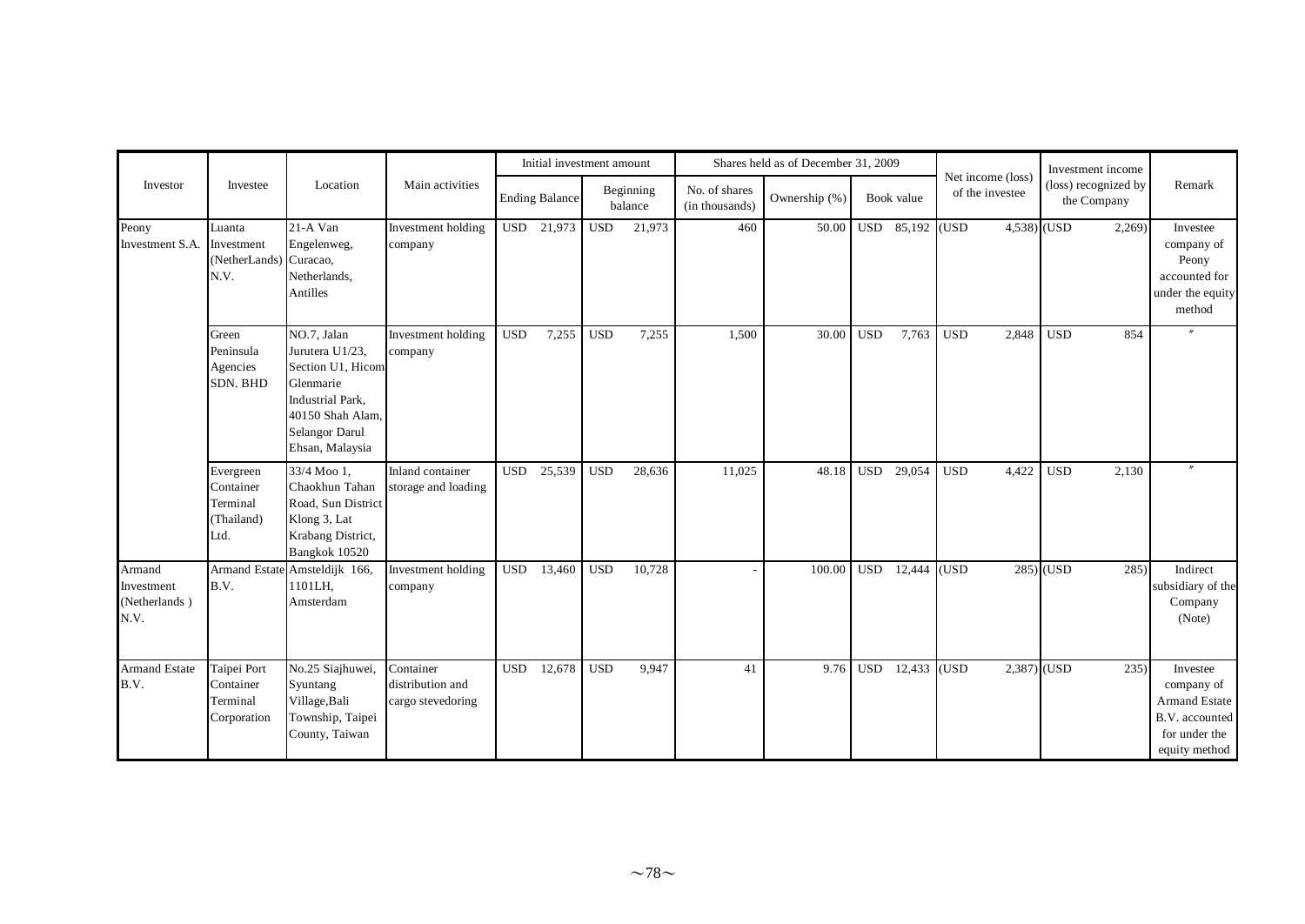|                          |                                     |                                                                            |                                         |            | Initial investment amount |            |                      |                                 | Shares held as of December 31, 2009 |            |            |              |                                      | Investment income                   |       |                                                                                             |
|--------------------------|-------------------------------------|----------------------------------------------------------------------------|-----------------------------------------|------------|---------------------------|------------|----------------------|---------------------------------|-------------------------------------|------------|------------|--------------|--------------------------------------|-------------------------------------|-------|---------------------------------------------------------------------------------------------|
| Investor                 | Investee                            | Location                                                                   | Main activities                         |            | <b>Ending Balance</b>     |            | Beginning<br>balance | No. of shares<br>(in thousands) | Ownership (%)                       |            | Book value |              | Net income (loss)<br>of the investee | (loss) recognized by<br>the Company |       | Remark                                                                                      |
| Clove Holding<br>Ltd.    | Ample<br>Holding Ltd.               | Craigmuir<br>Chambers, P.O.BO company<br>X71.Road<br>Town, Tortola, B.V.   | Investment holding                      | <b>USD</b> | 9                         | <b>USD</b> | 9                    | 9                               | 90.00                               | <b>USD</b> | 30,497     | <b>USD</b>   | 1,738                                | <b>USD</b>                          | 1,564 | Indirect<br>subsidiary of the<br>Company<br>(Note)                                          |
|                          | Island<br>Equipment<br>LLC.         | 655 Deep Valley<br>Drive, Suite 300,<br><b>Rolling Hils</b><br>Estates, CA | Investment holding<br>company           | <b>USD</b> | 144                       | <b>USD</b> | 144                  | $\overline{\phantom{a}}$        | 36.00                               | <b>USD</b> | 1,396      | <b>USD</b>   | 478                                  | <b>USD</b>                          | 172   | $\overline{''}$                                                                             |
| Ample Holding<br>Ltd.    | Colon<br>Container<br>Terminal S.A. | COCO SOLO<br><b>NORTH ADM</b><br><b>BUILDING</b><br><b>PANAMA</b>          | Inland container<br>storage and loading | <b>USD</b> | 22,860                    | <b>USD</b> | 22,860               | 22,860                          | 40.00                               | <b>USD</b> | 66,114     | <b>USD</b>   | 4,866                                | <b>USD</b>                          | 1,946 | Investee<br>company of<br>Ample Holding<br>Ltd. accounted<br>for under the<br>equity method |
| Island<br>Equipment LLC. | Whitney<br>Equipment<br>LLC.        | 2711 Centerville<br>Road, Suite 400,<br>Wilmington,<br>Delaware 19808      | <b>Equipment leasing</b><br>company     | <b>USD</b> | 200                       | <b>USD</b> | 200                  |                                 | 100.00                              | <b>USD</b> |            | $1,048$ (USD |                                      | 84) (USD                            | 84)   | Indirect<br>subsidiary of the<br>Company<br>(Note)                                          |
|                          | Hemlock<br>Equipment<br>LLC.        | 2711 Centerville<br>Road, Suite 400,<br>Wilmington,<br>Delaware 19808      | Equipment leasing<br>company            | <b>USD</b> | 200                       | <b>USD</b> | 200                  | $\overline{\phantom{0}}$        | 100.00                              | <b>USD</b> | 2,974      | <b>USD</b>   | 850                                  | <b>USD</b>                          | 850   | (Note)                                                                                      |

Note: This investment was written off when the consolidated financial statements were prepared.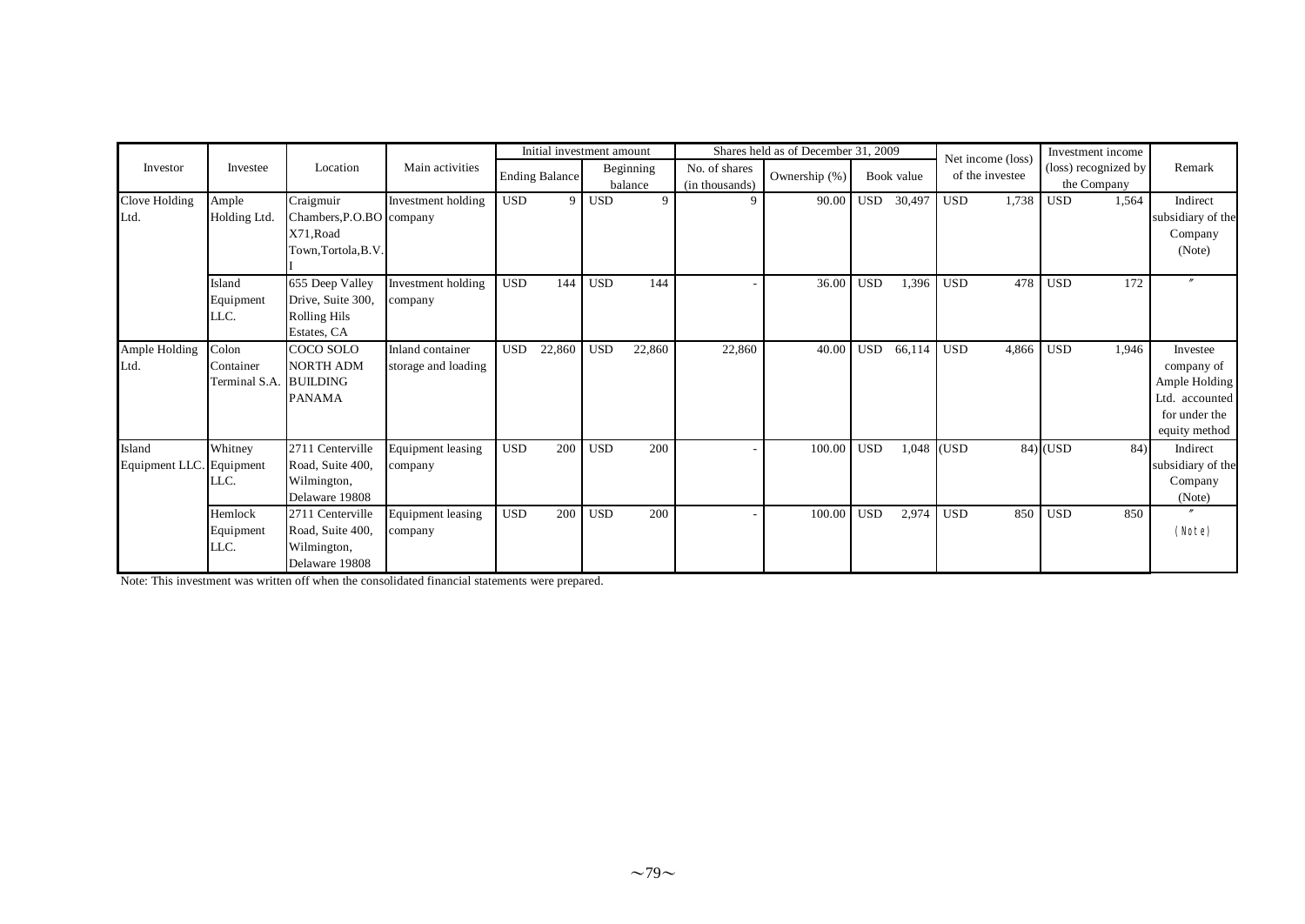B.Loans granted for the year ended December 31, 2009

| No. | Creditor                            | Borrower                                                        | General ledger balance for the<br>account          |            | Maximum<br>outstanding<br>year ended<br>December 31,<br>2009 |            | <b>Balance</b> at<br>December 31,<br>2009 | (% )              | Interest rate Nature of loan<br>(Note 1) | Amount of<br>transaction<br>with the<br>borrower | Reason for<br>short-term<br>financing<br>(Note 2) | Allowance for<br>doubtful<br>accounts | Item | Collateral<br>Value | Limit on loans<br>granted to a single<br>party (Note 3) | Ceiling on total<br>loans granted<br>(Note 3) |
|-----|-------------------------------------|-----------------------------------------------------------------|----------------------------------------------------|------------|--------------------------------------------------------------|------------|-------------------------------------------|-------------------|------------------------------------------|--------------------------------------------------|---------------------------------------------------|---------------------------------------|------|---------------------|---------------------------------------------------------|-----------------------------------------------|
|     | Peony<br>Investment<br>S.A.         | Evergreen<br>Shipping<br>Agency (India)<br>Private<br>Limited.  | Receivables<br>from related<br>parties<br>(Note 4) | <b>USD</b> | 2,000                                                        | <b>USD</b> | 500                                       | 1.098             | 2                                        | <b>USD</b>                                       | Working<br>capital<br>requirement                 | <b>USD</b>                            |      | <b>USD</b>          | NTD 11,364,334                                          | NTD 22,728,668                                |
|     |                                     | Kingtrans<br>International<br>Logistics<br>(Tianjin)Co.,<br>Ltd | $^{\prime\prime}$                                  | <b>USD</b> | 1,500                                                        | <b>USD</b> | 1,500                                     | 1.489             | 2                                        | <b>USD</b>                                       | $^{\prime\prime}$                                 | <b>USD</b>                            |      | USD                 | NTD 11,364,334                                          | NTD 22,728,668                                |
|     |                                     | Luanta<br>Investment<br>(Netherlands)<br>N.V.                   | $^{\prime\prime}$                                  | <b>USD</b> | 7,379                                                        | <b>USD</b> |                                           | 7,379 3.994~4.334 | 2                                        | <b>USD</b>                                       | $^{\prime\prime}$                                 | <b>USD</b>                            |      | <b>USD</b>          | NTD 11,364,334                                          | NTD 22,728,668                                |
| 2   | Clove Holding Island<br>Ltd.        | Equipment<br>LLC.                                               | $^{\prime\prime}$<br>(Note 4)                      | <b>USD</b> | 11,523                                                       | <b>USD</b> | 4,791                                     | 1.284             | 2                                        | <b>USD</b>                                       | $^{\prime\prime}$                                 | <b>USD</b>                            |      | <b>USD</b>          | NTD 11,364,334                                          | NTD 22,728,668                                |
| 3   | Evergreen<br>Marine (UK)<br>Limited | Island<br>Equipment<br>LLC.                                     | $^{\prime\prime}$<br>(Note 4)                      | <b>USD</b> | 4,801                                                        | <b>USD</b> | 1,996                                     | 1.284             | 2                                        | <b>USD</b>                                       | $^{\prime\prime}$                                 | <b>USD</b>                            |      | <b>USD</b>          | NTD 11,364,334                                          | NTD 22,728,668                                |
|     |                                     | Kingtrans<br>International<br>Logistics<br>(Tianjin)Co.,<br>Ltd | $\overline{''}$                                    | <b>USD</b> | 1,500                                                        | <b>USD</b> | 1,500                                     | 1.489             | 2                                        | <b>USD</b>                                       | $^{\prime\prime}$                                 | <b>USD</b>                            |      | <b>USD</b>          | NTD 11,364,334                                          | NTD 22,728,668                                |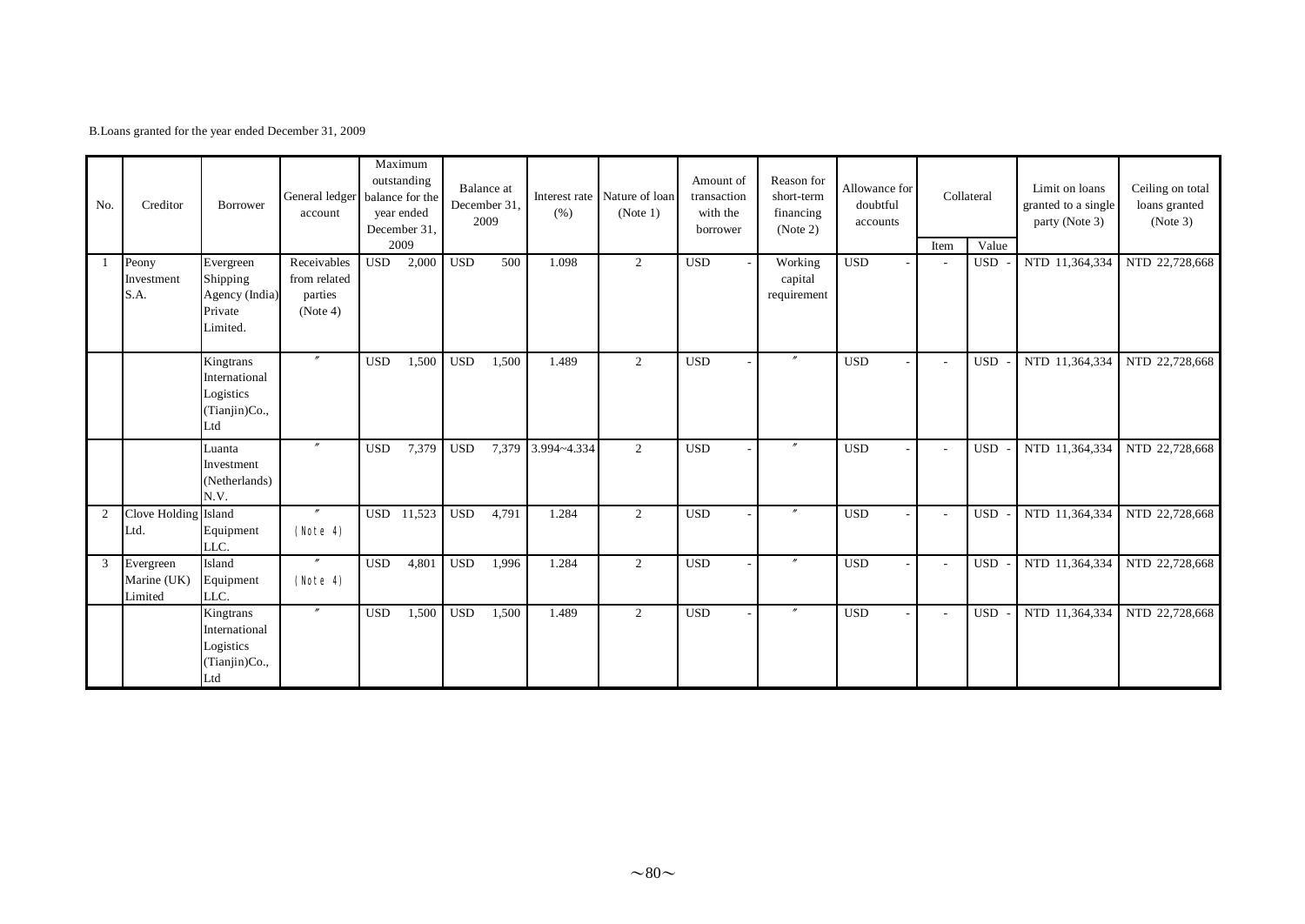Note 1:Nature of loans extended

"1" denotes the loans extended to the companies which have transactions with the Company or its subsidiaries.

"2" denotes the loans extended to the companies which require short-term financing.

Note 2:The reason that the loan was granted and the usage of the loan should be stated, if the nature of the loan is "2".

Note 3: The explanation of the equation of the limits and amounts is required and set forth as follows:

1.According to the Company's credit policy, the total amount of loans granted to a single company should not exceed 20% of the net worth stated in the latest financial statements.

The calculation is as follows:

The Company:NTD56,821,670\*20%=NTD11,364,334

2.According to the Company's credit policy, the total amount of loans granted by the Company or its subsidiaries should not exceed 40% of the net worth stated in the latest financial statements. The calculation is as follows:

NTD56,821,670 \*40%=NTD22,728,668

Note 4: This transaction was written off when the consolidated financial statements were prepared.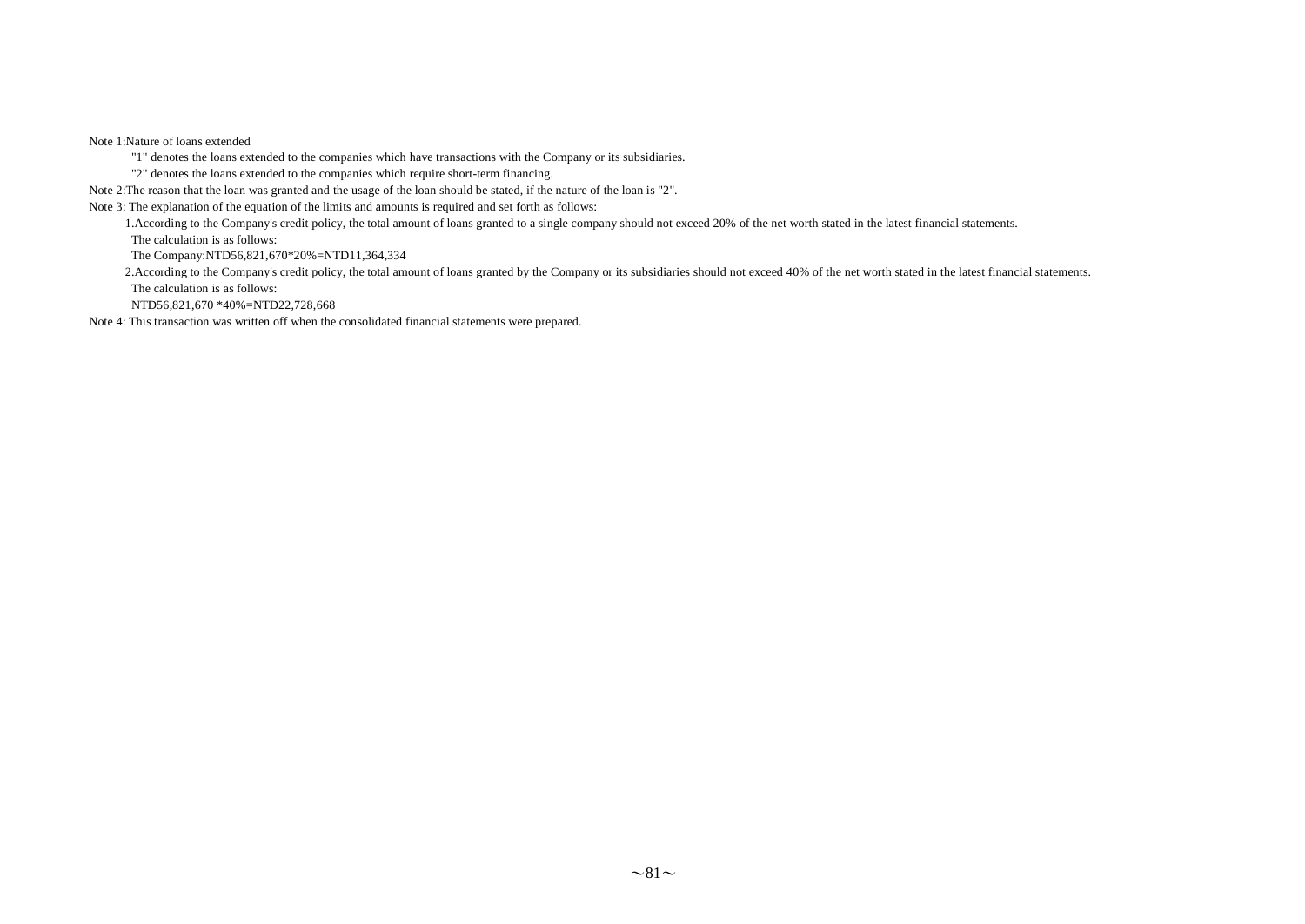|                       |                                                       | Relationship of the                   |                                                                      |                                       |            | As of December 31, 2009 |                   |            |              |        |
|-----------------------|-------------------------------------------------------|---------------------------------------|----------------------------------------------------------------------|---------------------------------------|------------|-------------------------|-------------------|------------|--------------|--------|
| Securities held by    | Marketable securities                                 | securities issuer with<br>the Company | General ledger account                                               | Number of<br>shares<br>(in thousands) |            | Book value              | Ownership<br>(% ) |            | Market value | Remark |
| Peony Investment S.A. | Clove Holding Ltd.                                    | Indirect subsidiary of<br>the Company | Long-term equity<br>investment accounted for by<br>the equity method | 10                                    | <b>USD</b> | 115,065                 | 100.00            | <b>USD</b> | 115,065      | (Note) |
|                       | Evergreen Shipping Agency (Deutschland)<br>GmbH       | $\theta$                              |                                                                      |                                       | <b>USD</b> | 9,269                   | 100.00            | <b>USD</b> | 9,269        | (Note) |
|                       | Evergreen Shipping Agency (Ireland) Ltd.              | $\prime$                              | $^{\prime\prime}$                                                    |                                       | <b>USD</b> | 183                     | 100.00            | <b>USD</b> | 183          | (Note) |
|                       | Evergreen Shipping Agency (Korea)<br>Corporation      | $\overline{''}$                       | $\theta$                                                             | 121                                   | <b>USD</b> | 1,313                   | 100.00            | <b>USD</b> | 1,313        | (Note) |
|                       | Evergreen Shipping Agency (Netherlands)<br>B.V.       |                                       | $\theta$                                                             |                                       | <b>USD</b> | 4,728                   | 100.00            | <b>USD</b> | 4,728        | (Note) |
|                       | Evergreen Shipping Agency (Poland)<br>SP.ZO.O         | $\overline{''}$                       | $\theta$                                                             | $\overline{2}$                        | <b>USD</b> | 608                     | 100.00 USD        |            | 608          | (Note) |
|                       | Greencompass Marine S.A.                              | $^{\prime\prime}$                     | $\theta$                                                             | 3,535                                 | <b>USD</b> | 750,106                 | 100.00            | <b>USD</b> | 750,106      | (Note) |
|                       | Vigor Enterprise S.A.                                 | $^{\prime\prime}$                     | $\theta$                                                             | $\overline{5}$                        | <b>USD</b> | 542                     | 100.00            | <b>USD</b> | 542          | (Note) |
|                       | Evergreen Shipping Agency (India) Private<br>Limited. |                                       | $\theta$                                                             | 100                                   | <b>USD</b> | 1,747                   | 99.99             | <b>USD</b> | 1,747        | (Note) |
|                       | Evergreen Argentina S.A.                              | $\prime$                              | $\prime\prime$                                                       | 150                                   | <b>USD</b> | 97                      | 95.00             | <b>USD</b> | 97           | (Note) |
|                       | Evergreen Shipping Agency France S.A.                 | $\prime\prime$                        | $^{\prime\prime}$                                                    |                                       | <b>USD</b> | 1,236                   | 99.40             | <b>USD</b> | 1,236        | (Note) |
|                       | PT Multi Bina Pura International                      | $\prime\prime$                        | $^{\prime\prime}$                                                    | 68                                    | <b>USD</b> | 14,464                  | 95.30             | <b>USD</b> | 14,464       | (Note) |
|                       | PT Multi Bina Transport                               | $\prime\prime$                        | $\prime\prime$                                                       | $\overline{2}$                        | <b>USD</b> | 534                     | 17.39             | <b>USD</b> | 534          | (Note) |
|                       | Evergreen Heavy Industrial Corp (M) Berhad            | $\prime\prime$                        | $^{\prime\prime}$                                                    | 42,120                                | <b>USD</b> | 39,699                  | 84.44             | <b>USD</b> | 39,699       | (Note) |
|                       | Armand Investment (Netherlands) N.V.                  | $\prime\prime$                        | $^{\prime\prime}$                                                    |                                       | <b>USD</b> | 8,789                   | 70.00             | <b>USD</b> | 8,789        | (Note) |
|                       | Evergreen Shipping (Spain) S.L.                       | $\prime\prime$                        | $^{\prime\prime}$                                                    | 3                                     | <b>USD</b> | 5,304                   | 55.00             | <b>USD</b> | 5,304        | (Note) |
|                       | Evergreen Shipping Agency (Italy) S.p.A.              | $\prime\prime$                        | $^{\prime\prime}$                                                    |                                       | <b>USD</b> | 2,417                   | 55.00             | <b>USD</b> | 2,417        | (Note) |
|                       | Shenzhen Greentrans Transportation Co., Ltd.          |                                       | $\theta$                                                             |                                       | <b>USD</b> | 3,432                   | 55.00             | <b>USD</b> | 3,432        | (Note) |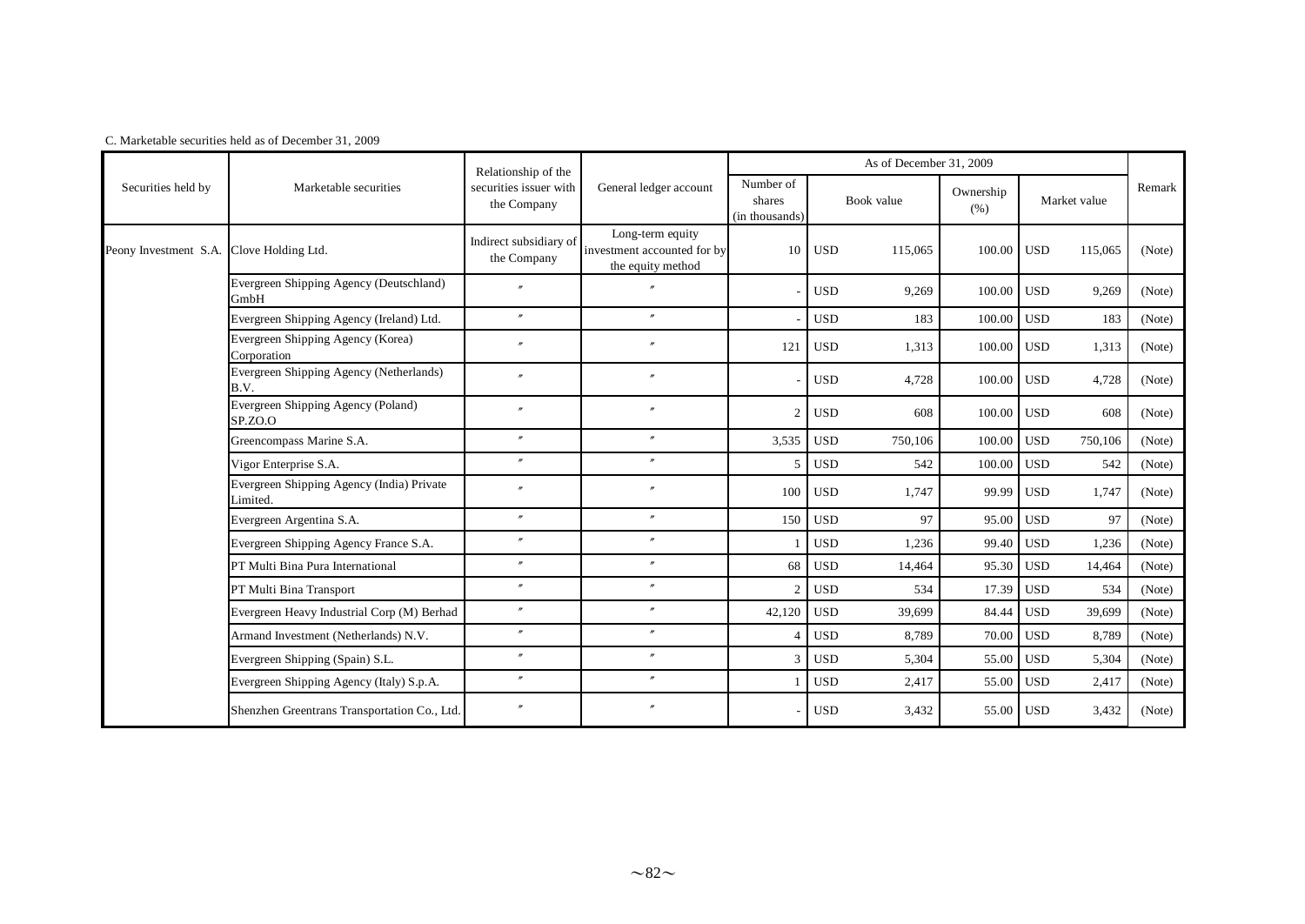|                    |                                                                                           | Relationship of the                                                                  |                                                                      |                                       |            | As of December 31, 2009 |                   |            |              |        |
|--------------------|-------------------------------------------------------------------------------------------|--------------------------------------------------------------------------------------|----------------------------------------------------------------------|---------------------------------------|------------|-------------------------|-------------------|------------|--------------|--------|
| Securities held by | Marketable securities                                                                     | securities issuer with<br>the Company                                                | General ledger account                                               | Number of<br>shares<br>(in thousands) |            | Book value              | Ownership<br>(% ) |            | Market value | Remark |
|                    | Peony Investment S.A. Evergreen Marine (UK) Ltd.                                          | Indirect subsidiary of<br>the Company                                                | Long-term equity<br>investment accounted for by<br>the equity method | 765                                   | <b>USD</b> | 42,116                  | 51.00             | <b>USD</b> | 42,116       | (Note) |
|                    | Evergreen Shipping Agency (Australia) Pty<br>Ltd.                                         | $\overline{v}$                                                                       | $\overline{v}$                                                       |                                       | <b>USD</b> | 121                     | 67.50 USD         |            | 121          | (Note) |
|                    | Evergreen Shipping Agency (Russia) Limited                                                | $\prime$                                                                             | $\overline{v}$                                                       |                                       | <b>USD</b> | 517                     | 51.00             | <b>USD</b> | 517          | (Note) |
|                    | Evergreen Shipping Agency (Singapore) Pte<br>Ltd                                          | $\overline{''}$                                                                      | $\theta$                                                             | 765                                   | <b>USD</b> | 4,461                   | 51.00             | <b>USD</b> | 4,461        | (Note) |
|                    | Evergreen Shipping Agency (Thailand) Co.,<br>Ltd.                                         | $\prime\prime$                                                                       | $^{\prime\prime}$                                                    | 408                                   | <b>USD</b> | 1,957                   | 51.00             | <b>USD</b> | 1,957        | (Note) |
|                    | Evergreen Shipping Agency (Vietnam) Corp.                                                 | $\prime\prime$                                                                       | $^{\prime\prime}$                                                    |                                       | <b>USD</b> | 801                     | 51.00             | <b>USD</b> | 801          | (Note) |
|                    | PT. Evergreen Shipping Agency Indonesia                                                   | $^{\prime\prime}$                                                                    | $^{\prime\prime}$                                                    |                                       | <b>USD</b> | 1,651                   | 51.00             | <b>USD</b> | 1,651        | (Note) |
|                    | Evergreen Agency (South Africa) (PTY) Ltd.                                                | $\prime\prime$                                                                       | $\prime\prime$                                                       | 5,500                                 | <b>USD</b> | 1,822                   | 55.00             | <b>USD</b> | 1,822        | (Note) |
|                    | Luanta Investment (Netherlands) N.V.                                                      | <b>Investee of Peony</b><br>Investment S.A.<br>accounted for by the<br>equity method |                                                                      | 460                                   | <b>USD</b> | 85,192                  | 50.00 USD         |            | 85,192       |        |
|                    | Balsam Investment (Netherlands) N.V.                                                      |                                                                                      | $\theta$                                                             |                                       | <b>USD</b> | 54,397                  | 49.00             | <b>USD</b> | 54,397       |        |
|                    | Evergreen Container Terminal (Thailand)<br>Limited                                        |                                                                                      | $\theta$                                                             | 11,025                                | <b>USD</b> | 29,054                  | 48.18             | <b>USD</b> | 29,054       |        |
|                    | Ningbo Victory Container Co., Ltd.                                                        | $^{\prime\prime}$                                                                    | $^{\prime\prime}$                                                    |                                       | <b>USD</b> | 2,298                   | 40.00             | <b>USD</b> | 2,298        |        |
|                    | Qingdao Evergreen Container Storage &<br>Transportation Co., Ltd.                         |                                                                                      |                                                                      |                                       | <b>USD</b> | 6,717                   | 40.00             | <b>USD</b> | 6,717        |        |
|                    | Green Peninsula Agencies SDN. BHD.                                                        | $\prime$                                                                             | $^{\prime}$                                                          | 1,500                                 | <b>USD</b> | 7,763                   | 30.00             | <b>USD</b> | 7,763        |        |
|                    | Kingtrans Intl. Logistics (Tianjin) Co., Ltd.<br>Dongbu Pusan Container Terminal Co. Ltd. | $\prime\prime$                                                                       | $\prime\prime$                                                       |                                       | <b>USD</b> | 2,102                   | 20.00             | <b>USD</b> | 2,102        |        |
|                    |                                                                                           | None                                                                                 | Financial assets carried at<br>cost - non-current                    | 300                                   | <b>USD</b> | 1,556                   | 15.00             | <b>USD</b> | 1,556        |        |
|                    | Hutchison Inland Container Depots Ltd.                                                    | $\prime\prime$                                                                       | $\theta$                                                             |                                       | <b>USD</b> | 1,492                   | 7.50              | <b>USD</b> | 1,492        |        |
|                    | Colombo - South Asia Gateway Terminal                                                     | $^{\prime\prime}$                                                                    | $^{\prime\prime}$                                                    | 18,942                                | <b>USD</b> | 2,412                   | 5.00              | <b>USD</b> | 2,412        |        |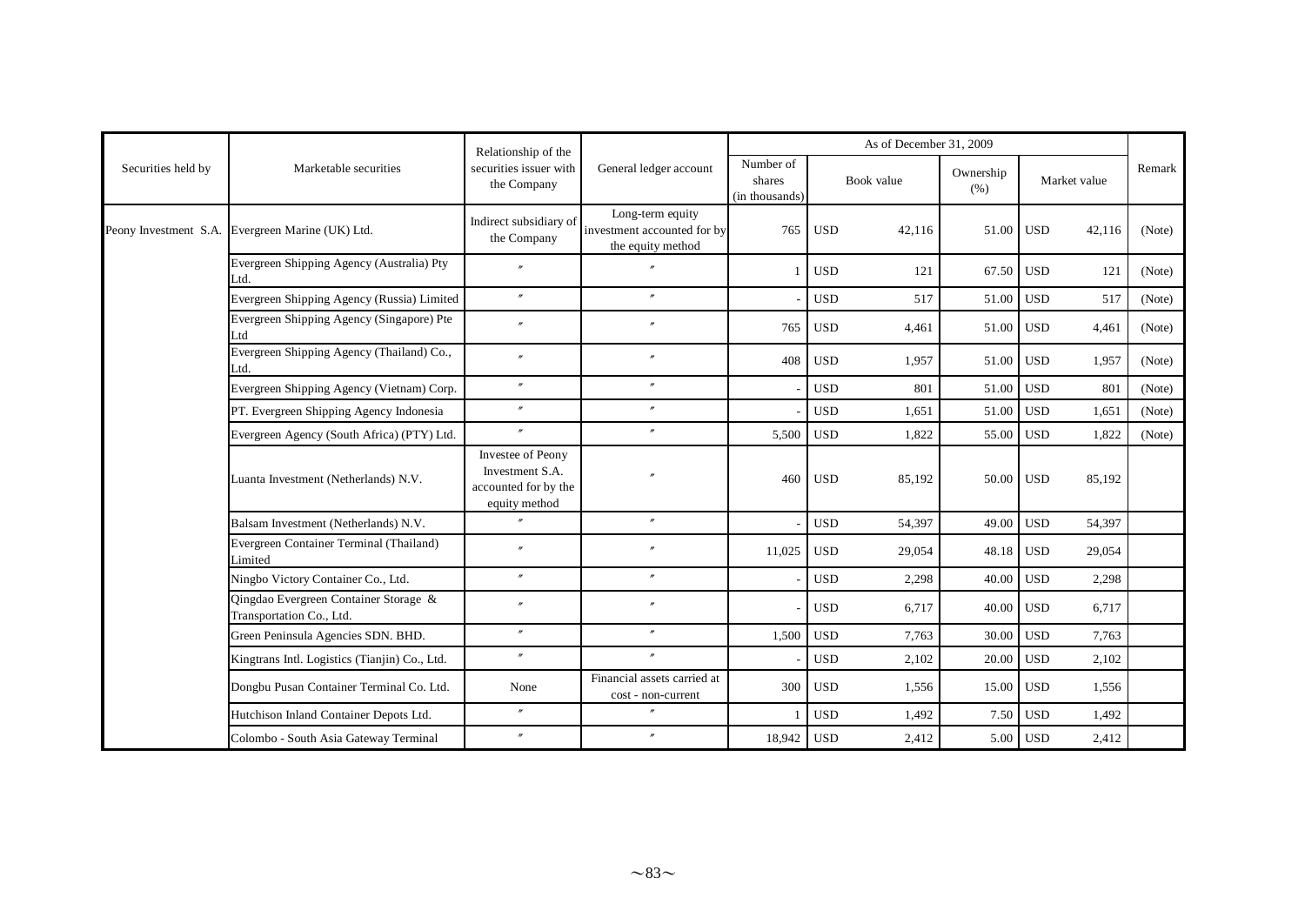|                                                |                                               | Relationship of the                                                            |                                                                                           |                                       |            | As of December 31, 2009  |                   |            |                          |        |
|------------------------------------------------|-----------------------------------------------|--------------------------------------------------------------------------------|-------------------------------------------------------------------------------------------|---------------------------------------|------------|--------------------------|-------------------|------------|--------------------------|--------|
| Securities held by                             | Marketable securities                         | securities issuer with<br>the Company                                          | General ledger account                                                                    | Number of<br>shares<br>(in thousands) |            | Book value               | Ownership<br>(% ) |            | Market value             | Remark |
| PT. Multi Bina Pura<br>International           | PT. Multi Bina Transport                      | Indirect subsidiary of<br>the Peony                                            | Long-term equity<br>investment accounted for by<br>the equity method                      | 8                                     | <b>IDR</b> | 21,148,513               | 95.03             | <b>IDR</b> | 21,148,513               | (Note) |
| Clove Holding Ltd.                             | Ample Holding LTD.                            | $\prime\prime$                                                                 | $\overline{r}$                                                                            | 9                                     | <b>USD</b> | 30,497                   | 90.00             | <b>USD</b> | 30,497                   | (Note) |
|                                                | Island Equipment LLC.                         | $^{\prime\prime}$                                                              | $^{\prime\prime}$                                                                         |                                       | <b>USD</b> | 1,396                    | 36.00             | <b>USD</b> | 1,396                    | (Note) |
|                                                | Classic Outlook Investment Ltd.               | Investee of the Clove<br>accounted for by cost<br>method                       | Financial assets carried at<br>cost - non-current                                         |                                       | <b>USD</b> | 102,359                  | 2.25              | <b>USD</b> | 102,359                  |        |
|                                                | Everup Profits Ltd.                           | $\prime$                                                                       | $^{\prime\prime}$                                                                         |                                       | <b>USD</b> |                          | 2.25              | <b>USD</b> |                          |        |
| Ample Holding Ltd.                             | Colon Container Terminal S.A.                 | Investee of the Ample<br>equity method                                         | Long-term equity<br>accounted for by the investment accounted for by<br>the equity method | 22,860                                | <b>USD</b> | 66,114                   | 40.00             | <b>USD</b> | 66,114                   |        |
| Island Equipment LLC                           | Whitney Equipment LLC.                        | Investee of the Island<br>accounted for by the<br>equity method                |                                                                                           |                                       | <b>USD</b> | 1,048                    | 100.00            | <b>USD</b> | 1,048                    | (Note) |
|                                                | Hemlock Equipment LLC.                        | $\prime$                                                                       | $^{\prime\prime}$                                                                         |                                       | <b>USD</b> | 2,974                    | 100.00            | <b>USD</b> | 2,974                    | (Note) |
| Evergreen Marine (UK)<br>Limited               | Island Equipment LLC.                         | Investee of the EMU<br>accounted for by the<br>equity method                   |                                                                                           |                                       | <b>GBP</b> | 314                      | 15.00             | <b>GBP</b> | 314                      | (Note) |
|                                                | Kingtrans Intl. Logistics (Tianjin) Co., Ltd. | $\overline{r}$                                                                 | $\overline{''}$                                                                           |                                       | <b>GBP</b> | 929                      | 20.00             | <b>GBP</b> | 929                      |        |
|                                                | Evergreen Shipping Agency (UK) Limited        | Investee of the EMU<br>accounted for by cost<br>method                         | Financial assets carried at<br>cost - non-current                                         |                                       | <b>GBP</b> | $\overline{\phantom{a}}$ | 100.00            | <b>GBP</b> | $\overline{\phantom{a}}$ |        |
|                                                | Lloyd triestino UK Limited                    | $\theta$                                                                       | $^{\prime\prime}$                                                                         |                                       | <b>GBP</b> | $\sim$                   | 100.00            | <b>GBP</b> | $\sim$                   |        |
| <b>Armand Investment</b><br>(Netherlands) N.V. | Armand Estate B.V.                            | Indirect subsidiary of<br>the Peony                                            | Long-term equity<br>investment accounted for by<br>the equity method                      |                                       | <b>USD</b> | 12,444                   | 100.00            | <b>USD</b> | 12,444                   | (Note) |
| Armand Estate B.V.                             | Taipei Port Container Terminal Corporation    | Investee of the<br>Armand Estate B.V.<br>accounted for by the<br>equity method | $\theta$                                                                                  | 41                                    | <b>USD</b> | 12,433                   |                   | 9.76 USD   | 12,433                   |        |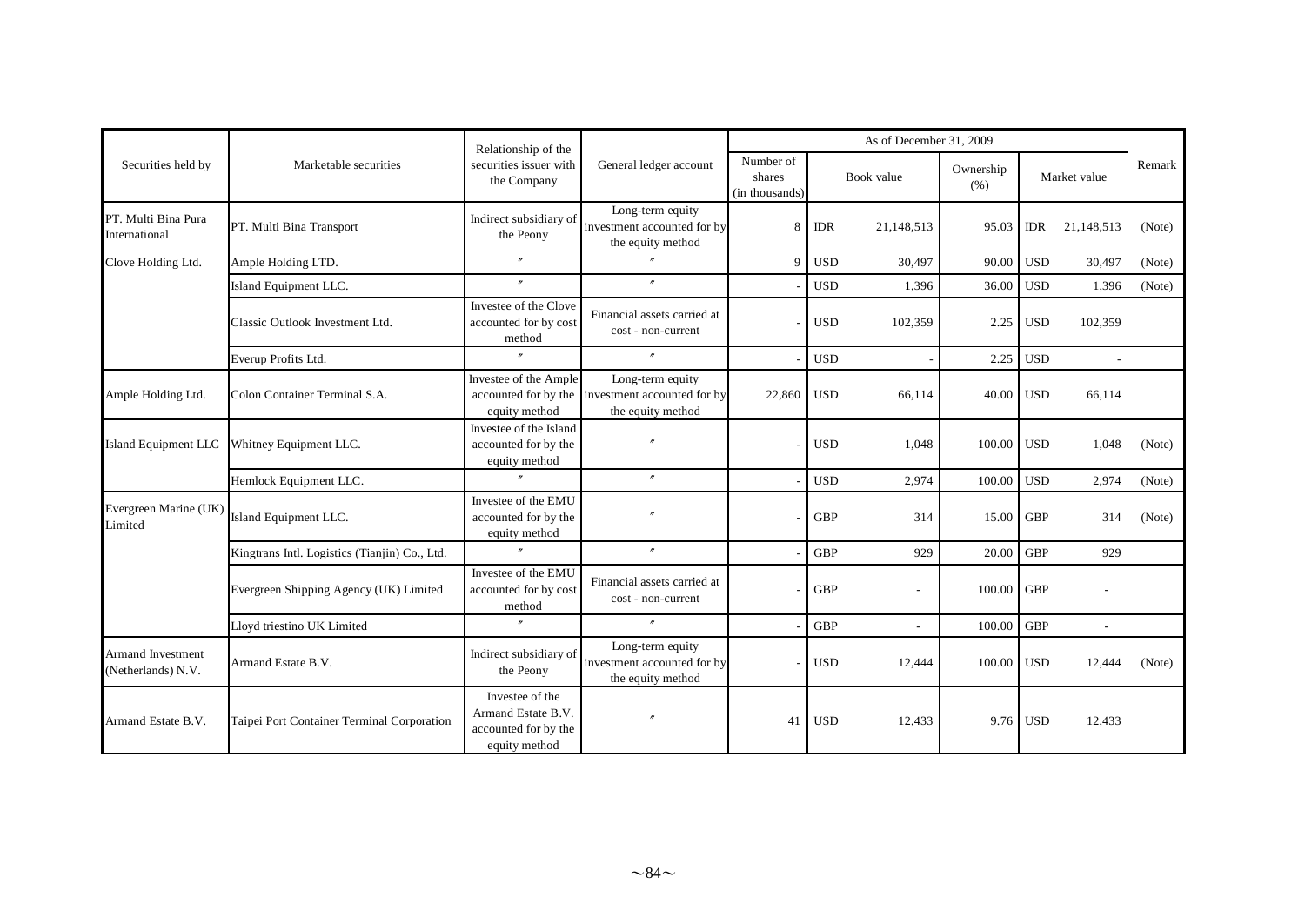|                                                    |                                                   | Relationship of the                                                    |                                                    |                                       |            | As of December 31, 2009 |                   |            |              |  |
|----------------------------------------------------|---------------------------------------------------|------------------------------------------------------------------------|----------------------------------------------------|---------------------------------------|------------|-------------------------|-------------------|------------|--------------|--|
| Securities held by                                 | Marketable securities                             | securities issuer with<br>the Company                                  | General ledger account                             | Number of<br>shares<br>(in thousands) | Book value |                         | Ownership<br>(% ) |            | Market value |  |
| Greencompass Marine<br>S.A.                        | Lydia Capital Alternative Investment Fund         | None                                                                   | Financial assets at fair value<br>- current        | 8                                     | <b>USD</b> | 450                     |                   | <b>USD</b> | 450          |  |
|                                                    | Financial bonds                                   | $\theta$                                                               | Held to-maturity-financial<br>assets - non-current | 50                                    | <b>USD</b> | 5,000                   |                   | <b>USD</b> | 5,000        |  |
|                                                    | <b>B</b> onds                                     | Investee of the<br>Company accounted<br>for under the equity<br>method |                                                    | 18,200                                | <b>USD</b> | 56,582                  |                   | <b>USD</b> | 56,582       |  |
| <b>Evergreen Shipping</b><br>Ltd.                  | Agency (Singapore) Pte RTW AIR SERVICES (S) PL    | Investee of the EGS<br>accounted for by cost<br>method                 | Financial assets carried at<br>cost - non-current  | 30                                    | SGD        | 37                      |                   | $2.00$ SGD | 37           |  |
| <b>Evergreen Shipping</b><br>Ltd.                  | Agency (Thailand) Co., Green Siam Air Service Co. | Investee of the EGT<br>accounted for by cost<br>method                 |                                                    | 4                                     | <b>THB</b> | 1,160                   | 2.00              | THB        | 1,160        |  |
| Evergreen Shipping<br>Agency (Deutschland)<br>GmbH | Evergreen Shipping Agency (Austria) GmbH          | Investee of the EGD<br>accounted for by cost<br>method                 |                                                    |                                       | <b>EUR</b> | 18                      | 100.00 EUR        |            | 18           |  |
|                                                    | Zoll Pool Hafen Hamburg AG                        | $\mathbf{v}$                                                           | $\prime\prime$                                     | 10                                    | <b>EUR</b> | 10                      | 6.25              | EUR        | 10           |  |
|                                                    | Evergreen Shipping Agency (Switzerland)<br>S.A.   | $\overline{v}$                                                         | $\mathbf{v}$                                       |                                       | <b>EUR</b> | 69                      | 100.00            | <b>EUR</b> | 69           |  |

Note: This transaction was written off when the consolidated financial statements were prepared.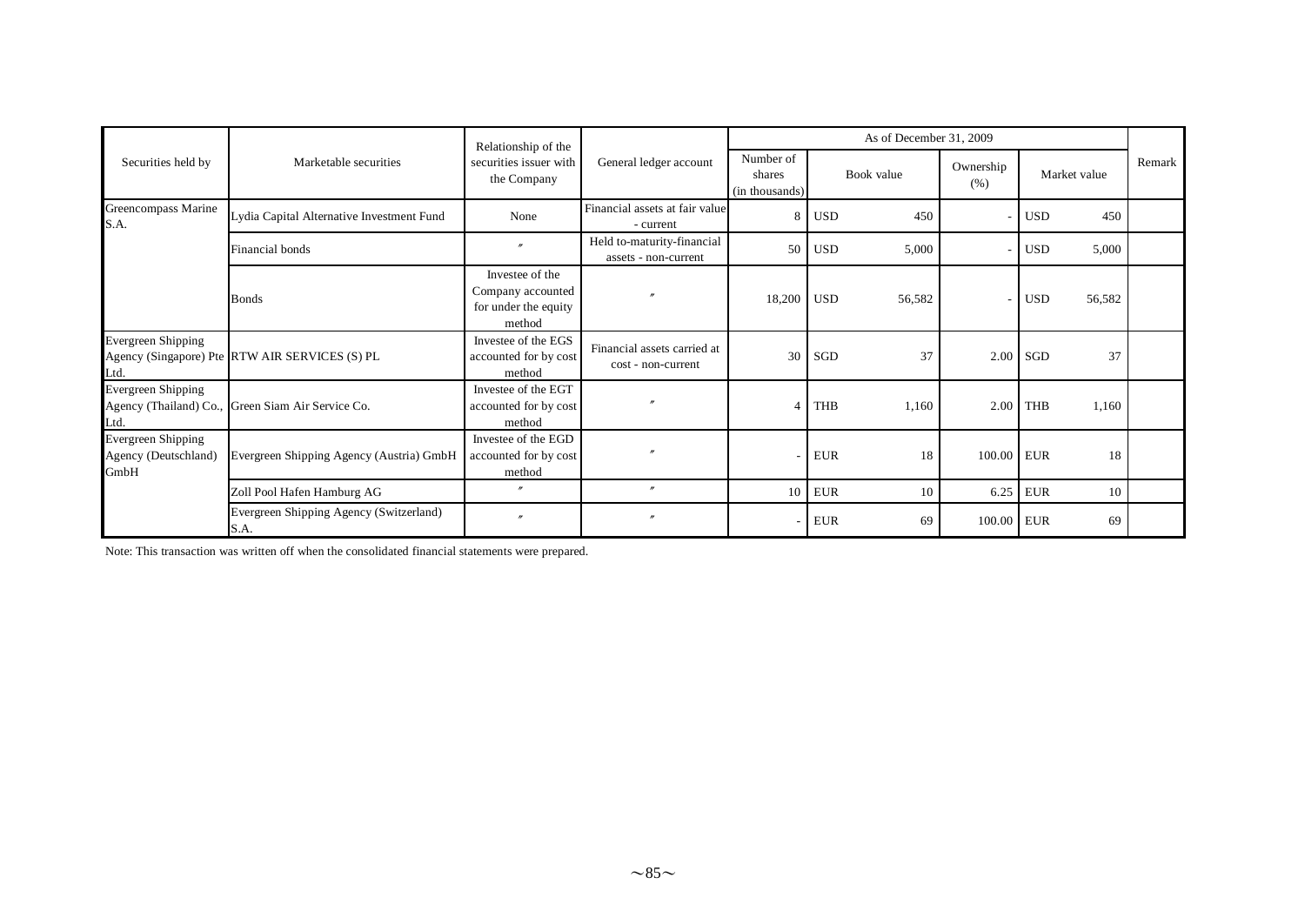|                                                              |                                                              | Relationship        |                            |            | Transaction |                               |                | Differences in transactions | term compared to a third party<br>transactions |            | Notes/accounts receivable<br>(payable)                  |        |
|--------------------------------------------------------------|--------------------------------------------------------------|---------------------|----------------------------|------------|-------------|-------------------------------|----------------|-----------------------------|------------------------------------------------|------------|---------------------------------------------------------|--------|
| Purchaser/seller                                             | Counterparty                                                 | with the<br>Company | Purchases/<br><b>Sales</b> |            | Amount      | % of total<br>purchases/sales | Credit term    | Unit price                  | Credit term                                    | Balance    | % of total<br>notes/accounts<br>receivable<br>(payable) | Remark |
| Greencompass Marine S.A. Evergreen                           | Marine Corp.                                                 | The parent          | <b>Sales</b>               | <b>USD</b> | 7.483       | 0.63%                         | $15 - 30$ days |                             |                                                | <b>USD</b> |                                                         | (Note) |
|                                                              |                                                              | $^{\prime\prime}$   | Purchases                  | <b>USD</b> | 8,709       | 0.62%                         | $15 - 30$ days |                             |                                                | <b>USD</b> |                                                         | (Note) |
|                                                              | Evergreen<br>Marine (Hong<br>Kong) Ltd                       | Related party       | <b>Sales</b>               | <b>USD</b> | 11,754      | 0.99%                         | $15 - 30$ days |                             |                                                | <b>USD</b> |                                                         |        |
|                                                              |                                                              | $^{\prime\prime}$   | Purchases                  | <b>USD</b> | 14,867      | 1.05%                         | $15 - 30$ days |                             |                                                | <b>USD</b> |                                                         |        |
|                                                              | Evergreen<br>International<br>S.A.                           | Related party       | Purchases                  | <b>USD</b> | 42,057      | 2.98%                         | $15 - 30$ days |                             |                                                | <b>USD</b> |                                                         |        |
|                                                              | <b>Evergreen Heavy</b><br>Industrial Co.,<br>(Malaysia) Bhd. | Related party       | Purchases                  | <b>USD</b> | 11,125      | 0.79%                         | $15 - 30$ days |                             |                                                | <b>USD</b> |                                                         | (Note) |
|                                                              | Evergreen<br>International<br>Corp.                          | Related party       | Purchases                  | <b>USD</b> | 3,471       | 0.25%                         | $15 - 30$ days |                             |                                                | <b>USD</b> |                                                         |        |
| Evergreen Heavy Industrial Evergreen<br>Co., (Malaysia) Bhd. | Marine Corp.                                                 | The parent          | <b>Sales</b>               | <b>MYR</b> | 37,428      | 47.88%                        | 45 days        |                             |                                                | <b>MYR</b> |                                                         | (Note) |
|                                                              | Greencompass<br>Marine S.A.                                  | Related party       | $^{\prime\prime}$          | <b>MYR</b> | 38,242      | 48.92%                        | 45 days        |                             |                                                | <b>MYR</b> |                                                         | (Note) |
| <b>Evergreen Shipping</b><br>Agency (Deutschland)<br>GmbH    | Evergreen<br>Marine (UK) Ltd                                 | Related party       | <b>Sales</b>               | <b>EUR</b> | 3,464       | 33.05%                        | None           |                             |                                                | <b>EUR</b> | 258<br>3.17%                                            | (Note) |
|                                                              | Evergreen<br>International<br>S.A.                           | $^{\prime\prime}$   | $\prime$                   | <b>EUR</b> | 3,090       | 29.47%                        | None           |                             |                                                | <b>EUR</b> | 402<br>4.94%                                            |        |

D.Purchases from or sales to related parties exceeding \$100 million or 20% of the Company's paid-in capital for the year ended December 31, 2009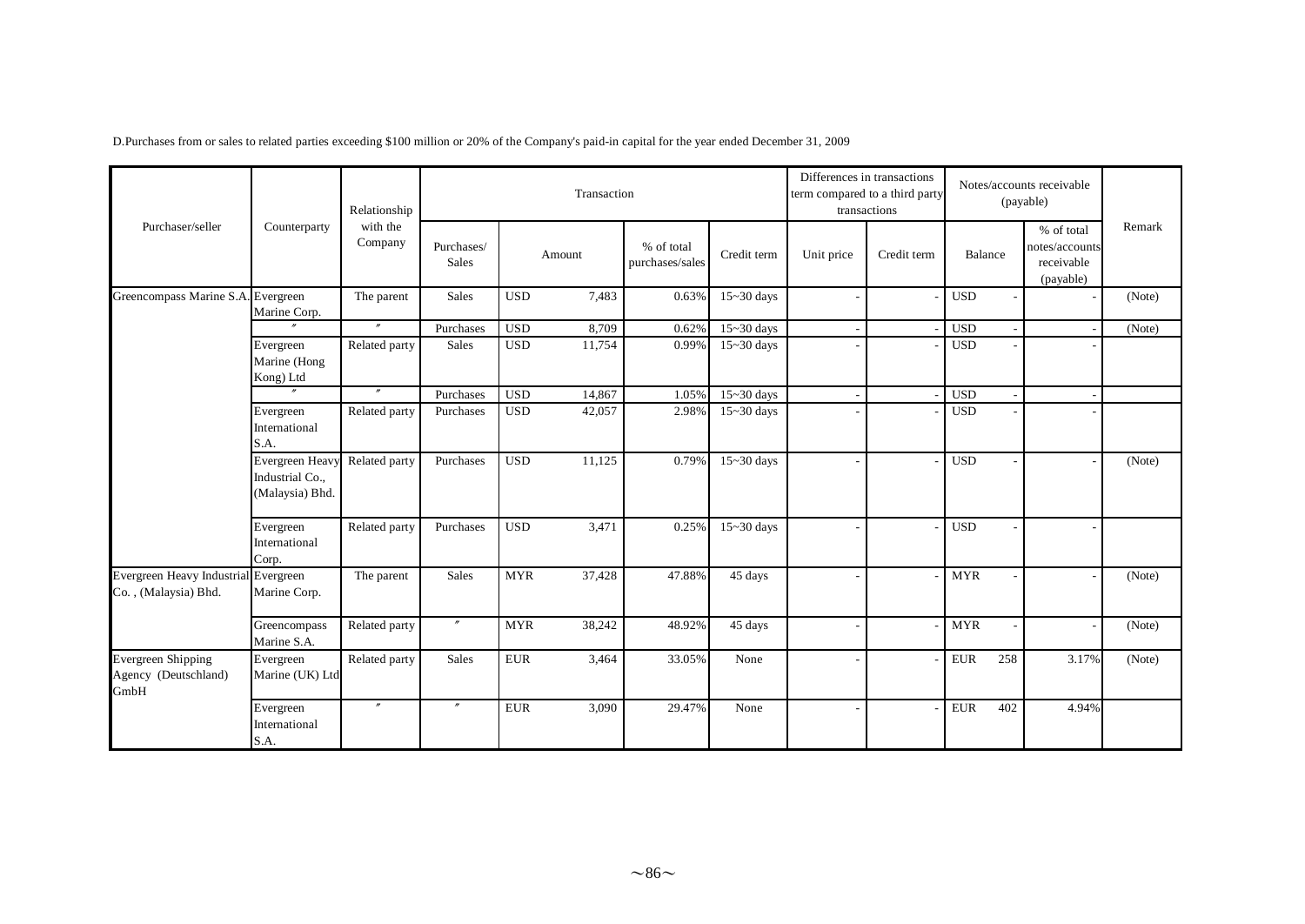|                                                                    |                           |                                     |                     |            | Transaction |                               |             |            | Differences in transactions |            | Notes/accounts receivable                               |        |
|--------------------------------------------------------------------|---------------------------|-------------------------------------|---------------------|------------|-------------|-------------------------------|-------------|------------|-----------------------------|------------|---------------------------------------------------------|--------|
| Purchaser/seller                                                   | Counterparty              | Relationship<br>with the<br>Company | Purchases/<br>Sales |            | Amount      | % of total<br>purchases/sales | Credit term | Unit price | Credit term                 | Balance    | % of total<br>notes/accounts<br>receivable<br>(payable) | Remark |
| <b>Evergreen Shipping</b><br>Agency (Netherlands) B.V. Marine (UK) | Evergreen<br>Limited      | Related party                       | Sales               | <b>EUR</b> | 2,603       | 37.05%                        | None        |            |                             | <b>EUR</b> |                                                         | (Note) |
| Island Equipment LLC                                               | Evergreen<br>Marine Corp. | The parent                          | Sales               | <b>USD</b> | 12,080      | 70.40%                        | 5 days      |            |                             | <b>USD</b> |                                                         | (Note) |

Note : This transaction was written off when the consolidated financail statements were prepared.

## E. Receivables from related parties exceeding \$100 million or 20% of the Company's paid-in capital for the year ended December 31, 2009

| Creditor | Counterparty                                                             | Relationship with the Company                  | Balance             | Turnover rate | Overdue receivables |                     | Amount received           | Allowance for bad |
|----------|--------------------------------------------------------------------------|------------------------------------------------|---------------------|---------------|---------------------|---------------------|---------------------------|-------------------|
|          |                                                                          |                                                |                     |               | Amount              | <b>Action Taken</b> | subsequent to the balance | debts             |
| S.A.     | Greencompass Marine Evergreen Shipping (Spain) S.L. Related party (Note) |                                                | 4,783<br><b>USD</b> |               |                     |                     | 4,783 \$<br><b>USD</b>    |                   |
|          | Evergreen Shipping Agency<br>(Italy) S.p.A.                              | (Note)                                         | 6,482<br><b>USD</b> |               |                     |                     | 6,482<br><b>USD</b>       |                   |
|          | Evergreen International Corp.                                            | Investee of the Company's major<br>shareholder | 4,982<br><b>USD</b> |               |                     |                     | 4,982<br><b>USD</b>       |                   |

Note : This transaction was written off when the consolidated financail statements were prepared.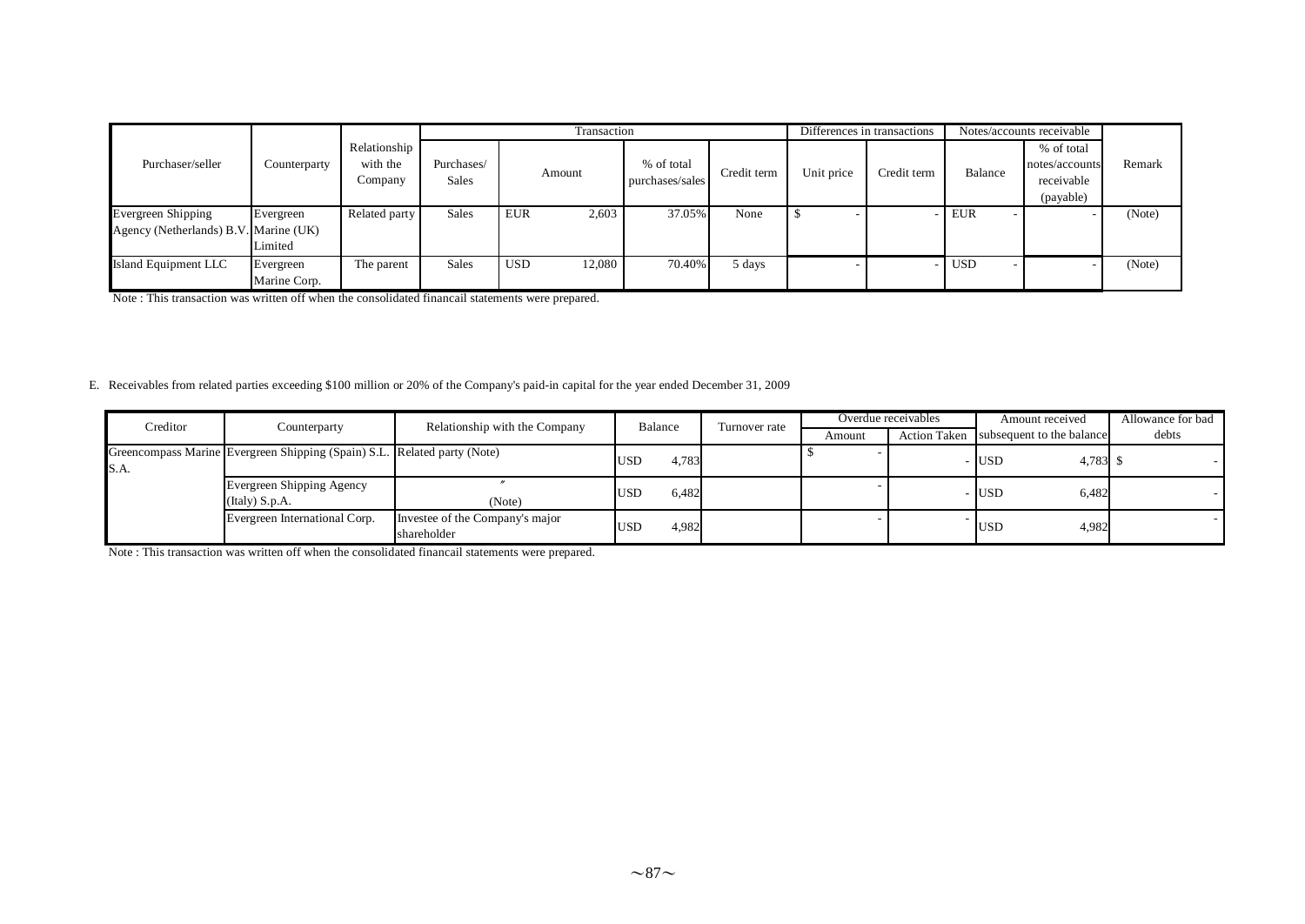F. Derivative financial instruments transactions:

Greencompass Marine S. A. and Evergreen Marine (UK) Limited -investees of the Company- are engaged in interest rate swap and cross currency swap in order to hedge the risks resulting from the fluctuation of interest rates and exchange rates. As of December 31, 2009, the outstanding derivative instruments are as follows:

|                           | December 31, 2009         |                |
|---------------------------|---------------------------|----------------|
|                           | <b>Notional Principal</b> |                |
| Derivative instruments    | (Contractual Amount)      | Fair Value     |
| Interest rate swap (IRS)  | <b>USD 42,130</b>         | (USD 7,929)    |
| Cross currency swap (CCS) | <b>USD 1,855</b>          | <b>USD 289</b> |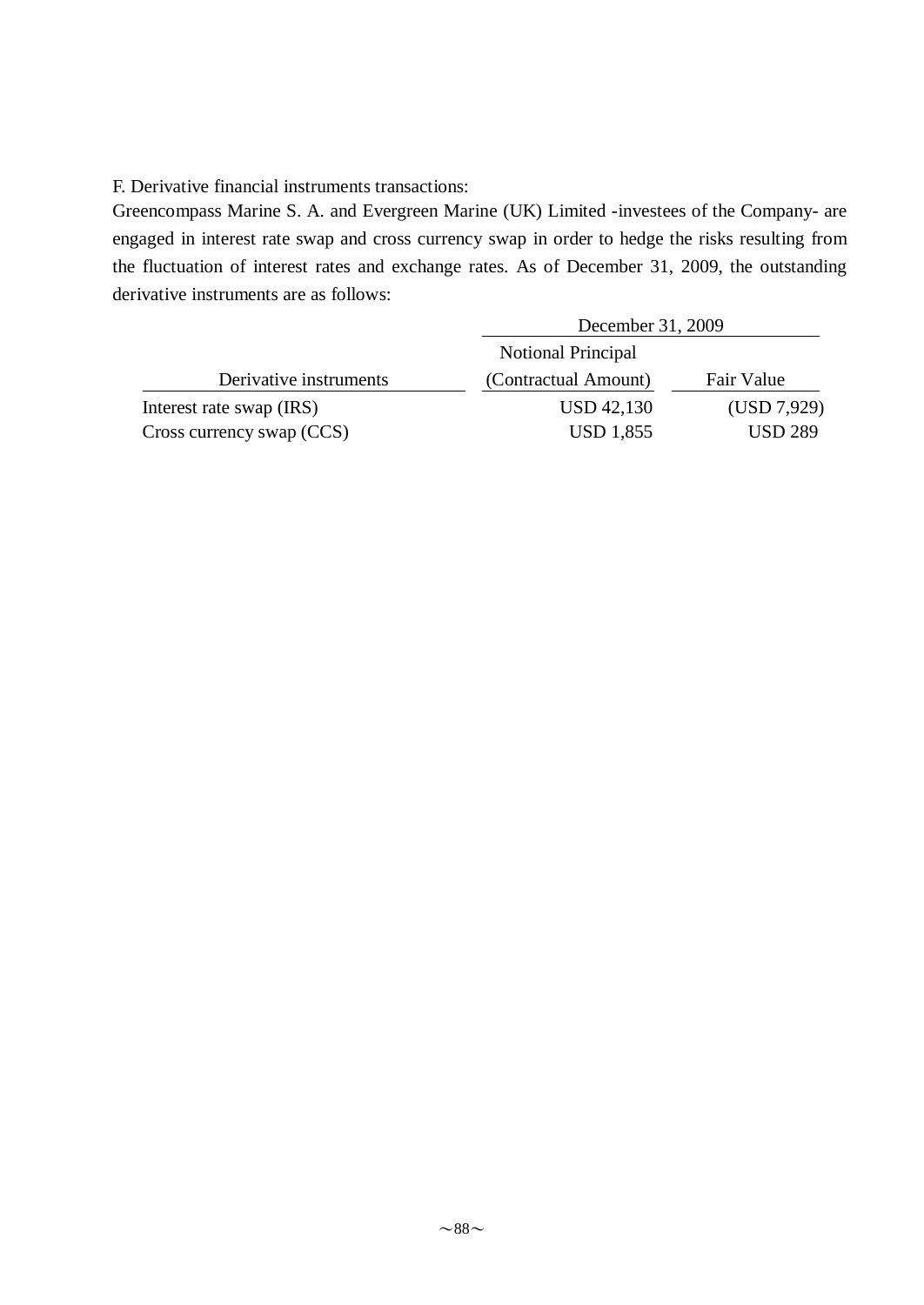|                                                                                         |                                                                                                                                            |                 |                                  |                                                                                   |                      | Amount remitted              | Accumulated                                                                   |                                                              |                                                                                                                 |                                                                                  | Accumulated                                                                                   |
|-----------------------------------------------------------------------------------------|--------------------------------------------------------------------------------------------------------------------------------------------|-----------------|----------------------------------|-----------------------------------------------------------------------------------|----------------------|------------------------------|-------------------------------------------------------------------------------|--------------------------------------------------------------|-----------------------------------------------------------------------------------------------------------------|----------------------------------------------------------------------------------|-----------------------------------------------------------------------------------------------|
| Investee in<br>Mainland China                                                           | Main activities                                                                                                                            | Paid-in Capital | Investment<br>method<br>(Note 1) | Accumulated amount<br>of remittance to<br>Mainland China as of<br>January 1, 2009 | to Mainland<br>China | back to<br>Taiwan            | amount of<br>remittance to<br>Mainland<br>China as of<br>December 31.<br>2009 | Ownership<br>held by the<br>Company<br>(direct/<br>indirect) | Investment income<br>(loss) recognized by<br>the Company for the<br>year ended<br>December 31, 2009<br>(Note 2) | Book value of<br>investment in<br>Mainland<br>China as of<br>December 31<br>2009 | amount of<br>investment<br>income<br>remitted back<br>to Taiwan as<br>of December<br>31, 2009 |
| Shanghai Jifa<br>Logistics Co., Ltd.                                                    | Inland container<br>transportation,<br>container storage,<br>loading, discharging,<br>leasing, repair, clearing,<br>and related activities | RMB 271,565     | (2)                              | 192,999<br>$\mathbb{S}$<br>(USD 6,000)                                            |                      | $353,173$ \$<br>(USD 10,935) |                                                                               |                                                              | $\mathbb{S}$                                                                                                    | $\mathbb{S}$                                                                     | $\mathbf{s}$                                                                                  |
| Ningbo Victory<br>Container Co., Ltd. transportation,                                   | Inland container<br>container storage,<br>loading, and<br>discharging                                                                      | RMB 24,119      | (2)                              | $\mathbb{S}$<br>32,745<br>(USD 1,018)                                             |                      |                              | $\mathbb{S}$<br>32,745<br>(USD 1,018)                                         | 40.00                                                        | 13,234<br>$\mathcal{S}$<br>(USD 401)                                                                            | \$<br>73,916<br>(USD 2, 298)                                                     |                                                                                               |
| Qingdao Evergreen<br>Container Storage & transportation,<br>Transportation Co.,<br>Ltd. | Inland container<br>container storage,<br>loading, and<br>discharging                                                                      | RMB 92,500      | (2)                              | $\mathbb{S}$<br>143,044<br>(USD 4,447)                                            |                      |                              | 143,044<br><sup>\$</sup><br>(USD 4,447)                                       | 40.00                                                        | 29,229<br>l \$<br>(USD 885)                                                                                     | \$<br>216,077<br>(USD 6,717)                                                     |                                                                                               |
| Shenzhen<br>Greentrans<br>Transportation Co.,<br>Ltd.                                   | Inland container<br>loading, discharging,<br>restore, repair, clearing,<br>and related activities                                          | RMB 44,960      | (2)                              | $\mathbb{S}$<br>100,810<br>(USD 3, 134)                                           |                      | (Note 4)                     | $\mathbb{S}$<br>100,810<br>(USD 3, 134)                                       | 55.00 $(S$                                                   | 364)<br>$(-USD11)$                                                                                              | $\mathbb{S}$<br>110,394<br>(USD 3,432)                                           |                                                                                               |
| <b>Inland Container</b><br>Depots Co., Ltd.                                             | Shenzhen Hutchison Inland container yards                                                                                                  | HKD 92,000      | (2)                              | $\mathbb{S}$<br>26,148<br>(HKD 6,304)                                             |                      |                              | $\mathbb{S}$<br>26,148<br>(HKD 6,304)                                         | 6.85                                                         | $\mathbf{s}$                                                                                                    | \$<br>26,148<br>(HKD 6, 304)                                                     |                                                                                               |

## (3)Disclosure of information on indirect investments in Mainland China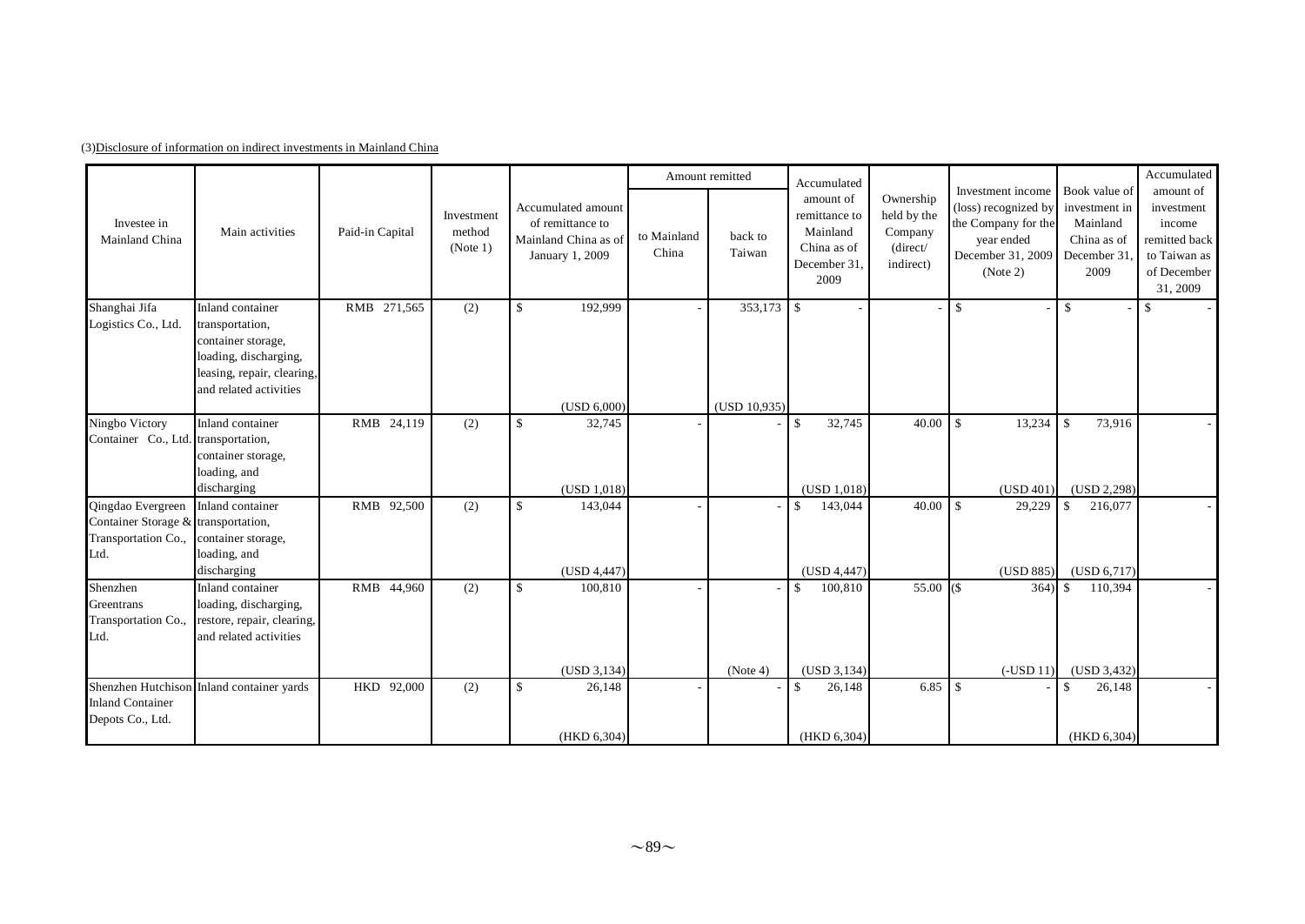|                                                  |                                                                                                                                            |                 |                                 |                                                                                         |                      | Amount remitted   |                                                                                           |                                                              | Investment                                                                               |                                                                                              | Accumulated                                                                                   |
|--------------------------------------------------|--------------------------------------------------------------------------------------------------------------------------------------------|-----------------|---------------------------------|-----------------------------------------------------------------------------------------|----------------------|-------------------|-------------------------------------------------------------------------------------------|--------------------------------------------------------------|------------------------------------------------------------------------------------------|----------------------------------------------------------------------------------------------|-----------------------------------------------------------------------------------------------|
| Investee in Mailand China                        | Main activities                                                                                                                            | Paid-in Capital | Investment<br>method<br>(Note1) | Accumulated<br>amount of<br>remittance to<br>Mainland China<br>as of January 1,<br>2009 | to Mainland<br>China | back to<br>Taiwan | Accumulated<br>amount of<br>remittance to<br>Mainland China<br>as of December<br>31, 2009 | Ownership<br>held by the<br>Company<br>(direct/<br>indirect) | income (loss)<br>recognized by<br>for the year<br>ended<br>December 31,<br>2009 (Note 2) | Book value of<br>investment in<br>I the Company Mainland China<br>as of December<br>31, 2009 | amount of<br>investment<br>income<br>remitted back<br>to Taiwan as<br>of December<br>31, 2009 |
| Kingtrans Intl. Logistics<br>(Tianjin) Co., Ltd. | Inland container<br>transportation, container<br>storage, loading,<br>discharging, leasing,<br>repair, cleaning, and<br>related activities | RMB 77,929      | (2)                             | 128,666 \$<br>- 75<br>(USD 4,000)                                                       |                      |                   | 128,666<br>\$.<br>(USD 4,000)                                                             | $30.20$ (\$)                                                 | $2,502$ \$<br>$(-USD 76)$                                                                | 135,237<br>(USD 4,204)                                                                       |                                                                                               |

| Balance of investments in<br>Mainland China as of<br>December 31, 2009 | <b>Investment Amount</b><br>Approved by the<br><b>Investment Commission</b><br>of the Ministry of<br><b>Economic Affairs</b><br>$(MOEA)$ (Note 3) | Quota of Investments in Mainland<br>China imposed by the Investment<br>Commission of the Ministry of<br>Economic Affairs (MOEA) |  |  |
|------------------------------------------------------------------------|---------------------------------------------------------------------------------------------------------------------------------------------------|---------------------------------------------------------------------------------------------------------------------------------|--|--|
| \$431,413<br>(USD 12,599)<br>(HKD 6,304)                               | \$1,160,953<br>(USD 36,092)                                                                                                                       | \$32,670,958                                                                                                                    |  |  |

(Net worth of the Company:NT\$54,451,597)

Note 1:Investment in Mainland China can be conducted by the following ways:

(1) Remitting the funds to Mainland China via a third country

(2) Via a new investee to be set up in a third country

(3) Via an existing investee set up in a third country

(4) Investing directly in Mainland China

(5) Others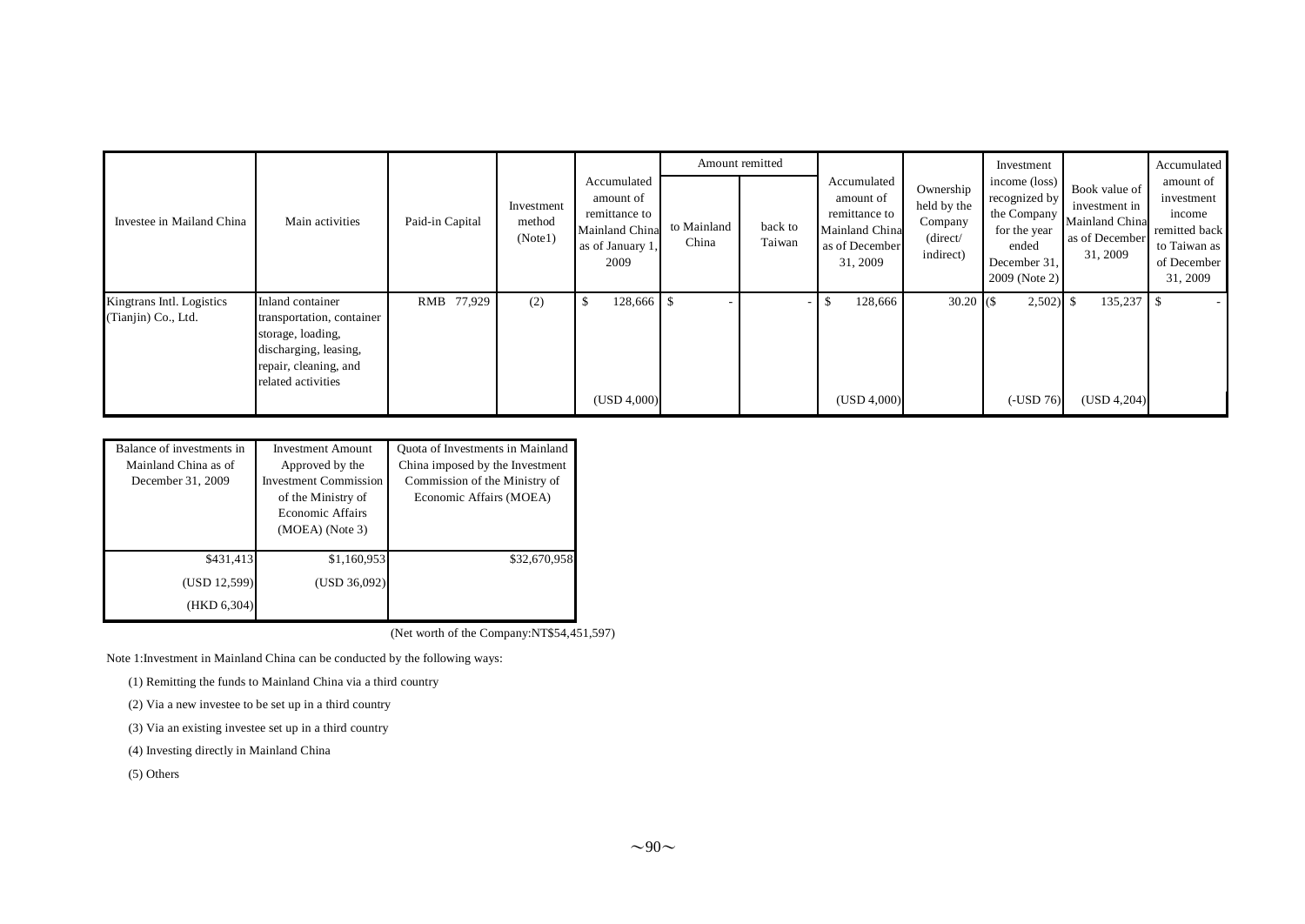Note 2:Investment income (loss) for the year

(1) Denotes that the investee is still in the start-up stage.

(2) Denotes the basis on which the investment income (loss) is recognized.

(a) Based on the investee's financial statements audited by an international accounting firm other than the Company's auditor

(b) Based on the investee's financial statements audited by the Company's auditor

(c) Others

Note 3:The amount in the table should be stated in New Taiwan Dollars.

Note 4: This investment was written off when the consolidated financial statements were prepared.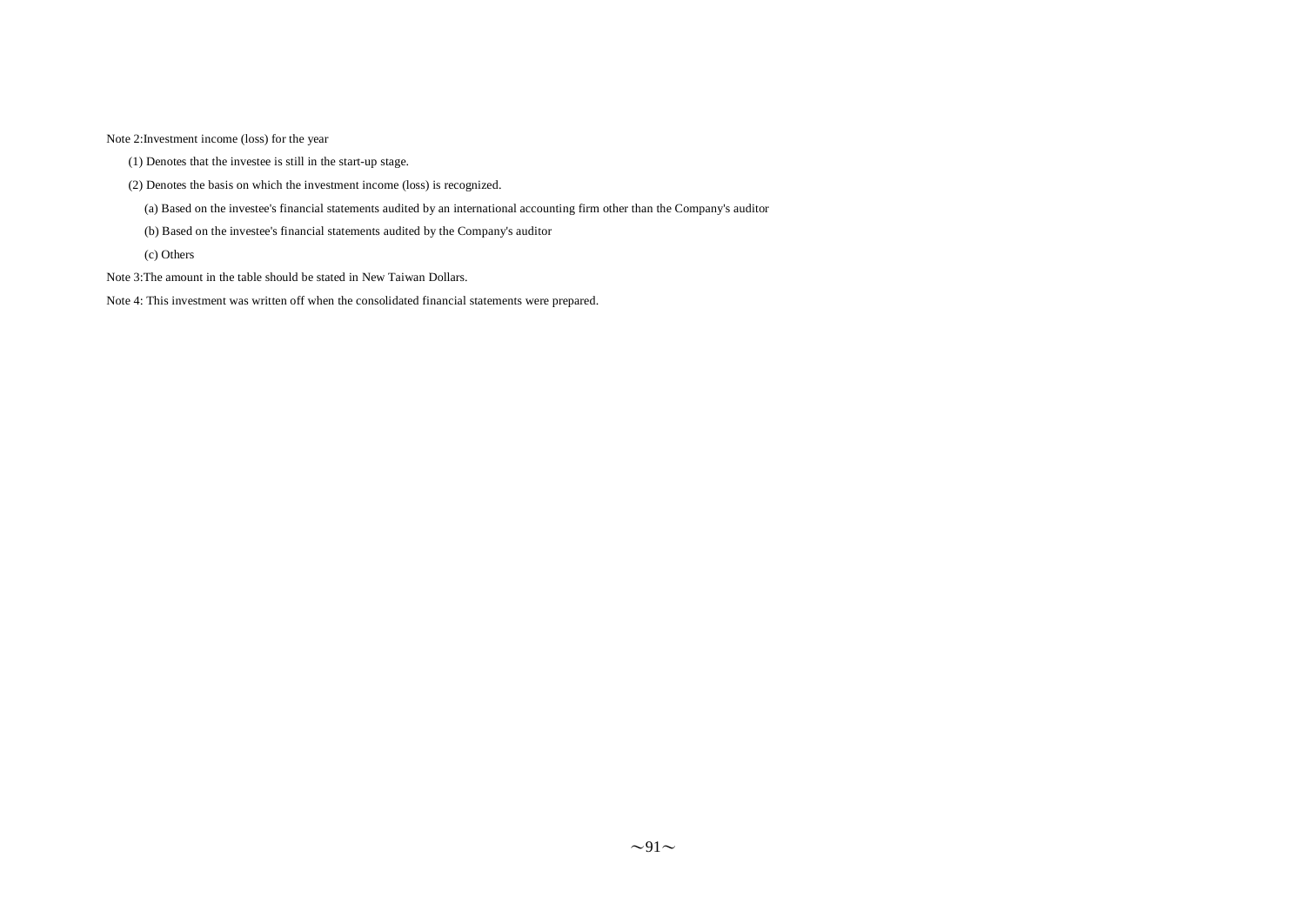## (4)Business and significant transactions between the Company and its subsidiary

### $December 31, 2009$

|                    |                                 |                                                    |                          |                                      | Transaction  |                   |                                               |
|--------------------|---------------------------------|----------------------------------------------------|--------------------------|--------------------------------------|--------------|-------------------|-----------------------------------------------|
| Number<br>(Note 1) | Name of party                   | Counterparty                                       | Relationship<br>(Note 2) | Account                              | Amount       | Trade condition   | Ratio of total revenue or total<br>assets (%) |
| $\overline{0}$     | Evergreen Marine<br>Corporation | Taiwan Terminal Service Co., Ltd.                  | $\mathbf{1}$             | Other receivables                    | $\mathbb{S}$ | Note3             |                                               |
|                    |                                 | $\prime$                                           | $\overline{1}$           | Operating revenue                    | 3,082        | $\prime\prime$    |                                               |
|                    |                                 | $\mathbf{u}$                                       | $\overline{1}$           | Operating cost                       | 629,317      | $\prime$          | 0.77                                          |
|                    |                                 | Greencompass Marine S.A.                           | $\overline{1}$           | Accounts receivable                  | 3,314        | $^{\prime\prime}$ |                                               |
|                    |                                 | $\mathcal{U}$                                      | $\overline{1}$           | Other receivables                    | 2,043        | $^{\prime\prime}$ |                                               |
|                    |                                 | $^{\prime\prime}$                                  | $\overline{1}$           | Other payables                       | 1,958        | $\prime$          | $\sim$                                        |
|                    |                                 | $^{\prime\prime}$                                  | $\overline{1}$           | Agency reciprocal accounts-<br>debit | 206,716      | $^{\prime\prime}$ | 0.18                                          |
|                    |                                 | $^{\prime\prime}$                                  | $\overline{1}$           | Operating revenue                    | 370,031      | $\prime$          | 0.45                                          |
|                    |                                 |                                                    |                          | Operating cost                       | 247,085      | $\prime$          | 0.30                                          |
|                    |                                 | Evergreen Marine (UK) Limited                      | $\mathbf{1}$             | Accounts receivable                  | 4,909        | $\prime$          | $\sim$                                        |
|                    |                                 | $\mathcal{U}$                                      | $\overline{1}$           | Other receivables                    | 12           | $^{\prime\prime}$ | $\sim$                                        |
|                    |                                 | $\mathbf{u}$                                       | $\overline{1}$           | Agency reciprocal accounts-<br>debit | 74,315       | $^{\prime\prime}$ | 0.07                                          |
|                    |                                 |                                                    | $\overline{1}$           | Agency accounts - debit              | 59,036       | $\prime$          | 0.05                                          |
|                    |                                 |                                                    | $\mathbf{1}$             | Operating revenue                    | 58,623       | $^{\prime\prime}$ | 0.07                                          |
|                    |                                 |                                                    | $\overline{1}$           | Operating cost                       | 2,771        | $^{\prime\prime}$ | $\sim$                                        |
|                    |                                 | Evergreen Shipping Agency (Thailand) CO.,<br>Ltd.  | $\mathbf{1}$             | Agency accounts - debit              | 25,509       | $^{\prime\prime}$ | 0.02                                          |
|                    |                                 | $\prime$                                           | $\overline{1}$           | Agency accounts - credit             | 26,664       | $^{\prime\prime}$ | 0.02                                          |
|                    |                                 |                                                    | $\overline{1}$           | Operating cost                       | 25,269       | $^{\prime\prime}$ | 0.03                                          |
|                    |                                 | PT. Evergreen Shipping Agency Indonesia            | $\overline{1}$           | Agency accounts - debit              | 3,525        | $^{\prime\prime}$ | $\sim$                                        |
|                    |                                 |                                                    | $\overline{1}$           | Operating cost                       | 35,061       | $\prime$          | 0.04                                          |
|                    |                                 | Evergreen Shipping Agency (Singapore) Pte.<br>Ltd. | $\overline{1}$           | Other payables                       | 11           | $\prime$          |                                               |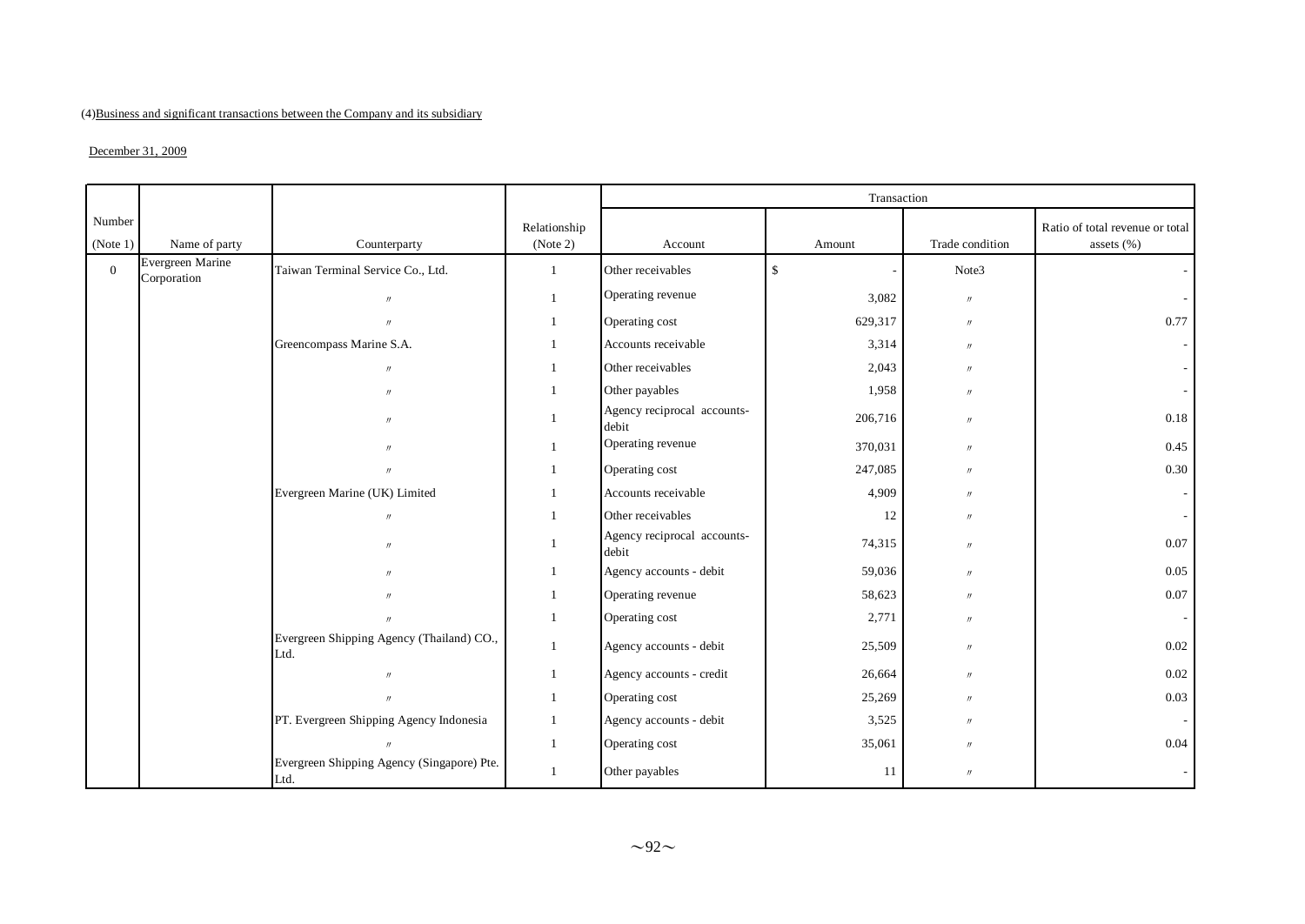|                    |                                 |                                                    |                          |                          | Transaction           |                   |                                               |
|--------------------|---------------------------------|----------------------------------------------------|--------------------------|--------------------------|-----------------------|-------------------|-----------------------------------------------|
| Number<br>(Note 1) | Name of party                   | Counterparty                                       | Relationship<br>(Note 2) | Account                  | Amount                | Trade condition   | Ratio of total revenue or total<br>assets (%) |
| $\mathbf{0}$       | Evergreen Marine<br>Corporation | Evergreen Shipping Agency (Singapore) Pte.<br>Ltd. | $\mathbf{1}$             | Operating cost           | $\mathbb{S}$<br>6,343 | Note 3            | 0.01                                          |
|                    |                                 | Evergreen Shipping Agency (Korea)<br>Corporation   | 1                        | Operating cost           | 1,851                 | $\prime\prime$    |                                               |
|                    |                                 | Evergreen Shipping Agency (Deutschland)<br>GmbH    | $\mathbf{1}$             | Agency accounts - debit  | 582                   | $\prime\prime$    |                                               |
|                    |                                 | $^{\prime\prime}$                                  | $\mathbf{1}$             | Agency accounts - credit | 615                   | $^{\prime\prime}$ |                                               |
|                    |                                 |                                                    | $\mathbf{1}$             | Accounts payable         | 1,086                 | $^{\prime\prime}$ |                                               |
|                    |                                 |                                                    | -1                       | Operating cost           | 1,838                 | $^{\prime\prime}$ |                                               |
|                    |                                 | Evergreen Shipping Agency (Ireland) Ltd.           | 1                        | Agency accounts - debit  | 366                   | $\prime\prime$    |                                               |
|                    |                                 |                                                    | $\mathbf{1}$             | Operating cost           | 57                    | $\prime\prime$    |                                               |
|                    |                                 | Evergreen Shipping Agency (Netherlands) B.<br>V.   | 1                        | Agency accounts - credit | 1,214                 | $\prime\prime$    |                                               |
|                    |                                 | $^{\prime\prime}$                                  | $\mathbf{1}$             | Operating cost           | 1,899                 | $^{\prime\prime}$ |                                               |
|                    |                                 | Evergreen Shipping Agency (Poland)<br>SP.ZO.O      | $\mathbf{1}$             | Agency accounts - debit  | 19                    | $^{\prime\prime}$ |                                               |
|                    |                                 | $\prime$                                           | $\mathbf{1}$             | Operating cost           | 387                   | $^{\prime\prime}$ |                                               |
|                    |                                 | Evergreen Shipping Agency France S.A.              | 1                        | Agency accounts - credit | 227                   | $^{\prime\prime}$ |                                               |
|                    |                                 |                                                    | -1                       | Operating cost           | 331                   | $^{\prime\prime}$ |                                               |
|                    |                                 | Evergreen Shipping (Spain) S.L.                    | -1                       | Operating cost           | 242                   | $\prime\prime$    |                                               |
|                    |                                 | Evergreen Shipping Agency (Italy) S.p.A.           | $\mathbf{1}$             | Agency accounts - debit  | 6,911                 | $^{\prime\prime}$ | 0.01                                          |
|                    |                                 | $^{\prime\prime}$                                  | -1                       | Agency accounts - credit | 6,579                 | $^{\prime\prime}$ | 0.01                                          |
|                    |                                 |                                                    |                          | Operating cost           | 2,150                 | $\prime$          |                                               |
|                    |                                 | Evergreen Shipping Agency (Russia) Limited         | $\mathbf{1}$             | Agency accounts - debit  | 208                   | $\prime\prime$    |                                               |
|                    |                                 | Evergreen Shipping Agency (Vietnam) Corp.          | $\mathbf{1}$             | Operating cost           | 8,050                 | $^{\prime\prime}$ | 0.01                                          |
|                    |                                 | Evergreen Shipping Agency (Australia) Pty.<br>Ltd. | -1                       | Agency accounts - debit  | 714                   | $\prime\prime$    |                                               |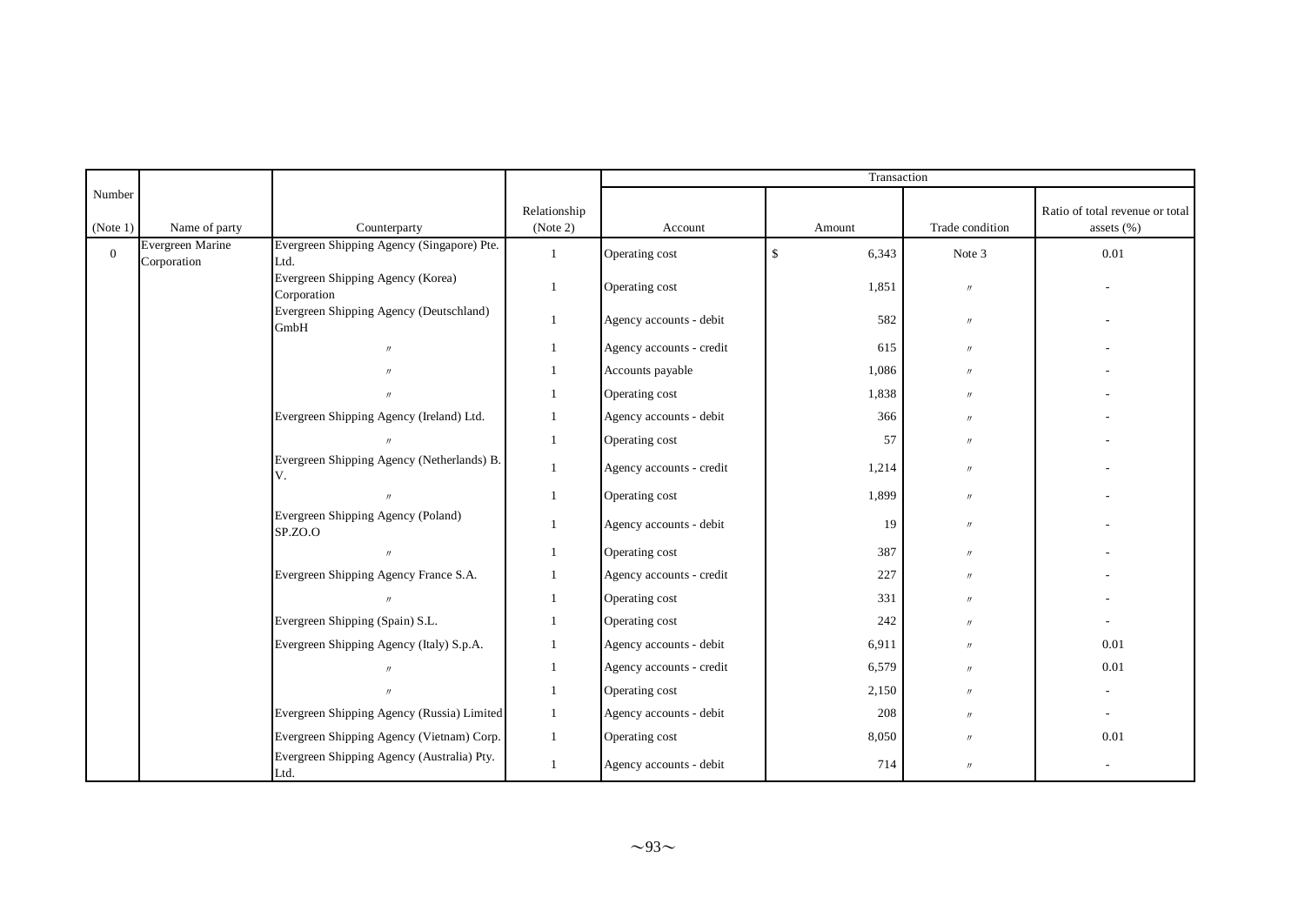|                |                                 |                                                         |                |                                        | Transaction       |                   |                                 |
|----------------|---------------------------------|---------------------------------------------------------|----------------|----------------------------------------|-------------------|-------------------|---------------------------------|
| Number         |                                 |                                                         | Relationship   |                                        |                   |                   | Ratio of total revenue or total |
| (Note 1)       | Name of party                   | Counterparty                                            | (Note 2)       | Account                                | Amount            | Trade condition   | assets $(\% )$                  |
| $\overline{0}$ | Evergreen Marine<br>Corporation | Evergreen Shipping Agency (Australia) Pty.<br>Ltd.      | $\mathbf{1}$   | Operating cost                         | $\mathbb{S}$<br>6 | Note 3            |                                 |
|                |                                 | Evergreen Shipping Agency (South Africa)<br>(PTY) Ltd.  | $\mathbf{1}$   | Agency accounts - debit                | 12                | $\prime\prime$    |                                 |
|                | Peony Investment S.A.           | Evergreen Shipping Agency (India) Pvt. Ltd.             | 3              | Other receivables                      | 16,136            | $\prime\prime$    | 0.01                            |
|                |                                 | Shenzhen Greentrans Transportation Co.,<br>Ltd. (SGTC)  | $\overline{3}$ | Accounts receivable                    | 48                | $^{\prime\prime}$ |                                 |
|                |                                 |                                                         | 3              | Other receivables                      | 5                 | $\prime$          |                                 |
|                |                                 |                                                         | 3              | Other payables                         | 3,432             | $\prime$          |                                 |
| 2              | Greencompass Marine<br>S.A.     | Evergreen Marine (UK) Limited                           | $\mathfrak{Z}$ | Agency reciprocal accounts -<br>credit | 19,488            | $\prime\prime$    | 0.02                            |
|                |                                 | Evergreen Heavy Industrial CO., (Malaysia)<br>Sdn. Bhd. | 3              | Operating cost                         | 358,501           | $^{\prime\prime}$ | 0.44                            |
|                |                                 | Evergreen Shipping Agency (India) Pvt. Ltd.             | 3              | Accounts receivable                    | 29,858            | $^{\prime\prime}$ | 0.03                            |
|                |                                 |                                                         | 3              | Agency accounts - debit                | 97                | $^{\prime\prime}$ |                                 |
|                |                                 |                                                         | $\overline{3}$ | Operating cost                         | 25,123            | $\prime$          | 0.03                            |
|                |                                 | Evergreen Shipping Agency (Thailand) Co.,<br>Ltd.       | 3              | Accounts receivable                    | 9,003             | $\prime\prime$    | 0.01                            |
|                |                                 |                                                         | 3              | Agency accounts - debit                | 20,440            | $\prime$          | 0.02                            |
|                |                                 |                                                         | 3              | Agency accounts - credit               | 23,641            | $^{\prime\prime}$ | 0.02                            |
|                |                                 |                                                         | 3              | Operating cost                         | 41,692            | $^{\prime\prime}$ | 0.05                            |
|                |                                 | PT. Evergreen Shipping Agency Indonesia                 | 3              | Accounts receivable                    | 32,708            | $^{\prime\prime}$ | 0.03                            |
|                |                                 |                                                         | 3              | Agency accounts - debit                | 93                | $\prime$          | $\sim$                          |
|                |                                 |                                                         | 3              | Operating cost                         | 34,200            | $\prime$          | 0.04                            |
|                |                                 | Evergreen Shipping Agency (Singapore) Pte.<br>Ltd.      | 3              | Accounts receivable                    | 20,063            | $^{\prime\prime}$ | 0.02                            |
|                |                                 |                                                         | 3              | Other payables                         | 32                | $^{\prime\prime}$ | $\overline{\phantom{a}}$        |
|                |                                 |                                                         | 3              | Operating cost                         | 12,559            | $\prime$          | 0.02                            |
|                |                                 | Evergreen Shipping Agency (Korea)<br>Corporation        | 3              | Accounts receivable                    | 32,726            | $\prime$          | 0.03                            |
|                |                                 |                                                         | 3              | Operating cost                         | 24,132            | $\prime\prime$    | 0.03                            |
|                |                                 | Evergreen Shipping Agency (Deutschland)<br>GmbH         | $\overline{3}$ | Accounts receivable                    | 43,208            | $^{\prime\prime}$ | 0.04                            |
|                |                                 | $^{\prime\prime}$                                       | 3              | Accounts payable                       | 5,864             | $\prime$          | 0.01                            |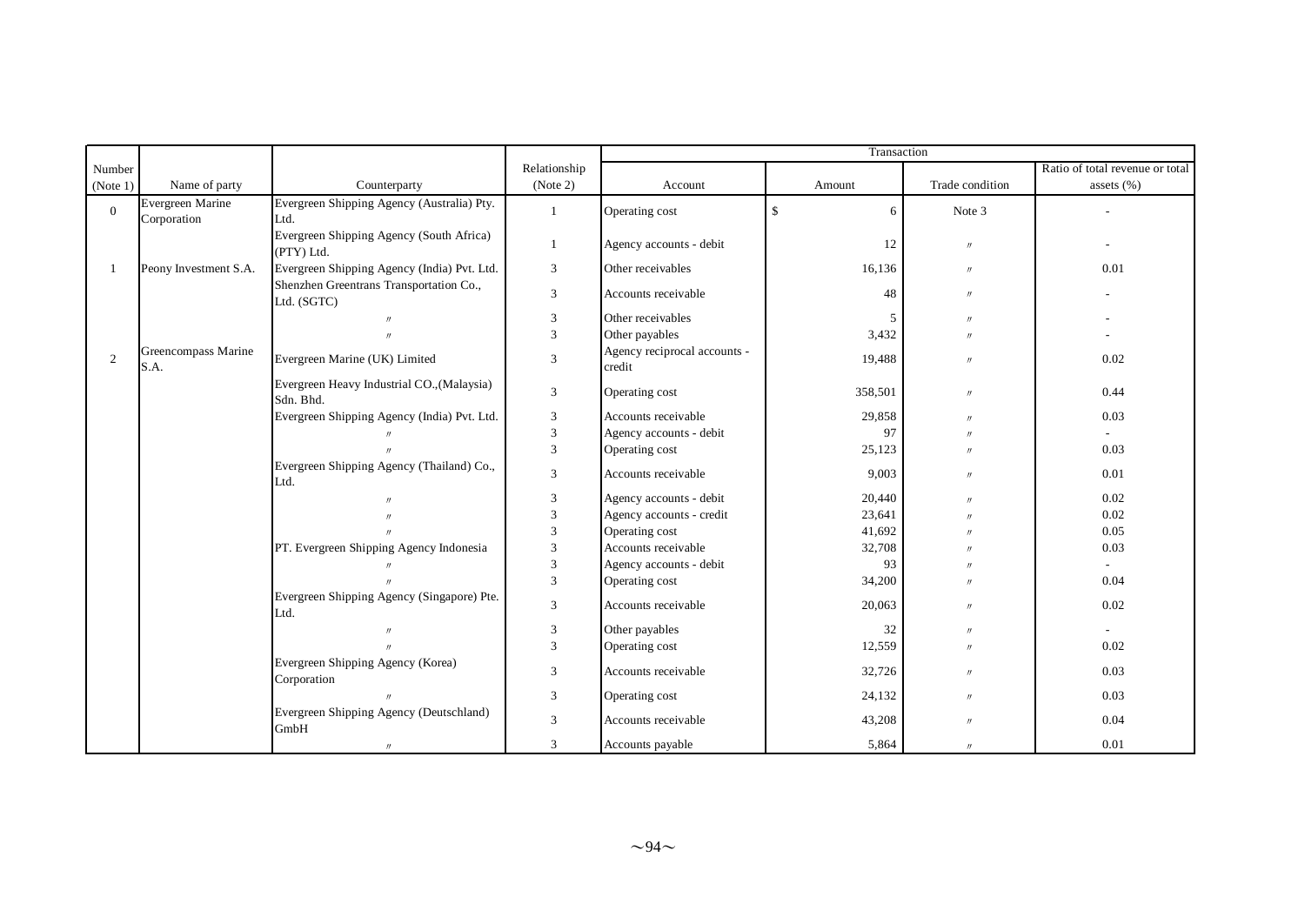|                |                             |                                                 |                             |                          | Transaction  |                 |                                 |
|----------------|-----------------------------|-------------------------------------------------|-----------------------------|--------------------------|--------------|-----------------|---------------------------------|
| Number         |                             |                                                 | Relationship                |                          |              |                 | Ratio of total revenue or total |
| (Note 1)       | Name of party               | Counterparty                                    | (Note 2)                    | Account                  | Amount       | Trade condition | assets $(\% )$                  |
| $\overline{2}$ | Greencompass Marine<br>S.A. | Evergreen Shipping Agency (Deutschland)<br>GmbH | $\boldsymbol{\mathfrak{Z}}$ | Accounts receivable      | \$<br>94,178 | Note 3          | 0.11                            |
|                |                             | Evergreen Shipping Agency (Ireland) Ltd.        | $\mathfrak{Z}$              | Accounts receivable      | 9,317        | $\prime\prime$  | 0.01                            |
|                |                             | $^{\prime\prime}$                               | $\boldsymbol{\mathfrak{Z}}$ | Agency accounts - debit  | 51           | $\prime\prime$  | ٠                               |
|                |                             |                                                 | 3                           | Operating cost           | 8,054        | $\prime\prime$  | 0.01                            |
|                |                             | Evergreen Shipping Agency (Netherlands)<br>B.V. | $\mathfrak{Z}$              | Accounts receivable      | 54,890       | $\prime\prime$  | 0.05                            |
|                |                             | $\prime\prime$                                  | 3                           | Agency accounts - debit  | 8,481        | $\prime\prime$  | 0.01                            |
|                |                             | $\prime$                                        | 3                           | Agency accounts - credit | 4,374        | $\prime\prime$  | $\overline{\phantom{a}}$        |
|                |                             | $^{\prime\prime}$                               | 3                           | Operating cost           | 109,014      | $\prime\prime$  | 0.13                            |
|                |                             | Evergreen Shipping Agency (Poland)<br>SP.ZO.O   | 3                           | Accounts receivable      | 6,929        | $\prime\prime$  | 0.01                            |
|                |                             | Evergreen Shipping Agency (Poland)<br>SP.ZO.O   | 3                           | Operating cost           | 6,246        | $\prime\prime$  | 0.01                            |
|                |                             | Evergreen Shipping Agency France S.A.           | $\boldsymbol{\mathfrak{Z}}$ | Accounts receivable      | 43,563       | $\prime\prime$  | 0.04                            |
|                |                             | $\prime$                                        | $\boldsymbol{\mathfrak{Z}}$ | Operating cost           | 79,435       | $\prime\prime$  | 0.10                            |
|                |                             | Evergreen Shipping (Spain) S.L.                 | 3                           | Operating cost           | 36,113       | $\prime\prime$  | 0.04                            |
|                |                             | Evergreen Shipping Agency (Italy) S.p.A.        | 3                           | Accounts receivable      | 208,516      | $\prime\prime$  | 0.18                            |
|                |                             | $\prime\prime$                                  | 3                           | Agency accounts - debit  | 17,553       | $\prime\prime$  | 0.02                            |
|                |                             |                                                 | 3                           | Agency accounts - credit | 8,990        | $\prime\prime$  | 0.01                            |
|                |                             | $^{\prime\prime}$                               | 3                           | Operating cost           | 44,012       | $\prime\prime$  | 0.05                            |
|                |                             | Evergreen Shipping Agency (Russia) Limited      | 3                           | Accounts receivable      | 7,314        | $\prime\prime$  | 0.01                            |
|                |                             | Evergreen Shipping Agency (Vietnam) Corp.       | $\mathfrak{Z}$              | Accounts receivable      | 10,300       | $\prime$        | 0.01                            |
|                |                             | $\prime\prime$                                  | 3                           | Agency accounts - debit  | 115          | $\prime$        |                                 |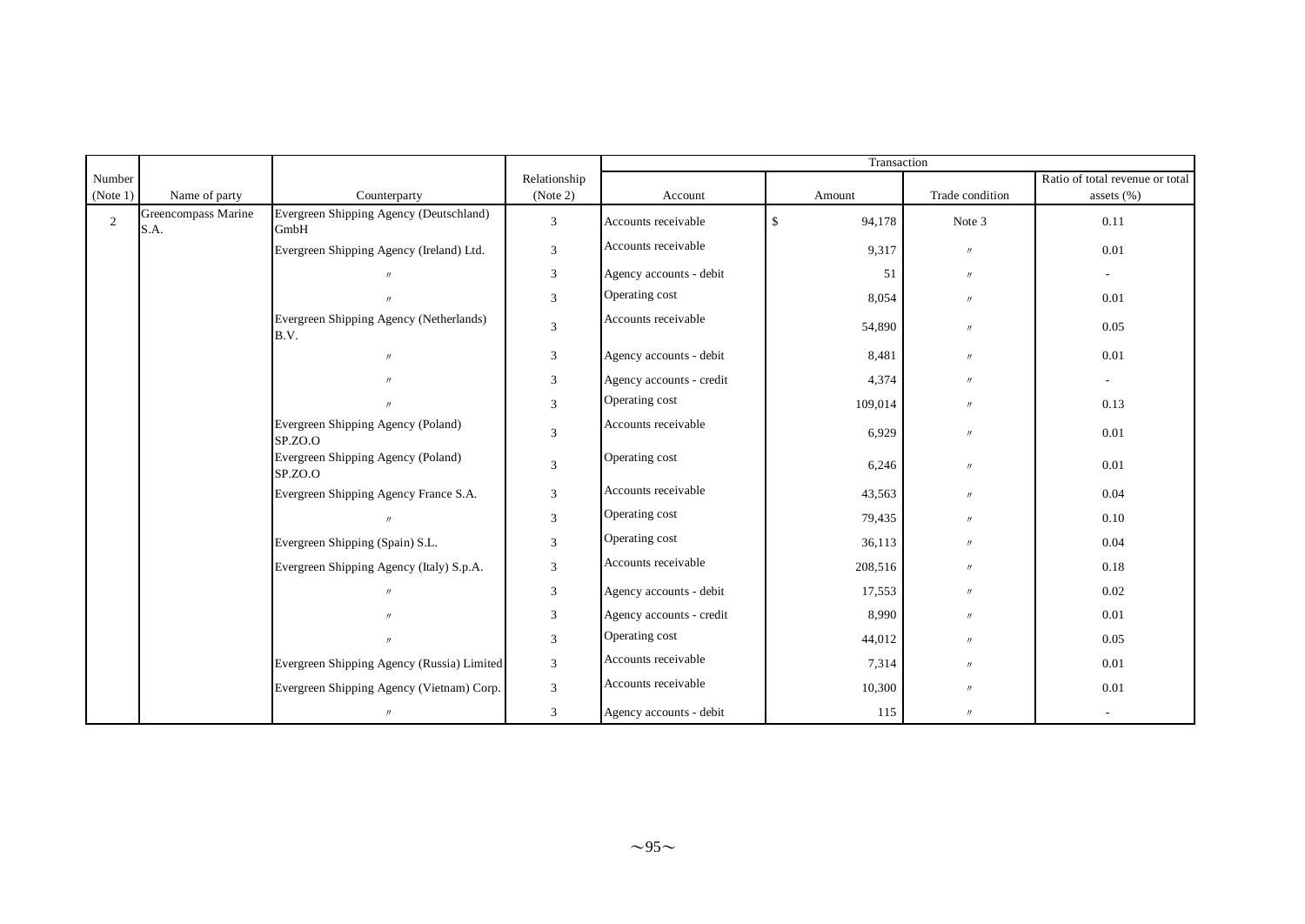|          |                                  |                                                        |                         |                                        | Transaction  |                     |                                 |
|----------|----------------------------------|--------------------------------------------------------|-------------------------|----------------------------------------|--------------|---------------------|---------------------------------|
| Number   |                                  |                                                        | Relationship            |                                        |              |                     | Ratio of total revenue or total |
| (Note 1) | Name of party                    | Counterparty                                           | (Note 2)                | Account                                | Amount       | Trade condition     | assets $(\% )$                  |
| 2        | Greencompass Marine<br>S.A.      | Evergreen Shipping Agency (Vietnam) Corp.              | 3                       | Operating cost                         | 22,540<br>\$ | Note3               | 0.03                            |
|          |                                  | Evergreen Shipping Agency (Australia) Pty.<br>Ltd.     | $\mathfrak{Z}$          | Accounts receivable                    | 13,559       | $\prime\prime$      | 0.01                            |
|          |                                  |                                                        | 3                       | Operating cost                         | 7,453        | $\prime\prime$      | 0.01                            |
|          |                                  | Evergreen Shipping Agency (South Africa)<br>(PTY) Ltd. | $\mathfrak{Z}$          | Accounts receivable                    | 501          | $^{\prime\prime}$   |                                 |
|          |                                  | $\mathcal{U}$                                          | 3                       | Agency accounts - debit                | 325          | $^{\prime\prime}$   |                                 |
|          |                                  |                                                        | 3                       | Agency reciprocal accounts -<br>credit | 1,000        | $\prime\prime$      |                                 |
|          |                                  |                                                        | 3                       | Operating cost                         | 2,076        | $^{\prime\prime}$   |                                 |
| 3        | Evergreen Marine (UK)<br>Limited | Island Equipment LLC.                                  | 3                       | Other receivables                      | 64,210       | $\prime$            | 0.06                            |
|          |                                  | Evergreen Shipping Agency (Thailand) Co.,<br>Ltd.      | 3                       | Agency accounts - debit                | 17,594       | $^{\prime\prime}$   | 0.02                            |
|          |                                  |                                                        | 3                       | Agency accounts - credit               | 22,650       | $\prime$            | 0.02                            |
|          |                                  |                                                        | 3                       | Operating cost                         | 25,872       | $\boldsymbol{\eta}$ | 0.03                            |
|          |                                  | Shenzhen Greentrans Transportation Co.,<br>Ltd. (SGTC) | 3                       | Accounts payable                       | 73           | $^{\prime\prime}$   | $\overline{\phantom{0}}$        |
|          |                                  | Evergreen Shipping Agency (India) Pvt. Ltd.            | 3                       | Operating cost                         | 22,446       | $\boldsymbol{\eta}$ | 0.03                            |
|          |                                  | PT. Evergreen Shipping Agency Indonesia                | $\overline{\mathbf{3}}$ | Agency accounts - debit                | 1,015        | $\boldsymbol{\eta}$ |                                 |
|          |                                  |                                                        | $\overline{3}$          | Operating cost                         | 28,047       | $^{\prime\prime}$   | 0.03                            |
|          |                                  | Evergreen Shipping Agency (Singapore) Pte.<br>Ltd.     | 3                       | Agency accounts - debit                | 489          | $\prime$            | $\overline{a}$                  |
|          |                                  |                                                        | $\overline{3}$          | Operating cost                         | 5,303        | $^{\prime\prime}$   | 0.01                            |
|          |                                  | Evergreen Shipping Agency (Korea)<br>Corporation       | 3                       | Operating cost                         | 7,891        | $\prime$            | 0.01                            |
|          |                                  | Evergreen Shipping Agency (Deutschland)<br>GmbH        | $\overline{3}$          | Accounts payable                       | 11,971       | $\prime\prime$      | 0.01                            |
|          |                                  | $\mathcal{U}$                                          | 3                       | Operating cost                         | 168,856      | $^{\prime\prime}$   | 0.21                            |
|          |                                  | Evergreen Shipping Agency (Ireland) Ltd.               | 3                       | Accounts receivable                    | 159          | $\prime$            |                                 |
|          |                                  |                                                        | $\mathfrak{Z}$          | Agency accounts - debit                | 3,228        |                     |                                 |
|          |                                  | $^{\prime\prime}$                                      | 3                       | Operating cost                         | 14,038       | $\boldsymbol{\eta}$ | 0.02                            |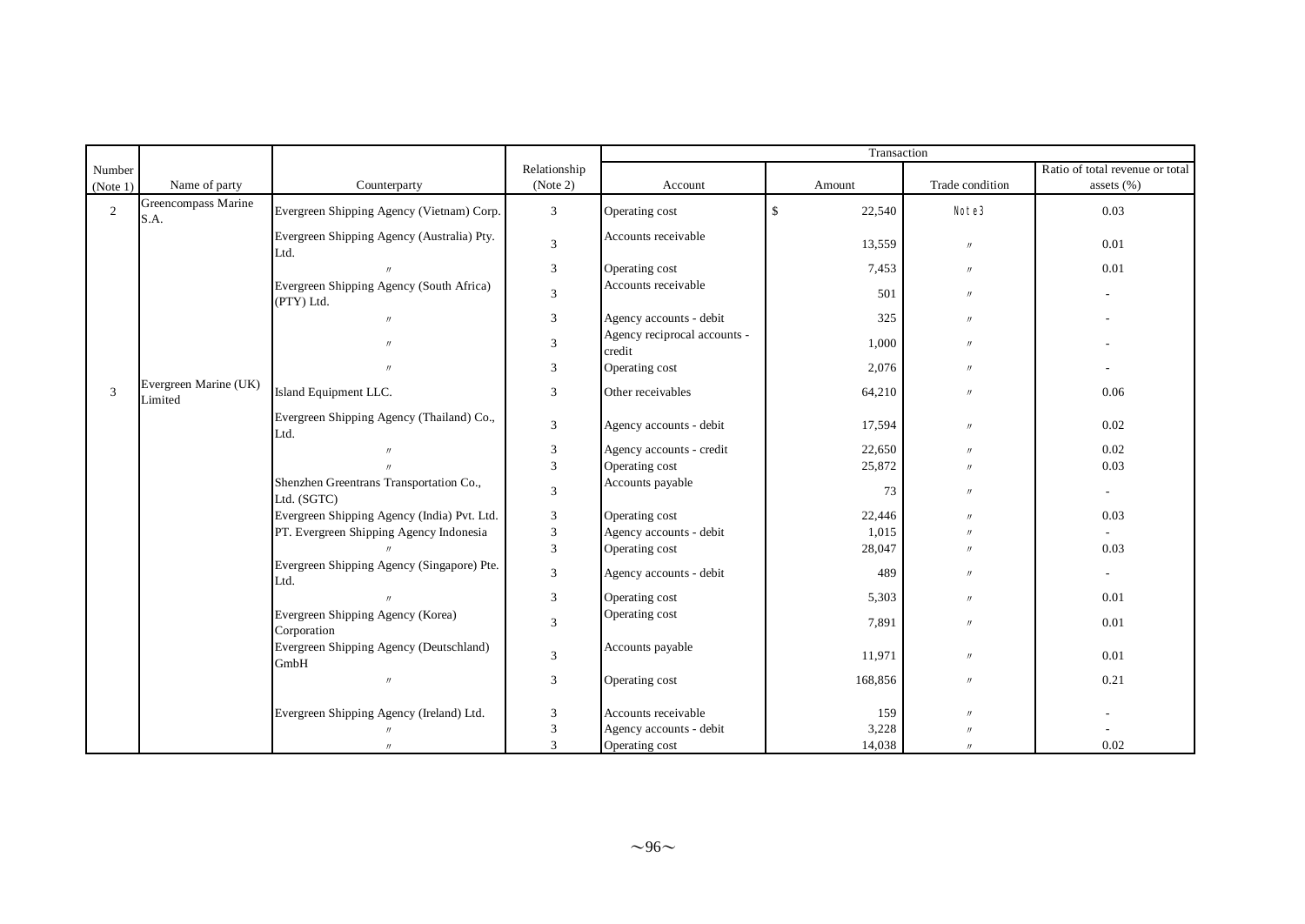|                |                                                           |                                                        |                             | Transaction              |              |                   |                                 |
|----------------|-----------------------------------------------------------|--------------------------------------------------------|-----------------------------|--------------------------|--------------|-------------------|---------------------------------|
| Number         |                                                           |                                                        | Relationship                |                          |              |                   | Ratio of total revenue or total |
| (Note 1)       | Name of party                                             | Counterparty                                           | (Note 2)                    | Account                  | Amount       | Trade condition   | assets $(\%)$                   |
| 3              | Evergreen Marine (UK)<br>Limited                          | Evergreen Shipping Agency (Netherlands)<br>B.V.        | 3                           | Operating cost           | \$<br>76,749 | Note 3            | 0.09                            |
|                |                                                           | Evergreen Shipping Agency (Poland)<br>SP.ZO.O          | $\overline{3}$              | Operating cost           | 7,863        | $\prime\prime$    | 0.01                            |
|                |                                                           | Evergreen Shipping Agency France S.A.                  | $\mathfrak{Z}$              | Agency accounts - debit  | 10,372       | $\prime\prime$    | 0.01                            |
|                |                                                           |                                                        | $\mathfrak{Z}$              | Operating cost           | 78,919       | $\prime$          | 0.10                            |
|                |                                                           | Evergreen Shipping (Spain) S.L.                        | $\mathfrak{Z}$              | Agency accounts - debit  | 301          | $\prime$          |                                 |
|                |                                                           |                                                        | $\overline{3}$              | Operating cost           | 27,601       | $\prime$          | 0.03                            |
|                |                                                           | Evergreen Shipping Agency (Italy) S.p.A.<br>(EIT)      | $\overline{3}$              | Agency accounts - debit  | 7,871        | $\prime\prime$    | 0.01                            |
|                |                                                           | $\mathcal{U}$                                          | $\mathfrak{Z}$              | Agency accounts - credit | 1,336        | $\prime\prime$    | $\sim$                          |
|                |                                                           |                                                        | $\overline{3}$              | Operating cost           | 14,832       | $\prime$          | 0.02                            |
|                |                                                           | Evergreen Shipping Agency (Russia) Ltd.<br>(ERU)       | $\mathfrak{Z}$              | Accounts payable         | 1,094        | $\prime\prime$    |                                 |
|                |                                                           |                                                        | $\mathfrak{Z}$              | Agency accounts - debit  | 1,515        | $\prime\prime$    |                                 |
|                |                                                           | Evergreen Shipping Agency (Vietnam) Corp.              | $\sqrt{3}$                  | Agency accounts - debit  | 1,230        | $\prime$          |                                 |
|                |                                                           |                                                        | $\mathfrak{Z}$              | Operating cost           | 23,506       | $\prime\prime$    | 0.03                            |
|                |                                                           | Evergreen Shipping Agency (Australia) Pty.<br>Ltd.     | $\overline{3}$              | Agency accounts - debit  | 143          | $\prime\prime$    |                                 |
|                |                                                           |                                                        | $\overline{3}$              | Operating cost           | 405          | $\prime\prime$    |                                 |
|                |                                                           | Evergreen Shipping Agency (South Africa)<br>(PTY) Ltd. | $\overline{3}$              | Agency accounts - debit  | 69           | $\prime\prime$    |                                 |
|                |                                                           |                                                        | $\ensuremath{\mathfrak{Z}}$ | Agency accounts - credit | 201          | $\prime$          |                                 |
|                |                                                           |                                                        | $\mathfrak{Z}$              | Operating cost           | 442          | $\prime$          |                                 |
| $\overline{4}$ | Clove Holding Ltd.                                        | Island Equipment LLC.                                  | 3                           | Other receivables        | 154,104      | $\prime$          | 0.13                            |
| 5              | PT.Multi Bina Pura<br>International                       | PT.Multi Bina Transport                                | 3                           | Accounts receivable      | 402          | $\prime\prime$    |                                 |
|                |                                                           |                                                        | 3                           | Accounts payable         | 254          | $\prime$          |                                 |
|                |                                                           |                                                        | $\mathfrak{Z}$              | Other payables           | 218          | $^{\prime\prime}$ |                                 |
|                |                                                           |                                                        | $\ensuremath{\mathfrak{Z}}$ | Operating revenue        | 4,529        | $^{\prime\prime}$ | 0.01                            |
|                |                                                           |                                                        | $\overline{3}$              | Operating cost           | 3,124        | $\prime$          |                                 |
|                |                                                           | PT. Evergreen Shipping Agency Indonesia                | $\overline{3}$              | Accounts receivable      | 1,788        | $^{\prime\prime}$ |                                 |
| 6              | <b>Evergreen Shipping</b><br>Agency (Deutschland)<br>GmbH | Evergreen Shipping Agency (Russia) Limited             | $\overline{3}$              | Accounts payable         | 3,799        | $\prime\prime$    |                                 |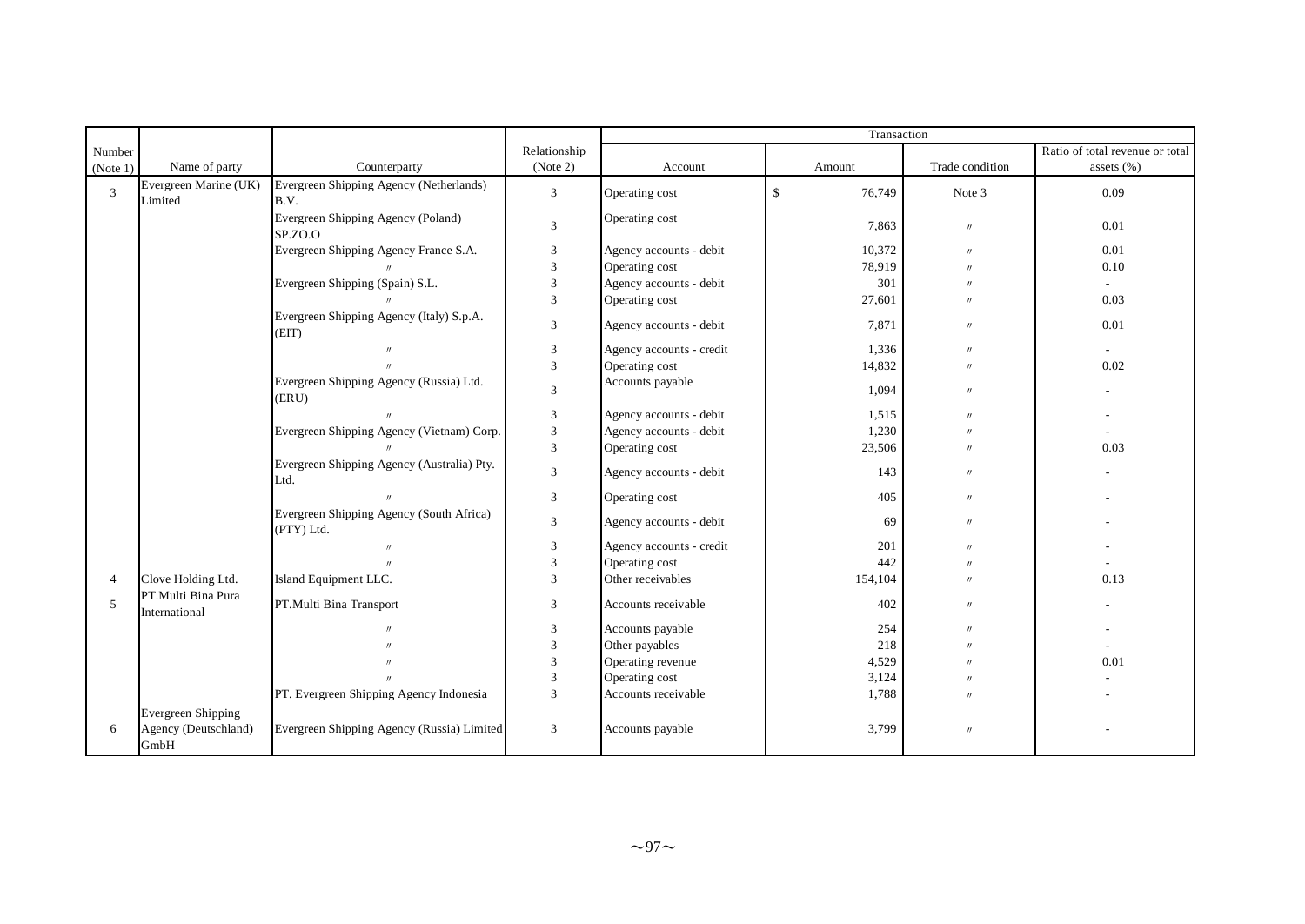|          |                                                           |                                            |              | Transaction      |        |                 |                                 |  |
|----------|-----------------------------------------------------------|--------------------------------------------|--------------|------------------|--------|-----------------|---------------------------------|--|
| Number   |                                                           |                                            | Relationship |                  |        |                 | Ratio of total revenue or total |  |
| (Note 1) | Name of party                                             | Counterparty                               | (Note 2)     | Account          | Amount | Trade condition | assets $(\%)$                   |  |
|          | Evergreen Shipping<br>Agency (Deutschland)<br><b>GmbH</b> | Evergreen Shipping Agency (Russia) Limited |              | Operating cost   | 25,002 | Note 3          | 0.03                            |  |
|          | PT.Evergreen Shipping<br>Agency Indonesia                 | PT. Multi Bina Transport                   |              | Accounts payable | 4,937  |                 |                                 |  |

Note 1: Transaction types between the Company and the subsidiary are shown as follows:

(1) the "0" donates the Company.

(2) the subsidiaries are donated in sequential numbers from "1".

Note 2: The relationship types are shown as follows:

(1) the Company to the subsidiary.

(2) the subsidiary to the Company

(3) the subsidiary to the subsidiary.

Note 3: Any trade types presented above are of no difference from ordinary transaction.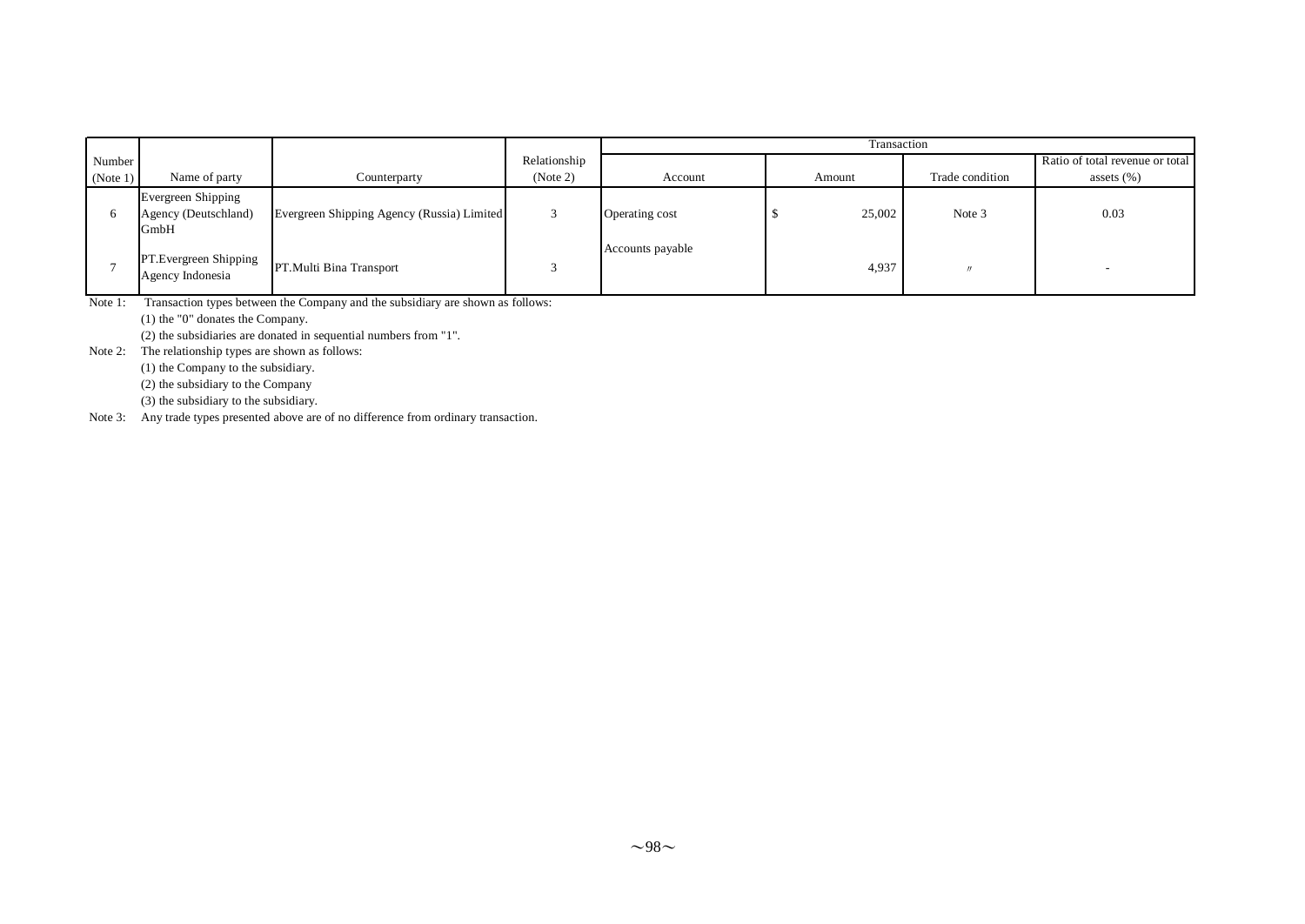#### $December 31, 2008$

|                    |                                 |                                                   |                          |                                      | Transaction        |                     |                                                   |
|--------------------|---------------------------------|---------------------------------------------------|--------------------------|--------------------------------------|--------------------|---------------------|---------------------------------------------------|
| Number<br>(Note 1) | Name of party                   | Counterparty                                      | Relationship<br>(Note 2) | Account                              | Amount             | Trade condition     | Ratio of total revenue or total<br>assets $(\% )$ |
| $\overline{0}$     | Evergreen Marine<br>Corporation | Taiwan Terminal Service Co., Ltd.                 | $\mathbf{1}$             | Other receivables                    | $\mathbf S$<br>270 | Note 3              |                                                   |
|                    |                                 |                                                   | $\mathbf{1}$             | Accounts payable                     | 42,707             | $\boldsymbol{\eta}$ | 0.03                                              |
|                    |                                 |                                                   |                          | Operating revenue                    | 3,082              | $^{\prime\prime}$   |                                                   |
|                    |                                 | $\mathbf{u}$                                      |                          | Operating cost                       | 808,390            | $^{\prime\prime}$   | 0.63                                              |
|                    |                                 | Greencompass Marine S.A.                          |                          | Accounts receivable                  | 1,556              | $^{\prime\prime}$   |                                                   |
|                    |                                 |                                                   |                          | Other receivables                    | 8,950              | $^{\prime\prime}$   | 0.01                                              |
|                    |                                 | $\overline{u}$                                    |                          | Agency reciprocal accounts-<br>debit | 784,390            | $\prime\prime$      | 0.59                                              |
|                    |                                 |                                                   |                          | Operating revenue                    | 351,303            | $\prime$            | 0.27                                              |
|                    |                                 |                                                   |                          | Operating cost                       | 299,882            | $\prime$            | 0.23                                              |
|                    |                                 | Evergreen Marine (UK) Limited                     |                          | Accounts receivable                  | 4,955              | $^{\prime\prime}$   |                                                   |
|                    |                                 | $\mathcal{U}$                                     |                          | Other receivables                    | 58,512             | $^{\prime\prime}$   | 0.04                                              |
|                    |                                 | $\overline{u}$                                    |                          | Agency reciprocal accounts-<br>debit | 97,684             | $^{\prime\prime}$   | 0.07                                              |
|                    |                                 | $^{\prime\prime}$                                 |                          | Operating revenue                    | 61,328             | $^{\prime\prime}$   | 0.05                                              |
|                    |                                 | PT. Multi Bina Pura International                 |                          | Other receivables                    |                    | $\prime$            |                                                   |
|                    |                                 | Shenzhen Greentrans Transportation Co.,<br>Ltd.   |                          | Other receivables                    | 11                 | $\prime$            |                                                   |
|                    |                                 | Evergreen Shipping Agency (Russia) Ltd.           |                          | Other receivables                    | 4                  | $\prime$            |                                                   |
|                    |                                 |                                                   |                          | Agency accounts- credit              | 469                |                     |                                                   |
|                    |                                 | Evergreen Shipping Agency (India) Pvt. Ltd.       |                          | Agency accounts- debit               | 81,452             | $^{\prime\prime}$   | 0.06                                              |
|                    |                                 |                                                   | $\mathbf{1}$             | Operating cost                       | 11,986             | $^{\prime\prime}$   | 0.01                                              |
|                    |                                 | Evergreen Shipping Agency (Thailand) Co.,<br>Ltd. | $\mathbf{1}$             | Agency accounts- debit               | 25,620             | $^{\prime\prime}$   | 0.02                                              |
|                    |                                 | $\overline{u}$                                    | $\mathbf{1}$             | Operating cost                       | 49,706             | $^{\prime\prime}$   | 0.04                                              |
|                    |                                 | PT. Evergreen Shipping Agency Indonesia           | $\mathbf{1}$             | Agency accounts- debit               | 20,454             | $\prime$            | 0.02                                              |
|                    |                                 | $^{\prime\prime}$                                 |                          | Accounts payable                     | 42                 | $^{\prime\prime}$   |                                                   |
|                    |                                 | $\overline{u}$                                    |                          | Operating cost                       | 44,460             | $^{\prime\prime}$   | 0.03                                              |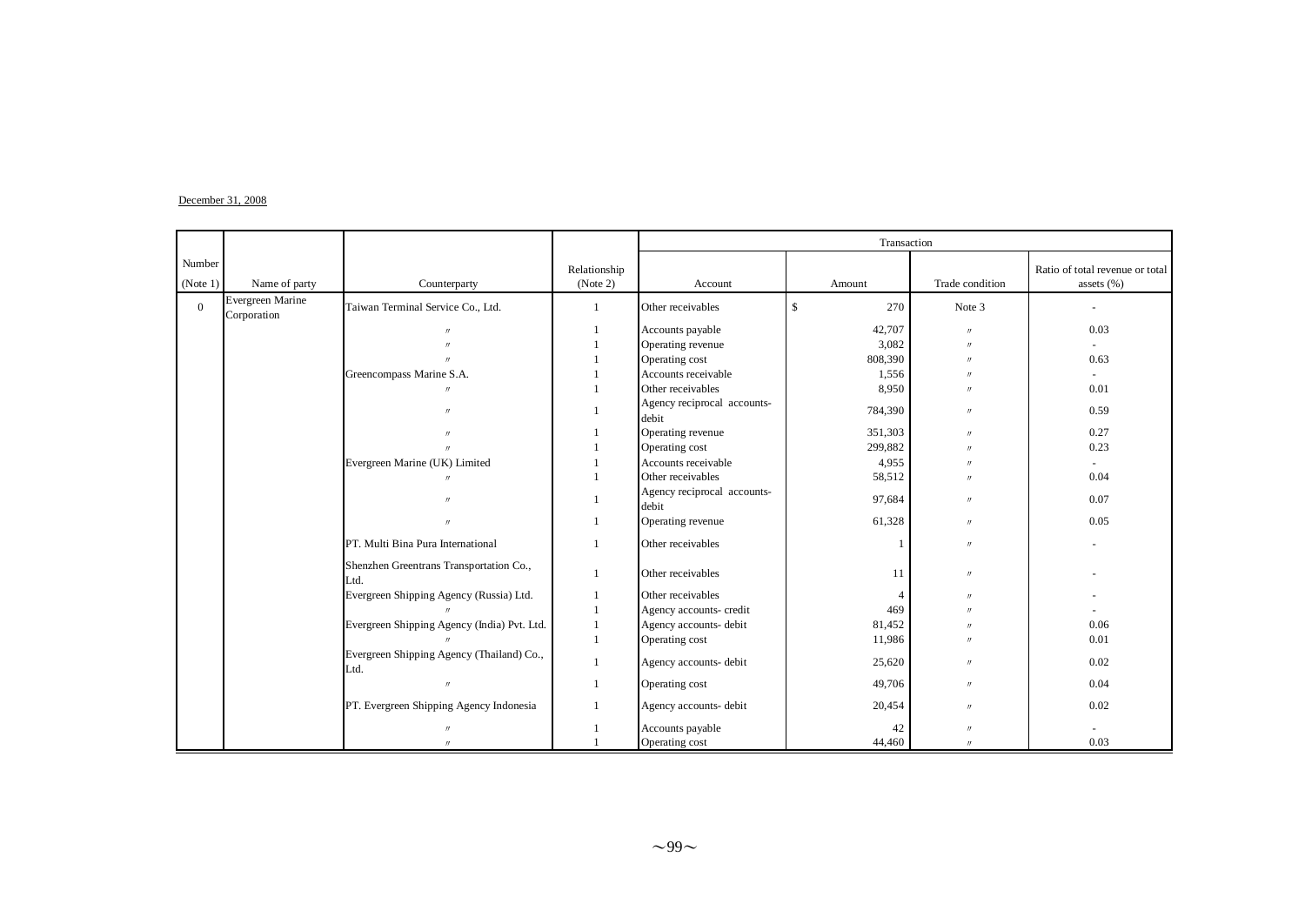|                |                                 |                                                    |                         |                                       | Transaction |                   |                                 |
|----------------|---------------------------------|----------------------------------------------------|-------------------------|---------------------------------------|-------------|-------------------|---------------------------------|
| Number         |                                 |                                                    | Relationship            |                                       |             |                   | Ratio of total revenue or total |
| (Note 1)       | Name of party                   | Counterparty                                       | (Note 2)                | Account                               | Amount      | Trade condition   | assets $(\% )$                  |
| $\overline{0}$ | Evergreen Marine<br>Corporation | Evergreen Shipping Agency (Singapore) Pte.<br>Ltd. | $\overline{1}$          | Agency accounts- debit                | \$<br>32    | Note 3            |                                 |
|                |                                 | $^{\prime\prime}$                                  |                         | Accounts payable                      | 3,947       | $\prime$          | $\sim$                          |
|                |                                 |                                                    |                         | Operating cost                        | 8,622       | $\mathbf{u}$      | 0.01                            |
|                |                                 | Evergreen Shipping Agency (Deutschland)<br>GmbH    |                         | Agency accounts- debit                | 60          | $\prime$          |                                 |
|                |                                 | Evergreen Shipping Agency (Ireland) Ltd.           |                         | Agency accounts- debit                | 556         | $\mathbf{u}$      |                                 |
|                |                                 |                                                    | $\overline{1}$          | Accounts payable                      |             |                   |                                 |
|                |                                 | Evergreen Shipping Agency (Korea)<br>Corporation   |                         | Accounts payable                      | 3           | $^{\prime\prime}$ |                                 |
|                |                                 |                                                    |                         | Agency accounts- credit               | 204         | $^{\prime\prime}$ |                                 |
|                |                                 |                                                    |                         | Operating cost                        | 3,697       | $^{\prime\prime}$ |                                 |
|                |                                 | Evergreen Shipping Agency (Netherland)<br>B.V.     |                         | Agency accounts- credit               | 820         | $^{\prime\prime}$ |                                 |
|                |                                 | Evergreen Shipping Agency (Poland)<br>SP.ZO.O      |                         | Agency accounts- debit                | 47          | $^{\prime\prime}$ |                                 |
|                |                                 | Evergreen Argentina S.A.                           |                         | Agency accounts- debit                | 23,265      | $^{\prime\prime}$ | 0.02                            |
|                |                                 | Evergreen Shipping Agency France S.A.              |                         | Agency accounts- credit               | $\tau$      |                   |                                 |
|                |                                 | Evergreen Shipping (Spain) S.L.                    |                         | Agency accounts- credit               | 41          |                   |                                 |
|                |                                 | Evergreen Shipping Agency (Italy) S.P.A.           |                         | Agency accounts- debit                | 3,099       |                   |                                 |
|                |                                 | Evergreen Shipping Agency (Vietnam) Corp.          |                         | Agency accounts- credit               | 6,242       |                   |                                 |
|                |                                 |                                                    |                         | Operating cost                        | 11,758      |                   | 0.01                            |
|                | Peony Investment S.A.           | Evergreen Shipping Agency (India) Pvt. Ltd.        | 3                       | Other receivables                     | 66,011      |                   | 0.05                            |
|                |                                 | Evergreen Argentina S.A.                           | $\overline{3}$          | Accounts receivable                   | 269         | $\mathbf{u}$      |                                 |
|                |                                 | Shenzhen Greentrans Transportation Co.,<br>Ltd.    | 3                       | Accounts receivable                   | 41          | $\mathbf{u}$      |                                 |
|                |                                 |                                                    | $\overline{3}$          | Other payables                        | 5,631       | $^{\prime\prime}$ |                                 |
| $\overline{c}$ | Greencompass Marine<br>S.A.     | Evergreen Marine (UK) Limited                      | 3                       | Agency reciprocal accounts-<br>credit | 38,232      | $\mathbf{u}$      | 0.03                            |
|                |                                 | Evergreen Shipping Agency (India) Pvt. Ltd.        | 3                       | Accounts receivable                   | 13,843      | $^{\prime\prime}$ | 0.01                            |
|                |                                 |                                                    | $\overline{3}$          | Agency accounts- debit                | 153         |                   |                                 |
|                |                                 | $^{\prime\prime}$                                  | $\overline{\mathbf{3}}$ | Operating cost                        | 31,607      | $\mathbf{u}$      | 0.02                            |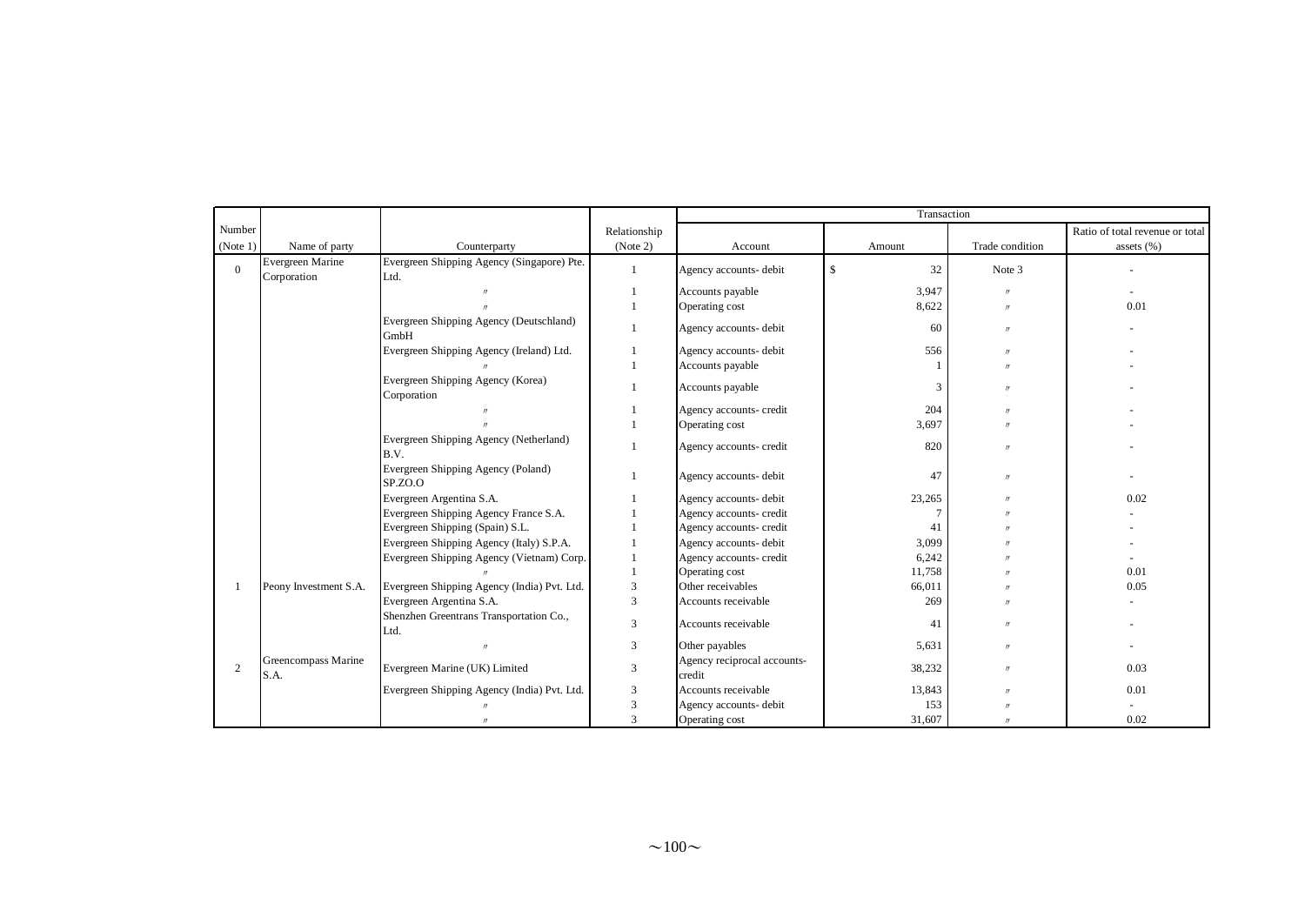|              |                             |                                                    |                             | Transaction                           |             |                   |                                 |
|--------------|-----------------------------|----------------------------------------------------|-----------------------------|---------------------------------------|-------------|-------------------|---------------------------------|
| Number       |                             |                                                    | Relationship                |                                       |             |                   | Ratio of total revenue or total |
| (Note 1)     | Name of party               | Counterparty                                       | (Note 2)                    | Account                               | Amount      | Trade condition   | assets $(\% )$                  |
| $\mathbf{2}$ | Greencompass Marine<br>S.A. | Evergreen Shipping Agency (Thailand) Co.,<br>Ltd.  | 3                           | Accounts receivable                   | \$<br>9,623 | Note 3            | 0.01                            |
|              |                             | $\prime$                                           | $\mathfrak{Z}$              | Agency accounts- debit                | 26,195      | $\prime\prime$    | 0.02                            |
|              |                             |                                                    | $\mathfrak{Z}$              | Operating cost                        | 56,543      | $\prime\prime$    | 0.04                            |
|              |                             | PT. Evergreen Shipping Agency Indonesia            | 3                           | Accounts receivable                   | 37,591      | $\prime\prime$    | 0.03                            |
|              |                             |                                                    | 3                           | Operating cost                        | 43,999      | $^{\prime\prime}$ | 0.03                            |
|              |                             | Evergreen Shipping Agency (Singapore) Pte.<br>Ltd. | 3                           | Accounts receivable                   | 36,101      | $\prime\prime$    | 0.03                            |
|              |                             | $^{\prime\prime}$                                  | $\mathfrak{Z}$              | Other payables                        | 2,542       | $\prime\prime$    | $\sim$                          |
|              |                             |                                                    | 3                           | Operating cost                        | 21,280      | $\prime\prime$    | 0.02                            |
|              |                             | Evergreen Shipping Agency (Korea)<br>Corporation   | 3                           | Accounts receivable                   | 46,906      | $\prime\prime$    | 0.04                            |
|              |                             |                                                    | 3                           | Operating cost                        | 45,185      | $\prime\prime$    | 0.04                            |
|              |                             | Evergreen Shipping Agency (Deutschland)<br>GmbH    | 3                           | Accounts receivable                   | 88,188      | $\prime\prime$    | 0.07                            |
|              |                             | $\prime$                                           | $\mathfrak{Z}$              | Accounts payable                      | 6,322       | $\prime\prime$    | $\sim$                          |
|              |                             |                                                    | 3                           | Operating cost                        | 94,733      | $\prime$          | 0.07                            |
|              |                             | Evergreen Shipping Agency (Ireland) Ltd.           | $\overline{3}$              | Accounts receivable                   | 23,289      | $\prime$          | 0.02                            |
|              |                             |                                                    | $\overline{3}$              | Operating cost                        | 7,051       | $\prime$          | 0.01                            |
|              |                             | Evergreen Shipping Agency (Netherlands)<br>B.V.    | 3                           | Accounts receivable                   | 95,860      | $\prime$          | 0.07                            |
|              |                             | $^{\prime\prime}$                                  | 3                           | Agency accounts- debit                | 41,308      | $\prime\prime$    | 0.03                            |
|              |                             |                                                    | 3                           | Operating cost                        | 85,247      | $\prime\prime$    | 0.07                            |
|              |                             | Evergreen Shipping Agency (Poland)<br>SP.ZO.O      | 3                           | Accounts receivable                   | 10,758      | $\prime\prime$    | 0.01                            |
|              |                             |                                                    | $\mathfrak{Z}$              | Agency accounts- debit                | 367         | $\prime$          |                                 |
|              |                             |                                                    | $\sqrt{3}$                  | Other payables                        | 65          | $\prime\prime$    |                                 |
|              |                             |                                                    | $\mathfrak{Z}$              | Operating cost                        | 6,316       | $\prime$          |                                 |
|              |                             | Evergreen Shipping Agency France S.A.              | $\mathfrak{Z}$              | Accounts receivable                   | 73,634      | $\prime$          | 0.06                            |
|              |                             |                                                    | $\ensuremath{\mathfrak{Z}}$ | Operating cost                        | 84,195      | $^{\prime\prime}$ | 0.07                            |
|              |                             | Evergreen Shipping (Spain) S.L.                    | $\sqrt{3}$                  | Accounts receivable                   | 170,508     | $\prime\prime$    | 0.13                            |
|              |                             | $\prime$                                           | $\overline{3}$              | Operating cost                        | 47,109      | $\prime$          | 0.04                            |
|              |                             | Evergreen Shipping Agency (Italy) S.p.A.           | 3                           | Agency reciprocal accounts-<br>credit | 14,762      | $\prime\prime$    | 0.01                            |
|              |                             | $\prime\prime$                                     | 3                           | Operating cost                        | 40,981      | $\prime\prime$    | 0.03                            |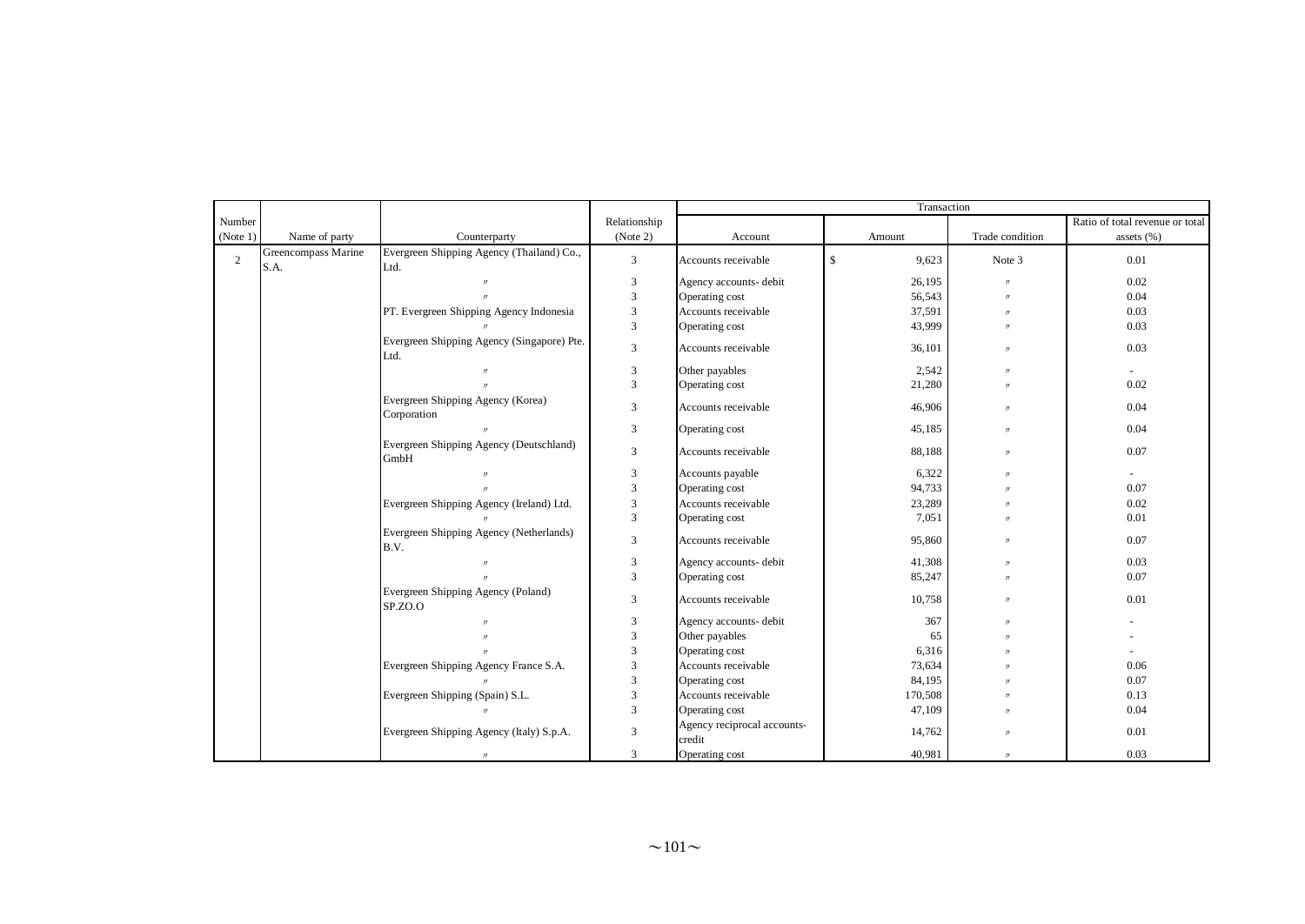|                |                                  |                                                    |                | Transaction                           |                        |                     |                                 |
|----------------|----------------------------------|----------------------------------------------------|----------------|---------------------------------------|------------------------|---------------------|---------------------------------|
| Number         |                                  |                                                    | Relationship   |                                       |                        |                     | Ratio of total revenue or total |
| (Note 1)       | Name of party                    | Counterparty                                       | (Note 2)       | Account                               | Amount                 | Trade condition     | assets $(\% )$                  |
| $\overline{2}$ | Greencompass Marine<br>S.A.      | Evergreen Shipping Agency (Russia) Ltd.            | 3              | Accounts receivable                   | $\mathbb{S}$<br>21,861 | Note 3              | 0.02                            |
|                |                                  | Evergreen Shipping Agency (Vietnam) Corp.          | 3              | Accounts receivable                   | 7,706                  | $\prime$            | 0.01                            |
|                |                                  |                                                    | $\overline{3}$ | Agency accounts- debit                | 56                     | $^{\prime\prime}$   |                                 |
|                |                                  |                                                    | $\overline{3}$ | Operating cost                        | 26,399                 | $\mathbf{u}$        | 0.02                            |
|                |                                  | Evergreen Shipping Agency (Australia) Pty.<br>Ltd. | 3              | Accounts receivable                   | 18,790                 | $\prime$            | 0.01                            |
|                |                                  | $^{\prime\prime}$                                  | $\mathfrak{Z}$ | Agency accounts- debit                | 109                    | $\prime$            | $\sim$                          |
|                |                                  |                                                    | 3              | Operating cost                        | 15,762                 | $\boldsymbol{\eta}$ | 0.01                            |
| 3              | Evergreen Marine (UK)<br>Limited | Island Equipment LLC.                              | 3              | Other receivables                     | 158,021                | $\prime$            | 0.12                            |
|                |                                  | Evergreen Shipping Agency (Thailand) Co.,<br>Ltd.  | 3              | Agency accounts- debit                | 15,831                 | $\prime$            | 0.01                            |
|                |                                  | $^{\prime\prime}$                                  | 3              | Agency reciprocal accounts-<br>credit | 28,414                 | $\prime$            | 0.02                            |
|                |                                  |                                                    | $\mathfrak{Z}$ | Operating cost                        | 38,471                 | $\prime$            | 0.03                            |
|                |                                  | Evergreen Shipping Agency (India) Pvt. Ltd.        | $\overline{3}$ | Operating cost                        | 34,767                 |                     | 0.03                            |
|                |                                  | PT. Evergreen Shipping Agency Indonesia            | $\overline{3}$ | Agency accounts- debit                | 5,690                  |                     |                                 |
|                |                                  |                                                    | $\overline{3}$ | Operating cost                        | 33,841                 |                     | 0.03                            |
|                |                                  | Evergreen Shipping Agency (Singapore) Pte.<br>Ltd. | $\overline{3}$ | Agency accounts- debit                | 1,130                  | $\prime$            |                                 |
|                |                                  | $^{\prime\prime}$                                  | 3              | Other payables                        | 863                    | $^{\prime\prime}$   | $\sim$                          |
|                |                                  |                                                    | $\overline{3}$ | Operating cost                        | 7,438                  | $^{\prime\prime}$   | 0.01                            |
|                |                                  | Evergreen Shipping Agency (Korea)<br>Corporation   | 3              | Agency accounts- debit                | 76                     | $\prime$            | $\blacksquare$                  |
|                |                                  |                                                    | 3              | Operating cost                        | 8,860                  | $\mathbf{u}$        | 0.01                            |
|                |                                  | Evergreen Shipping Agency (Deutschland)<br>GmbH    | 3              | Agency reciprocal accounts-<br>credit | 3,354                  | $\prime$            | $\overline{\phantom{a}}$        |
|                |                                  | $^{\prime\prime}$                                  | $\mathfrak{Z}$ | Accounts payable                      | 9,757                  | $^{\prime\prime}$   | 0.01                            |
|                |                                  |                                                    | $\overline{3}$ | Operating cost                        | 141,579                |                     | 0.11                            |
|                |                                  | Evergreen Shipping Agency (Ireland) Ltd.           | $\overline{3}$ | Agency accounts- debit                | 2,700                  |                     | $\sim$                          |
|                |                                  |                                                    | $\overline{3}$ | Operating cost                        | 10,858                 | $^{\prime\prime}$   | 0.01                            |
|                |                                  | Evergreen Shipping Agency (Netherlands)<br>B.V.    | 3              | Operating cost                        | 99,242                 | $\prime$            | 0.08                            |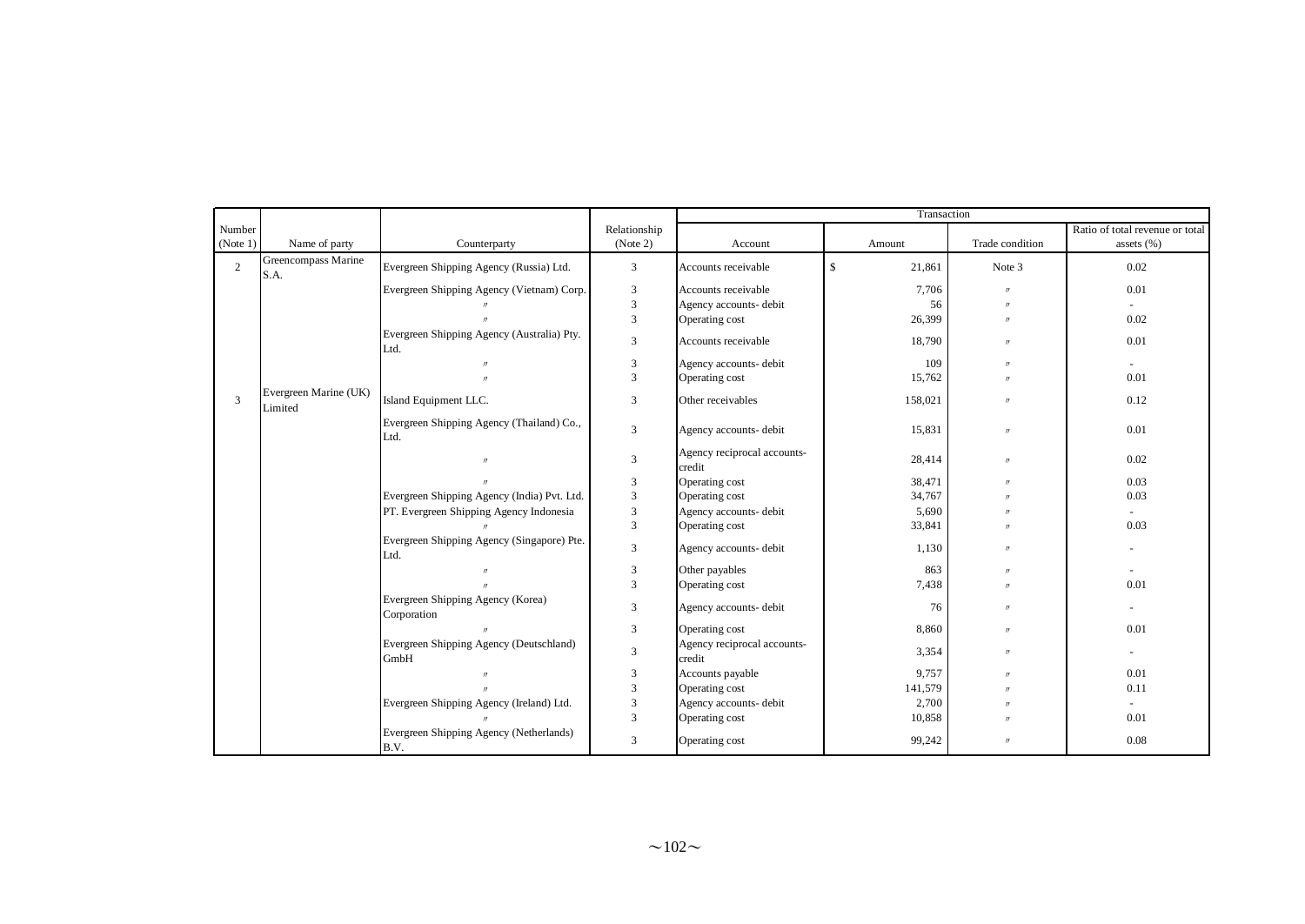|          |                                      |                                                                  |                |                                       | Transaction          |                   |                                 |
|----------|--------------------------------------|------------------------------------------------------------------|----------------|---------------------------------------|----------------------|-------------------|---------------------------------|
| Number   |                                      |                                                                  | Relationship   |                                       |                      |                   | Ratio of total revenue or total |
| (Note 1) | Name of party                        | Counterparty                                                     | (Note 2)       | Account                               | Amount               | Trade condition   | assets $(\% )$                  |
| 3        | Evergreen Marine (UK)<br>Limited     | Evergreen Shipping Agency (Poland)<br>SP.ZO.O                    | 3              | Agency accounts- debit                | $\mathcal{S}$<br>165 | Note 3            |                                 |
|          |                                      | $\eta$                                                           | 3              | Other payables                        | 59                   | $^{\prime\prime}$ | $\overline{\phantom{a}}$        |
|          |                                      |                                                                  | 3              | Operating cost                        | 10,446               | $^{\prime}$       | 0.01                            |
|          |                                      | Evergreen Shipping Agency France S.A.                            | 3              | Agency accounts- debit                | 4.445                |                   |                                 |
|          |                                      |                                                                  | 3              | Operating cost                        | 69,476               |                   | 0.05                            |
|          |                                      | Evergreen Shipping (Spain) S.L.                                  | 3              | Operating cost                        | 25,988               |                   | 0.02                            |
|          |                                      | Evergreen Shipping Agency (Italy) S.p.A.                         | $\overline{3}$ | Agency accounts- debit                | 768                  | $^{\prime}$       |                                 |
|          |                                      | $\eta$                                                           | $\overline{3}$ | Agency reciprocal accounts-<br>credit | 1,194                | $^{\prime\prime}$ |                                 |
|          |                                      |                                                                  | 3              | Operating cost                        | 4,539                | $^{\prime\prime}$ | $\overline{\phantom{0}}$        |
|          |                                      | Evergreen Shipping Agency (Russia) Ltd.                          | $\overline{3}$ | Agency accounts- debit                | 12,340               | $^{\prime}$       | 0.01                            |
|          |                                      |                                                                  | $\mathfrak{Z}$ | Operating cost                        | 2,206                |                   |                                 |
|          |                                      |                                                                  | 3              | Accounts payable                      | 3,217                |                   | $\overline{\phantom{a}}$        |
|          |                                      | Evergreen Shipping Agency (Vietnam) Corp.                        | 3              | Operating cost                        | 26,477               |                   | 0.02                            |
|          |                                      | Shenzhen Greentrans Transportation Co.,<br>Ltd.                  | 3              | Accounts payable                      | 6                    | $^{\prime\prime}$ |                                 |
|          | Clove Holding Ltd.                   | Island Equipment LLC.                                            | $\overline{3}$ | Other receivables                     | 379,250              | $^{\prime\prime}$ | 0.28                            |
| 5        | PT. Multi Bina Pura<br>International | PT. Multi Bina Transport                                         | 3              | Accounts receivable                   | 361                  | $^{\prime\prime}$ |                                 |
|          |                                      |                                                                  | 3              | Operating revenue                     | 4,189                | $^{\prime\prime}$ |                                 |
|          |                                      |                                                                  | 3              | Accounts payable                      | 385                  |                   |                                 |
|          |                                      |                                                                  | 3              | Other payables                        | 226                  |                   |                                 |
|          |                                      |                                                                  | 3              | Operating cost                        | 6,992                | $^{\prime}$       | 0.01                            |
|          |                                      | PT. Evergreen Shipping Agency Indonesia                          | 3              | Accounts receivable                   | 1,638                |                   |                                 |
| 6        |                                      | PT. Multi Bina Transport PT. Evergreen Shipping Agency Indonesia | 3              | Accounts receivable                   | 1,893                | $^{\prime\prime}$ |                                 |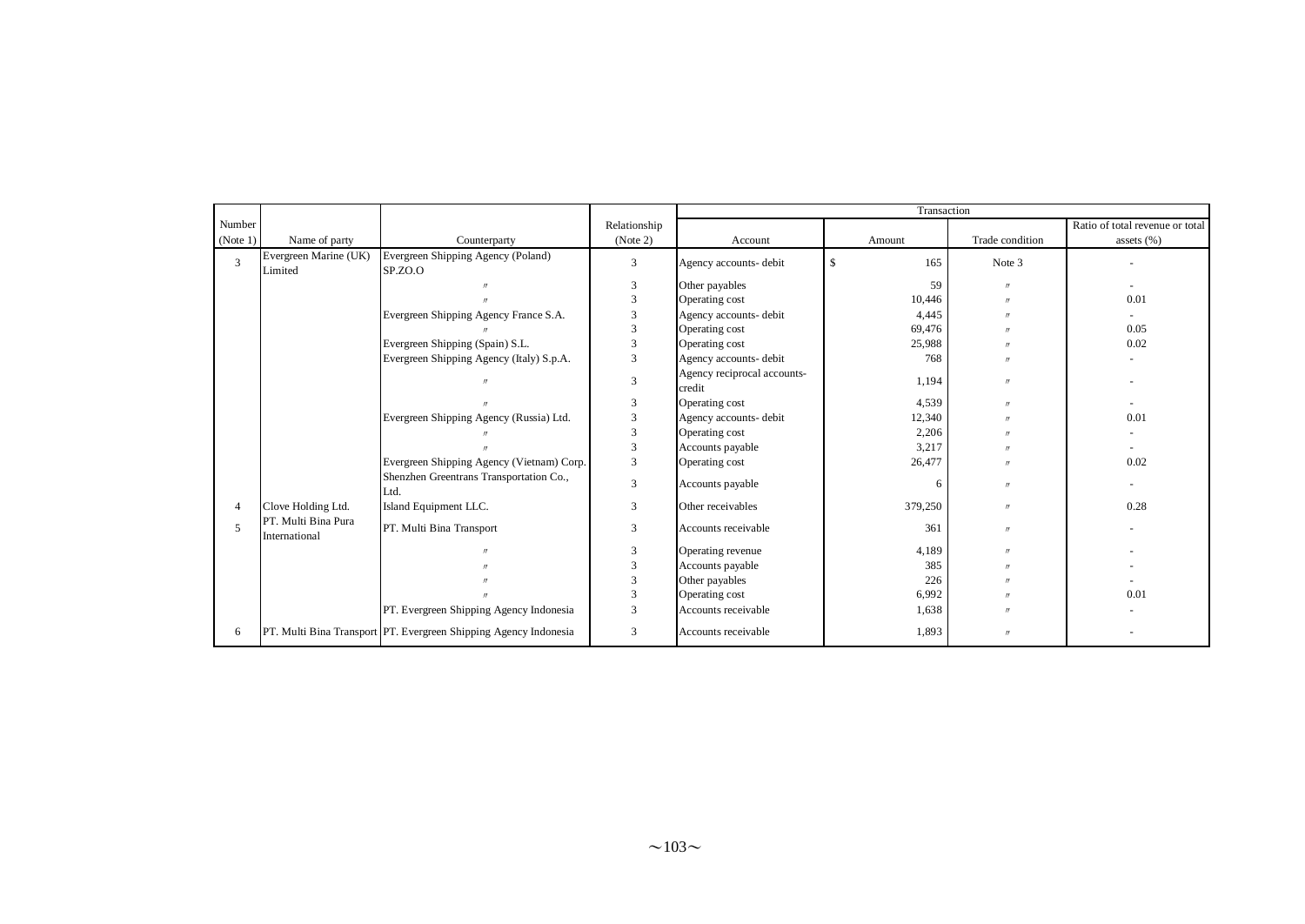|          |                                                    |                                         |              |                  | Transaction |                 |                                 |  |  |
|----------|----------------------------------------------------|-----------------------------------------|--------------|------------------|-------------|-----------------|---------------------------------|--|--|
| Number   |                                                    |                                         | Relationship |                  |             |                 | Ratio of total revenue or total |  |  |
| (Note 1) | Name of party                                      | Counterparty                            | (Note 2)     | Account          | Amount      | Trade condition | assets $(\% )$                  |  |  |
|          | Evergreen Shipping<br>Agency (Deutschland)<br>GmbH | Evergreen Shipping Agency (Russia) Ltd. |              | Accounts payable | 15,075      | Note 3          | 0.01                            |  |  |
|          |                                                    |                                         |              | Operating cost   | 52.926      |                 | 0.04                            |  |  |

Note 1: Transaction between the Company and the subsidiary are shown as follows: (1) the "0" represents the Company.

(2) the subsidiary are numbered from "1" in sequence.

- Note 2: The relationship are shown as follows: (1) the Company to the subsidiary. (2) the subsidiary to the Company (3) the subsidiary to the subsidiary.
- Note 3: There is no difference of trade type compared with ordinary transaction.